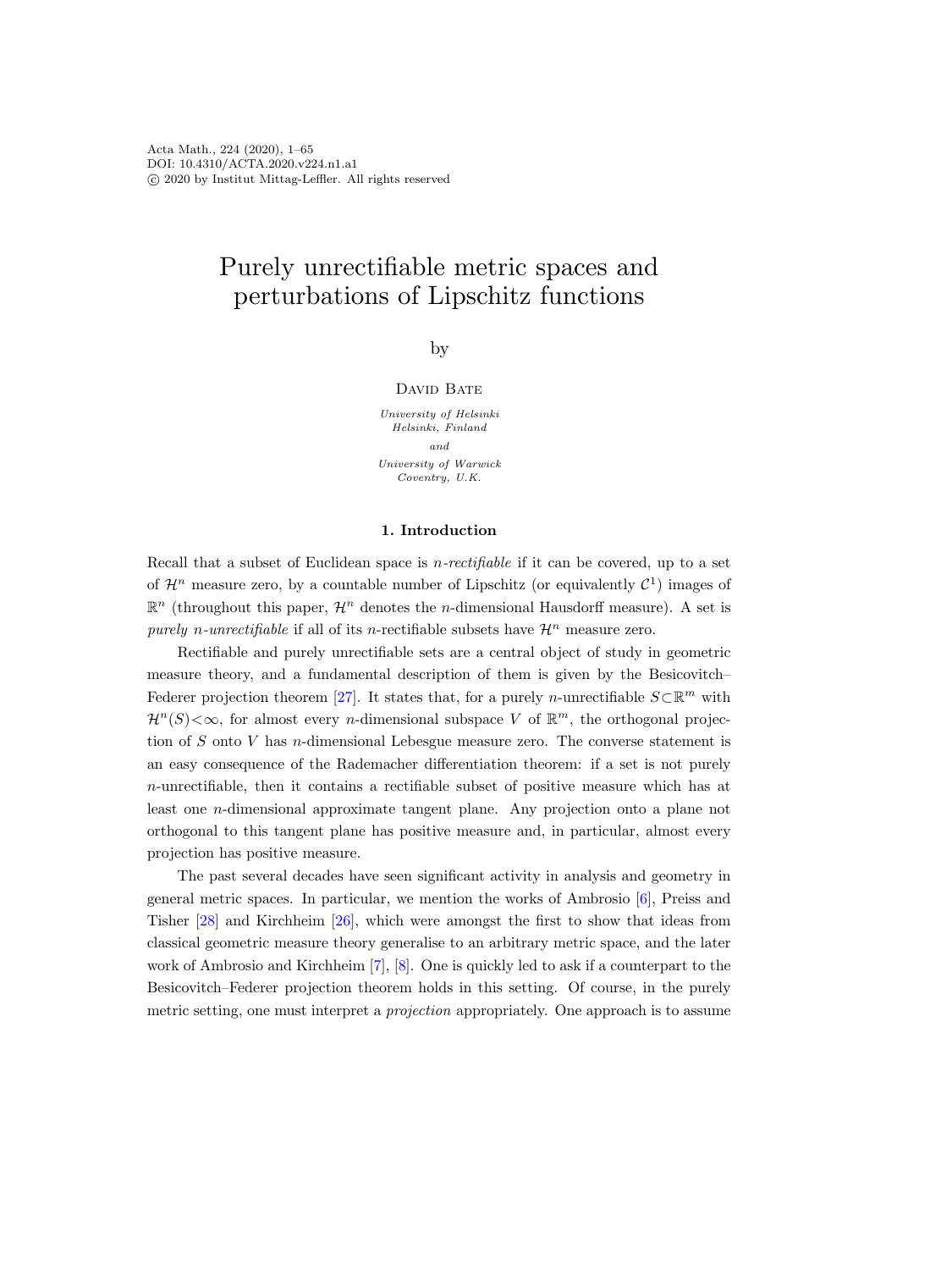additional geometric structure on the metric space that leads to an interpretation of a projection. In this case, some positive, yet specific, results are known [\[12\]](#page-63-5), [\[13\]](#page-63-6), [\[22\]](#page-63-7), [\[23\]](#page-63-8). On the other hand, for the most general interpretation, which considers linear mappings on an infinite-dimensional Banach space containing (an embedding of) the metric space, it is known that the projection theorem completely fails: continuing from the work of De Pauw  $[17]$ , Bate, Csörnyei and Wilson  $[10]$  construct, in any separable infinite-dimensional Banach space X, a purely 1-unrectifiable set S of finite  $\mathcal{H}^1$  measure for which every continuous linear  $0 \neq T: X \to \mathbb{R}$  has  $\mathcal{L}^1(T(S)) > 0$ . Thus, outside of the Euclidean setting, it is not sufficient to consider only linear mappings to Euclidean space in order to describe rectifiability.

In the metric setting, it is natural to consider Lipschitz mappings to Euclidean space. Indeed, this is exactly the approach taken in Cheeger's generalisation of Rademacher's theorem [\[14\]](#page-63-11), and Ambrosio and Kirchheim's generalisation of currents [\[7\]](#page-63-12), to metric spaces. One of the main results of this paper is to prove a suitable counterpart to the projection theorem in metric spaces for Lipschitz mappings into Euclidean space.

Namely, assume that X is a complete metric space and  $S\subset X$  is purely *n*-unrectifiable with finite  $\mathcal{H}^n$  measure and positive lower density at almost every point (see below). The set of all bounded 1-Lipschitz functions on  $X$  into some fixed Euclidean space, equipped with the supremum norm, is a complete metric space, and so we can consider a residual (or comeagre) set of 1-Lipschitz functions, and such a set forms a suitable notion of a "generic" or "typical" 1-Lipschitz function. One of the main results of this paper to show that a typical 1-Lipschitz function on X maps S to a set of  $\mathcal{H}^n$  measure zero. Conversely, it is shown that a typical 1-Lipschitz image of an  $n$ -rectifiable subset of  $X$  has positive  $\mathcal{H}^n$  measure. These results are new even when X is a Euclidean space.

To describe these results in more detail, recall that a subset  $E$  of a metric space is n-rectifiable (see Definition [1.3\)](#page-8-0) if it can be covered, up to a set of  $\mathcal{H}^n$  measure zero, by a countable number of Lipschitz images of *subsets* of  $\mathbb{R}^n$  (considering subsets of  $\mathbb{R}^n$  allows us to avoid topological obstructions). By a result of Kirchheim [\[26\]](#page-63-13) (see Lemma [7.2\)](#page-52-0), we obtain an equivalent definition if we require  $b$ *iLipschitz* images of subsets of  $\mathbb{R}^n$ . As for the classical case, a subset S is purely n-unrectifiable if all of its n-rectifiable subsets have  $\mathcal{H}^n$  measure zero, and any metric space X with  $\mathcal{H}^n(X)<\infty$  can be decomposed into Borel sets  $E$  and  $S$ , where  $E$  is *n*-rectifiable and  $S$  is purely *n*-unrectifiable.

In [\[26\]](#page-63-13) a regularity and metric differentiation theory of rectifiable sets is given. This was extended be Ambrosio and Kirchheim [\[8\]](#page-63-14) to a notion of a weak tangent plane to a rectifiable set. Many properties of rectifiable subsets of Euclidean space can be generalised, with suitable interpretation, to the metric setting using these results. However, positive results for purely unrectifiable subsets of metric spaces remain elusive.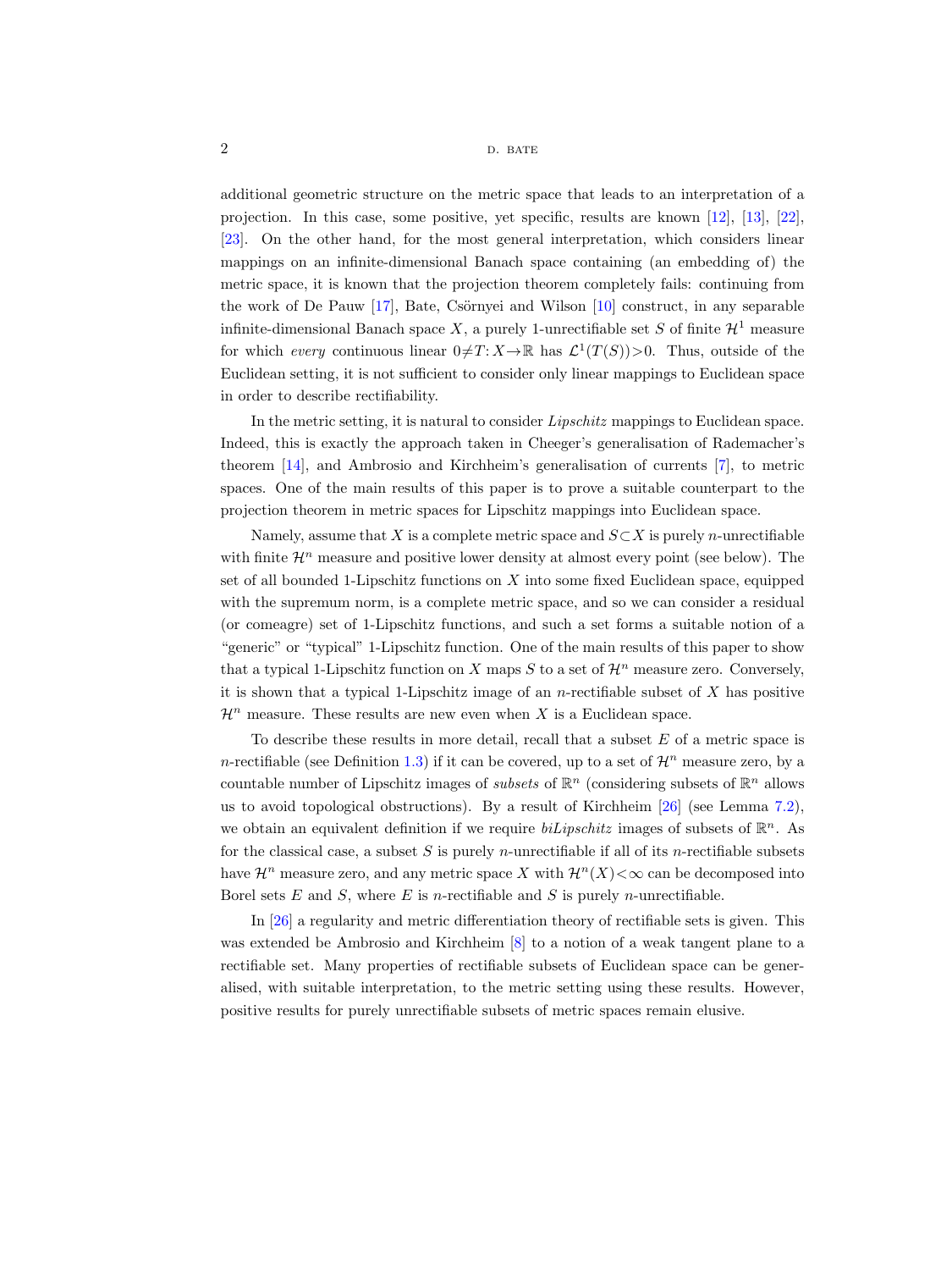We will study purely unrectifiable metric spaces by considering Lipschitz images into a Euclidean space. Given a metric space X, let  $\text{Lip}_1(X,m)$  be the collection of all bounded 1-Lipschitz functions  $f: X \to \mathbb{R}^m$  equipped with the supremum norm. A subset of  $\text{Lip}_1(X,m)$  is *residual* if it contains a countable intersection of dense open sets. Since  $\text{Lip}_1(X,m)$  is complete, the Baire category theorem states that residual subsets of  $\text{Lip}_1(X,m)$  are dense and, since they are closed under taking countable intersections, naturally form a suitable notion of a generic Lipschitz function.

One of the main results of this paper is the following (see Theorems [6.1](#page-47-0) and [7.1\)](#page-52-1).

<span id="page-2-3"></span><span id="page-2-1"></span>THEOREM 1.1. Let X be a complete metric space and let  $S \subset X$  be a purely nunrectifiable subset such that  $\mathcal{H}^n(S) < \infty$  and

<span id="page-2-4"></span><span id="page-2-2"></span><span id="page-2-0"></span>
$$
\liminf_{r \to 0} \frac{\mathcal{H}^n(B(x,r) \cap S)}{r^n} > 0 \quad \text{for } \mathcal{H}^n\text{-a.e. } x \in S. \tag{*}
$$

The set of all  $f \in \text{Lip}_1(X, m)$  with  $\mathcal{H}^n(f(S))=0$  is residual. Conversely, if  $E \subset X$  is n-rectifiable with  $\mathcal{H}^n(E) > 0$ , the set of  $f \in \text{Lip}_1(X,m)$  with  $\mathcal{H}^n(f(E)) > 0$  is residual.

The approach to proving this result is very general and we are able to remove the assumption  $(*)$  in various circumstances. First, if S is a subset of some Euclidean space, then  $(*)$  is not necessary (see Theorem [6.2\)](#page-48-0). Secondly, if  $n=1$  or, more generally, S is purely 1-unrectifiable, then  $(*)$  is not necessary (see Theorem [6.4\)](#page-48-1). Finally, using a recently announced result of Csörnyei and Jones, it is possible to show that  $(*)$  is never necessary (see Remark [6.7\)](#page-49-0). Further, our approach applies to sets of fractional dimension. We are able to show that for any subset S of a metric space with  $\mathcal{H}^s(S) < \infty$  for  $s \notin \mathbb{N}$ , a typical  $f \in \text{Lip}_1(X, m)$  has  $\mathcal{H}^s(f(S)) = 0$  (see Theorem [6.3\)](#page-48-2).

The conclusion of Theorem [1.1](#page-2-1) is related to the notion of a strongly unrectifiable set introduced by Ambrosio and Kirchheim [\[8\]](#page-63-4). A metric space of finite  $\mathcal{H}^n$  measure is said to be strongly *n*-unrectifiable if *every* Lipschitz mapping into some Euclidean space has  $\mathcal{H}^n$ measure-zero image. In  $[8]$ , a construction of a strongly *n*-unrectifiable set is given, for any  $n \in \mathbb{N}$ , based on an unpublished work of Konyagin. An earlier construction of a purely 1-unrectifiable set of positive and finite  $\mathcal{H}^1$  measure for which all real-valued Lipschitz images have zero-measure image was given by Vitushkin, Ivanov and Melnikov [\[30\]](#page-64-1) (see also  $[25]$ ). Of course, not all purely *n*-unrectifiable sets are strongly *n*-unrectifiable. However, our main theorem shows that purely *n*-unrectifiable sets are *almost* strongly  $n$ -unrectifiable, in a suitable sense.

The first step to prove Theorem [1.1](#page-2-1) (or any of the other related theorems mentioned above) is to show that any S satisfying the hypotheses has a  $(n-1)$ -dimensional weak tangent field with respect to any Lipschitz  $f: X \to \mathbb{R}^m$ . That is, for any Lipschitz function  $f: X \to \mathbb{R}^m$ , after possibly removing a set of measure zero from S, there exists a Borel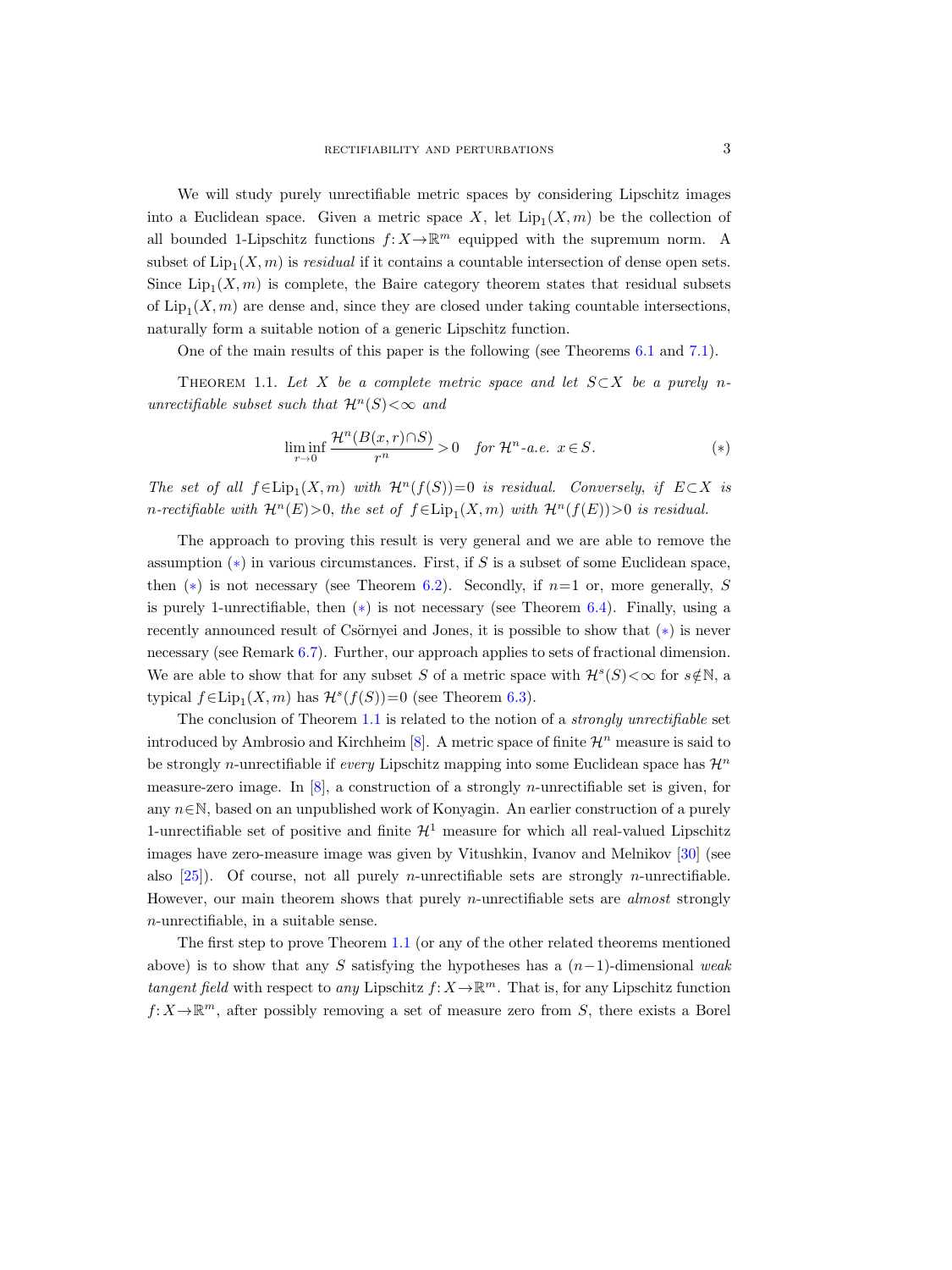$\tau: S \to G(m, n-1)$  (the Grassmannian of  $(n-1)$ -dimensional subspaces of  $\mathbb{R}^m$ ), such that the following holds: for any 1-rectifiable  $\gamma \subset S$ , the tangent of  $f(\gamma) \subset \mathbb{R}^m$  at a point  $f(x)$ ,  $x \in \gamma$ , lies in  $\tau(x)$  for  $\mathcal{H}^1$  almost every  $x \in \gamma$ . Thus, although S is an n-dimensional set, the tangents of its 1-rectifiable subsets may only span  $(n-1)$ -dimensional subspaces. See Definition [2.7.](#page-13-0)

The definition of a weak tangent field of a metric space, and its application to studying purely unrectifiable metric spaces, is new. It is a generalisation of the weak tangent fields introduced by Alberti, Csörnyei and Preiss  $[1]-[3]$  $[1]-[3]$  in their work on the structure of null sets in Euclidean space, where they study  $(n-1)$ -dimensional tangent fields of subsets of  $\mathbb{R}^n$ . It is also related to the decomposability bundle introduced by Alberti and Marchese [\[4\]](#page-63-16).

The construction of a weak tangent field to a purely unrectifiable subset of a metric space relies on the notion of an *Alberti representation* of a metric measure space  $(X, d, \mu)$ , which is an integral combination of 1-rectifiable measures that gives the  $\mu$  measure of any Borel subset of  $X$  (see Definition [2.1\)](#page-9-0). Alberti representations were introduced in [\[9\]](#page-63-17) to give several descriptions of those metric measure spaces that satisfy Cheeger's generalisation of Rademacher's theorem [\[14\]](#page-63-11). However, rather than their differentiability properties, we will instead be interested in the additional geometric structure that an Alberti representation provides a metric measure space.

Specifically, in Theorem [2.11,](#page-17-0) for any Lipschitz  $f: X \to \mathbb{R}^m$ ,  $S \subset X$  and  $n \leq m$ , we give a decomposition  $S = A \cup S'$  such that  $\mu \perp A$  has n independent Alberti representations (see Definition [2.3\)](#page-10-0) and such that  $S'$  has a  $(n-1)$ -dimensional weak tangent field with respect to f. If S satisfies  $\mathcal{H}^n(S) < \infty$ , we can apply this with  $\mu = \mathcal{H}^n$ , and if in addition S satisfies  $(*)$ , the main result of [\[11\]](#page-63-18) concludes that A is in fact n-rectifiable. Thus, if S is purely n-unrectifiable, we must have  $\mathcal{H}^n(A)=0$ , and hence construct the required weak tangent field of S. For subsets of Euclidean space, we will instead use the results of Alberti and Marchese [\[4\]](#page-63-16) and De Philippis and Rindler [\[19\]](#page-63-19) to conclude that  $\mathcal{H}^n(A)=0$ without assuming  $(*)$ .

From this point on, the proof of Theorem [1.1](#page-2-3) does not use the hypothesis that  $S$  is purely unrectifiable, and only relies upon the definition of a weak tangent field. The main part of the argument is to construct a dense set of  $\text{Lip}_1(X,m)$  that maps S to a set of small  $\mathcal{H}^n$  measure. Given  $f \in \text{Lip}_1(X, m)$  and  $\tau$  the weak tangent field of S with respect to f, the idea is to construct a perturbation of f by locally contracting f in all directions orthogonal to  $\tau$ . Since  $\tau$  takes values in  $(n-1)$ -dimensional subspaces, it is possible to reduce the  $\mathcal{H}^n$  measure of the image of f to an arbitrarily small value. Further, since  $\tau$  is a weak tangent field, this can be realised as an arbitrarily small perturbation of  $f$ (see Theorem [4.9\)](#page-43-0). Of course, it is essential that our construction does not increase the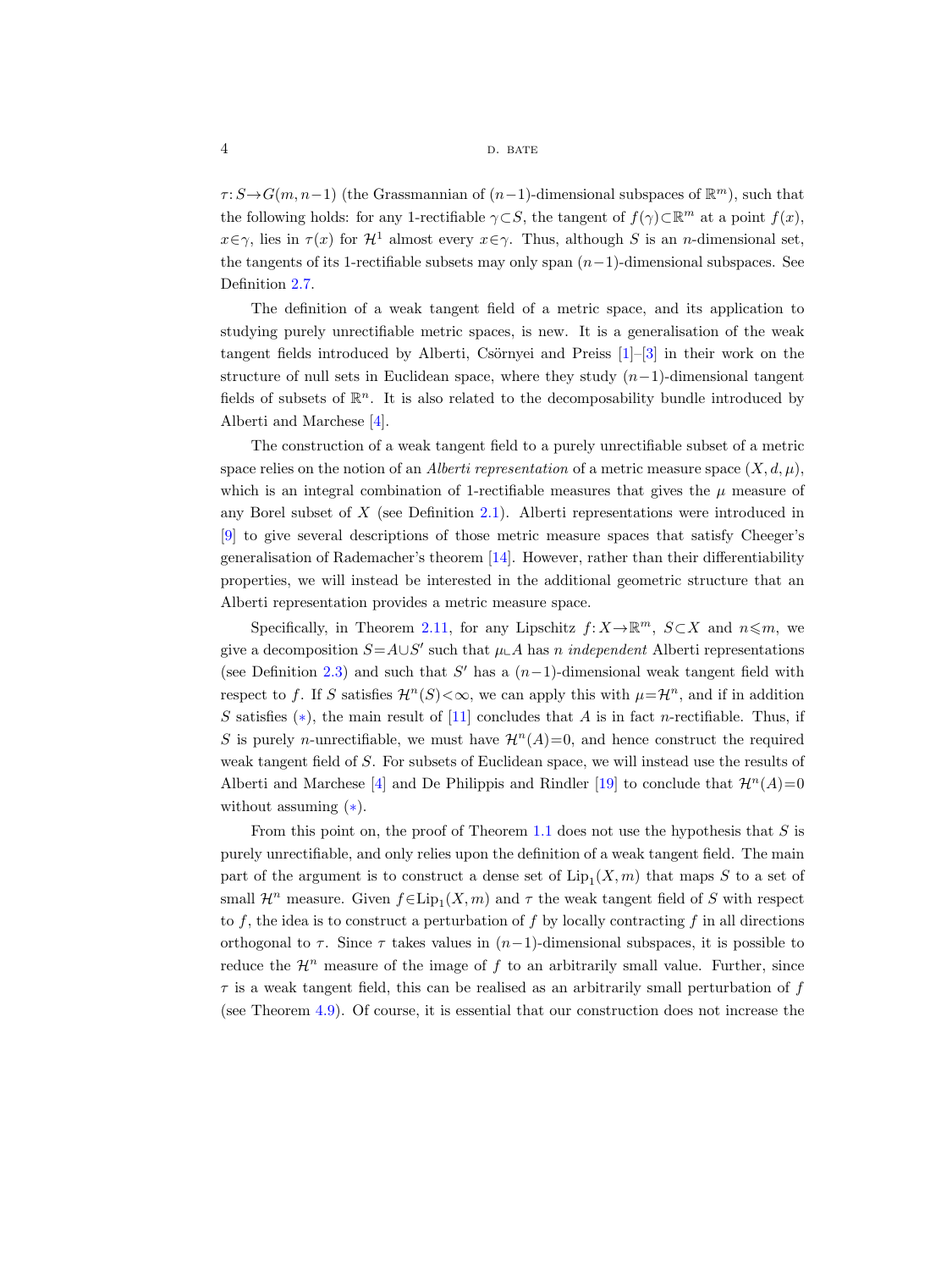Lipschitz constant, so that the constructed perturbation of  $f$  belongs to  $\text{Lip}_1(X, m)$ .

When considering perturbations of  $\mathbb{R}^m$ -valued mappings of a compact metric space X, it is also natural to equip the image with the supremum norm. Indeed, for any  $\varepsilon > 0$ , if  $x_1, ..., x_{m(\varepsilon)}$  is a maximal  $\varepsilon$ -net in X, then in a similar fashion to the Kuratowski embedding into  $\ell_{\infty}$ , the mapping  $X \to \ell_{\infty}^{m(\varepsilon)}$  defined by

$$
x\longmapsto (d(x,x_1),d(x,x_2),...,d(x,x_{m(\varepsilon)}))
$$

is 1-Lipschitz and perturbs relative distances in X by at most  $\varepsilon$ . If X has a weak tangent field, then by constructing an arbitrarily small perturbation of this map as above, we obtain a mapping that perturbs all distances in  $X$  by an arbitrarily small amount that also reduces  $\mathcal{H}^n(X)$  to an arbitrarily small amount.

If this is done naively, then the Lipschitz constant of this perturbation depends on  $\varepsilon$  (due to the comparison of the Euclidean and supremum norms in  $\mathbb{R}^{m(\varepsilon)}$ ). If, however, we take the norm into consideration when constructing this perturbation, it is possible to construct it so that the Lipschitz constant increases by a fixed factor depending only upon *n*. This leads to the following theorem (see Theorems  $6.5$  and  $7.7$ ).

<span id="page-4-0"></span>THEOREM 1.2. Let  $X$  be a compact purely n-unrectifiable metric space with finite  $\mathcal{H}^n$  measure that satisfies (\*). For any  $\varepsilon > 0$  there exists an  $L(n)$ -Lipschitz  $\sigma_{\varepsilon}: X \to \ell_{\infty}^{m(\varepsilon)}$ such that  $\mathcal{H}^n(\sigma_{\varepsilon}(X)) < \varepsilon$  and

$$
\left|d(x,y) - \|\sigma_{\varepsilon}(x) - \sigma_{\varepsilon}(y)\|_{\infty}\right| < \varepsilon \quad \text{for each } x, y \in X. \tag{1.1}
$$

Conversely, if X is n-rectifiable with  $\mathcal{H}^n(X) > 0$ , then

$$
\inf_{L\geqslant 1}\liminf_{\varepsilon\to 0}\mathcal{H}^n(\sigma_{\varepsilon}(X))>0,
$$

where the second infimum is taken over all L-Lipschitz  $\sigma_{\varepsilon}: X \to \ell_{\infty}$  satisfying [\(1.1\)](#page-2-4).

Simple examples show that the converse statement is false if the Lipschitz constant is unbounded as  $\varepsilon \rightarrow 0$ . Thus, it is essential to obtain an absolute bound on the Lipschitz constant in the first half of the theorem. As for Theorem [1.1,](#page-2-1) controlling the Lipschitz constant in this way requires careful consideration throughout the argument.

The assumption ([∗](#page-2-0)) can be removed under the same conditions as before, and we have a corresponding statement for fractional-dimensional sets (see also Theorem [6.5\)](#page-49-1).

Further, if X is a Banach space with an unconditional basis (see  $\S 6.1$ ), it is possible to realise  $\sigma_{\varepsilon}$  as a genuine perturbation of X. That is,  $\sigma_{\varepsilon}: X \to X$  with  $\|\sigma_{\varepsilon}(x)-x\| < \varepsilon$  for each  $x \in X$  (see Theorem [6.8\)](#page-50-1). This is a significant generalisation of a result of Pugh [\[29\]](#page-64-2), who proved the result (and its converse) for Ahlfors regular subsets of Euclidean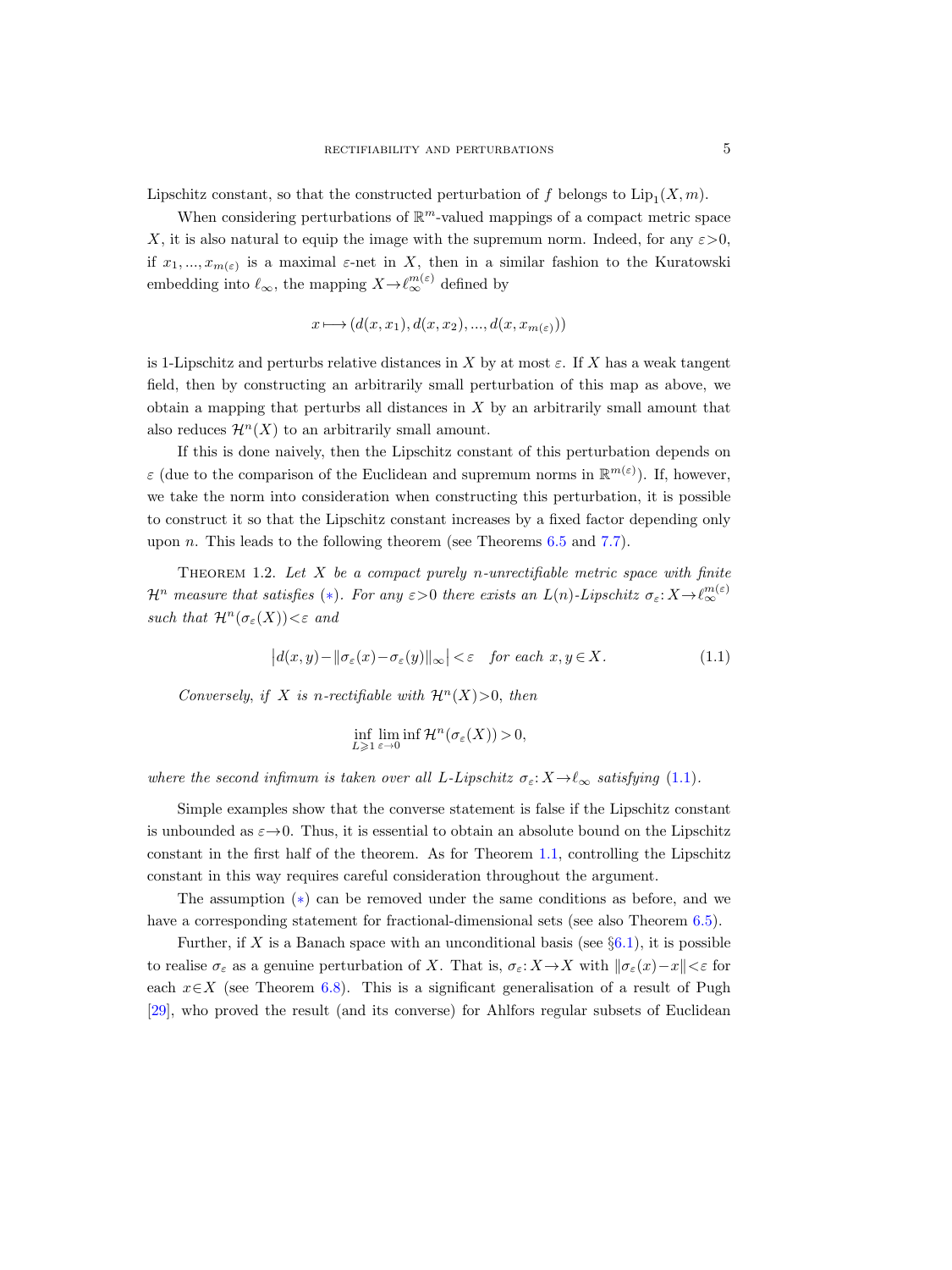space. Generalising this paper was the initial motivation for the work presented here. Note however, that Pugh's proof heavily depends on the Besicovitch–Federer projection theorem, and so our approach is entirely new. Related is the work of Gaski [\[21\]](#page-63-20) which finds an arbitrarily small Lipschitz perturbation with measure-zero image, but at the sacrifice of any control over the Lipschitz constant.

The results that perturb a purely unrectifiable subset of a Banach space in this way immediately show the existence of a dense subset of all Lipschitz functions  $f: X \to \mathbb{R}^m$ that reduce the Hausdorff measure of X to an arbitrarily small amount (or to zero in the case of Gaski). Indeed, this follows by simply pre-composing a suitable Lipschitz extension of f by such a  $\sigma_{\epsilon}$ . However, obtaining a result for residual subsets would require  $\sigma_{\varepsilon}$  to be 1-Lipschitz. It is not clear how to do this in general, and so we primarily consider perturbing an arbitrary Lipschitz function defined on a metric space from the outset.

We summarise our construction (see Theorem [4.9\)](#page-43-0) of a perturbation of an arbitrary Lipschitz function  $F: X \to \mathbb{R}^m$ , with respect to  $S \subset X$  that has a weak tangent field with respect to  $F$ . For simplicity, suppose that the tangent field is constant and equal to  $W \in G(m, n-1)$ .

Given a linear  $T: \mathbb{R}^m \to \mathbb{R}$ , we first construct a perturbation  $\sigma$  of  $T \circ F$  such that, in a small neighbourhood of S,

<span id="page-5-1"></span><span id="page-5-0"></span>
$$
|\sigma(x) - \sigma(y)| \le ||\pi(F(x) - F(y))|| + \varepsilon d(x, y), \tag{1.2}
$$

for  $\pi$  the orthogonal projection onto W and  $\varepsilon > 0$  arbitrary (see Proposition [3.5\)](#page-29-0). It is easy to see that we can only do this if S has a weak tangent field: if  $\gamma \subset S$  is a rectifiable curve for which  $(F \circ \gamma)' \notin V$  almost everywhere, then  $\sigma(\gamma)$  is a curve that is much shorter than  $F(\gamma)$  (becoming shorter the further that  $(F \circ \gamma)'$  lies away from W on average). Thus,  $\sigma$ would not be an arbitrarily small perturbation of F, since the endpoints of  $\gamma$  are mapped much closer together under  $\sigma$  than F. With a standard approximation argument, it is possible to reach a similar conclusion if  $\gamma$  is simply 1-rectifiable, rather than a rectifiable curve. The construction given in  $\S 3$  $\S 3$  shows that this condition is sufficient. It is motivated by a similar construction in [\[9\]](#page-63-17), though it must be modified to fit the present needs.

We then apply the previous step to coordinate functionals of  $F$ . Specifically, take a basis B of  $\mathbb{R}^m$  that contains  $n-1$  vectors in W, and perturb the coordinate functionals of F in the  $m-(n-1)$  directions of B not in W, leaving the other  $n-1$  directions unchanged. Since W is  $(n-1)$ -dimensional,  $(1.2)$  implies that  $\mathcal{H}^n(\sigma(S))$  can be made arbitrarily small.

In this construction, the Lipschitz constant of  $\sigma$  depends on the choice of B. As mentioned above, for all of our main results, we must maintain a strict control of this Lipschitz constant. When the image of  $F$  is equipped with the Euclidean norm, the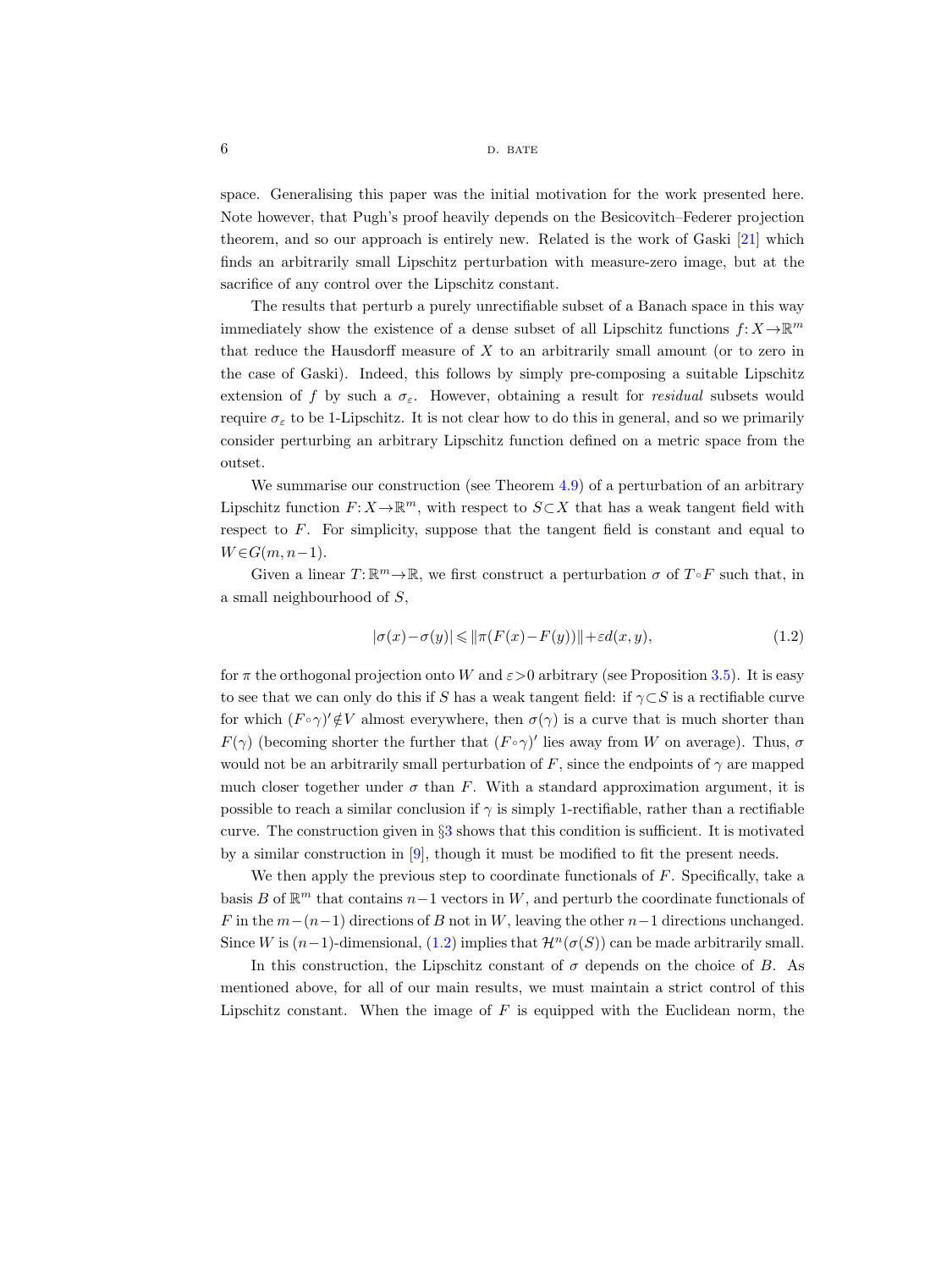natural choice of an orthonormal basis for  $B$  is correct. However, when the image of  $F$ is equipped with a non-Euclidean norm, a more careful choice is required. Therefore, before concluding with the final step of the construction, we analyse the target norm for a suitable collection of coordinate functionals (see Definition [4.1\)](#page-33-0).

As mentioned above, the converse statements are false if the Lipschitz constant of the considered perturbations is not uniformly bounded. In our proofs of the converse statements, the uniform bound allows us to modify topological arguments to the setting of rectifiable sets. For example, a simple topological argument shows that any continuous mapping of the unit ball in Euclidean space to itself that perturbs the boundary by a small amount has positive measure image (see Lemma [7.3\)](#page-52-2). If this mapping is Lipschitz, then the same is true if the entire ball is replaced by an arbitrary subset with sufficiently large measure (depending only upon the Lipschitz constant of the map; see Lemma [7.5\)](#page-54-0). Using Kirchheim's description of rectifiable sets [\[26\]](#page-63-2) (see Lemma [7.2\)](#page-52-3), this can be used to deduce the required statements about Lipschitz images of rectifiable sets.

This topological observation also leads to the following consequence of Theorem [1.1:](#page-2-1) any curve (i.e. continuous image of an interval) with distinct endpoints and  $\sigma$ -finite  $\mathcal{H}^1$ measure contains a rectifiable subset of positive measure. Higher-dimensional statements are also true, see Theorem [7.11.](#page-62-2) Shortly after the first preprint of this article appeared, David and Le Donne [\[16\]](#page-63-21) used Theorem [1.1](#page-2-1) to give a stronger result than Theorem [7.11](#page-62-2) that only involves topological dimension. In Euclidean space, these statements follow, in a similar fashion, from the Besicovitch–Federer projection theorem.

The structure of this paper is as follows.

In §[2](#page-9-1) we recall the definition of an Alberti representation of a metric measure space and some of their basic properties given in [\[9\]](#page-63-22). We give a class of subsets of a metric measure space, the sets with a weak tangent field (see Definition [2.7\)](#page-13-1), that determine when a metric measure space has many Alberti representations. We also relate Alberti representations to rectifiability of metric spaces. In particular, we will use the main result from [\[11\]](#page-63-23) that determines when a metric measure space with many Alberti representations is rectifiable. In particular, these results show that purely unrectifiable metric spaces have a weak tangent field (see Theorem [2.21\)](#page-22-0).

In §[3](#page-23-1) we construct a perturbation of real-valued functions. Specifically, given a Lipschitz function  $F: X \to \mathbb{R}^m$  and  $S \subset X$  with a d-dimensional weak tangent field with respect to F, we construct a perturbation  $\sigma$  of  $T \circ F$ , where  $T: \mathbb{R}^m \to \mathbb{R}$  is an arbitrary linear function. In a small neighbourhood of  $S$ , these perturbations satisfy  $(1.2)$ . The results in this section use ideas from [\[9\]](#page-63-22), but they are modified to fit our requirements.

In §[4.1](#page-32-0) we gather properties of an arbitrary finite-dimensional Banach space V and use them to construct a collection of coordinate functionals of  $V$ . These coordinate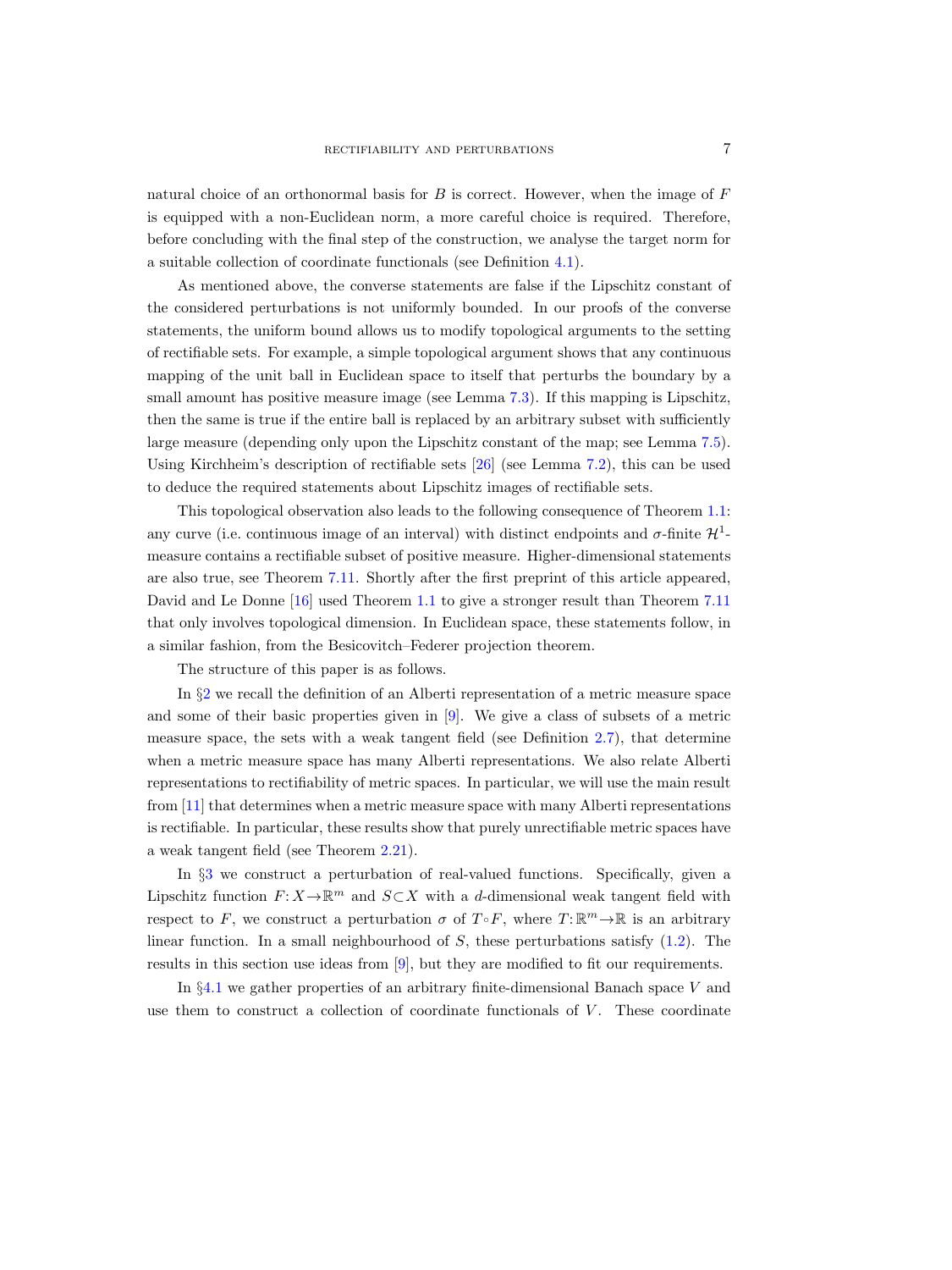functionals are well behaved with respect to a given  $d$ -dimensional subspace  $W$  of  $V$ . Then, in §[4.2,](#page-34-0) we apply the real-valued construction of the previous section to each of these coordinate functionals to obtain a perturbation  $\sigma$  of F. The preliminary analysis of V given in §[4.1](#page-32-1) results in a number  $K(V, d)$  (see Definition [4.1\)](#page-33-1). Our construction is such that  $\text{Lip }\sigma$  is at most  $\widetilde{K}(V, d) \text{Lip } F$ .

We will see that  $\widetilde{K}(\mathbb{R}^m,d) = 1$  for any  $m, d \in \mathbb{N}$  and so, given a function in  $\text{Lip}_1(X,m)$ , our construction produces a function in  $\text{Lip}_1(X, m)$ . This allows us to show that certain subsets of  $\text{Lip}_1(X,m)$  are dense, and hence form residual sets. This is done in §[5.](#page-44-0)

This concludes one direction of the proof of our main theorems. In §[6](#page-47-1) we combine the results of the previous sections and state and prove these theorems. Our constructions regarding coordinate functionals of finite-dimensional Banach spaces are related to concepts from infinite-dimensional geometric measure theory. In §[6.1](#page-50-2) we highlight these relationships and use them to deduce a perturbation theorem for purely unrectifiable subsets of Banach spaces with an unconditional basis.

Finally, we prove various results regarding rectifiable subsets of a metric space in §[7.](#page-51-0)

#### 1.1. Notation

Throughout this paper,  $(X, d)$  will denote a complete metric space. Since any Lipschitz function may be uniquely extended to the completion of its domain, this is a natural assumption in our setting and simply alleviates issues arising from measurability. For example, it implies that, for any  $\mathcal{H}^s$  measurable  $S\subset X$  with  $\mathcal{H}^s(S)<\infty$ ,  $\mathcal{H}^s\llcorner S$  is a finite Borel regular measure on the closure of S, a complete and separable metric space. In particular, this implies that  $\mathcal{H}^s \subset S$  is inner regular by compact sets.

Here and throughout,  $\mathcal{H}^s$  will denote the s-dimensional Hausdorff measure on X defined, for  $S\subset X$  and  $s, \delta > 0$ , by

$$
\mathcal{H}^s_\delta(S) = \inf \bigg\{ \sum_{i \in \mathbb{N}} \text{diam}(S_i)^s : S \subset \bigcup_{i \in \mathbb{N}} S_i, \ \text{diam}(S_i) \leq \delta \bigg\}
$$

and

$$
\mathcal{H}^s(S)=\lim_{\delta\to 0}\mathcal{H}^s_\delta(S).
$$

For  $x \in X$  and  $r > 0$ ,  $B(x, r)$  will denote the open ball of radius r centred on x. If  $S\subset X, B(S,r)$  will denote the open r-neighbourhood of S and  $\overline{S}$  the closure of S. We will write  $d(x, S)$  for the infimal distance between x and points of S.

For  $(Y, \rho)$  a metric space and  $L \geq 0$ , a function  $f: X \to Y$  is said to be L-Lipschitz (or simply Lipschitz if such an L exists) if

$$
\varrho(f(x), f(y)) \leqslant Ld(x, y)
$$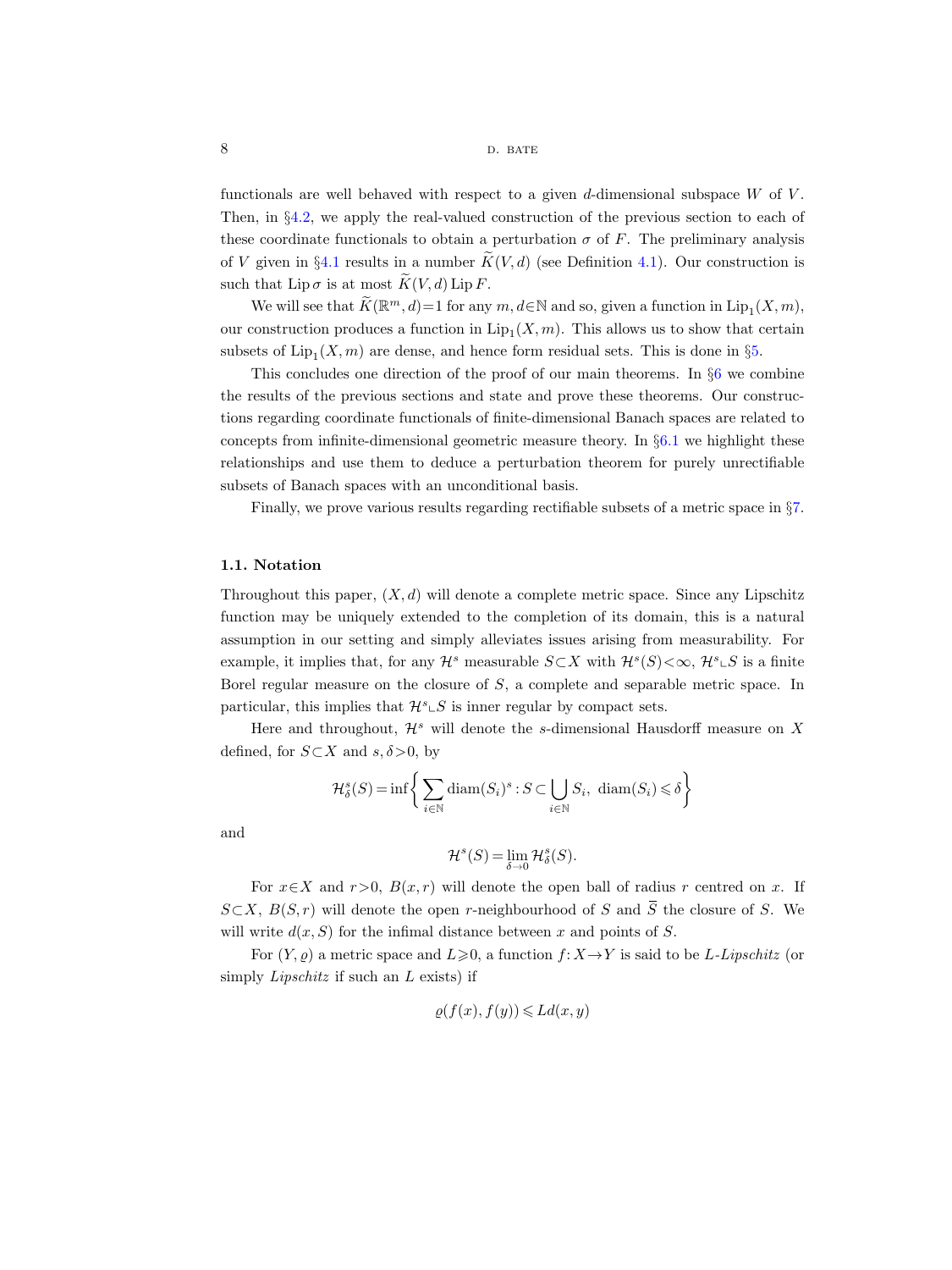for each  $x, y \in X$ . We let Lip f be the least  $L \geq 0$  for which f is L-Lipschitz. Further, if f is Lipschitz, we let

$$
\operatorname{Lip}(f, x) = \limsup_{y \to x} \frac{\varrho((f(x), f(y)))}{d(x, y)},
$$

the pointwise Lipschitz constant of f. We will write  $\text{Lip}(f, \cdot)$  for the function

 $x \longmapsto$  Lip(f, x).

We will require results from the theory of *metric measure spaces*: complete metric spaces  $(X, d)$  with a  $\sigma$ -finite Borel regular Radon measure  $\mu$ . However, our only application will be to the metric measure spaces of the form  $(X, d, \mathcal{H}^s \subset S)$ , for  $S \subset X$   $\mathcal{H}^s$ measurable.

We define a rectifiable set as follows.

<span id="page-8-0"></span>Definition 1.3. For  $n \in \mathbb{N}$ , a  $\mathcal{H}^n$  measurable  $E \subset X$  is n-rectifiable if there exists a countable number of Lipschitz  $f_i: A_i \subset \mathbb{R}^n \to X$  such that

$$
\mathcal{H}^n\bigg(E\backslash \bigcup_i f_i(A_i)\bigg)=0.
$$

A  $\mathcal{H}^n$  measurable  $S\subset X$  is purely n-unrectifiable if

$$
\mathcal{H}^n(S \cap E) = 0
$$

for every *n*-rectifiable  $E \subset X$ .

Since  $X$  is complete, an equivalent definition of rectifiable sets is obtained if we require the  $A_i$  to be compact. If X is a Banach space, then by obtaining a Lipschitz extension of each  $f_i$  (see [\[24\]](#page-63-24)), an equivalent definition is obtained by requiring each  $A_i$ to be  $\mathbb{R}^n$ .

We write  $G(d, m)$  for the Grassmannian of d-dimensional subspaces of  $\mathbb{R}^m$ . We may sometimes write  $W \leq V$  to denote that W is a subspace of V.

Throughout this paper, the notation  $\|\cdot\|$  will refer to the intrinsic norm of a Banach space, be it the Euclidean norm on  $\mathbb{R}^m$ , the supremum norm on a set of bounded functions, the operator norm on a set of bounded linear functions or the norm of some other arbitrary Banach space. Whenever this notation is used, the precise norm in question should be clear from the context.

#### 1.2. Acknowledgements

This work was supported by the Academy of Finland projects 308510 and 307333, and the University of Helsinki project 7516125.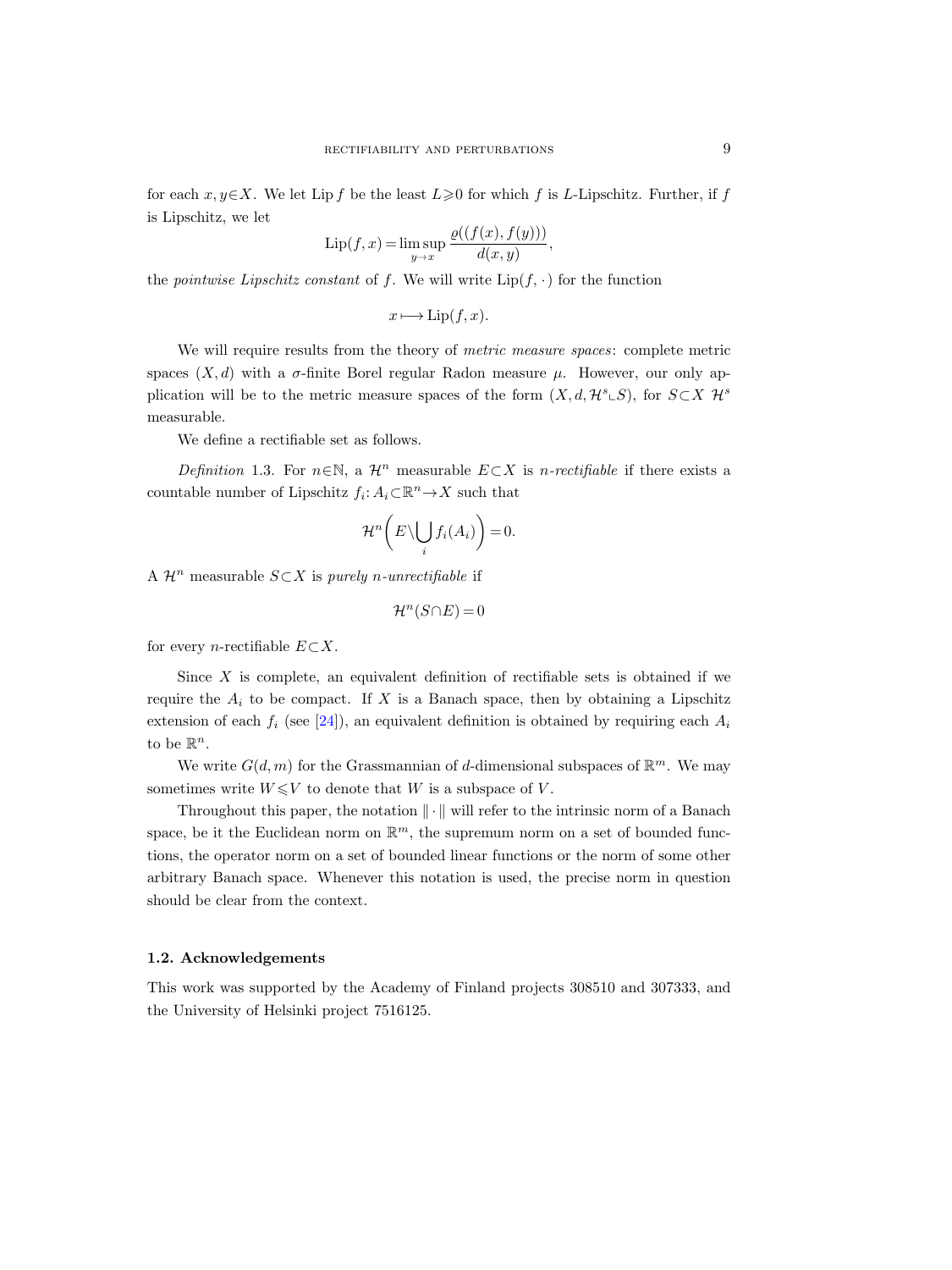I would like to thank Pertti Mattila for bringing the work of Pugh to my attention and for comments on the first preprint of this article. I would also like to thank Bruce Kleiner and David Preiss for comments that lead me to an enlightenment on the final presentation of this work. I am grateful to Tuomas Orponen for useful discussions during the preparation of this article. Finally, I would like to thank the referee for suggestions on how to improve the readability of the paper.

## <span id="page-9-1"></span>2. Alberti representations, rectifiability and weak tangent fields

<span id="page-9-2"></span>We now recall the definition of an Alberti representation of a metric measure space introduced in [\[9\]](#page-63-17), and give conditions that ensure the existence of many independent Alberti representations. Following this, we give various conditions under which a metric measure space with many independent Alberti representations is in fact rectifiable. By combining these, we develop the ideas into the notion of a *weak tangent field* of a purely unrectifiable subset of a metric measure space.

## 2.1. Alberti representations of a measure

An Alberti representation of a measure is an integral representation by rectifiable curves. One important point is that we allow these curves to be Lipschitz images of disconnected subsets of R. This allows us to consider all metric spaces, regardless of obvious topological obstructions.

<span id="page-9-0"></span>Definition 2.1. Let  $(X, d)$  be a metric space. We define the set of curve fragments of  $X$  to be the set

 $\Gamma(X) := \{ \gamma : \text{Dom } \gamma \subset \mathbb{R} \to X : \text{Dom } \gamma \text{ is compact and } \gamma \text{ is biLipschitz} \}.$ 

We equip  $\Gamma(X)$  with the Hausdorff metric induced by the inclusion

$$
\gamma \in \Gamma(X) \longmapsto \text{Graph } \gamma \subset \mathbb{R} \times X.
$$

An Alberti representation of a metric measure space  $(X, d, \mu)$  consists of a probability measure P on  $\Gamma(X)$  and, for each  $\gamma \in \Gamma(X)$ , a measure  $\mu_{\gamma} \ll \mathcal{H}^{1} \sim \gamma$  such that

$$
\mu(B) = \int_{\Gamma} \mu_{\gamma}(B) d\mathbb{P}(\gamma)
$$

for each Borel  $B\subset X$ . Integrability of the integrand is assumed as a part of the definition.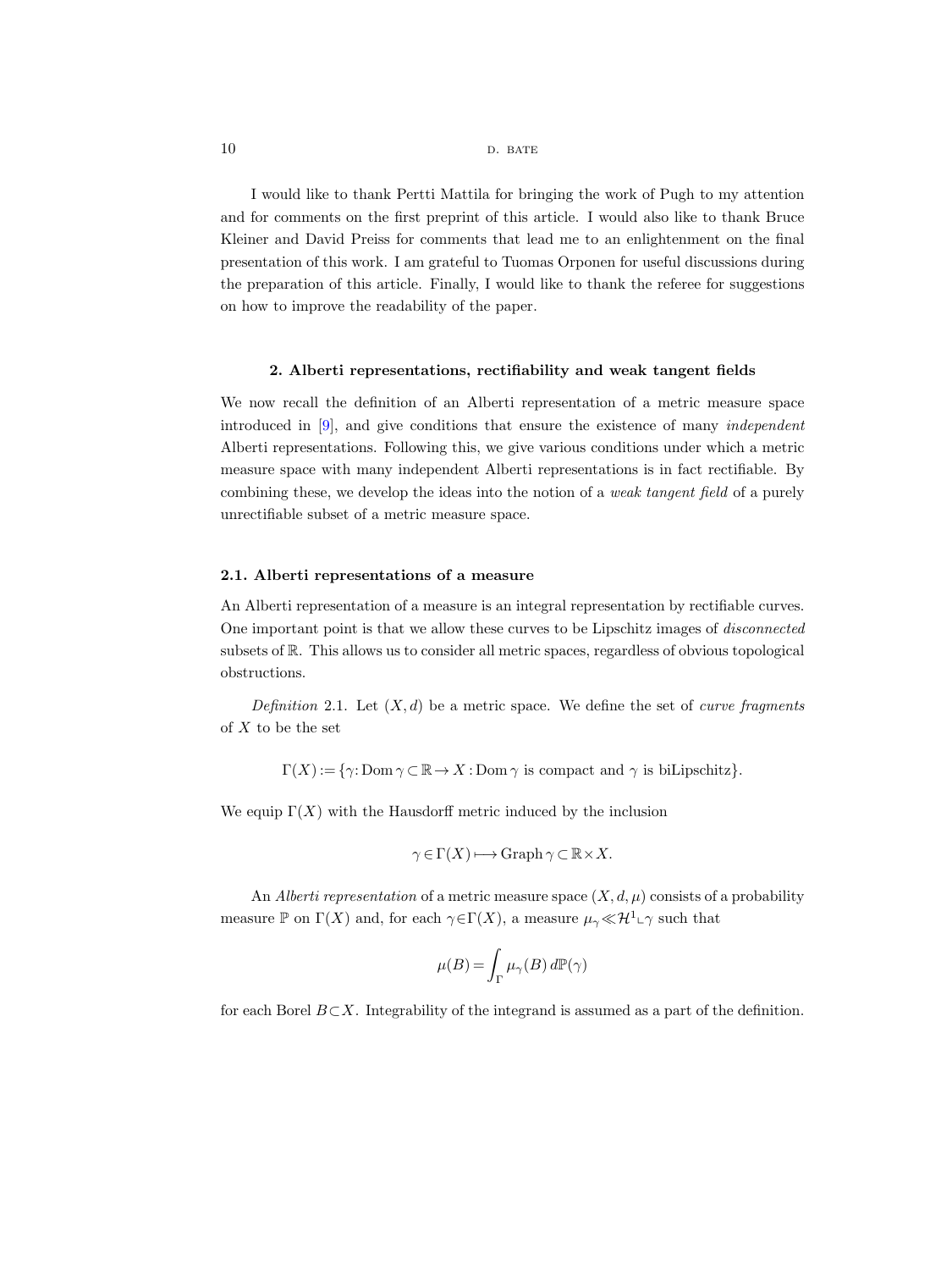Alberti representations first appeared in the generality of metric spaces in paper [\[9\]](#page-63-22), where they were used to give several characterisations of Cheeger's generalisation of Rademacher's theorem. The relationship between Alberti representations and differentiability can be seen in the following observation.

Suppose that  $\gamma \in \Gamma(X)$  and  $F: X \to \mathbb{R}^m$  is Lipschitz. Then  $F \circ \gamma: \text{Dom } \gamma \to \mathbb{R}^m$ , and so it is differentiable at almost every point of Dom  $\gamma$ . Therefore, if  $\mu$  has an Alberti representation, for  $\mu$  almost every x, there exists a curve fragment  $\gamma \ni x$  for which

$$
(F\circ\gamma)'(\gamma^{-1}(x))
$$

exists. That is,  $F$  has a partial derivative at  $x$ .

Alternatively, although a curve fragment may not have a tangents in  $X$ , there exist many tangents after mapping the fragment to a Euclidean space. This allows us to distinguish "different" Alberti representations: Alberti representations will be considered different if we can find a single Lipschitz map to Euclidean space that distinguishes their tangents.

<span id="page-10-1"></span>Definition 2.2. For  $w \in \ell_2^m$  and  $0 < \theta < 1$  define the cone centred on w of width  $\theta$  to be

$$
C(w, \theta) := \{ v \in \mathbb{R}^m : v \cdot w \geqslant (1 - \theta) ||v|| \}.
$$

We say that cones  $C_1, ..., C_n \subset \ell_2^m$  are *independent* if, for any choice of  $w_i \in C_i \setminus \{0\}$  for each  $1 \leq i \leq n$ , the  $w_i$  are linearly independent.

Now, let V be a finite-dimensional Banach space. Given a subspace  $W \leq V$ , we define the conical complement of W to be

$$
E(W, \theta) := \{ v \in V : d(v, W) \geq (1 - \theta) ||v|| \}.
$$

Note that both of the above sets become wider as  $\theta \rightarrow 1$ . Whilst sets of either form may be considered "cones", we will reserve this name, and the notation " $C$ ", for sets of the first type.

<span id="page-10-0"></span>Definition 2.3. Let  $(X, d)$  be a metric space, V be a finite-dimensional Banach space,  $F: X \to V$  be Lipschitz and D be a set of the form  $C(w, \theta)$  (if  $V = \ell_2^m$ ) or  $E(W, \theta)$ . We say that a curve fragment  $\gamma \in \Gamma$  is in the F-direction of D if

$$
(F\circ\gamma)'(t)\in D\backslash\{0\}
$$

for  $\mathcal{H}^1$ -a.e.  $t \in \text{Dom } \gamma$ . Further, an Alberti representation  $(\mathbb{P}, {\mu_\gamma})$  of  $(X, d, \mu)$  is in the *F*-direction of a cone C if P-a.e.  $\gamma \in \Gamma$  is in the F-direction of C.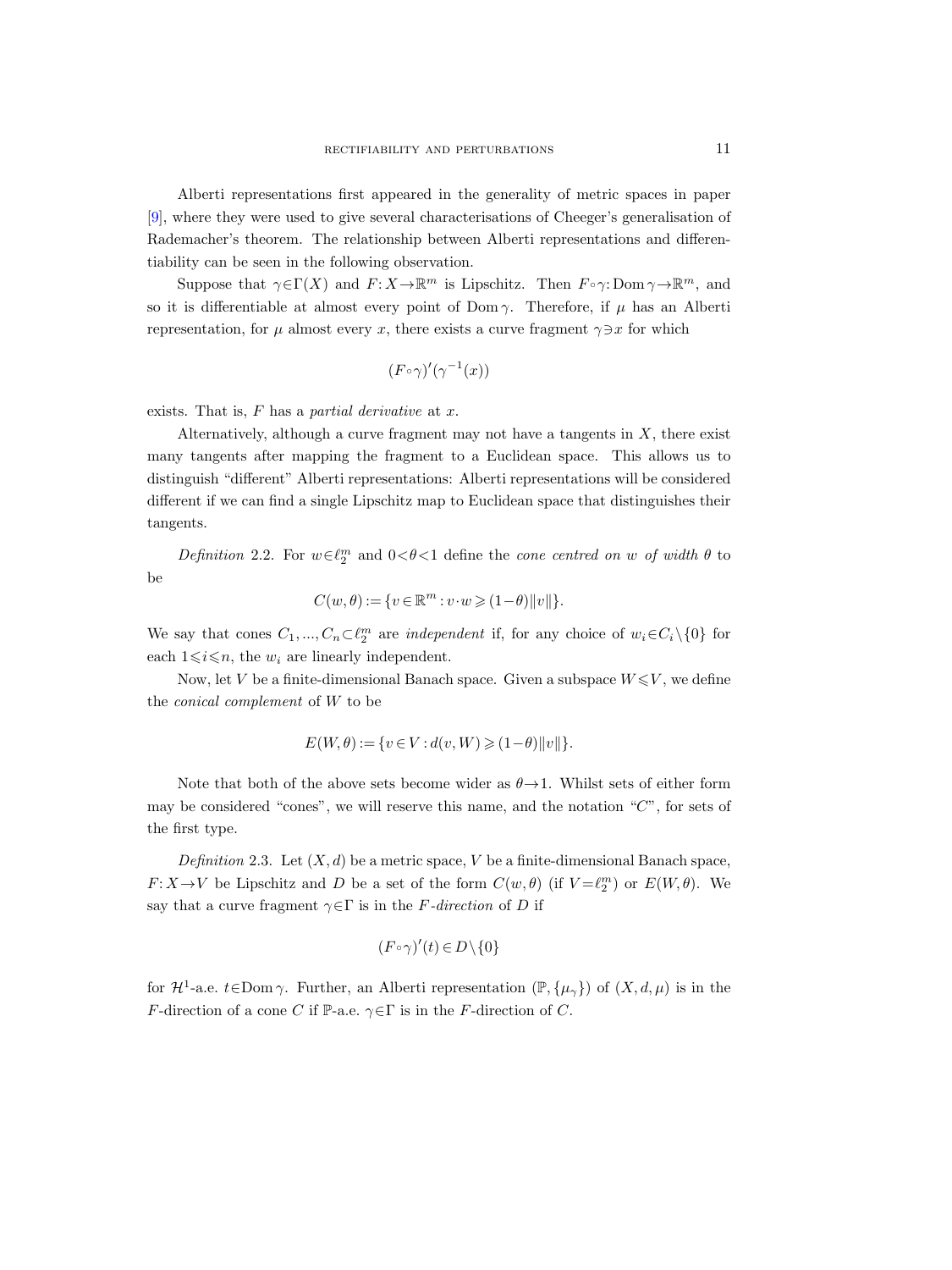Finally, Alberti representations  $\mathcal{A}_1, ..., \mathcal{A}_n$  of  $(X, d, \mu)$  are *independent* if there exist an  $m \in \mathbb{N}$ , a Lipschitz  $F: X \to \ell_2^m$  and independent cones  $C_1, ..., C_n \subset \ell_2^m$  such that  $\mathcal{A}_i$  is in the F-direction of  $C_i$  for each  $1 \leq i \leq n$ . In this case, we say that the Alberti representations are F-independent.

In the definition of independent Alberti representations, we could permit a Lipschitz function taking values in any finite-dimensional Banach space. However, it is rather straightforward to see that this definition is equivalent to the one given above (up to a countable decomposition of the support of the measure). Thus, for compatibility with [\[9\]](#page-63-17), we will only consider a  $\ell_2^m$ -valued function. We do, however, require the definition of  $E(W, \theta)$  for arbitrary finite-dimensional Banach spaces. For the remainder of this section, we will write  $\mathbb{R}^m$  for  $\ell_2^m$ .

This definition of independent Alberti representations differs slightly from the definition given in  $[9]$ . There, the definition requires the dimension of the image  $(m)$  and the number of Alberti representations  $(n)$  to agree. However, it is easy to see that these definitions are equivalent. Indeed, if  $F: X \to \mathbb{R}^m$  is Lipschitz and Alberti representations  $\mathcal{A}_1, ..., \mathcal{A}_n$  are in the F-direction of  $C(w_1, \theta), ..., C(w_n, \theta)$ , let  $\pi$  be the orthogonal projection onto the span of the  $w_i$ . Then, it is easy to check that the  $\mathcal{A}_i$  are in the  $\pi \circ F$ direction of the  $\pi(C_i)$  and that the  $\pi(C_i)$  are independent cones.

Although it is a small change to the definition, considering a smaller number of Alberti representations than the dimension of the image is required for us to develop the notion of a weak tangent field of a metric space.

One of the main results of [\[9\]](#page-63-17) gives an equivalence between Cheeger's generalisation of Rademacher's theorem and the existence of many independent Alberti representations of a metric measure space. Further, independent to interests in differentiability, an Alberti representation is a new concept to provide additional structure to a metric measure space. In §[2.2](#page-18-0) below, we will give various results that show when a metric measure space  $(X, d, \mathcal{H}^n)$  with *n*-independent Alberti representations is, in fact, *n*-rectifiable. For the rest of that subsection, we will develop conditions that ensure that a metric measure space has many independent Alberti representations, so that these results can be applied.

First suppose that  $w \in \mathbb{R}^n$ ,  $F: X \to \mathbb{R}^m$  is Lipschitz and  $\mu$  has an Alberti representation in the F-direction of  $C(w, \theta)$ . Then, necessarily, any Borel  $S \subset X$  with

$$
\mathcal{H}^1(\gamma \cap S) = 0
$$

for each  $\gamma \in \Gamma$  in the F-direction of  $C(w, \theta)$ , must have

$$
\mu(S) = 0.
$$

This condition is also sufficient for the existence of an Alberti representation.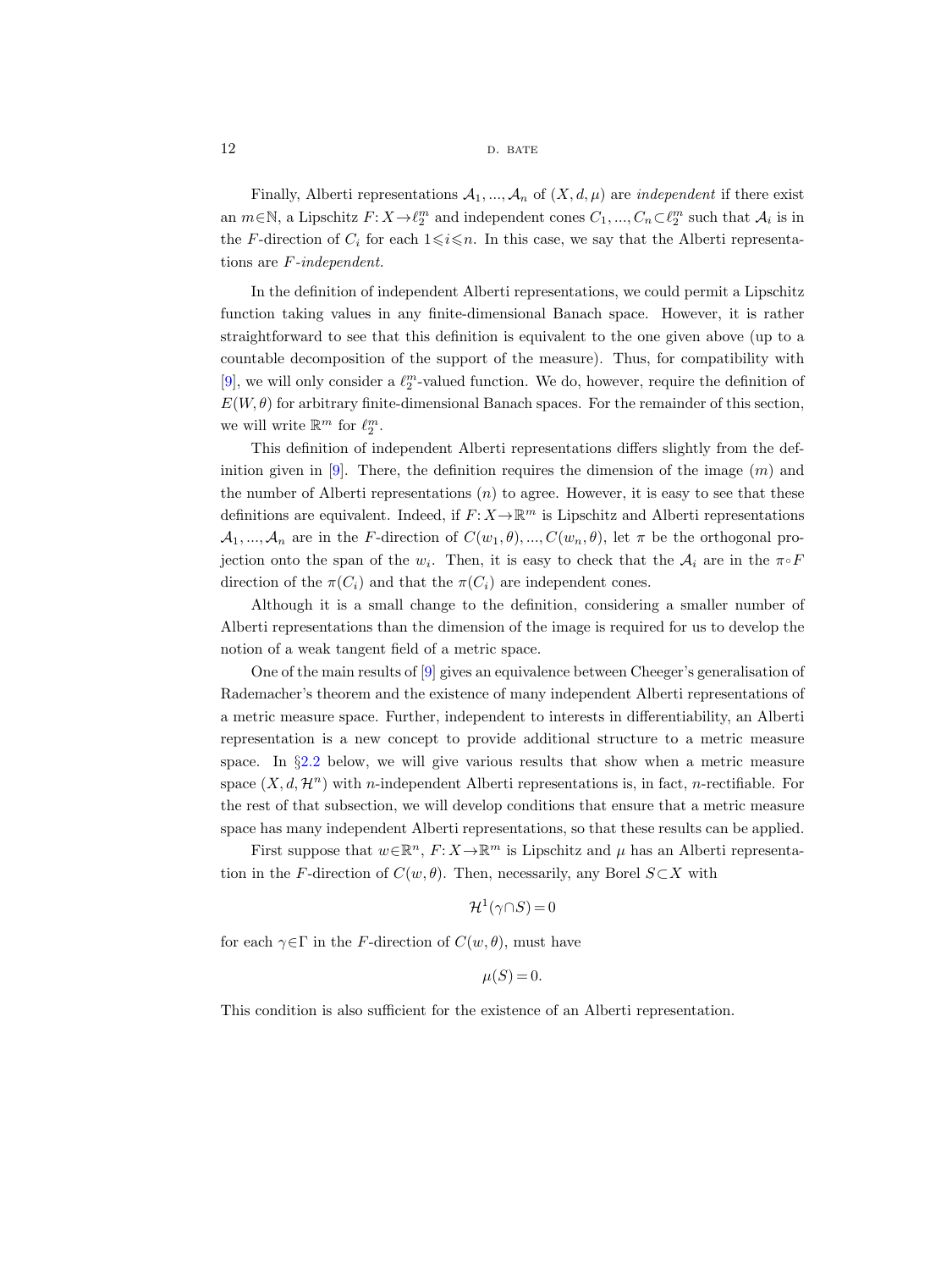<span id="page-12-1"></span><span id="page-12-0"></span>LEMMA2.4. ([\[9\]](#page-63-22), Corollary 5.8) Let  $(X, d, \mu)$  be a metric measure space,  $F: X \to \mathbb{R}^m$ be Lipschitz and  $C\subset\mathbb{R}^m$  be a cone. There exists a Borel decomposition  $X = A\cup S$  such that  $\mu \Delta$  has an Alberti representation in the F-direction of C and S satisfies

$$
\mathcal{H}^1(\gamma \cap S) = 0
$$

for each  $\gamma \in \Gamma$  in the F-direction of C.

We also require the following result, which allows us to *refine* the directions of an Alberti representation.

<span id="page-12-2"></span>LEMMA2.5. ([\[9\]](#page-63-22), Corollary 5.9) Let  $(X, d, \mu)$  be a metric measure space,  $F: X \to \mathbb{R}^m$ be Lipschitz and  $C\subset\mathbb{R}^m$  be a cone. Suppose that, for some cone  $C\subset\mathbb{R}^m$ ,  $\mu\mathcal{A}$  has an Alberti representation in the F-direction of C. Then, for any countable collection of cones  $C_k$  with

$$
\bigcup_{k \in \mathbb{N}} \text{interior}(C_k) \supset C \setminus \{0\},\
$$

there exists a countable Borel decomposition

$$
A = \bigcup_k A_k
$$

such that each  $\mu \Delta_k$  has an Alberti representation in the F-direction of  $C_k$ .

We will use this lemma in the following way. Suppose that  $\mu\Delta A$  has Alberti representations in the F-direction of independent cones  $C_1, ..., C_d$ . For any  $0 < \varepsilon < 1$ , we may cover each  $C_i$  by the interior of a finite number of cones  $C_i^j$  of width  $\varepsilon$  such that any choice  $C_1^{j_1},..., C_d^{j_d}$  is also independent. By applying the lemma to these collections, we see that there exists a finite Borel decomposition  $A = \bigcup_i A_i$  such that each  $\mu \Delta A_i$  has d F-independent Alberti representations in the F-direction of cones of width  $\varepsilon$ .

It is possible to define a collection  $A(F)$  of subsets of X that extends the decomposition given in Lemma [2.4](#page-12-0) in the following way: there exists a decomposition

$$
X = S \cup \bigcup_i U_i
$$

such that  $S \in \tilde{A}(F)$  and each  $\mu \cup U_i$  has m F-independent Alberti representations (see [\[9,](#page-63-22) Definition 5.11, Proposition 5.13]). However, as mentioned above, it will be necessary for us consider the case when  $\mu$  has d F-independent Alberti representations, for  $d \leq m$ . Our first task is to give a suitable decomposition in this case.

We begin with the following result.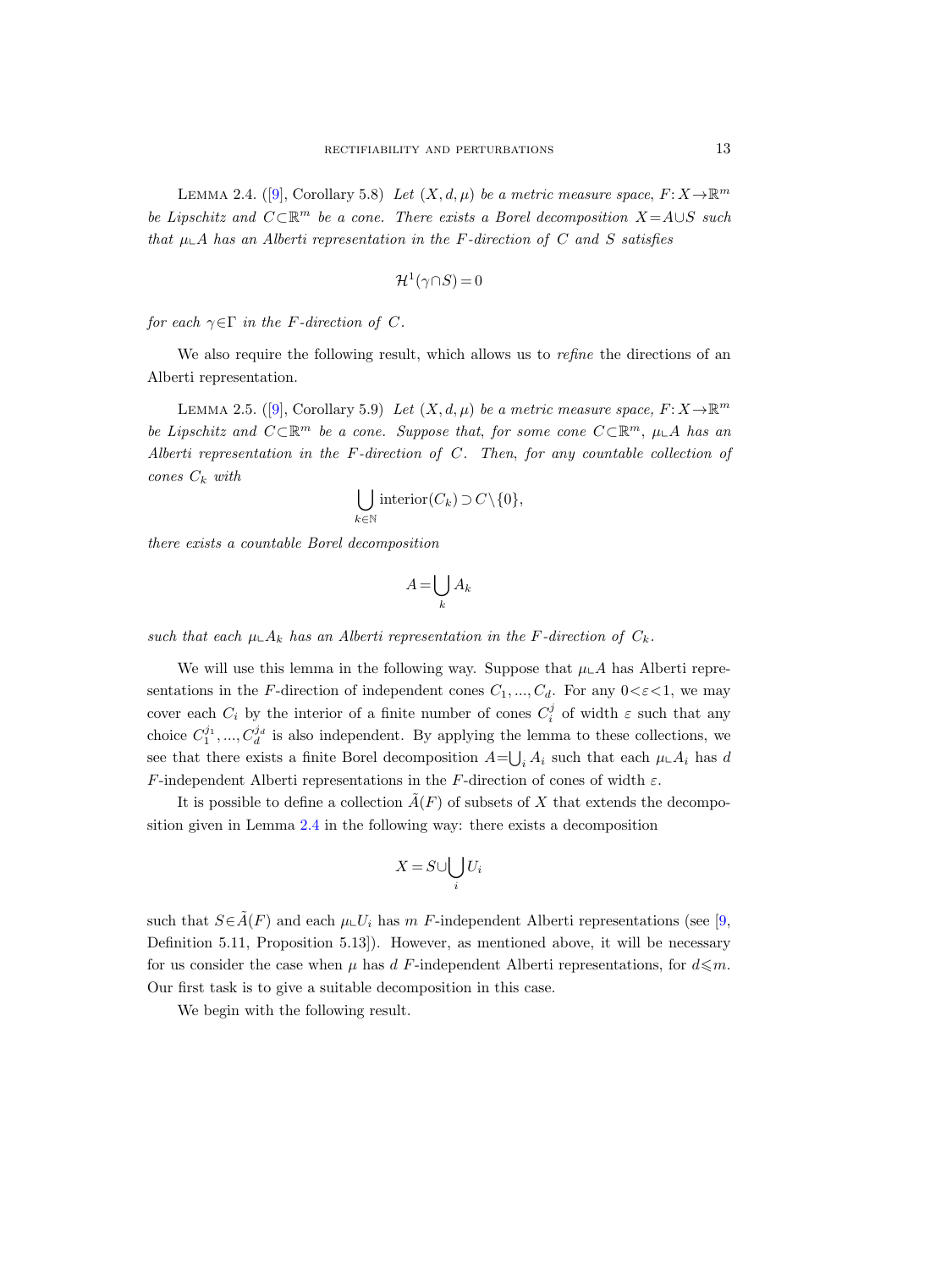#### 14 D. BATE

<span id="page-13-2"></span>LEMMA 2.6. Let  $(X, d, \mu)$  be a metric measure space,  $F: X \to \mathbb{R}^m$  be Lipschitz and, for some  $0 \leq d \leq m$ , let  $W \leq \mathbb{R}^m$  be a d-dimensional subspace. For any Borel  $U \subset X$ ,  $0 < \theta < 1$  and  $0 < \varepsilon < 1-\theta$ , there exists a Borel decomposition

$$
U = S \cup U_1 \cup \ldots \cup U_N
$$

such that  $\mathcal{H}^1(\gamma \cap S) = 0$  for each  $\gamma \in \Gamma$  in the F-direction of  $E(W, \theta)$  and each  $\mu \cup U_i$  has an Alberti representation in the F-direction of some cone  $C_i \subset E(W, \theta + \varepsilon)$ .

*Proof.* Cover  $E(W, \theta)$  by cones  $C_1, ..., C_N \subset E(W, \theta + \varepsilon)$  and for each  $1 \le i \le N$  apply Lemma [2.4](#page-12-1) to obtain a decomposition  $U = U_i \cup S_i$  where  $\mu \cup U_i$  has an Alberti representation in the F-direction of  $C_i$  and  $\mathcal{H}^1(\gamma \cap S_i) = 0$  for each  $\gamma$  in the F-direction of  $C_i$ .

Observe that  $S := \bigcap_i S_i$  satisfies  $\mathcal{H}^1(\gamma \cap S) = 0$  for any  $\gamma$  in the F-direction of  $E(W, \theta)$ . Indeed, if  $\gamma$  is in the F-direction of  $E(W, \theta)$ , there exists a decomposition

$$
\gamma = \gamma_1 \cup \ldots \cup \gamma_N
$$

such that each  $\gamma_i$  is in the F-direction of  $C_i$ . Thus,  $\mathcal{H}^1(\gamma_i \cap S) = 0$  for each  $1 \leq i \leq N$ , and so  $\mathcal{H}^1(\gamma \cap S) = 0$ . Therefore,

$$
U = S \cup U_1 \cup \ldots \cup U_N
$$

is the required decomposition.

Next, we define the sets that generalise the  $\tilde{A}(F)$  sets mentioned above. We will see that these are precisely those sets with a *weak tangent field*. Weak tangent fields were first defined in the works of Alberti, Csörnyei and Preiss  $[1]-[3]$  $[1]-[3]$ , where many aspects of the classical theory of Alberti representations appears. In these papers it is shown that any Lebesgue null set in the plane has a weak tangent field. Furthermore, the relationship between weak tangent fields and various questions in geometric measure theory is established.

<span id="page-13-1"></span><span id="page-13-0"></span>Definition 2.7. Fix a finite-dimensional Banach space V, a Lipschitz  $F: X \rightarrow V$  and an integer  $d \leq d$ im V.

For  $0<\theta<1$  we define  $\tilde{A}(F, d, \theta)$  to be the set of all  $S\subset X$  for which there exists a Borel decomposition

$$
S = S_1 \cup \ldots \cup S_M
$$

and d-dimensional subspaces  $W_i \leq V$  such that, for each  $1 \leq i \leq M$ ,  $\mathcal{H}^1(\gamma \cap S_i) = 0$  for every  $\gamma \in \Gamma$  in the F-direction of  $E(W_i, \theta)$ . Further, we define  $\tilde{A}(F, d)$  to be the set of all  $S \subset X$ that belong to  $\tilde{A}(F, d, \theta)$  for each  $0 < \theta < 1$ .

For  $m \in \mathbb{N}$ , let C be the collection of closed, conical subsets of  $\mathbb{R}^m$  (that is, closed sets that are closed under multiplication by scalars). We define a metric on  $\mathcal C$  by setting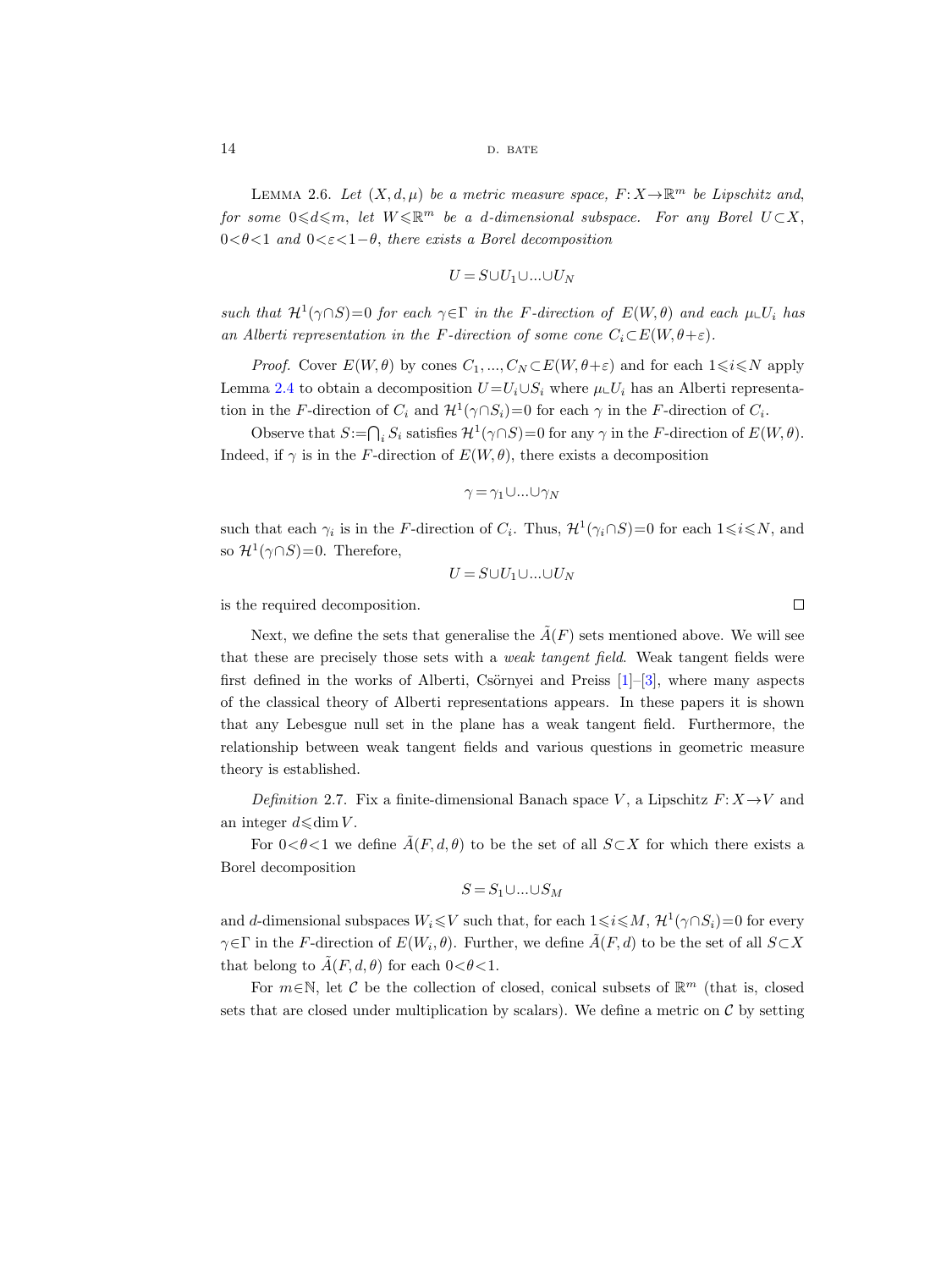$d(V, W)$  to be the Hausdorff distance between  $V \cap \mathbb{S}^{m-1}$  and  $W \cap \mathbb{S}^{m-1}$ . Note that, for any integer  $d \leq m$ ,  $G(m, d)$  is a closed subset of C.

Let  $S \subset X$  be Borel. A Borel  $\tau: S \to G(m, d)$  is a d-dimensional weak tangent field to S with respect to F if, for every  $\gamma \in \Gamma(X)$ ,

$$
(F \circ \gamma)'(t) \in \tau(\gamma(t))
$$
 for  $\mathcal{H}^1$ -a.e.  $t \in \gamma^{-1}(S)$ .

Note that the sets  $\tilde{A}(F, d, \theta)$  decrease as  $\theta$  increases to 1, and that any Borel subset of a  $\tilde{A}(F, d, \theta)$  set is also in  $\tilde{A}(F, d, \theta)$ . Also,

$$
\tilde{A}(F, d, \theta) \subset \tilde{A}(F, d', \theta) \quad \text{if } d \leq d'.
$$

Further, by the compactness of  $\mathbb{S}^{m-1}$ , an equivalent definition is obtained if we allow *countable* decompositions of an  $\tilde{A}(F, d, \theta)$  set, rather than finite decompositions. Thus  $\tilde{A}(F, d, \theta)$ , and hence  $\tilde{A}(F, \theta)$  sets are closed under countable unions.

The  $\tilde{A}(\varphi)$  sets of [\[9\]](#page-63-22) are essentially  $\tilde{A}(\varphi, n-1)$  sets and the weak tangent field introduced by Alberti, Csörnyei and Preiss for a set  $S\subset\mathbb{R}^n$  is what we call an  $(n-1)$ dimensional weak tangent field with respect to the identity.

It is easy to see the connection between weak tangent fields and  $A$  sets. The only technical point is to construct a tangent field in a Borel regular way. First the simple direction.

LEMMA 2.8. For  $F: X \to \mathbb{R}^m$  Lipschitz, let  $S \subset X$  have a d-dimensional weak tangent field with respect to F. Then  $S \in \tilde{A}(F,d)$ .

*Proof.* Suppose that  $\tau: S \rightarrow G(m, d)$  is a d-dimensional weak tangent field with respect to F and let  $0<\theta<1$ . Let  $W_1, ..., W_M \in G(m, d)$  such that

$$
\bigcap_{i=1}^{M} E(W_i, \theta) = \{0\}
$$

and, for each  $1 \leq i \leq M$ , let  $S_i$  be those  $x \in S$  for which  $\tau(x) \subset \mathbb{R}^m \setminus E(W_i, \theta)$ , a Borel set. Then, if  $\gamma \in \Gamma(X)$ ,  $(F \circ \gamma)'(t) \in \mathbb{R}^m \setminus E(W_i, \theta)$  for almost every  $t \in \gamma^{-1}(S_i)$ . Therefore,  $\mathcal{H}^1(\gamma \cap S_i) = 0$  for each  $\gamma \in \Gamma$  in the *F*-direction of  $E(W_i, \theta)$ . □

For the other direction, we must take a little care to construct the weak tangent field in a Borel way.

LEMMA 2.9. For  $F: X \to \mathbb{R}^m$  Lipschitz, let  $S \in \tilde{A}(F,d)$ . Then S has a d-dimensional weak tangent field with respect to F.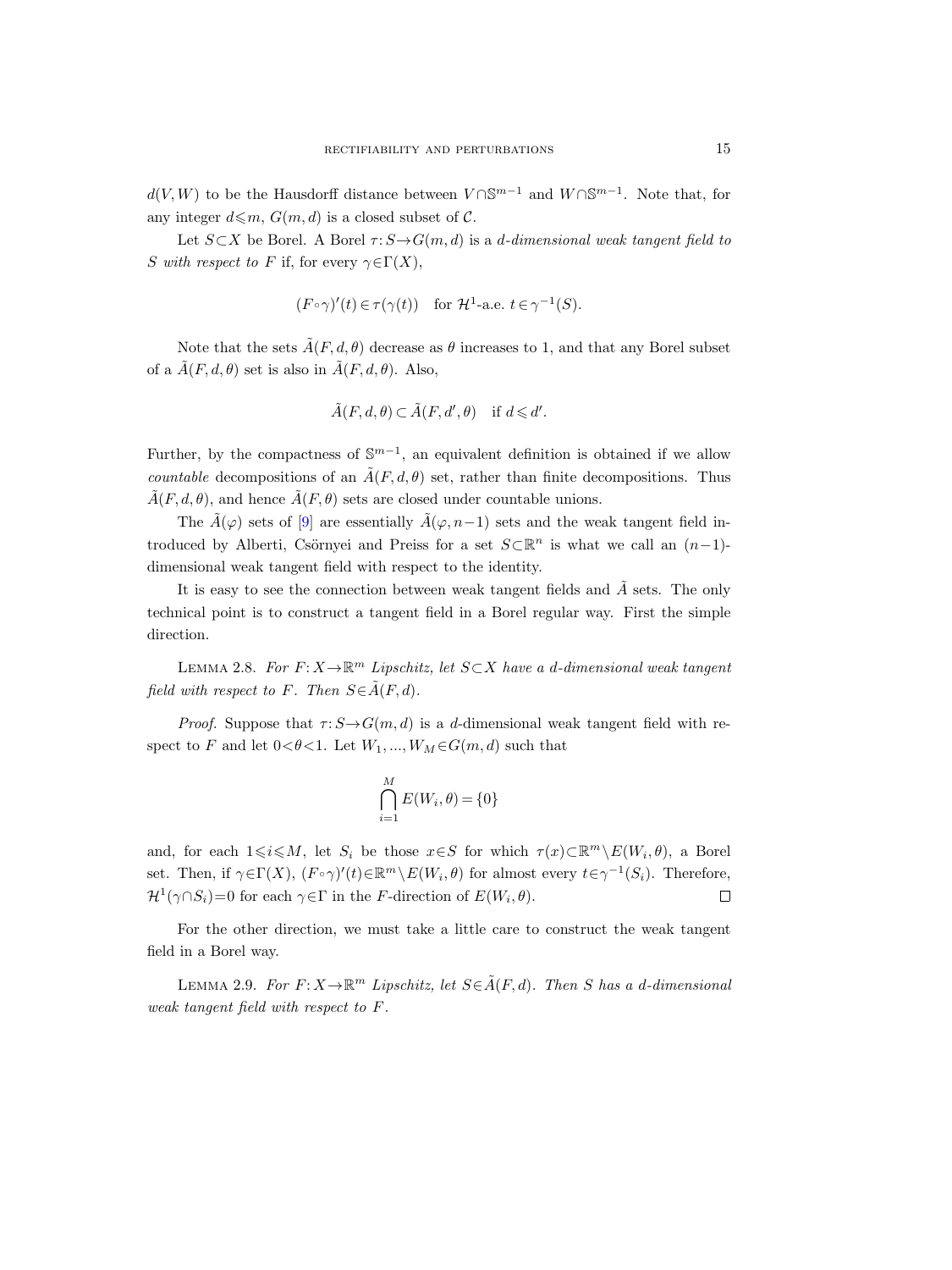*Proof.* For each  $j \in \mathbb{N}$  let

$$
S = \bigcup_{i=1}^{M_j} S_{i,j}
$$

be a disjoint Borel decomposition given by the definition of an  $\tilde{A}$  set with the choice  $\theta=1/j$ , where  $W_{i,j}\in G(m,d)$ . To define a weak tangent field with respect to F, for each  $x \in S$  and  $j \in \mathbb{N}$ , let  $i(x, j) \in \mathbb{N}$  such that  $x \in S_{i(x, j), j}$ . For each  $n \in \mathbb{N}$  define

$$
L_n(x) = \bigcap_{j=1}^n C\bigg(W_{i(x,j),j}, \frac{1}{j}\bigg) \in \mathcal{C}
$$

and

$$
L(x) = \bigcap_{j \in \mathbb{N}} C\bigg(W_{i(x,j),j}, \frac{1}{j}\bigg) \in \mathcal{C},
$$

for  $C(W, \theta)$  the closure of  $\mathbb{R}^m \backslash E(W, \theta)$  (it is a "cone" around W).

First observe that, for any  $\gamma \in \Gamma(X)$ ,  $(F \circ \gamma)'(t) \in L(\gamma(t))$  for almost every  $t \in \gamma^{-1}(S)$ . Indeed, for each  $j \in \mathbb{N}$  and  $1 \leq i \leq M_j$ , for almost every  $t \in \gamma^{-1}(S_{i,j}),$ 

$$
(F\circ\gamma)'(t)\in C\bigg(W_{i,j},\frac{1}{j}\bigg).
$$

That is, for almost every  $t \in \gamma^{-1}(S)$  and every  $j \in \mathbb{N}$ ,

$$
(F\circ\gamma)'(t)\in C\bigg(W_{i(\gamma(t),j),j},\frac{1}{j}\bigg).
$$

Therefore, for a full measure subset of  $\gamma^{-1}(S)$ ,

$$
(F\circ\gamma)'(t)\in L(\gamma(t)).
$$

Of course,  $L(x)$  may not belong to  $G(m, d)$ , and so we must find a weak tangent field  $\tau$ that contains L at almost every point.

However,  $L(x)$  is contained in a d-dimensional subspace for each  $x \in S$ . Indeed, let  $W_{i(x,j_k),j_k} \to W$  be any convergent subsequence as  $k \to \infty$ . Then,

$$
L(x) \in L_k(x) \subset C\left(W_{i(x,j_k),j_k}, \frac{1}{j_k}\right) \subset C(W,d_k),
$$

where  $d_k \to 0$  as  $j_k \to 0$ , so that  $L(x) \subset W$ .

Moreover,  $L(x)$  is a Borel function, since, for each  $x \in S$ ,  $L_n(x) \to L(x)$  as  $n \to \infty$ . Indeed, since  $L(x) \subset L_n(x)$  for each  $n \in \mathbb{N}$ , if  $L_n(x) \neq L(x)$ , there exist some  $\varepsilon > 0$  and a sequence  $y_n \in \mathbb{S}^{n-1} \cap L_n(x)$  with

$$
y_n \notin B(\mathbb{S}^{m-1} \cap L(x), \varepsilon)
$$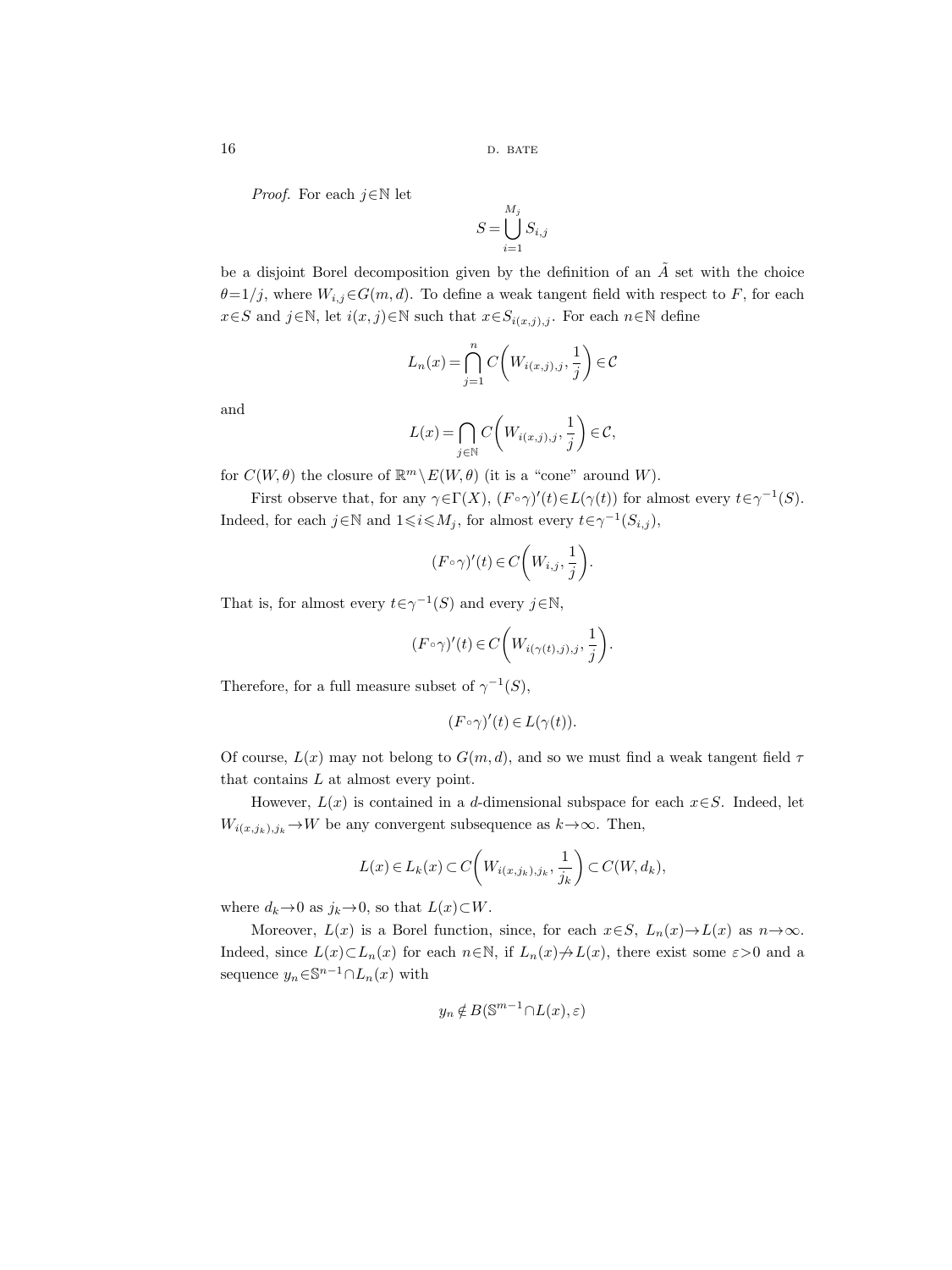for each  $n \in \mathbb{N}$ . By the compactness of  $\mathbb{S}^{m-1}$ , we may suppose that

$$
y_n \to y \notin B(\mathbb{S}^{m-1} \cap L(x), \varepsilon)
$$

as  $n \to \infty$ . Since  $L_n(x)$  decreases as n increases,  $y_n \in L_{n'}(x)$  whenever  $n' \leq n$ , and so  $y \in L_{n'}(x)$  for each  $n' \in \mathbb{N}$ . Therefore,  $y \in L(x)$ , a contradiction.

Thus, we can set  $\tau(x)$  to be the span of  $L(x)$  and, wherever necessary, extend it to a d-dimensional subspace in a Borel way.  $\Box$ 

Next we generalise [\[9,](#page-63-22) Proposition 5.13]. Although it is possible to deduce this result from [\[9,](#page-63-22) Proposition 5.13], because of several technical details in the statement of that proposition, it is simpler to give a direct proof.

PROPOSITION 2.10. Let  $(X, d, \mu)$  be a metric measure space,  $F: X \to \mathbb{R}^m$  Lipschitz and  $0 \le d \le m$  an integer. There exists a Borel decomposition

$$
X = S \cup \bigcup_{j \in \mathbb{N}} U_j,
$$

where  $S \in \tilde{A}(F,d)$  and each  $\mu \cup U_j$  has  $d+1$  F-independent Alberti representations.

*Proof.* Fix  $0 < \theta < 1$  and choose an arbitrary d-dimensional subspace  $W \leq \mathbb{R}^m$  and apply Lemma [2.6](#page-13-2) to obtain a Borel decomposition

$$
U=S\cup U_1\cup\ldots\cup U_N,
$$

where  $\mathcal{H}^1(\gamma \cap S) = 0$  for each  $\gamma \in \Gamma$  in the F-direction of  $E(W, \theta)$ , and each  $\mu \llcorner U_j$  has an Alberti representation in the F-direction of some cone  $C_j \subset \mathbb{R}^m$ . In particular,

$$
S \in \tilde{A}(F, d, \theta).
$$

If  $d=0$  then we are done. Otherwise, suppose that, for some  $0 \lt i \leq d$ , there exists a Borel decomposition

$$
U = S \cup U_1 \cup \ldots \cup U_N
$$

such that each  $\mu\llcorner U_j$  has i F-independent Alberti representations and  $S\in\mathring{A}(F,d,\theta)$ . By applying Lemma [2.5](#page-12-2) and taking a further decomposition if necessary, we may suppose that each Alberti representation of the  $\mu\llcorner U_i$  are in the F-direction of cones of width

$$
0 < \alpha < \frac{1}{2}\sqrt{1-\theta^2}.
$$

For a moment, fix  $1 \leq j \leq N$  and let  $C(w_1, \alpha), ..., C(w_i, \alpha)$  be independent cones that define the F-direction of the Alberti representations of  $\mu\llcorner U_i$ . By applying Lemma [2.6](#page-13-2) to a d-dimensional subspace W containing  $w_1, ..., w_i$ , we obtain a decomposition

$$
U_j=S_j\cup U_1^j\cup\ldots\cup U_{M_j}^j,
$$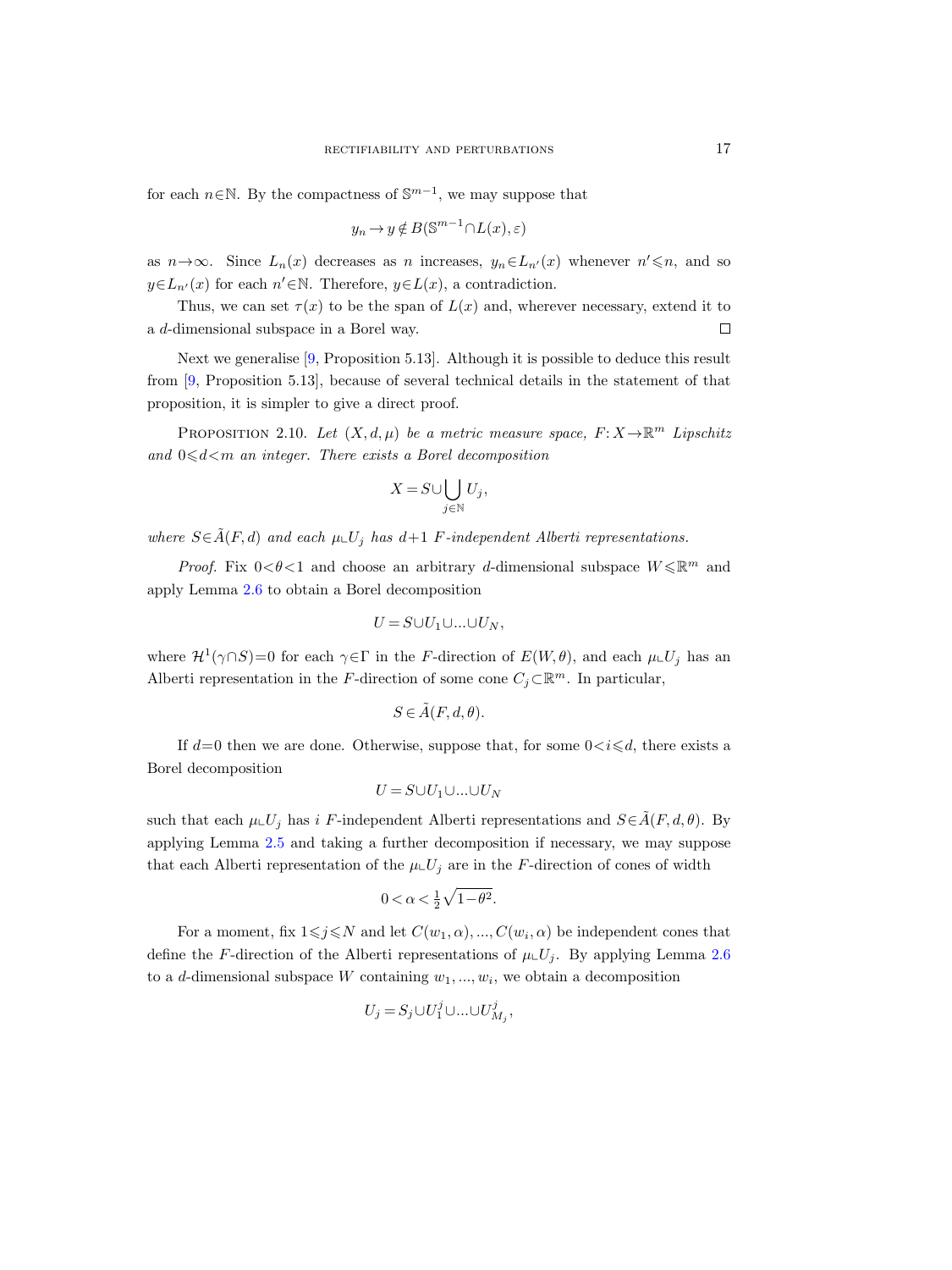where  $S_j \in \tilde{A}(F, d, \theta)$  and each  $\mu \llcorner U_k^j$  has an Alberti representation in the F-direction of some cone  $C\subset E(W, \theta + \varepsilon)$  in addition to the other *i* Alberti representations. Since  $\alpha < \frac{1}{2}$ √ 1− $\theta^2$ ,  $\varepsilon > 0$  may be chosen so that  $C, C_1, ..., C_i$  forms an independent collection of cones, and hence so that each  $\mu \llcorner U_k^j$  has  $i+1$  F-independent Alberti representations.

Since

$$
S' := S \cup S_1 \cup \ldots \cup S_N \in \tilde{A}(F, d, \theta),
$$

this gives a Borel decomposition

$$
U = S' \bigcup_{j,k} U_k^j,
$$

where  $S' \in \tilde{A}(F, d, \theta)$  and each  $\mu \cup U_k^j$  has  $i+1$  F-independent Alberti representations.

Repeating this process  $d-1$  times gives a decomposition

$$
X\setminus S^{\theta}=\bigcup_{j}U_j^{\theta},
$$

where each  $\mu \llcorner U_j$  has  $d+1$  Alberti representations and  $S^{\theta} \in \tilde{A}(F, d, \theta)$ . Repeating this for  $\theta_i \to 1$  and setting  $S = \bigcap_i S^{\theta_i} \in \tilde{A}(F, d)$  gives a decomposition

$$
X = S \cup \bigcup_{i,j} U_j^{\theta_i}
$$

of the required form.

<span id="page-17-1"></span>We also obtain the following generalisation of  $[9,$  Theorem 5.14].

<span id="page-17-0"></span>THEOREM 2.11. Let  $(X, d, \mu)$  be a metric measure space,  $F: X \to \mathbb{R}^m$  Lipschitz and  $d$ <m and integer.

(1) For every positive measure Borel subset X' of X,  $\mu \subset X'$  has at most d Findependent Alberti representations if and only if there exists  $N \subset X$  with  $\mu(N)=0$  and

$$
X \setminus N \in \tilde{A}(F, d).
$$

(2) There exists a decomposition

$$
X = \bigcup_i X_i,
$$

such that each  $\mu \perp X_i$  has  $d+1$  F-independent Alberti representations if and only if each  $\tilde{A}(F, d)$  subset of X is  $\mu$ -null.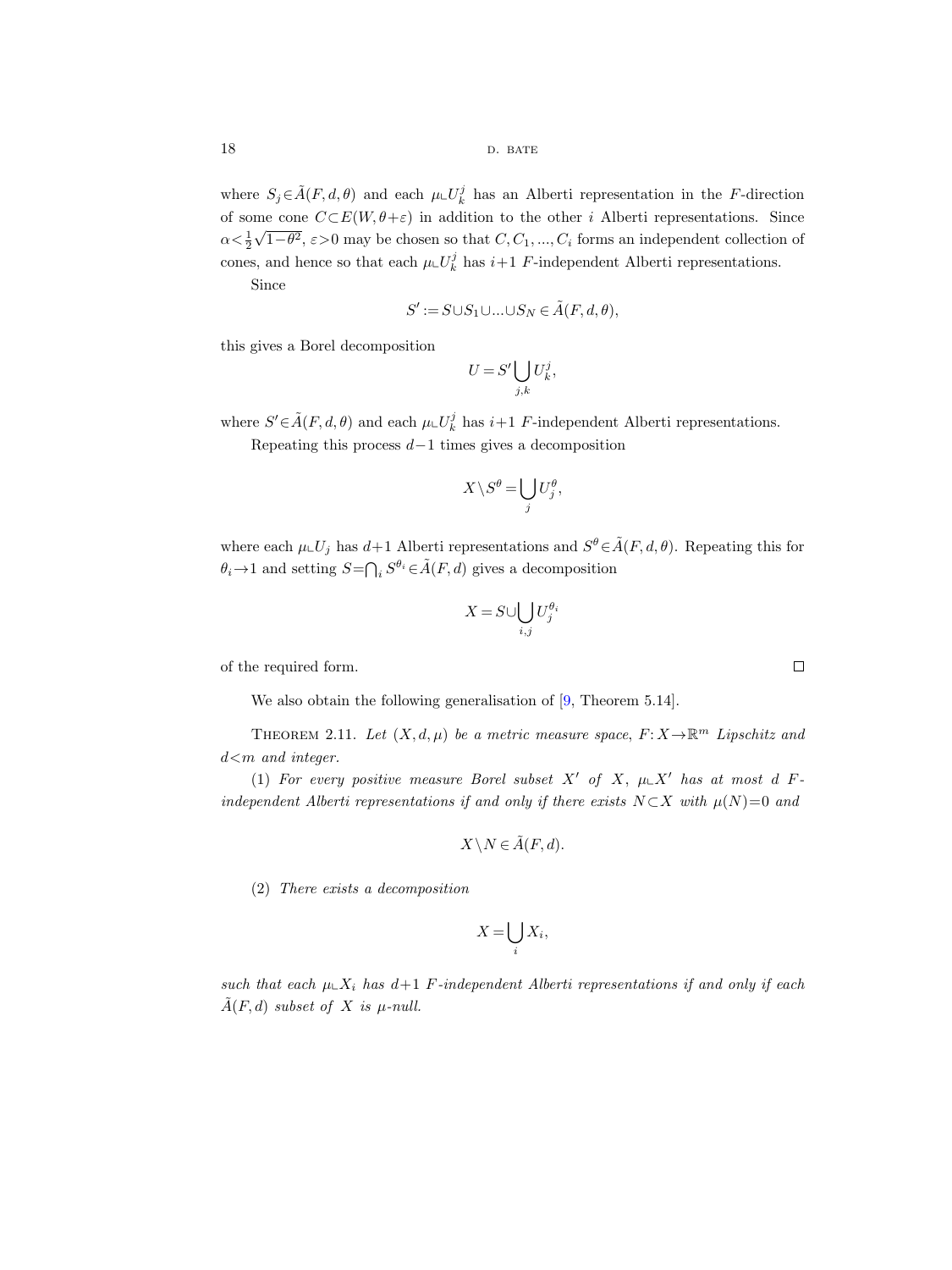Proof. We first prove (1). One direction follows from the previous proposition. Indeed, if  $U_j$  are as in the conclusion of the proposition, then, by assumption, each  $U_j$ must have  $\mu$  measure zero. Therefore, setting  $N=\bigcup_i N_i$ , a  $\mu$ -null set completes this direction.

We prove the other direction by contradiction. Suppose that  $X'\subset X$  has positive measure and  $d+1$  F-independent Alberti representations in the direction of cones  $C_1, ..., C_{d+1} \subset \mathbb{R}^m$ . Choose  $0 < \theta < 1$  sufficiently large (depending only upon the configuration of the  $C_i$  and m) such that, for any d-dimensional subspace  $W \leq \mathbb{R}^m$ ,  $E(W, \theta)$ contains at least one of the  $C_i$ .

Since there exists a  $\mu$ -null set N such that  $X\setminus N\in \tilde{A}(F,d)$ , there exists a positive measure subset Y of X' and a d-dimensional subspace  $W \leq \mathbb{R}^m$  such that

$$
\mathcal{H}^1(\gamma \cap Y') = 0
$$

for each  $\gamma \in \Gamma$  in the F-direction of  $E(W, \theta)$ . By the choice of  $\theta$  above, there exists some  $C_i\subset E(W,\theta)$  and so, since  $\mu\llcorner X'$  has an Alberti representation in the F-direction of  $C_i$ , we see that  $\mu(Y)=0$ , a contradiction.

One direction of (2) also follows from the previous proposition. For the other direction, suppose that  $X = \bigcup_i X_i$  is such a decomposition and let  $S \in \tilde{A}(F,d)$ . By applying (1) to the metric measure space  $(X, d, \mu \in S)$ , we see that every positive measure subset of S can have at most d F-independent Alberti representations. However, if  $\mu(S) > 0$ , there exists some  $i \in \mathbb{N}$  with  $\mu(S \cap X_i) > 0$ , and hence  $S \cap X_i$  is a positive measure subset of S with  $d+1$  F-independent Alberti representations, a contradiction.  $\Box$ 

#### <span id="page-18-0"></span>2.2. Alberti representations and rectifiability

In this subsection we will give conditions that ensure that a metric measure space with  $n$ independent Alberti representations is n-rectifiable. By combining these conditions with the results from the previous subsection, we will obtain a relationship between purely unrectifiable sets and  $\tilde{A}$  sets.

The main result we will use is the following.

<span id="page-18-2"></span><span id="page-18-1"></span>THEOREM2.12. ([\[11,](#page-63-23) Theorem 1.2]) Suppose that a metric measure space  $(X, d, \mu)$ satisfies

$$
0 < \liminf_{r \to 0} \frac{\mu(B(x,r))}{r^n} \leqslant \limsup_{r \to 0} \frac{\mu(B(x,r))}{r^n} < \infty \quad \text{for } \mu\text{-}a.e. \ x \in X
$$

and has n independent Alberti representations. Then, there exists a Borel  $N\subset X$  with  $\mu(N)=0$  such that  $X\setminus N$  is n-rectifiable.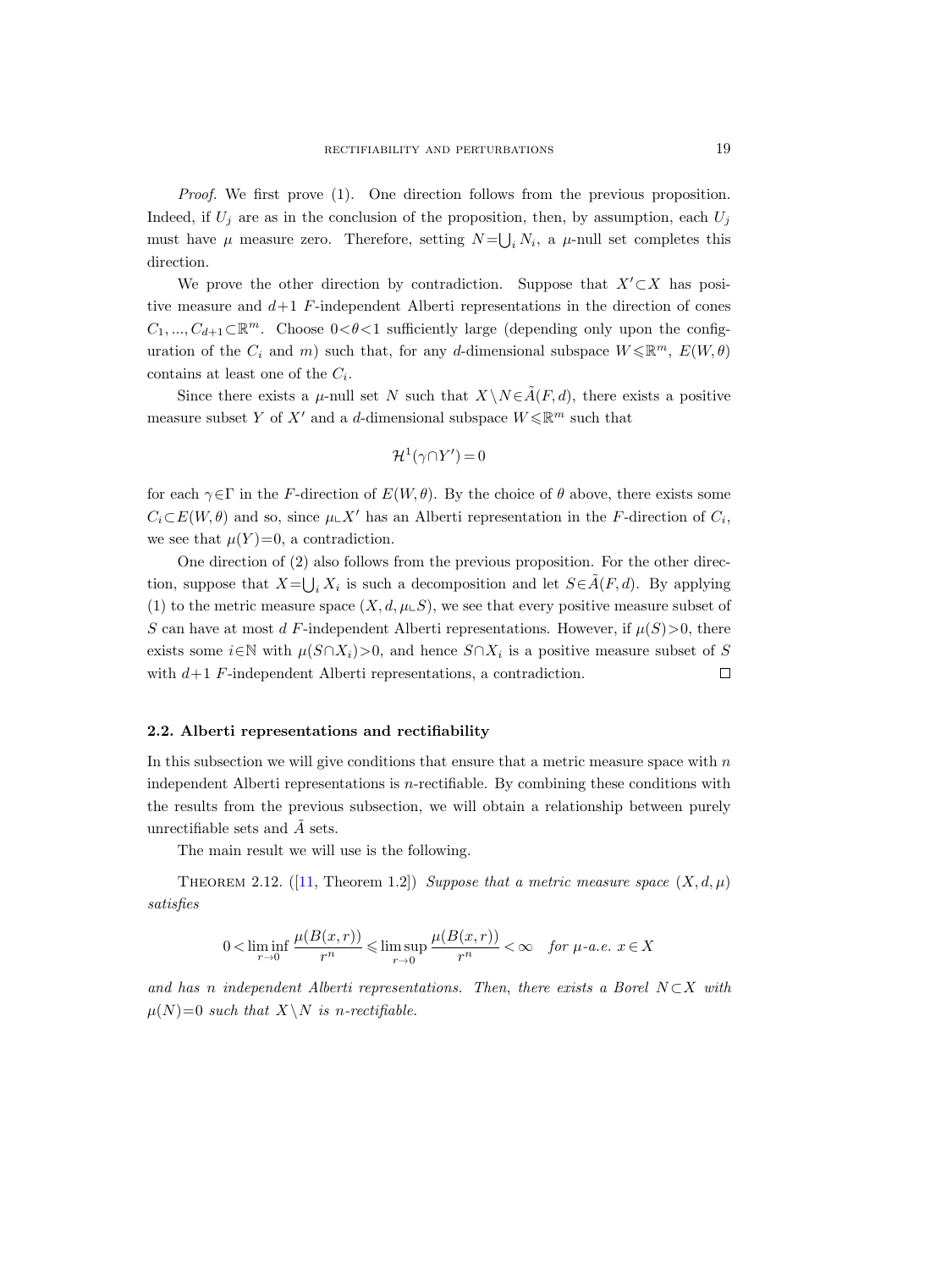## $20$  D. BATE

We can easily transform the previous result into one about purely  $n$ -unrectifiable sets.

<span id="page-19-1"></span><span id="page-19-0"></span>COROLLARY 2.13. Let  $S \subset X$ , with  $\mathcal{H}^n(S) < \infty$ , be purely n-unrectifiable and satisfy

$$
\liminf_{r \to 0} \frac{\mathcal{H}^n(B(x,r) \cap S)}{r^n} > 0 \quad \text{for } \mathcal{H}^n\text{-a.e. } x \in S. \tag{*}
$$

Then, for every Borel S' ⊂ S of positive  $\mathcal{H}^n$  measure,  $\mathcal{H}^n \llcorner S'$  has at most  $n-1$  independent Alberti representations.

*Proof.* Let  $S' \subset S$  be Borel. Since S has finite  $\mathcal{H}^n$  measure, [\[20,](#page-63-25) Theorem 2.10.18] implies that

$$
\limsup_{r \to 0} \frac{\mathcal{H}^n(B(x,r) \cap S)}{(2r)^n} \leq 1 \quad \text{for } \mathcal{H}^n\text{-a.e. } x \in S
$$

and

$$
\limsup_{r \to 0} \frac{\mathcal{H}^n(B(x,r) \cap (S \setminus S'))}{r^n} = 0 \quad \text{for } \mathcal{H}^n\text{-a.e. } x \in S'.
$$

In particular, by combining with  $(*)$ ,

$$
\liminf_{r \to 0} \frac{\mathcal{H}^n(B(x,r) \cap S')}{r^n} > 0 \quad \text{for } \mathcal{H}^n\text{-a.e. } x \in S'.
$$

Therefore, if  $\mathcal{H}^n \rightharpoonup S'$  has n independent Alberti representations,  $(X, d, \mathcal{H}^n \rightharpoonup S')$  satisfies the hypotheses of Theorem [2.12,](#page-18-1) and so  $S'$  is n-rectifiable. In particular, since S is purely n-unrectifiable, we must have

$$
\mathcal{H}^n(S') = 0. \qquad \qquad \Box
$$

There are many situations when the lower density assumption ([∗](#page-2-2)) is not necessary. First, we mention that it is never necessary. We will not prove this, but mention it to set the scope for the results of this paper.

<span id="page-19-2"></span>Remark 2.14. Using very deep results regarding the structure of null sets in  $\mathbb{R}^n$ recently announced by Csörnyei and Jones [\[15\]](#page-63-26), it is possible to show that any  $(X, d, \mathcal{H}^n)$ with *n*-independent Alberti representations necessarily satisfies  $(*)$ . In particular, X is n-rectifiable, and Corollary [2.13](#page-19-0) is true without the assumption  $(*)$ . If  $n=2$ , this can be deduced from the work of Alberti, Csörnyei and Preiss [\[1\]](#page-62-0). This will appear in future work of myself and T. Orponen.

Without the announcement of Csörnyei and Jones, it is still possible to remove the assumption ([∗](#page-2-2)) in many situations.

First, observe that it is not necessary for 1-dimensional sets.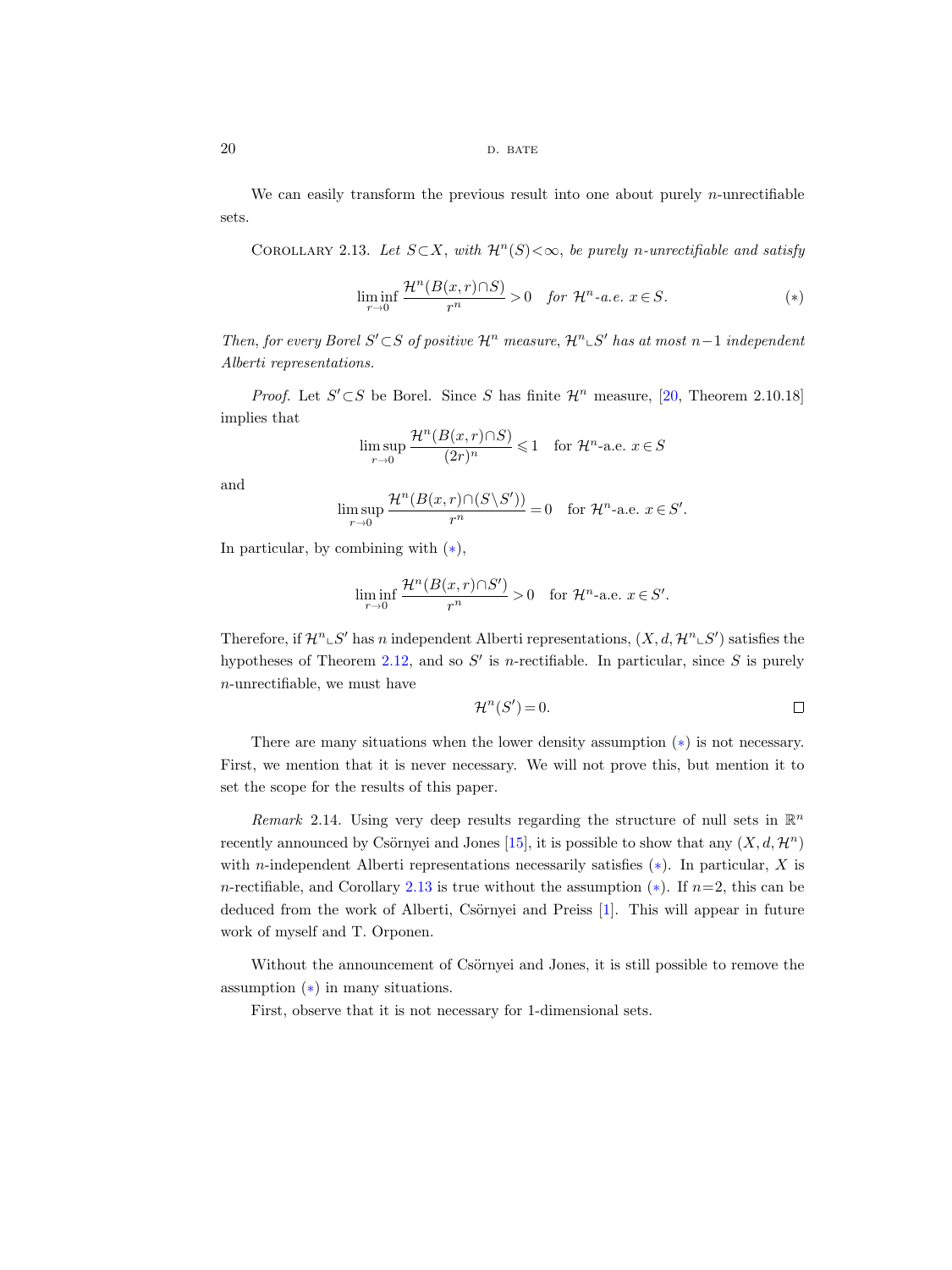<span id="page-20-3"></span>Observation 2.15. For any purely 1-unrectifiable metric space  $X$ , a (non-trivial) measure  $\mu$  on X cannot have any Alberti representations, and in fact  $X \in \tilde{A}(F, 0)$  for any Lipschitz  $F: X \to \mathbb{R}^m$  and any  $m \in \mathbb{N}$ .

Using the theory of Alberti representations in Euclidean space given by De Philippis and Rindler [\[19\]](#page-63-27), and Alberti and Marchese [\[4\]](#page-63-28), we can remove the assumption  $(*)$  when metric space is a subset of some Euclidean space. Specifically, we will use the following theorem.

<span id="page-20-1"></span><span id="page-20-0"></span>THEOREM2.16. ([\[18,](#page-63-29) Lemmas 3.2 and 3.3]) Let  $(X, d, \mu)$  be a metric measure space and  $\varphi: X \to \mathbb{R}^n$  Lipschitz be such that  $\mu$  has n  $\varphi$ -independent Alberti representations. Then,  $\varphi_{\#}\mu$ , the pushforward of  $\mu$  under  $\varphi$ , is absolutely continuous with respect to  $\mathcal{L}^n$ .

This leads to the following two results.

<span id="page-20-2"></span>THEOREM 2.17. For  $s > 0$ ,  $s \notin \mathbb{N}$ , let  $S \subset X$  be  $\mathcal{H}^s$  measurable with  $\mathcal{H}^s(S) < \infty$ , and d be the greatest integer less than s. Then, for every Borel  $S' \subset S$  of positive measure,  $\mathcal{H}^s \subset S'$  has at most d independent Alberti representations.

*Proof.* Let  $\varphi: X \to \mathbb{R}^{d+1}$  be Lipschitz and suppose that  $S' \subset S$  is Borel such that  $\mathcal{H}^s \subset S'$  has  $d+1$  independent Alberti representations. Then, by Theorem [2.16,](#page-20-0)

$$
\varphi_{\#}(\mathcal{H}^s\llcorner S')\ll \mathcal{L}^{d+1}.
$$

Since  $\mathcal{H}^s(S) < \infty$  and  $\varphi$  is Lipschitz,  $\mathcal{H}^s(\varphi(S')) < \infty$ . Therefore,  $\mathcal{L}^{d+1}(\varphi(S'))=0$ , and so

$$
\varphi_{\#}(\mathcal{H}^s \llcorner S')(\varphi(S')) = 0.
$$

That is,

$$
\mathcal{H}^s(S') = 0. \qquad \qquad \square
$$

Combining Theorem [2.16](#page-20-0) with the Besicovitch–Federer projection theorem provides an improvement of Theorem [2.12](#page-18-2) for subsets of Euclidean space.

THEOREM 2.18. Let  $S\subset \mathbb{R}^m$  be a Borel set, with  $\mathcal{H}^n(S)<\infty$ , such that  $\mathcal{H}^n\llcorner S$  has n independent Alberti representations. Then, S is n-rectifiable.

*Proof.* Let  $\varphi: \mathbb{R}^m \to \mathbb{R}^n$  be a Lipschitz function such that the Alberti representations of  $\mathcal{H}^n \rightharpoonup S$  are in the  $\varphi$ -direction of independent cones  $C_1, ..., C_n \rightharpoonup \mathbb{R}^n$ . Identify S with its image under the biLipschitz embedding

$$
\iota: x \longmapsto (\varphi(x), x) \in \mathbb{R}^n \times \mathbb{R}^m,
$$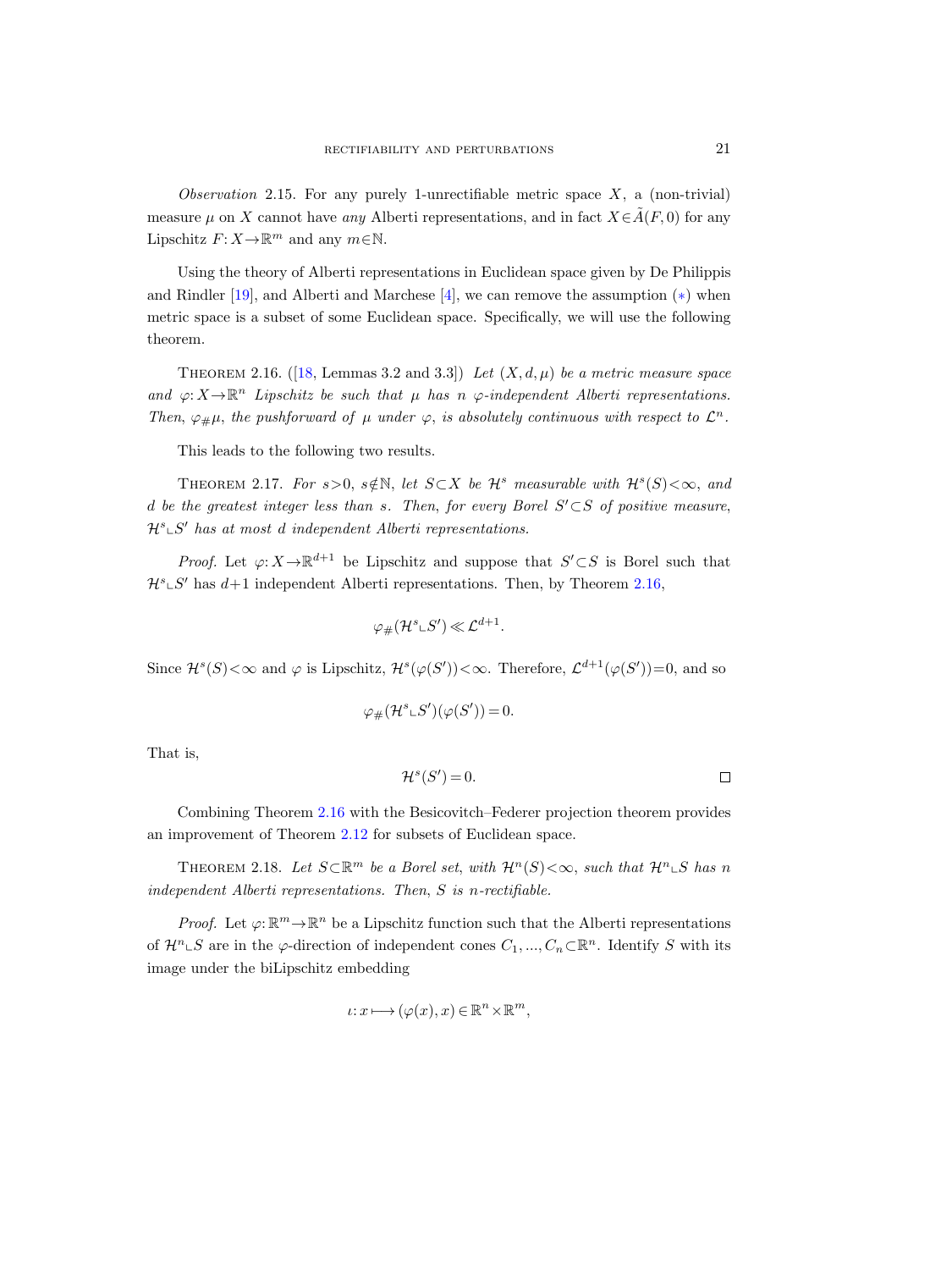and also identify  $\varphi$  with the orthogonal projection onto

$$
W := \mathbb{R}^n \times \{0\} \subset \mathbb{R}^n \times \mathbb{R}^m.
$$

By pushing forward each of the original Alberti representations, we see that  $\mu = \iota_{\#}\mathcal{H}^n \mathcal{L}S$ has  $n \varphi$ -independent Alberti representations, each in the  $\varphi$ -direction of a  $C_i$ . Write the Alberti representations of  $\mu$  as  $(\mathbb{P}_i, {\mu^i_{\gamma}})$ , for  $1 \leq i \leq n$ .

After taking a countable decomposition of S, we may suppose that there exists a  $\delta$ >0 such that

$$
\|\varphi(\gamma'(t))\|\geqslant \delta \|\gamma'(t)\|
$$

for  $\mathbb{P}_i$ -a.e.  $\gamma \in \Gamma(\mathbb{R}^n \times \mathbb{R}^m)$ ,  $\mathcal{H}^1$ -a.e.  $t \in \text{Dom } \gamma$ , and each  $1 \leq i \leq n$ . (This follows by applying [\[9,](#page-63-17) Corollary 5.9] for each Alberti representation, with  $\psi$  the orthogonal projection onto the centre of  $C_i$ , and slightly widening each cone such that the widened cones are also independent.)

Therefore, for any orthogonal projection  $\pi$  onto an *n*-dimensional plane V sufficiently close to W (depending on  $\delta$ , n and m),  $\pi_{\mu\mu}$  also has n-independent Alberti representations. By Theorem [2.16,](#page-20-1)

$$
\pi_{\#}\mu \ll \mathcal{L}^n.
$$

However, if S is not n-rectifiable, then there exists some Borel  $S' \subset S$  with

$$
\mathcal{H}^n(S') > 0,
$$

that is, purely *n*-unrectifiable. Since  $\mathcal{H}^n(S) < \infty$ , we also have  $\mathcal{H}^n(S') < \infty$ . By the Besicovitch–Federer projection theorem, there exist  $V$  arbitrarily close to  $W$  for which  $\mathcal{L}^n(\pi(S'))=0$ , and hence  $\pi_{\#}\mu(\pi(S'))=0$ . This contradicts the fact that  $\mathcal{H}^n(S')>0$ .

<span id="page-21-0"></span>COROLLARY 2.19. Let  $S\subset \mathbb{R}^m$  be purely n-unrectifiable with finite  $\mathcal{H}^n$  measure. For any Borel S'⊂S with positive  $\mathcal{H}^n$  measure,  $\mathcal{H}^n \subset S'$  has at most n-1 independent Alberti representations.

As noted earlier, the recent work of Csörnyei and Jones allows us to remove the lower density assumption from Theorem [2.12.](#page-18-1) Alternatively, we may use Theorem [2.16](#page-20-1) to remove the upper density assumption.

COROLLARY 2.20. Let  $(X, d, \mu)$  be a metric measure space with  $\mu(X) < \infty$  and n independent Alberti representations. Then,

$$
\limsup_{r \to 0} \frac{\mu(B(x,r))}{r^n} < \infty \quad \text{for } \mu\text{-}a.e. \ x \in X.
$$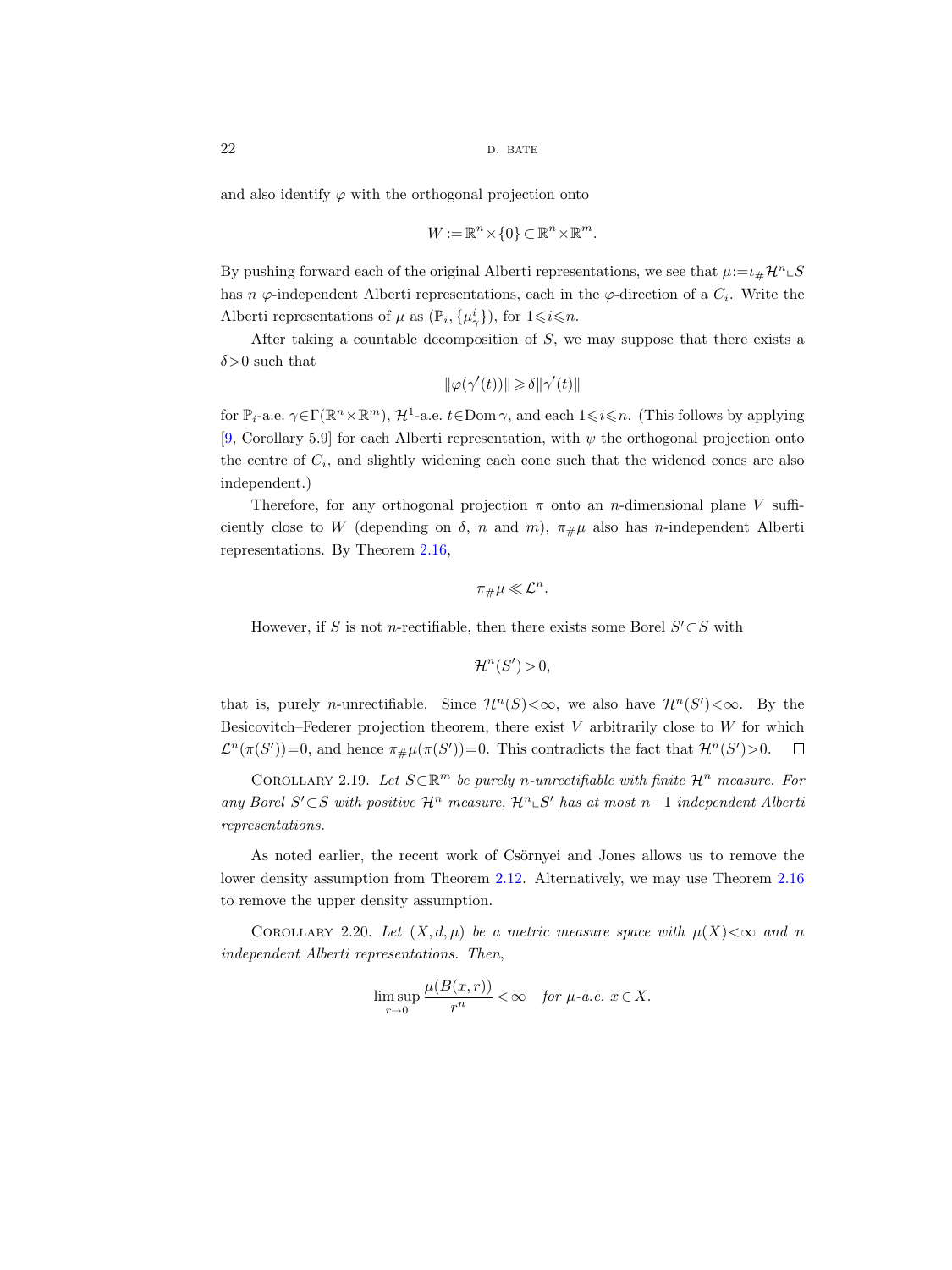*Proof.* Let  $\varphi: X \to \mathbb{R}^n$  be Lipschitz such that  $\mu$  has  $n \varphi$ -independent Alberti repre-sentations. By Theorem [2.16,](#page-20-0)  $\varphi_{\#}\mu \ll \mathcal{L}^n$  and so

$$
\limsup_{r \to 0} \frac{\varphi_{\#}\mu(B(x,r))}{r^n} < \infty \quad \text{for } \varphi_{\#}\mu\text{-a.e. } x \in \mathbb{R}^n.
$$

In particular, since

$$
\varphi(B(x,r)) \subset B(\varphi(x), \operatorname{Lip} \varphi r)
$$

for each  $x \in X$  and  $r > 0$ ,

$$
\limsup_{r \to 0} \frac{\mu(B(x,r))}{r^n} < \infty \quad \text{for } \mu\text{-a.e. } x \in X.
$$

Combining Theorems [2.11](#page-17-1) and [2.17,](#page-20-2) Observation [2.15](#page-20-3) and Corollaries [2.13](#page-19-1) and [2.19](#page-21-0) gives the following relationship between purely unrectifiable and  $\tilde{A}$  sets.

<span id="page-22-1"></span><span id="page-22-0"></span>THEOREM 2.21. For  $s > 0$ , let  $S \subset X$  be  $\mathcal{H}^s$  measurable, with  $\mathcal{H}^s(S) < \infty$ , and let d be the greatest integer strictly less than s. Suppose that either  $s \notin N$  or S is purely s-unrectifiable and one of the following holds:

- (1) S is purely 1-unrectifiable (in this case, we may set  $d=0$ );
- (2)  $X = \mathbb{R}^k$  for some  $k \in \mathbb{N}$ ;
- (3) S satisfies  $(*).$

Then, for any Lipschitz  $F: X \to \mathbb{R}^m$ , there exists a  $N \subset S$  with  $\mathcal{H}^s(N)=0$  such that

$$
S \setminus N \in \tilde{A}(F, d).
$$

Remark 2.22. Note that the converse to this theorem is true for the integer case: if S is not purely n-unrectifiable, then, if  $f: A \subset \mathbb{R}^m \to S$  is biLipschitz with  $\mathcal{L}^n(A) > 0$ ,

$$
S \notin \tilde{A}(f^{-1}, n-1).
$$

<span id="page-22-2"></span>Remark 2.23. By using the comments in Remark [2.14,](#page-19-2) we see that this theorem is true for all purely unrectifiable sets, without assuming  $(*).$ 

The announced results of Csörnyei and Jones also imply that any Lebesgue null set of  $\mathbb{R}^n$  belongs to  $\tilde{A}(\mathrm{Id}, n-1)$ . By considering projections to *n*-dimensional subspaces spanned by coordinate axes, this implies that any  $N \subset \mathbb{R}^m$  with  $\mathcal{H}^n(N)=0$  belongs to  $\tilde{A}(\mathrm{Id}, n-1)$ . Therefore, for any  $N\subset X$  with  $\mathcal{H}^n(N)=0$  and Lipschitz  $F: X\to\mathbb{R}^m$ ,

$$
N \in \tilde{A}(F, n-1).
$$

That is, we may take  $N = \emptyset$  in the previous theorem.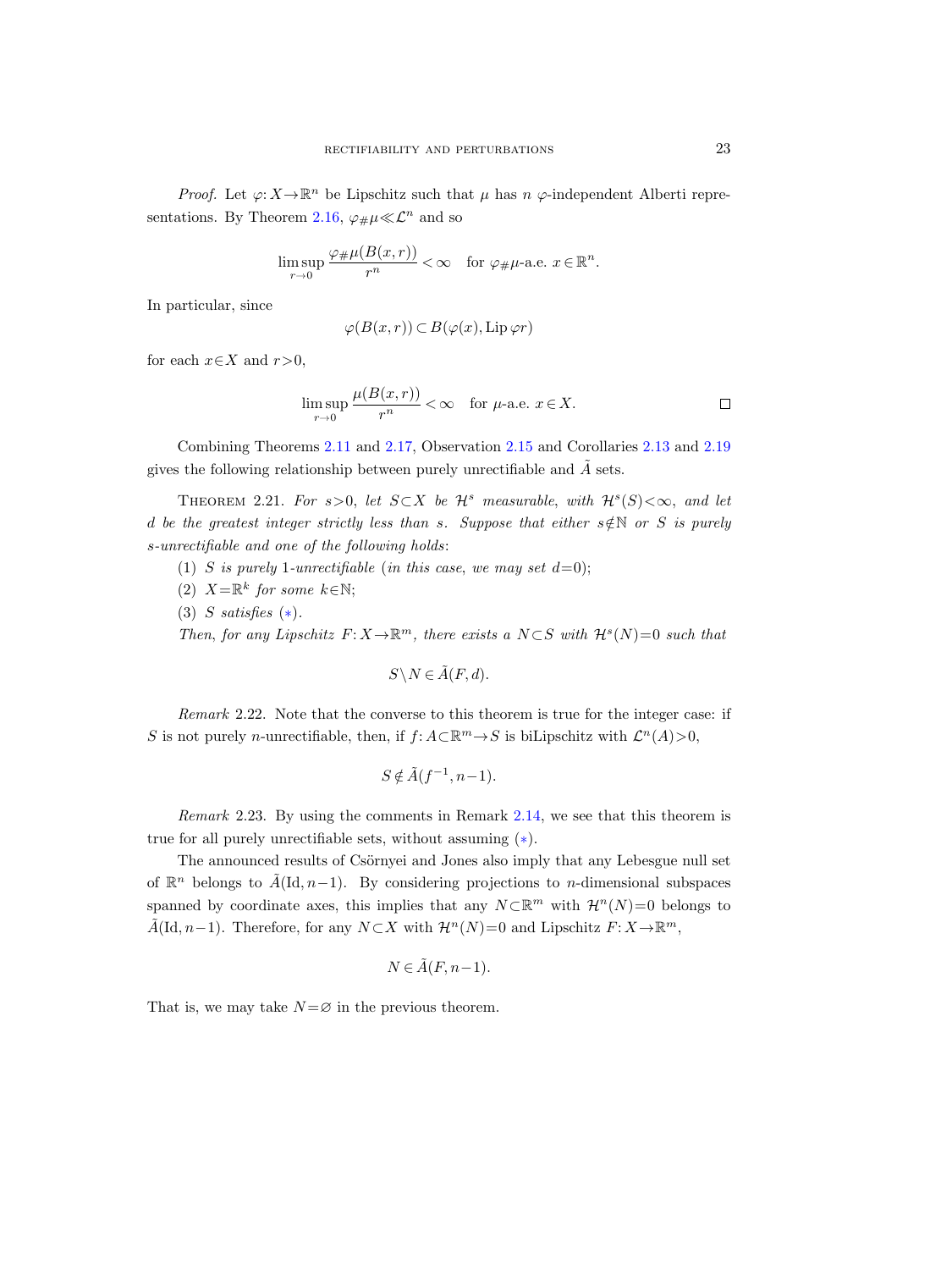## <span id="page-23-1"></span>3. Constructing real-valued perturbations

<span id="page-23-0"></span>First, we fix some notation for this section.

<span id="page-23-6"></span>*Notation* 3.1. Let B be a Banach space,  $T: B \to \mathbb{R}$  be linear and  $\delta > 0$ . Suppose that  $S \subset B$  is compact and satisfies  $\mathcal{H}^1(\gamma \cap S) = 0$  for each  $\gamma \in \Gamma(B)$  with

<span id="page-23-2"></span>
$$
(T \circ \gamma)'(t) \ge \delta ||T|| \operatorname{Lip}(\gamma, t) \quad \text{for } \mathcal{H}^1\text{-a.e. } t \in \text{Dom }\gamma. \tag{3.1}
$$

We let  $\Omega$  be the closed convex (and hence compact) hull of S. Further, for  $\gamma \in \Gamma(B)$  and  $V \subset B$  Borel, define

$$
R(V,\gamma,\delta) = \int_{\gamma^{-1}(B\setminus V)} (T \circ \gamma)' + \int_{\text{Dom }\gamma} \delta ||T|| \operatorname{Lip}(\gamma,\cdot).
$$

Note that  $\mathcal{H}^1(\gamma \cap S) = 0$  for each  $\gamma \in \Gamma(B)$  satisfying  $(3.1)$  is equivalent to

<span id="page-23-3"></span>
$$
\mathcal{H}^1(\gamma(\lbrace t \in \text{Dom}\,\gamma\colon (T \circ \gamma)'(t) \geq \delta \|T\| \operatorname{Lip}(\gamma, t) \rbrace) \cap S) = 0 \tag{3.2}
$$

for all  $\gamma \in \Gamma(B)$ . Indeed, for any compact

$$
K \subset \{t \in \text{Dom}\,\gamma : (T \circ \gamma)'(t) \geq \delta ||T|| \, \text{Lip}(\gamma, t)\},\
$$

for almost every  $t \in K$ ,  $(T \circ \gamma|_K)'(t) = (T \circ \gamma)'(t)$  and  $\text{Lip}(\gamma|_K, t) = \text{Lip}(\gamma, t)$ . Thus  $\gamma|_K$  sat-isfies [\(3.1\)](#page-23-2), and so  $\mathcal{L}^1(K)=0$ , and hence [\(3.2\)](#page-23-3).

In this section we construct an arbitrarily small perturbation  $f$  of  $T$  that, when restricted to S, has pointwise Lipschitz constant at most  $\delta$ . Suppose that  $x, y \in B$  are connected by a curve  $\gamma$ . By the fundamental theorem of calculus,

$$
T(x) - T(y) = \int_{\text{Dom }\gamma} (T \circ \gamma)'.
$$

We will construct a function  $f$  for which this integral can (almost) be replaced by  $R(V, \gamma, \delta)$ , for V an appropriate neighbourhood of S in  $\Omega$ . Note that, when restricted to S, f does have pointwise Lipschitz constant at most  $\delta$ , because the first integral in the definition of R equals zero.

The first step is to find an appropriate  $V$  such that the resulting function is a small perturbation of T. Compare to [\[9,](#page-63-17) Lemma 6.2].

<span id="page-23-5"></span><span id="page-23-4"></span>LEMMA 3.2. For any  $\varepsilon > 0$  there exists a  $V \supset S$ , open in  $\Omega$ , such that

$$
R(V, \gamma, \delta) \geqslant T(\gamma(l)) - T(\gamma(0)) - \varepsilon,
$$

for any  $l \geqslant 0$  and any Lipschitz  $\gamma: [0, l] \to \Omega$ , with  $(T \circ \gamma)' \geqslant 0$  almost everywhere.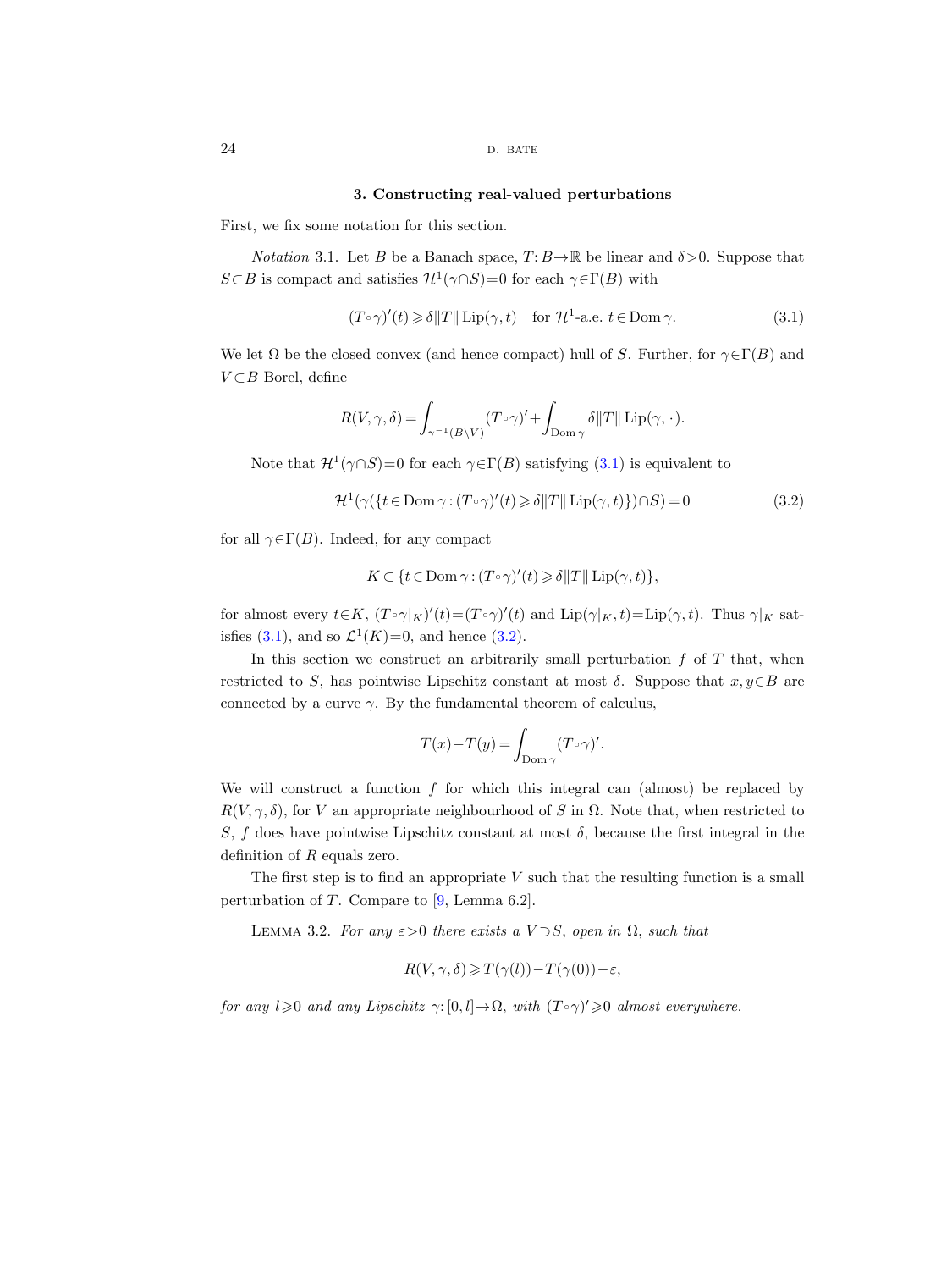*Proof.* It is possible to deduce this directly from  $[9, \text{ Lemma } 6.2]$ . However, the set up for that lemma is more technical, and also less general than the present situation. For simplicity, we give a direct proof.

Suppose that the conclusion is false for some  $\varepsilon > 0$  and the sets

$$
V_n = \left\{ x \in \Omega : d(x, S) < \frac{1}{n} \right\}.
$$

Then, for each  $n \in \mathbb{N}$ , there exists a Lipschitz

$$
\gamma_n\hbox{\rm :}\ [0,l_n]\longrightarrow\Omega
$$

with  $(T \circ \gamma_n)' \geq 0$  almost everywhere such that

<span id="page-24-0"></span>
$$
R(V_n, \gamma_n, \delta) \leq T(\gamma_n(l)) - T(\gamma_n(0)) - \varepsilon.
$$
\n(3.3)

By the compactness of  $\Omega$ , we may suppose that each  $\gamma_n$  has the same endpoints,  $\gamma_s, \gamma_e \in \Omega$ . Observe that, for each  $n \in \mathbb{N}$ ,

$$
\delta ||T|| \mathcal{H}^{1}(\gamma_{n}) \leqslant \int_{\text{Dom } \gamma_{n}} \delta ||T|| \operatorname{Lip}(\gamma_{n}, \cdot) \leqslant T(\gamma_{e}) - T(\gamma_{s}).
$$

Therefore, there exists an  $l\geqslant 0$  and a reparametrisation of each  $\gamma_n$  such that each is a 1-Lipschitz function defined on  $[0, l]$ . Further, by the Arzela–Ascoli theorem and taking a subsequence if necessary, we may suppose that the  $\gamma_n$  converge uniformly to some

$$
\gamma\colon [0,l]\longrightarrow \Omega.
$$

Fix an  $m \in \mathbb{N}$  and let  $n \geq m$ . Then, since  $V_n \subset V_m$  and  $(T \circ \gamma_n)' \geq 0$  almost everywhere,

$$
R(V_m, \gamma_n, \delta) \le R(V_n, \gamma_n, \delta).
$$

Let I be a finite collection of closed intervals contained in  $\gamma^{-1}(B\setminus \overline{V}_m)$ , an open subset of R. Note that both of the integrals appearing in the definition of  $R(\bar{V}_m, \gamma|_I, \delta)$  are the total variation of Lipschitz functions. Thus, by the lower semi-continuity of total variation under uniform convergence,

<span id="page-24-1"></span>
$$
R(\overline{V}_m, \gamma|_I, \delta) \leq \liminf_{n \to \infty} R(\overline{V}_m, \gamma_n|_I, \delta).
$$
 (3.4)

<span id="page-24-2"></span>Further, since  $(T \circ \gamma_n)' \geq 0$  almost everywhere and  $V_n \subset \overline{V}_m$  for each  $n \geq m$ ,

$$
\liminf_{n \to \infty} R(\overline{V}_m, \gamma_n|_I, \delta) \le \liminf_{n \to \infty} R(V_n, \gamma_n|_I, \delta) \le T(\gamma(l)) - T(\gamma(0)) - \varepsilon,
$$
\n(3.5)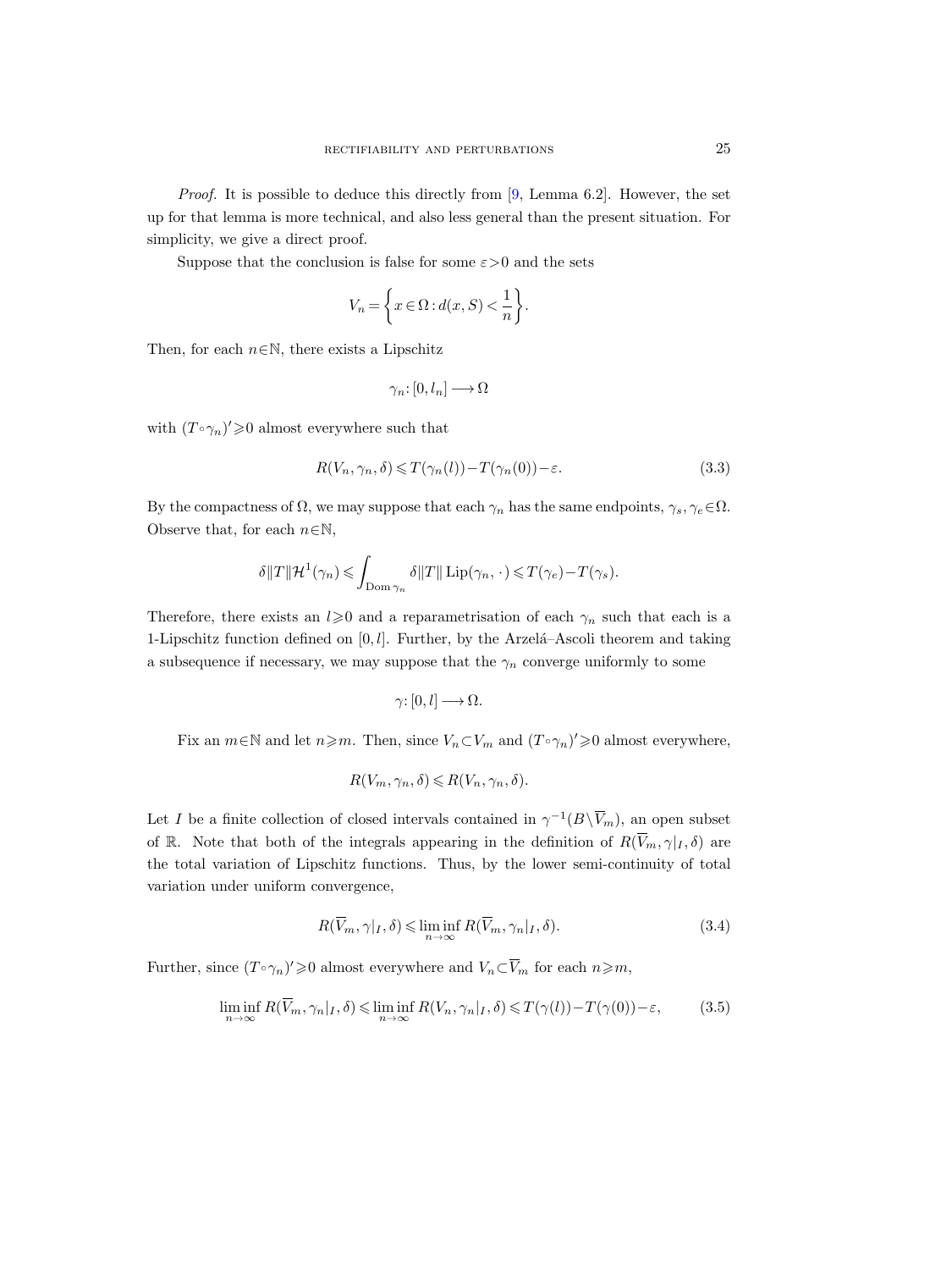where the final inequality uses [\(3.3\)](#page-24-0) and the fact that  $(T \circ \gamma_n)' \geq 0$  almost everywhere. By combining [\(3.4\)](#page-24-1) and [\(3.5\)](#page-24-2), and taking the supremum over all such I, since  $\gamma^{-1}(B\backslash \overline{V}_m)$ is open, we obtain

$$
R(\overline{V}_m, \gamma, \delta) \leq T(\gamma(l)) - T(\gamma(0)) - \varepsilon
$$

for each  $m \in \mathbb{N}$ . Since S is closed,  $\overline{V}_m$  monotonically decrease to S as m increases, and so

<span id="page-25-0"></span>
$$
R(S, \gamma, \delta) \leq T(\gamma(l)) - T(\gamma(0)) - \varepsilon.
$$
\n(3.6)

By substituting the definition of R into  $(3.6)$ , applying the fundamental theorem of calculus to the right hand side and rearranging the resulting inequality, we see that

$$
\int_{[0,l]} \delta ||T|| \operatorname{Lip}(\gamma, \cdot) \leqslant \int_{\gamma^{-1}(S)} (T \circ \gamma)' - \varepsilon.
$$

Applying [\(3.2\)](#page-23-3) gives

$$
\int_{[0,l]} \delta \|T\| \operatorname{Lip}(\gamma,\,\cdot\, ) \leqslant \int_{\gamma^{-1}(S)} (T\circ\gamma)' - \varepsilon \leqslant \int_{\gamma^{-1}(S)} \delta \|T\| \operatorname{Lip}(\gamma,\,\cdot\, ) - \varepsilon,
$$

which contradicts  $\varepsilon > 0$ .

Next, we extend the previous lemma to include all curves in B, not only those in  $\Omega$ .

<span id="page-25-1"></span>LEMMA 3.3. For any  $\varepsilon > 0$ , the set  $V \supset S$  obtained from Lemma [3.2](#page-23-4) satisfies

<span id="page-25-2"></span>
$$
R(V,\gamma,\delta) \geqslant T(\gamma(l)) - T(\gamma(0)) - \varepsilon,\tag{3.7}
$$

for any  $l \geqslant 0$  and any Lipschitz  $\gamma: [0, l] \to B$  with  $(T \circ \gamma)' \geqslant 0$  almost everywhere.

*Proof.* Fix a  $\gamma$  as in the statement of the lemma. We will modify  $\gamma$  to construct a curve in  $\Omega$ .

Let  $m = \min \gamma^{-1}(\Omega)$  and  $M = \max \gamma^{-1}(\Omega)$ . Since  $\Omega$  is compact,  $(m, M) \setminus \gamma^{-1}(\Omega)$  is open. Suppose that  $(a, b)$  is a connected component for some  $a < b$ , so that  $\gamma(a), \gamma(b) \in \Omega$ . We form  $\tilde{\gamma}$  by altering  $\gamma$  in  $(a, b)$  to equal the straight line segment joining  $\gamma(a)$  to  $\gamma(b)$ . Since  $\Omega$  is convex, this segment is contained in  $\Omega$ . Also, since T is linear, we have  $(T\circ\widetilde{\gamma})'\geq 0$  almost everywhere. Further,  $\gamma((a, b))\cap V=\varnothing$ ,  $(T\circ\widetilde{\gamma})\leq (T\circ\gamma)$  whenever they both exist and  $\text{Lip}(\tilde{\gamma}, t) \leq \text{Lip}(\gamma, t)$  for all t. Therefore,

$$
R(V, \widetilde{\gamma}|_{(a,b)}, \delta) \le R(V, \gamma|_{(a,b)}, \delta).
$$

By repeating this for each connected component of  $(m, M) \setminus \gamma^{-1}(\Omega)$ , we obtain

$$
\widetilde{\gamma}\colon [m,M]\longrightarrow \Omega,
$$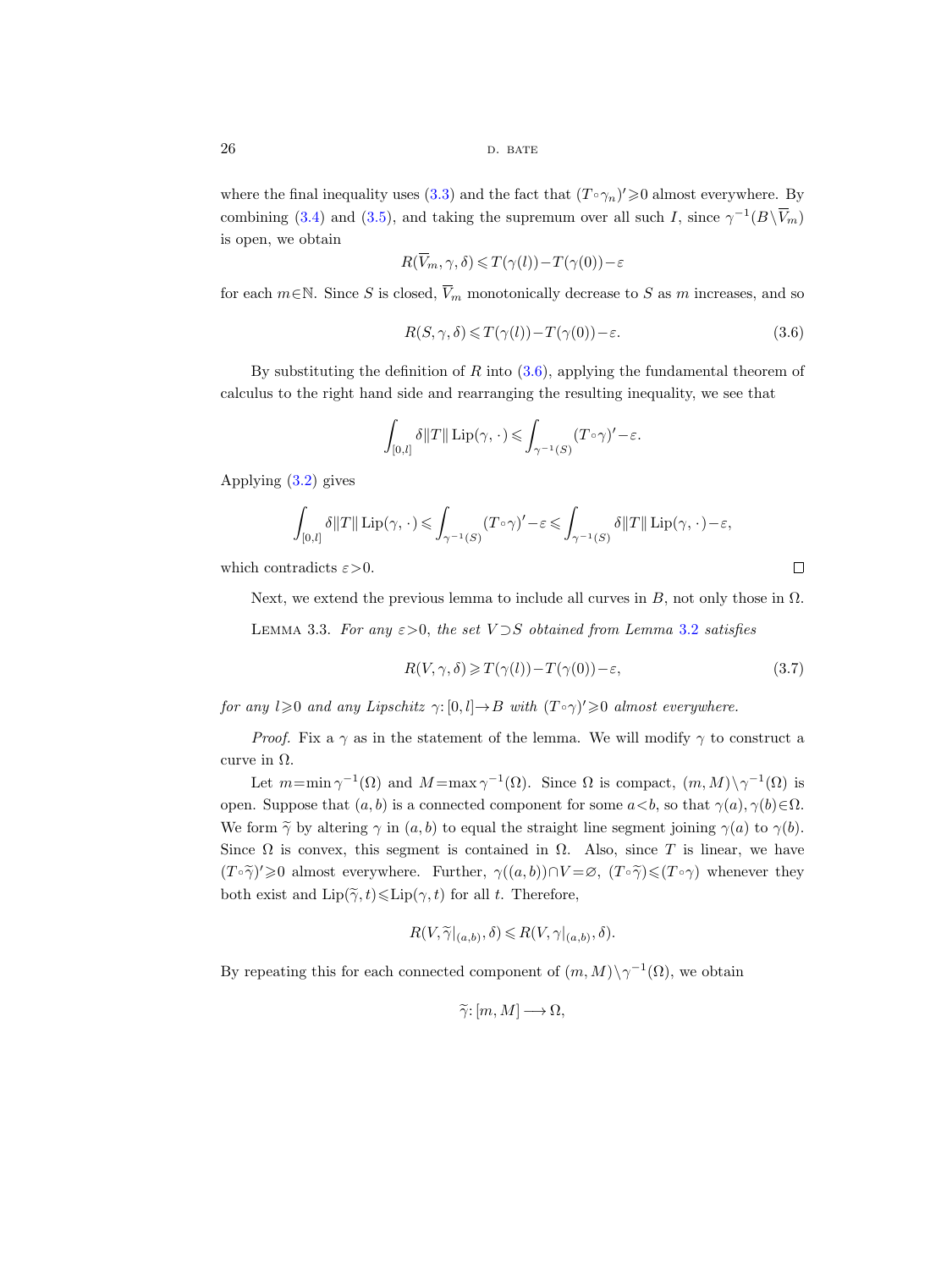with

$$
R(V, \widetilde{\gamma}, \delta) \le R(V, \gamma|_{[m,M]}, \delta)
$$

and  $(T \circ \tilde{\gamma})' \ge 0$  almost everywhere. Therefore, by applying the conclusion of Lemma [3.2](#page-23-5) to  $\widetilde{\gamma}$ ,

<span id="page-26-0"></span>
$$
R(V,\gamma|_{[m,M]},\delta) \ge R(V,\widetilde{\gamma},\delta) \ge T(\widetilde{\gamma}(M)) - T(\widetilde{\gamma}(m)) - \varepsilon. \tag{3.8}
$$

Finally, we consider the endpoints of  $\gamma$ . Since

$$
\gamma([0,m)) \cap \Omega = \gamma((M,l]) \cap \Omega = \varnothing,
$$

the fundamental theorem of calculus gives

$$
R(V, \gamma|_{[0,m)}, \delta) \geqslant T(\gamma(m)) - T(\gamma(0))
$$

and

$$
R(V, \gamma|_{(M,l]}, \delta) \geqslant T(\gamma(l)) - T(\gamma(M)).
$$

Therefore, using [\(3.8\)](#page-26-0) and the fact that  $\tilde{\gamma}(m)=\gamma(m)$  and  $\tilde{\gamma}(M)=\gamma(M)$ ,

$$
R(V, \gamma, \delta) = R(V, \gamma|_{[0,m)}, \delta) + R(V, \gamma|_{[m,M]}, \delta) + R(V, \gamma|_{(M,l]}, \delta)
$$
  
\n
$$
\geq T(\gamma(m)) - T(\gamma(0)) + T(\widetilde{\gamma}(M)) - T(\widetilde{\gamma}(m)) - \varepsilon + T(\gamma(l)) - T(\gamma(M))
$$
  
\n
$$
= T(\gamma(l)) - T(\gamma(0)) - \varepsilon,
$$

as required.

We now use the previous lemma to construct a perturbation  $f$  of  $T$ . This construction uses the same general idea as the one in [\[9,](#page-63-22) Lemma 6.3], but we must make adjustments to fit our current purposes. Other than technical differences that were intro-duced to fit the situation in [\[9\]](#page-63-22), the first difference is that f is defined on the whole of B, rather than only the compact subset  $\Omega$ . This is a consequence of the previous lemma and is necessary to perturb a Lipschitz function defined on the whole of  $X$ , rather than simply a compact subset.

The second difference is that we now obtain a stronger Lipschitz-type bound on  $f$ , given in [\(3.9\)](#page-26-1). This is necessary for us to obtain the required bound on the Lipschitz constant of the vector-valued perturbation constructed in §[4.](#page-31-0)

<span id="page-26-3"></span>LEMMA 3.4. For any  $\varepsilon > 0$  there exists a Lipschitz function  $f: B \to \mathbb{R}$  and a  $\rho > 0$ such that the following statements hold:

<span id="page-26-2"></span>• For every  $y, z \in B$ ,

<span id="page-26-1"></span>
$$
|f(y) - f(z)| \le |T(y) - T(z)| + 3\delta ||T|| d(y, z); \tag{3.9}
$$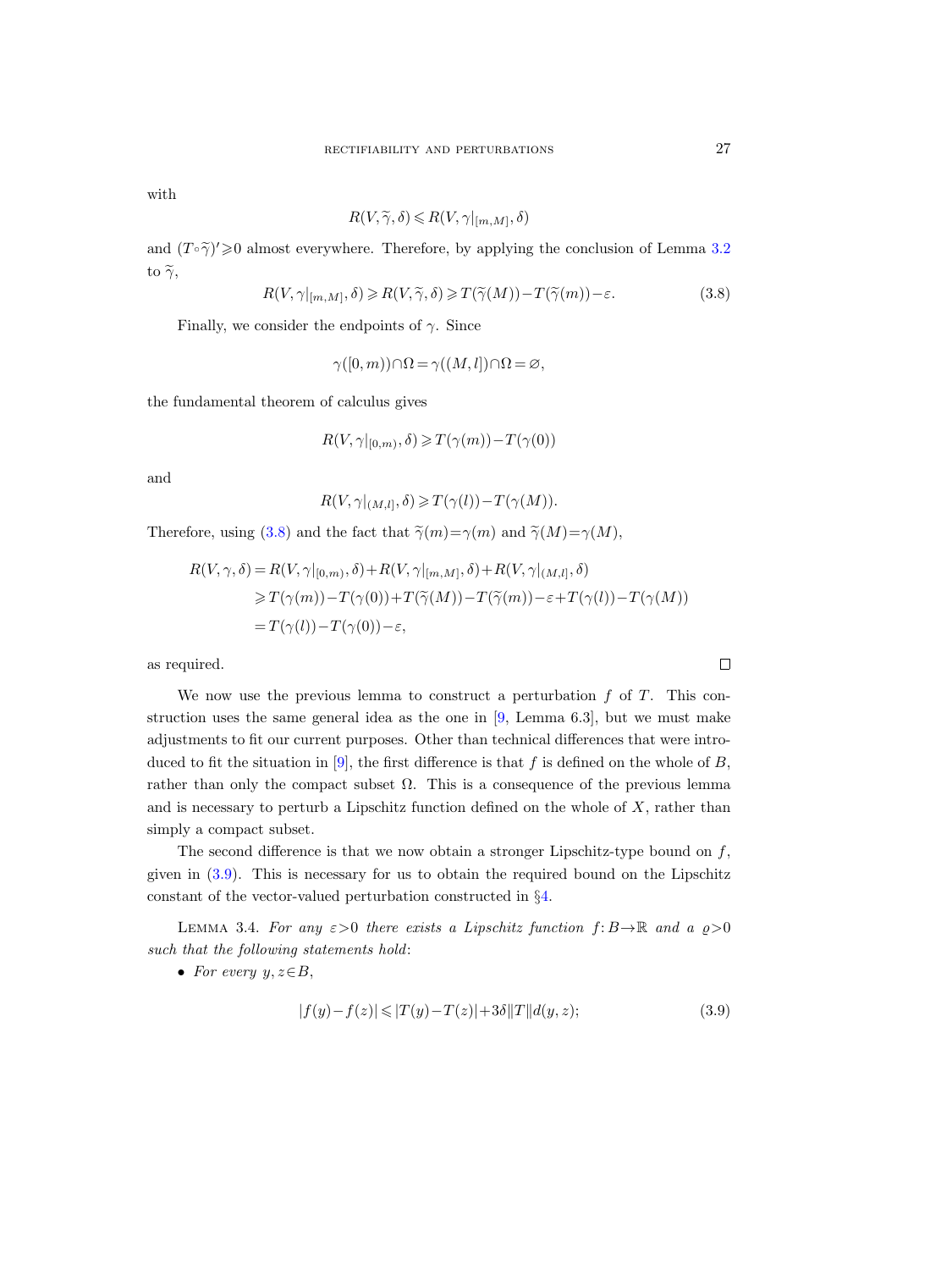• For every  $x \in B$ ,

<span id="page-27-4"></span>
$$
|T(x) - f(x)| < \varepsilon; \tag{3.10}
$$

• For every  $x \in S$  and  $y, z \in B(x, \rho) \cap S$ ,

<span id="page-27-3"></span>
$$
|f(y) - f(z)| \leqslant 3\delta ||T|| d(y, z). \tag{3.11}
$$

*Proof.* First observe that, if  $T=0$ , then  $f=0$  satisfies the conclusion of the lemma. Therefore, we may suppose that  $||T|| \neq 0$ .

For  $\varepsilon > 0$ , let  $V \supset S$  be the set, open in  $\Omega$ , given by Lemma [3.3.](#page-25-1) Define  $f: B \to \mathbb{R}$  by

$$
f(x) = \inf R(V, \gamma, \delta) + T(\gamma(0)),
$$

where the infimum is taken over all  $l \geqslant 0$  and all Lipschitz  $\gamma: [0, l] \to B$  with  $(T \circ \gamma)' \geqslant 0$ almost everywhere and  $\gamma(l)=x$ . We call such a curve *admissible* for x. For any  $x\in B$ , the curve consisting of the single point x is admissible for x, and so  $f(x) \leq T(x)$ . Also, since S is compact, there exists a  $\rho > 0$  such that  $B(x, \rho) \cap \Omega \subset V$  whenever  $x \in S$ . We now show that f satisfies the required conclusions for such a  $\rho > 0$ .

First, the fact that f is Lipschitz will follow from  $(3.9)$ , and the fact that T is Lipschitz. Let  $y, z \in B$  be such that  $T(z) \geq T(y)$ , and let  $\gamma: [0, l] \to B$  be admissible for y. Define  $\widetilde{\gamma}$ :  $[0, l+1] \rightarrow B$  by

$$
\widetilde{\gamma}(t) = \begin{cases} \gamma(t), & \text{if } t \in [0, l], \\ y + (t - l)(z - y), & \text{if } t \in (l, l + 1]. \end{cases}
$$

Then,  $(T \circ \tilde{\gamma})' \geq 0$  a.e., so that  $\tilde{\gamma}$  is admissible for z, and so

$$
f(z) \leq f(y) + R(V, \widetilde{\gamma}|_{[l, l+1]}, \delta)
$$
  

$$
\leq f(y) + \int_{[l, l+1] \setminus \widetilde{\gamma}^{-1}(V)} (T \circ \widetilde{\gamma})' + \int_{[l, l+1]} \delta ||T|| \operatorname{Lip}(\widetilde{\gamma}, \cdot)
$$

which is

<span id="page-27-0"></span>
$$
\leq f(y) + \delta ||T|| d(y, z) \quad \text{if } y, z \in B(x, \varrho) \cap \Omega \subset V \tag{3.12}
$$

and

<span id="page-27-1"></span>
$$
\leq f(y) + T(z) - T(y) + \delta ||T|| d(y, z) \quad \text{otherwise.} \tag{3.13}
$$

Note that [\(3.12\)](#page-27-0) uses the fact that  $\tilde{\gamma}|_{[l,l+1]}$  is the straight line joining y to z, which is contained in  $\Omega$ , and hence V, and [\(3.13\)](#page-27-1) uses the fact that  $(T \circ \tilde{\gamma})' \geq 0$  almost everywhere.

To bound  $f(y)$ , let  $\gamma: [0, l] \to B$  be admissible for z. If  $T(\gamma(0)) \geq T(y)$ , then

<span id="page-27-2"></span>
$$
f(y) \leq T(y) \leq T(\gamma(0)) \leq T(\gamma(0)) + R(V, \gamma, \delta).
$$
\n(3.14)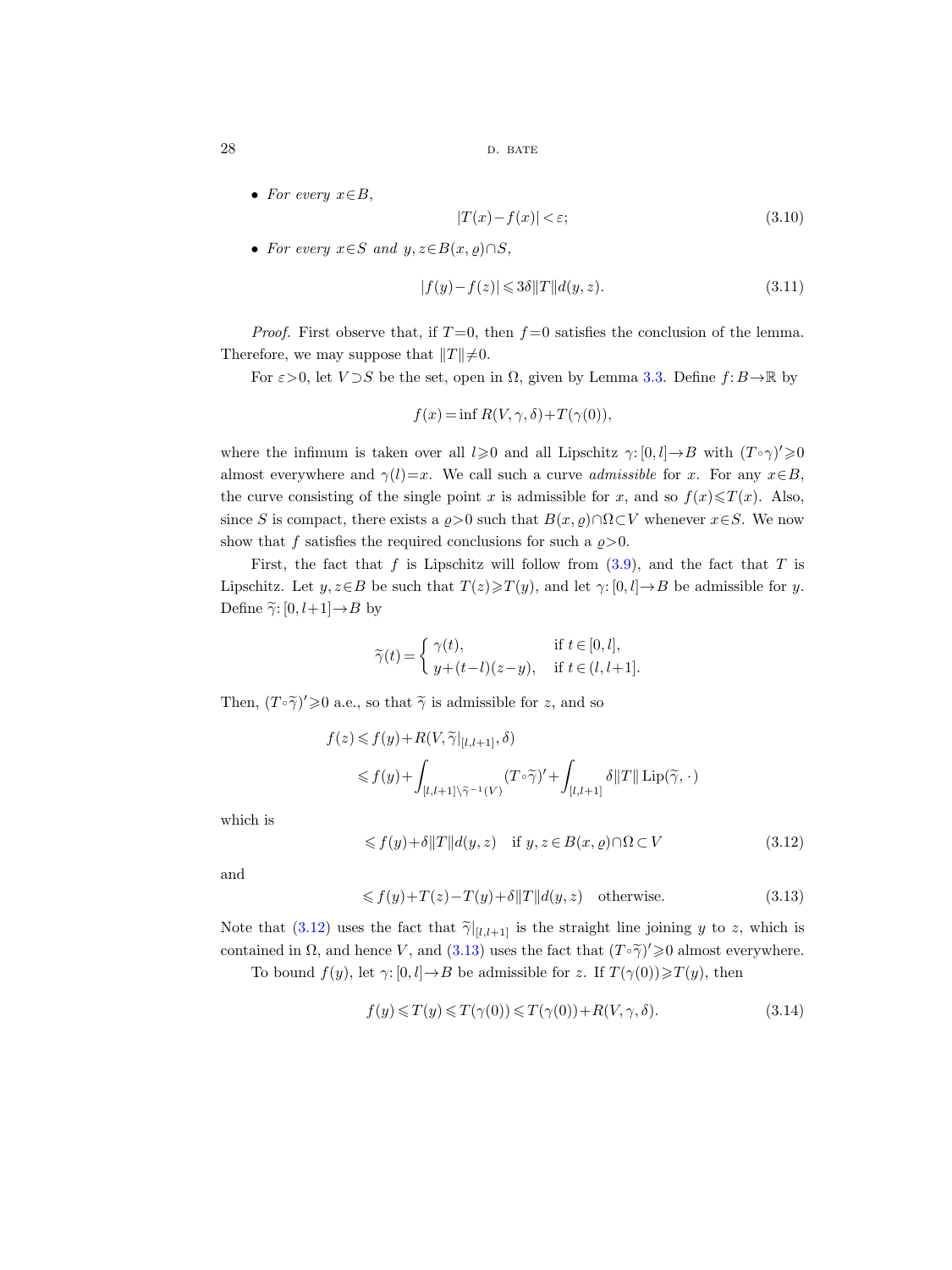If  $T(y) > T(\gamma(0))$ , choose  $v \in B$  with

$$
T(v) = ||T|| \, ||v|| \neq 0,
$$

define

$$
P: B \longrightarrow \ker T
$$

$$
x \longmapsto x - \frac{T(x)}{T(v)}v,
$$

and set

$$
t_0=\inf\{t\in[0,l]: T(\gamma(t))\geqslant T(y)\}.
$$

Since  $T(\gamma(0)) < T(y) \leq T(z)$ , we have  $0 < t_0 \leq l$ .

Define  $\widetilde{\gamma}$ :  $[0, l+1] \rightarrow B$  by

$$
\widetilde{\gamma}(t) = \begin{cases}\n\gamma(t), & \text{if } t \in [0, t_0], \\
\gamma(t_0) + P(\gamma(t) - \gamma(t_0)), & \text{if } t \in (t_0, l], \\
\widetilde{\gamma}(l) + (t - l)(y - \widetilde{\gamma}(l)), & \text{if } t \in (l, l + 1].\n\end{cases}
$$

Observe that  $T(\tilde{\gamma}(t))=T(y)$  for all  $t\in[t_0, l+1]$ . Indeed, for  $t=t_0$ , this follows from the definition of  $t_0$ ; for  $t \in (t_0, l]$ , this is because P maps into the kernel of T; for  $t \in (l, l+1]$ ,

$$
T(\widetilde{\gamma}(t)) = T(\widetilde{\gamma}(l)) + (t-l)[T(y) - T(\widetilde{\gamma}(l))] = T(y).
$$

In particular,  $\tilde{\gamma}$  is an admissible curve for y, with  $\tilde{\gamma}(0)=\gamma(0)$ . Secondly, observe that, for almost every  $t \in [t_0, l],$ 

$$
\operatorname{Lip}(\widetilde{\gamma},t) = \operatorname{Lip}(P \circ \gamma,t) \leqslant \operatorname{Lip}(\gamma,t) + \frac{\|v\|}{T(v)} (T \circ \gamma)'(t).
$$

Therefore,

$$
R(V, \widetilde{\gamma}|_{[t_0, l]}, \delta) = \int_{[t_0, l] \backslash \widetilde{\gamma}^{-1}(V)} (T \circ \widetilde{\gamma})' + \int_{[t_0, l]} \delta ||T|| \operatorname{Lip}(\widetilde{\gamma}, \cdot)
$$
  
\n
$$
\leq 0 + \int_{[t_0, l]} \delta ||T|| \operatorname{Lip}(\gamma, \cdot) + \int_{[t_0, l]} \frac{\delta ||T||}{||T||} (T \circ \gamma)'
$$
  
\n
$$
\leq R(V, \gamma|_{[t_0, l]}, \delta) + \delta(T(\gamma(l)) - T(\gamma(t_0)))
$$
  
\n
$$
\leq R(V, \gamma|_{[t_0, l]}, \delta) + \delta ||T|| d(y, z). \tag{3.15}
$$

Further, a direct calculation shows that

<span id="page-28-0"></span>
$$
\widetilde{\gamma}(l+1) - \widetilde{\gamma}(l) = P(z) - P(y),
$$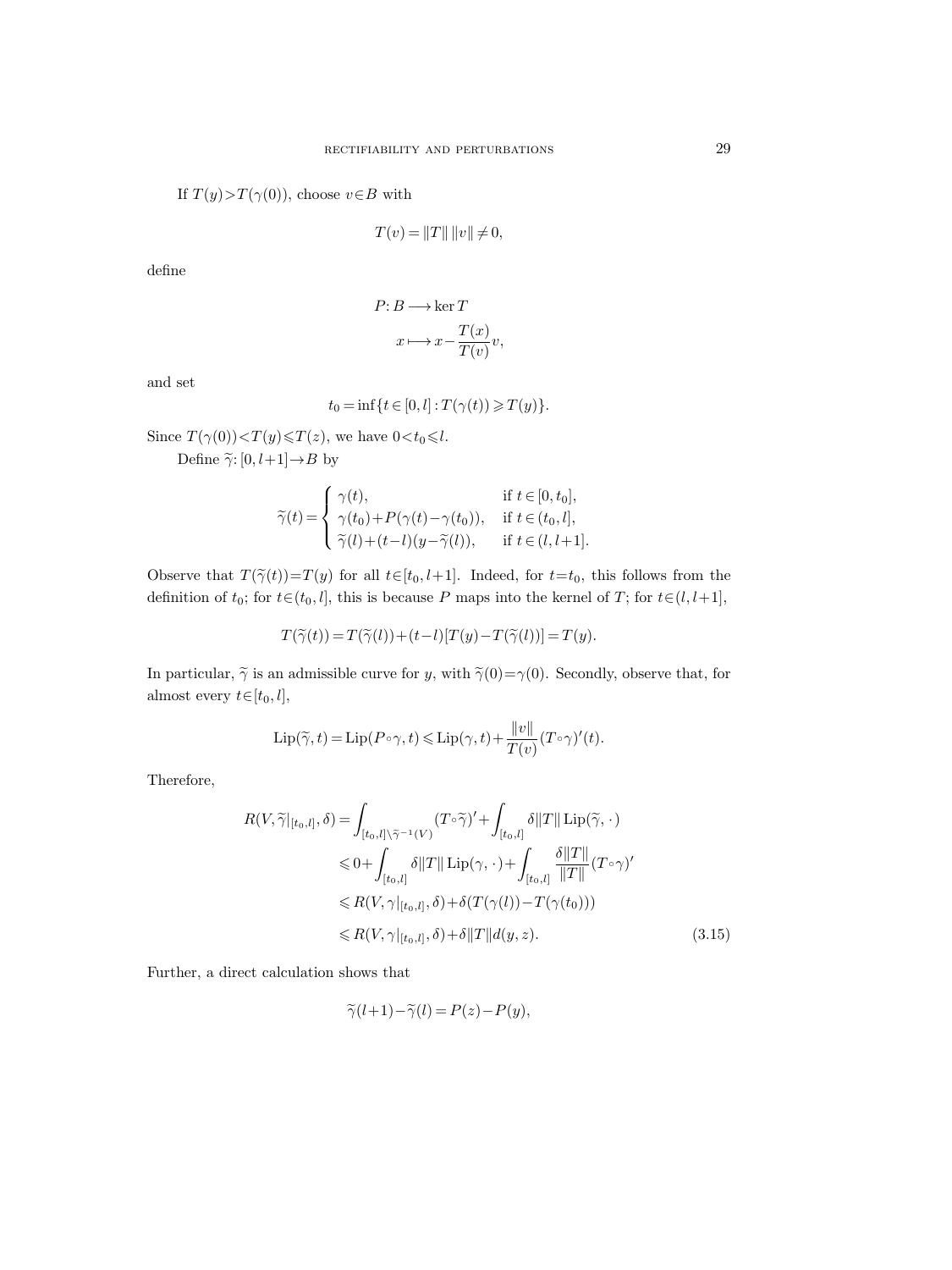and so

$$
R(V, \widetilde{\gamma}|_{[l,l+1]}, \delta) = \delta ||T|| ||\widetilde{\gamma}(l+1) - \widetilde{\gamma}(l)|| \leq 2\delta ||T|| d(y, z).
$$

This and [\(3.15\)](#page-28-0) gives

$$
f(y) \leq T(\tilde{\gamma}(0)) + R(V, \tilde{\gamma}|_{[0,t_0]}, \delta) + R(V, \tilde{\gamma}|_{[t_0,l]}, \delta) + R(V, \tilde{\gamma}|_{[l,l+1]}, \delta)
$$
  
\n
$$
\leq T(\gamma(0)) + R(V, \gamma|_{[0,t_0]}, \delta) + R(V, \gamma|_{[t_0,l]}, \delta) + \delta ||T|| d(y, z) + 2\delta ||T|| d(y, z)
$$
  
\n
$$
= T(\gamma(0)) + R(V, \gamma, \delta) + 3\delta ||T|| d(y, z).
$$
\n(3.16)

By using [\(3.14\)](#page-27-2) or [\(3.16\)](#page-29-1), depending on whether  $T(\gamma(0)) \geq T(y)$  or not, and taking the infimum over all admissible  $\gamma$  for z, we see that

<span id="page-29-2"></span><span id="page-29-1"></span>
$$
f(y) \leqslant f(z) + 3\delta ||T|| d(y, z). \tag{3.17}
$$

Combining equations  $(3.12)$ ,  $(3.13)$  and  $(3.17)$  gives  $(3.9)$  and  $(3.11)$ . Note that, for  $(3.11)$ , we use the fact that  $S\subset\Omega$ .

Finally, by applying  $(3.7)$  to any admissible curve  $\gamma$  for x,

$$
f(x) \geqslant T(x) - T(\gamma(0)) - \varepsilon + T(\gamma(0)) = T(x) - \varepsilon.
$$

Since  $f(x) \leq T(x)$  for all  $x \in B$ , f satisfies [\(3.10\)](#page-27-4).

We conclude this section by describing the precise setting we will use this construc-tion, without the fixed quantities in Notation [3.1.](#page-23-6) Recall the definition of the set  $E(W, \theta)$ given in Definition [2.2.](#page-10-1)

<span id="page-29-4"></span><span id="page-29-0"></span>PROPOSITION 3.5. Let V be a finite-dimensional Banach space,  $F: X \rightarrow V$  be a Lipschitz function,  $0 < \theta < 1$  and  $W \subset V$  be a subspace. Suppose that a compact  $S \subset X$  satisfies

 $\mathcal{H}^1(\gamma \cap S) = 0$ 

for every  $\gamma \in \Gamma(X)$  in the F-direction of  $E(W, \theta)$ . Further, suppose that  $T: V \to \mathbb{R}$  is linear, with  $W \leq \ker T$ . Then, for any  $\varepsilon > 0$ , there exists a Lipschitz  $f: X \to \mathbb{R}$  and a  $\rho > 0$ such that the following statements hols:

• For every  $y, z \in X$ ,

<span id="page-29-6"></span><span id="page-29-5"></span>
$$
|f(y) - f(z)| \le |T(F(y) - F(z))| + 3(1 - \theta) ||T|| \operatorname{Lip} F d(y, z); \tag{3.18}
$$

• For every  $x \in X$ ,

<span id="page-29-7"></span><span id="page-29-3"></span>
$$
|T(F(x)) - f(x)| < \varepsilon;\tag{3.19}
$$

• For every  $x \in S$  and  $y, z \in B(x, \rho) \cap S$ ,

$$
|f(y) - f(z)| \leq 3(1 - \theta) ||T|| \operatorname{Lip} F d(y, z). \tag{3.20}
$$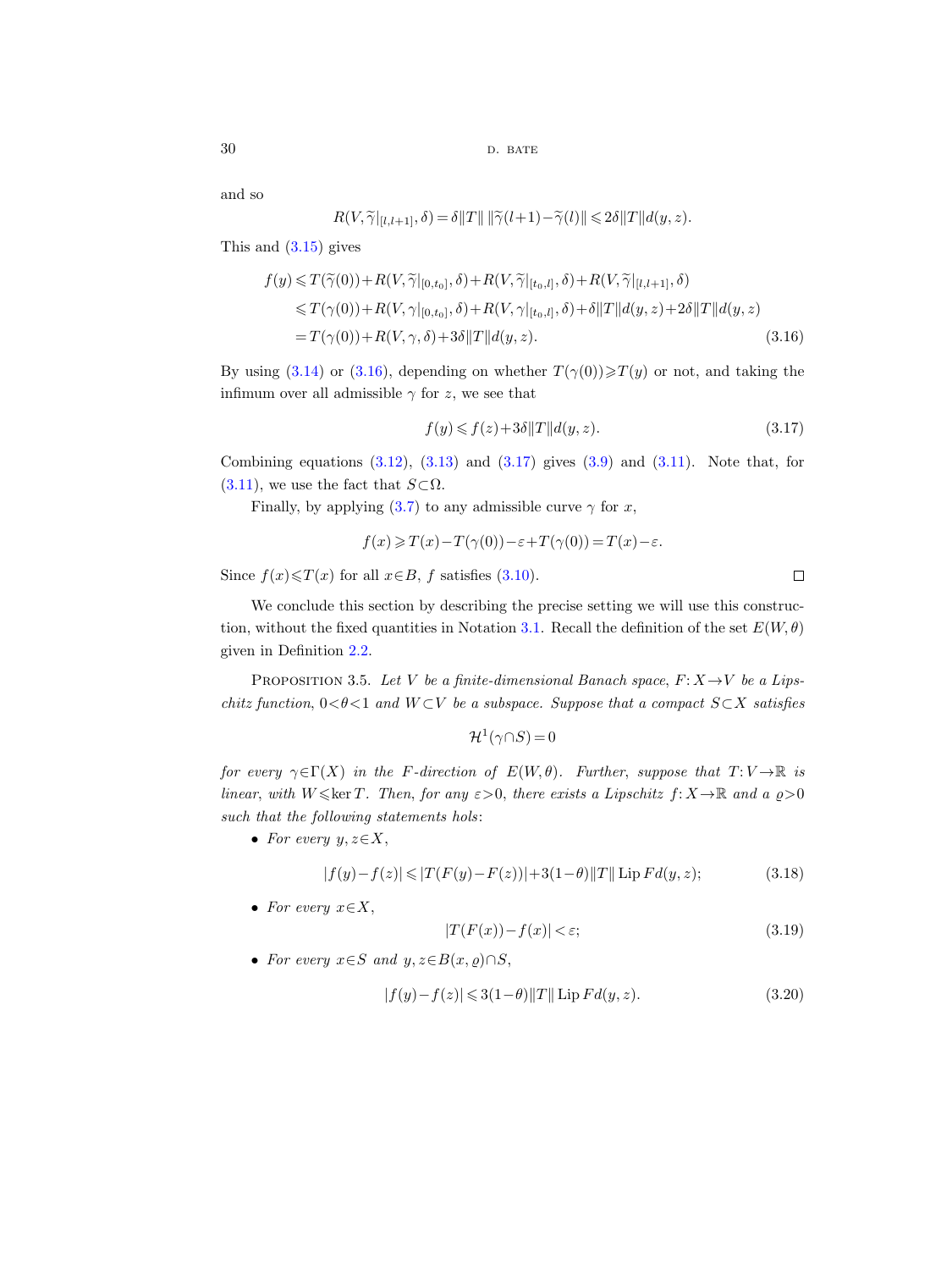Proof. First note that it suffices to prove a version of the proposition where we replace  $(3.19)$  by

$$
|T(F(x)) - f(x)| \leq \varepsilon ||T|| \operatorname{Lip} F.
$$

Indeed, the stated version follows from this statement since  $\varepsilon > 0$  is arbitrary. After this modification, the hypotheses and conclusion are invariant under multiplying  $F$  or  $T$  by a constant. Therefore (since the result is true if Lip F or  $||T||$  equals zero), we may suppose that

$$
Lip F = ||T|| = 1.
$$

Next we obtain the required Banach space structure. Let  $\iota: X \to \ell_{\infty}(X)$  be an isometric embedding, for example the standard Kuratowski embedding, and let

$$
B = V \times \ell_{\infty}(X).
$$

We equip  $B$  with the norm

$$
||(v, x)|| = \max{||v||, ||x||_{\infty}}.
$$

Define  $\iota^*$ :  $X \rightarrow B$  by

$$
\iota^*(x) = (F(x), \iota(x)).
$$

Since Lip  $F = 1$ , this embedding is an isometry, and so we may identify X with its isometric copy in  $B$ . Moreover, on this isometric copy of  $X$ ,  $F$  agrees with the projection onto the first factor of B, which we also denote by F. In particular, F is linear and  $\mathcal{H}^1(\gamma \cap S) = 0$ for any  $\gamma \in \Gamma(B)$  in the F-direction of  $E(W, \theta)$ .

Now, suppose that  $T: V \to \mathbb{R}$  is linear with  $W \leq \ker T$ . Suppose that  $\gamma \in \Gamma(B)$ , with

$$
(T \circ F \circ \gamma)'(t) \geq (1 - \theta) ||T|| \operatorname{Lip}(\gamma, t)
$$

for some  $t \in \text{Dom } \gamma$ . Then, since  $W \leq \ker T$  and Lip  $F = 1$ , if w is a closest point of W to  $(F \circ \gamma)'(t),$ 

$$
||T||d((F\circ\gamma)'(t), W) \ge ||T((F\circ\gamma)'(t) - w)||
$$
  
\n
$$
= |(T\circ F\circ\gamma)'(t)|
$$
  
\n
$$
\ge (1-\theta) ||T|| \operatorname{Lip}(\gamma, t)
$$
  
\n
$$
\ge (1-\theta) ||T|| ||(F\circ\gamma)'(t)||.
$$

That is,

$$
d((F\circ\gamma)'(t), W) \geq (1-\theta) \|(F\circ\gamma)'(t)\|,
$$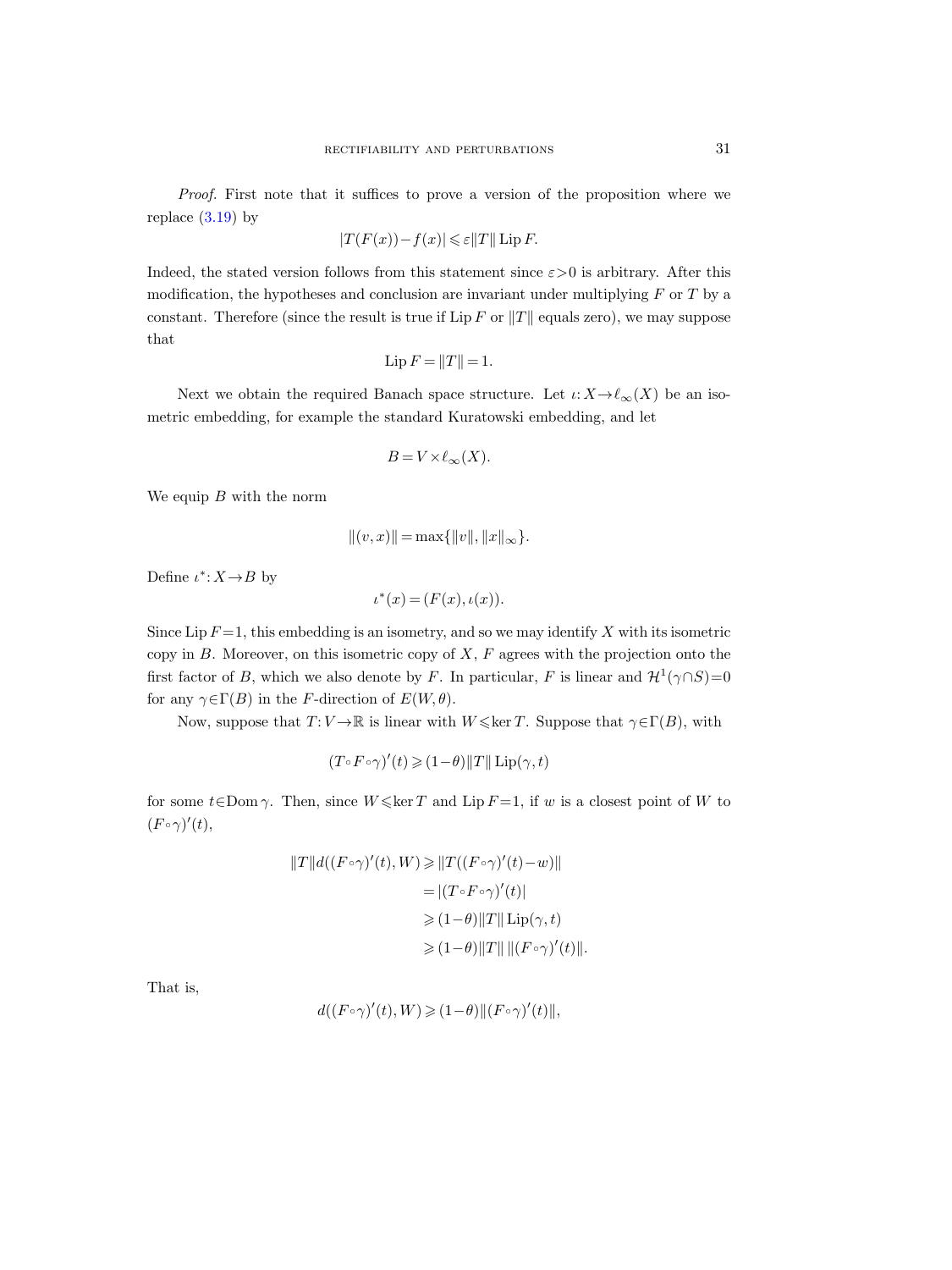and so

$$
(F\circ\gamma)'(t)\in E(W,\theta).
$$

Thus, since  $\mathcal{H}^1(\gamma \cap S) = 0$  for every  $\gamma \in \Gamma(B)$  in the F-direction of  $E(W, \theta)$ ,

$$
\mathcal{H}^1(\gamma \cap S) = 0
$$

for each  $\gamma \in \Gamma(B)$  with

$$
(T \circ F \circ \gamma)(t)' \geq (1 - \theta) ||T|| \operatorname{Lip}(\gamma, t)
$$

almost everywhere.

Finally, to apply Lemma [3.4](#page-26-3) to  $T \circ F$ , we estimate  $||T \circ F||$ . Since F is the projection onto the first coordinate,

$$
||T \circ F|| = \sup_{\max\{||v||, ||x||_{\infty}\}} T(v) = \sup_{||v||=1} T(v) = ||T||.
$$

Thus, if  $\gamma \in \Gamma(B)$  satisfies

$$
(T \circ F \circ \gamma)(t)' \geq (1 - \theta) \|T \circ F\| \operatorname{Lip}(\gamma, t) \quad \text{for a.e. } t \in \text{Dom } \gamma,
$$

then it also satisfies

$$
(T \circ F \circ \gamma)(t)' \geq (1 - \theta) ||T|| \operatorname{Lip}(\gamma, t) \quad \text{for a.e. } t \in \text{Dom } \gamma,
$$

and so  $\mathcal{H}^1(\gamma \cap S) = 0$ . Therefore, we may apply Lemma [3.4](#page-26-3) to  $T \circ F$  with the choice

 $\delta = 1 - \theta$ 

to obtain a Lipschitz function  $f: X \to \mathbb{R}$  and a  $g > 0$ . The properties of f we require are precisely those given by the lemma.  $\Box$ 

## <span id="page-31-0"></span>4. Perturbing coordinate functionals

Up to this point, the choice of norm on  $\mathbb{R}^m$  has not been important. The results of  $\S 2$  $\S 2$  are of a geometric nature, concerning purely unrectifiable sets, and the results of §[3](#page-23-0) concern real-valued functions. Throughout this section, we will construct Lipschitz functions into a finite-dimensional Banach space  $V$ , which we now fix. We require precise control on the Lipschitz constant of these functions, and so the choice of the norm is very important.

In this section, all norms, Lipschitz constants and operator norms are taken with respect to  $V$ .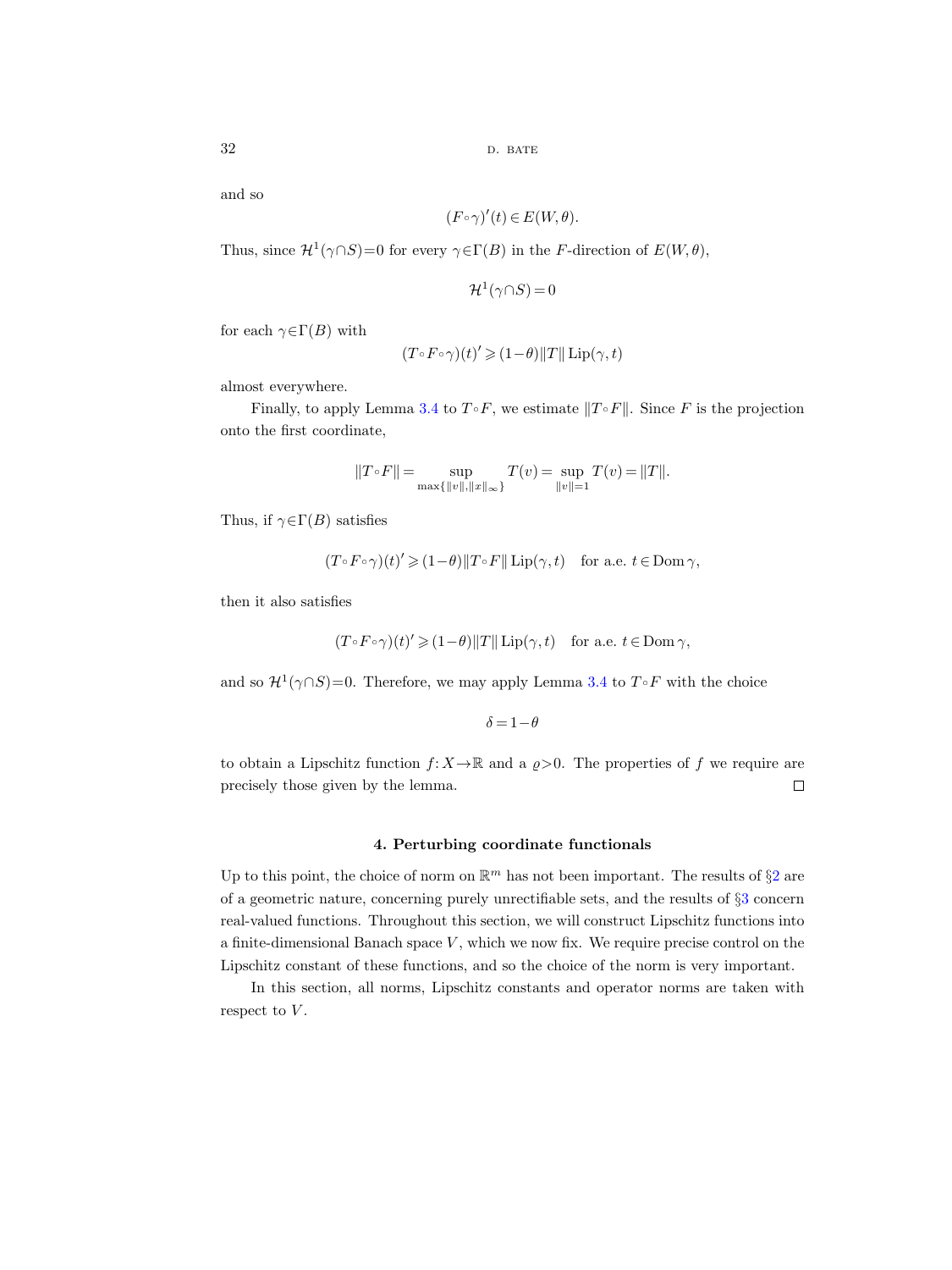#### <span id="page-32-1"></span><span id="page-32-0"></span>4.1. Properties of finite-dimensional Banach spaces

We first fix some terminology for several quantitative properties of  $V$ . This is required so that we may construct certain Lipschitz functions into  $V$ , coordinate by coordinate, in a way that the Lipschitz constant does not depend on the dimension of  $V$ . For Euclidean targets, an orthonormal basis is sufficient (see Observation [4.2\)](#page-33-2). For non Euclidean targets (in particular  $V = \ell_{\infty}^m$ ), something more involved is required. The following constructions mimic the properties we require of Euclidean space in the general setting.

Fix a basis  $b_1, ..., b_m$  of V consisting of unit vectors. We will write  $b_i^*$  for the *i*th coordinate functional

$$
b_i^* \colon \sum_{i=1}^m \lambda_i b_i \longmapsto \lambda_i.
$$

By the compactness of the unit spheres in V and  $\ell_{\infty}^m$ , there exists a  $K_u \geq 1$  such that

<span id="page-32-4"></span><span id="page-32-2"></span>
$$
\left\| \sum_{i=1}^{m} l_i b_i^*(x) b_i \right\| \leq K_u \|l\|_{\infty} \|x\| \tag{4.1}
$$

for each  $x \in V$  and each  $l \in \ell_{\infty}^m$ . Note that, if  $V = \ell_p^m$  for some  $1 \leq p \leq \infty$  and  $b_1, ..., b_m$  is the standard basis, then  $K_u=1$ .

A projection is a linear function P on a vector space to itself such that  $P^2 = P$ . For aninteger  $d \ge 0$  and a d-dimensional subspace W of V, the Kadets–Snobar theorem ([\[5,](#page-63-30) Theorem 13.1.7]) gives a projection

$$
P\colon\! V\longrightarrow W
$$

of norm at most  $\sqrt{d}$ . We set

$$
Q = \text{Id} - P: V \longrightarrow \ker P,
$$

so that  $||Q|| \leq \sqrt{\frac{2}{\pi}}$  $d+1$  and

$$
x = P(x) + Q(x) \quad \text{for each } x \in V.
$$

By applying the triangle inequality and [\(4.1\)](#page-32-2), we see that, for any  $x \in V$  and  $l \in \ell_{\infty}^m$ with  $||l||_{\infty} \leq 1$ ,

$$
\left\| P(x) + \sum_{i=1}^{m} l_i b_i^* (Q(x)) b_i \right\| \leq \| P(x) \| + \left\| \sum_{i=1}^{m} l_i b_i^* (Q(x)) b_i \right\|
$$
  

$$
\leq \| P(x) \| + K_u \| l \|_{\infty} \| Q(x) \|
$$
  

$$
\leq K_u (2\sqrt{d} + 1) \| x \|.
$$
 (4.2)

<span id="page-32-3"></span>This leads us to the following definition.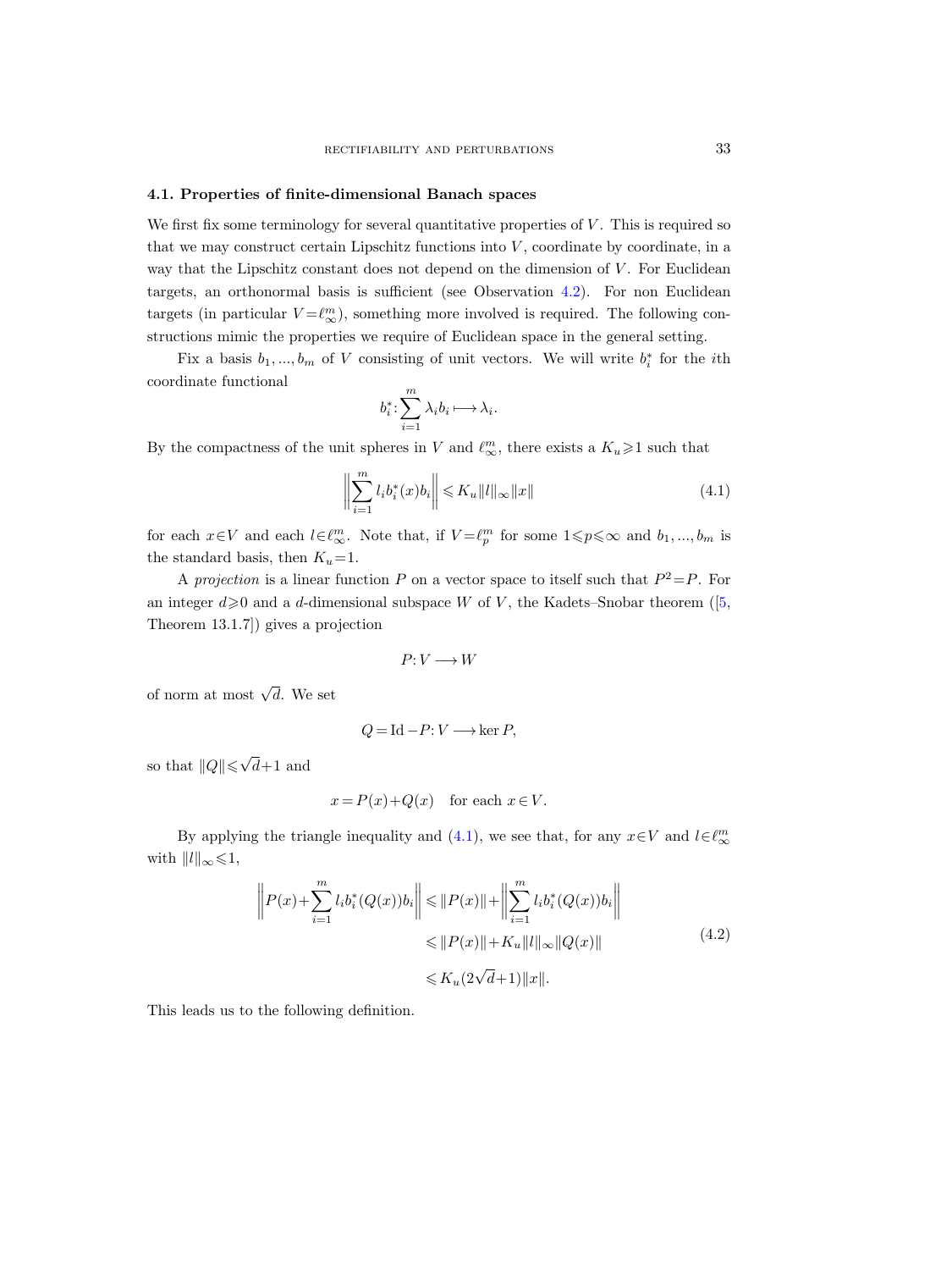<span id="page-33-1"></span><span id="page-33-0"></span>Definition 4.1. For a finite-dimensional Banach space V and an integer  $d \geqslant 0$ , we let  $\widetilde{K}(V, d)$  be the least  $K \geq 1$  for which the following is true: There exist  $K_d, K_p > 0$  and, for any d-dimensional subspace W of V, a basis  $b_1, ..., b_m$  of V consisting of unit vectors and projections  $P: V \to W$  and  $Q: V \to \text{ker } P$  such that

- (1)  $P(x)+Q(x)=x$  for all  $x\in V$ ;
- (2)  $||b_i^*|| \leq K_p$  for each  $1 \leq i \leq m$ ;
- (3)  $||P||, ||Q|| \leqslant K_d;$
- (4) For each  $x \in V$  and  $l \in \ell_{\infty}^m$  with  $||l||_{\infty} \leq 1$ ,

<span id="page-33-5"></span><span id="page-33-3"></span>
$$
\left\| P(x) + \sum_{i=1}^{m} l_i b_i^* (Q(x)) b_i \right\| \leq K \|x\|.
$$
 (4.3)

Note that  $(4.2)$  shows that

$$
\widetilde{K}(V,d) \leqslant K_u(2\sqrt{d}+1)
$$

for any finite-dimensional Banach space V and any  $d \ge 0$ . We record some particular values of  $\widetilde{K}(V, d)$ .

<span id="page-33-2"></span>Observation 4.2. For any  $m \in \mathbb{N}$  and  $d \geqslant 0$ ,

$$
\widetilde{K}(\ell_2^m, d) = 1.
$$

Indeed, for any d-dimensional subspace  $W \leq \ell_2^m$ , choose an orthonormal basis  $b_1, ..., b_m$ such that  $b_1, ..., b_d$  is a basis of W, and let P be the orthogonal projection onto W and Q be the orthogonal projection onto  $W^{\perp}$ . Then,

$$
K_p = K_u = K_d = 1
$$

and, for any  $x \in \ell_2^m$  and  $l \in \ell_\infty^m$  with  $||l||_{\infty} \leq 1$ ,

$$
\left\| P(x) + \sum_{i=1}^m l_i b_i^*(Q(x)) b_i \right\| = \left\| \sum_{i=1}^d \langle x, b_i \rangle b_i + \sum_{i=d+1}^m l_i \langle x, b_i \rangle b_i \right\| \leq \|x\|,
$$

so that

$$
\widetilde{K}(\ell_2^m, d) = 1.
$$

<span id="page-33-6"></span><span id="page-33-4"></span>Observation 4.3. Suppose that V has a basis  $b_1, ..., b_m$  for which, in [\(4.1\)](#page-32-4),  $K_u=1$ . For example, if  $V = \ell_p^m$  for any  $1 \leq p \leq \infty$ , then the standard basis satisfies this. Then,

$$
K(V,0)=1.
$$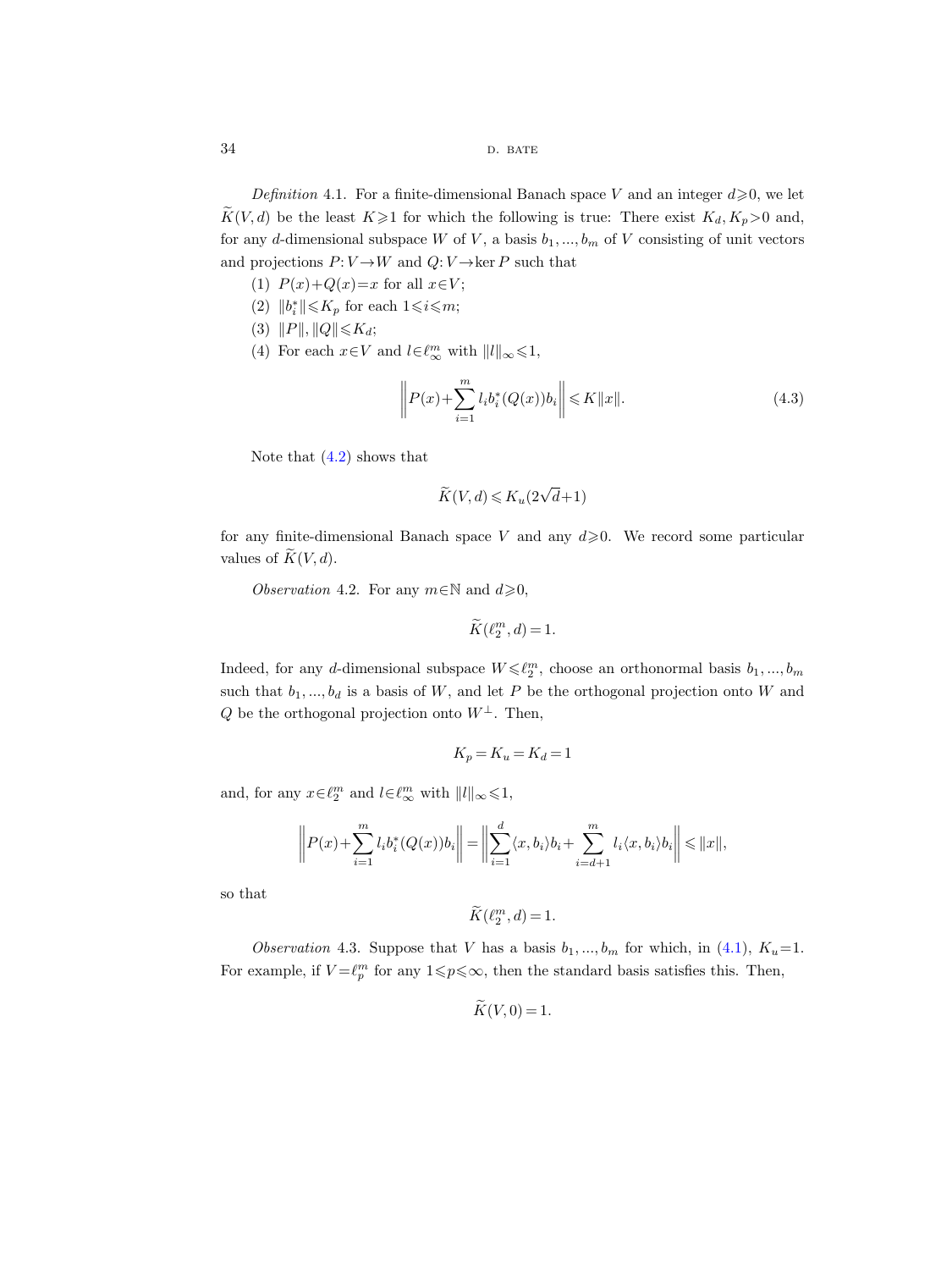Indeed, the only zero-dimensional subspace of V is  $W = \{0\}$ , and so we may take  $P = 0$ and Q to be the identity, so that  $K_d=1$ . Then, for any  $l\in\ell_\infty^m$  with  $||l||_\infty\leq 1$ ,

$$
\left\| P(x) + \sum_{i=1}^{m} l_i b_i^* (Q(x)) b_i \right\| = \left\| \sum_{i=1}^{m} l_i b_i^* (x) b_i \right\| \leq \|x\|.
$$

As mentioned above, since  $K_u=1$  for this basis,

$$
\widetilde{K}(\ell_p^m,d)\leqslant 2\sqrt{d}\!+\!1
$$

for any  $d\geq 1$  and  $1\leq p\leq \infty$ . Note that this is independent of m.

To deduce one of our main theorems (Theorem [6.5\)](#page-49-1), we will apply the general perturbation constructed in the next subsection to the following function.

<span id="page-34-1"></span>LEMMA 4.4. Let  $(X, d)$  be a compact metric space. For any  $\varepsilon > 0$  there exists an  $m \in \mathbb{N}$  and a 1-Lipschitz  $F: X \to \ell_{\infty}^m$  such that

$$
||F(x) - F(y)|| \ge d(x, y) - \varepsilon
$$

for each  $x, y \in X$ .

*Proof.* Given  $\varepsilon > 0$ , let  $x_1, ..., x_m$  be a maximal  $\varepsilon$ -net of X and define

$$
F: X \longrightarrow \ell_{\infty}^m,
$$
  

$$
x \longmapsto (d(x, x_1), ..., d(x, x_m)).
$$

Then, F is 1-Lipschitz. Moreover, if  $x, y \in X$ , there exists  $1 \leq i \leq m$  such that  $y \in B(x_i, \varepsilon)$ . In particular,

$$
||F(x)-F(y)|| \geqslant |d(x,x_i)-d(y,x_i)| \geqslant d(x,x_i)-\varepsilon \geqslant d(x,y)-2\varepsilon.
$$

Since  $\varepsilon > 0$  is arbitrary, this completes the proof.

## <span id="page-34-0"></span>4.2. Constructing vector-valued perturbations

Before giving the statement and proof of the main perturbation lemma, we discuss the details of constructing Lipschitz maps  $G: V \rightarrow V$ . We will construct such functions coordinate by coordinate. This is because the results of §[3](#page-23-1) concern real-valued functions.

Let  $b_1, ..., b_m$  be a basis of V consisting of unit vectors. For 1-Lipschitz functions  $f_i: V \to \mathbb{R}$ , consider the map

$$
G = \sum_{i=1}^{m} f_i b_i.
$$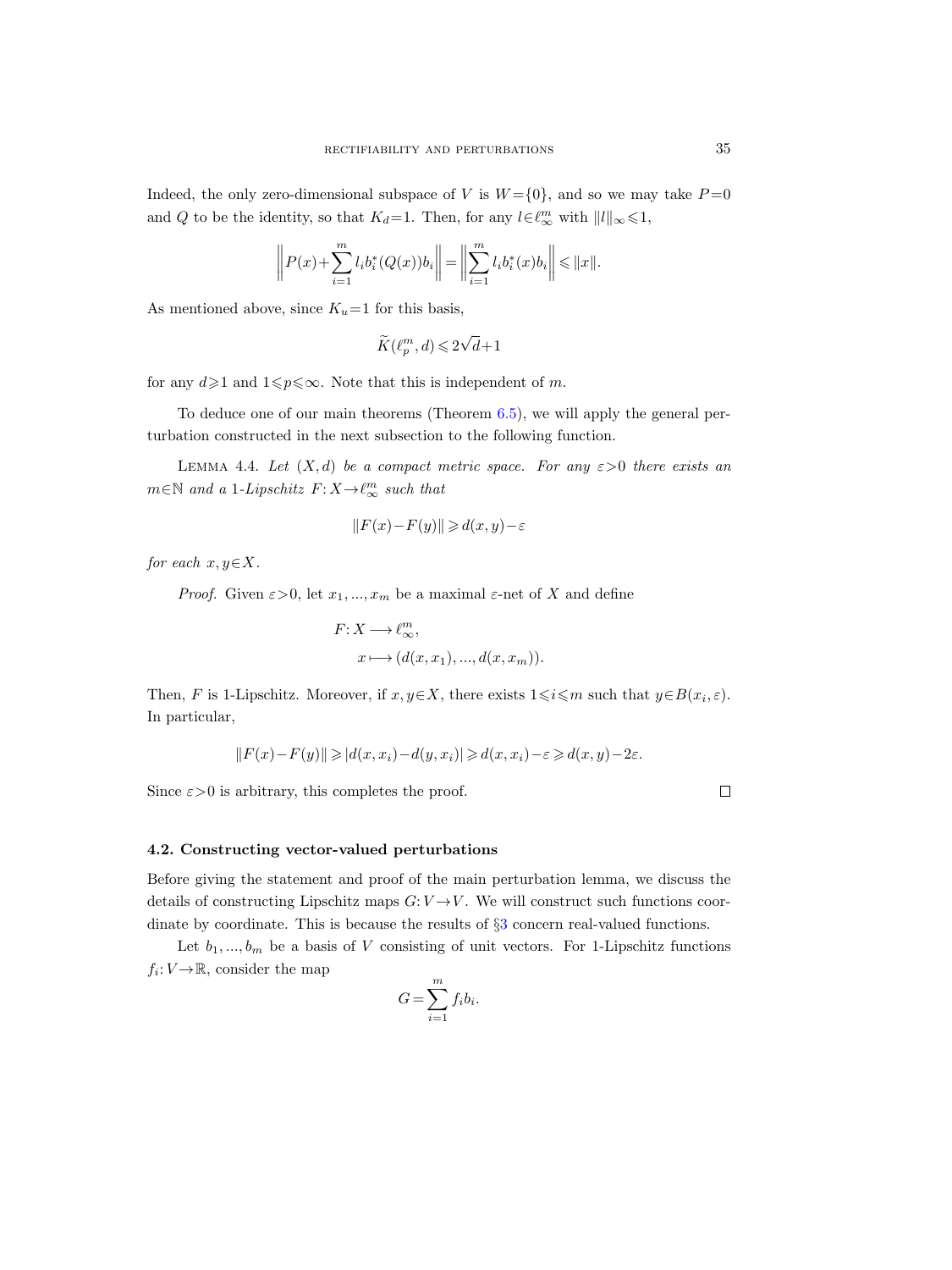By simply using the triangle inequality, the estimate we obtain on the Lipschitz constant of G depends on m. This is not useful for our application. Moreover, even when  $m=2$ , the Lipschitz constant of G can be very large; consider for example the basis  $(1,0), (1,\varepsilon)$ of  $\ell_2^2$ , with  $\varepsilon > 0$  very small, and  $f_1 = 1$  and  $f_2 = 0$ . Then, G maps  $(0, \varepsilon)$  to  $(-1, 0)$ . Thus, the Lipschitz constant of G is at least  $1/\varepsilon$ .

To obtain precise control, the solution is to require

$$
|f_i(x) \!-\! f_i(y)| \leqslant |b_i^*(x\!-\!y)|
$$

for each  $x, y \in V$  and each  $1 \leq i \leq n$ , and apply [\(4.1\)](#page-32-4). Under this condition, maps of the form of G above have Lipschitz constant at most  $K_u$ , and, for any  $x, y \in V$  and  $1 \leq i \leq n$ ,

<span id="page-35-0"></span>
$$
|b_i^*(G(x) - G(y))| = |f_i(x) - f_i(y)|.
$$
\n(4.4)

Given a d-dimensional subspace  $W \leqslant V$ , we wish for a similar construction that takes into account W. For example, suppose that  $V = \ell_2^m$  and let  $b_i$  be an orthonormal basis such that the first  $d$  vectors belong to  $W$ . We wish to construct a  $G$  such that  $(4.4)$  holds for  $d+1\leqslant i\leqslant n$ , but

$$
\vert b_i^*(G(x)-G(y))\vert = \vert b_i^*(x-y)\vert
$$

for all  $1 \leq i \leq d$ . In this case, defining

$$
G(x) = \sum_{i=1}^{d} b_i^*(x)b_i + \sum_{i=d+1}^{m} f_i(x)b_i
$$

has the required properties and is 1-Lipschitz.

However, in the case  $V = \ell_{\infty}^m$  this does not work. Choosing a basis that is related to an arbitrary  $W \leq V$  may have a very large value of  $K_u$ , and so such a G will have large Lipschitz constant. Therefore, we must use the standard basis of  $\ell_\infty^m.$ 

This is where we use the definition of  $\widetilde{K}(V, d)$  given in Definition [4.1.](#page-33-1) Precisely, by  $(4.3), K(V, d)$  $(4.3), K(V, d)$  bounds the Lipschitz constant of the function

$$
G(x) = P(x) + \sum_{i=1}^{m} f_i(x) b_i,
$$

whenever each  $f_i: V \to \mathbb{R}$  satisfies

<span id="page-35-1"></span>
$$
|f_i(x) - f_i(y)| \leq |b_i^*(Q(x - y))|
$$
\n(4.5)

for each  $x, y \in V$  and each  $1 \leq i \leq n$ .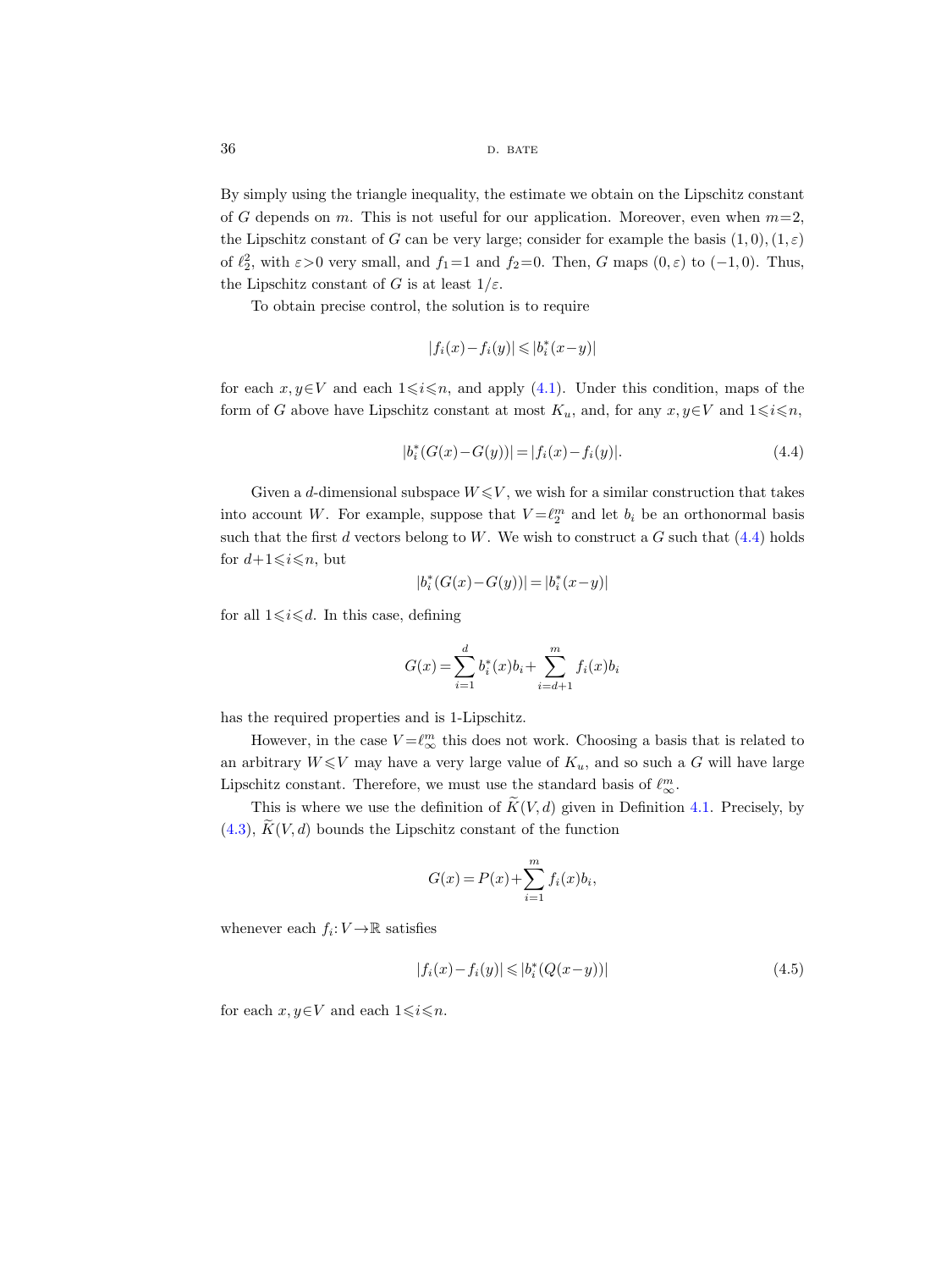Now, let X be a metric space and  $F: X \to V$  be Lipschitz. For each  $1 \leq i \leq n$ , applying Proposition [3.5](#page-29-4) with  $T_i = b_i^* \circ Q$  yields a Lipschitz function  $f_i: X \to \mathbb{R}$ , and we define the perturbation

$$
\sigma(x) = P(F(x)) + \sum_{i=1}^{m} f_i(x)b_i.
$$

Note that  $(3.18)$  gives

$$
|f_i(x)-f_i(y)|\leqslant |b_i^*(Q(F(x)-F(y)))|
$$

(up to some error), which corresponds to [\(4.5\)](#page-35-1). The important fact to note in the conclusion of the following lemma is that

$$
\operatorname{Lip} \sigma \leqslant \widetilde{K}(V, d) \operatorname{Lip} F
$$

(except for an error term that can be made arbitrarily small by choosing  $\theta$  close to 1). In particular, for the examples discussed in Observations [4.2](#page-33-2) and [4.3,](#page-33-4)  $K(V, d)$  depends only on d, and for the case  $\ell_2^m$  equals 1.

<span id="page-36-3"></span>LEMMA 4.5. Let  $F: X \rightarrow V$  be Lipschitz. Suppose that for some d-dimensional  $W \leq V$ and  $0 < \theta < 1$ , a compact  $S \subset X$  satisfies  $\mathcal{H}^1(\gamma \cap S) = 0$  for each  $\gamma \in \Gamma(X)$  in the F-direction of  $E(W, \theta)$ . There exists a constant  $C_V$  depending only upon V such that the following is true. For any  $\varepsilon > 0$  there exists  $\rho > 0$  and a Lipschitz  $\sigma: X \to V$  such that

• The Lipschitz constant of  $\sigma$  is at most

<span id="page-36-0"></span>
$$
(\tilde{K}(V, d) + (1 - \theta)C_V)) \operatorname{Lip} F;
$$

• For every  $x \in X$ ,

<span id="page-36-2"></span>
$$
\|\sigma(x) - F(x)\| < \varepsilon;\tag{4.6}
$$

<span id="page-36-1"></span>• For every  $x \in S$  and  $y, z \in B(x, \varrho)$ ,

$$
\|\sigma(y) - \sigma(z)\| \le \|P(F(y)) - P(F(z))\| + (1 - \theta)C_V \text{ Lip } Fd(y, z),\tag{4.7}
$$

where  $P: V \rightarrow W$  is a projection with norm  $K_d$ .

*Proof.* By Definition [4.1,](#page-33-0) there exist a basis  $b_1, ..., b_m$  of V and projections  $P: V \rightarrow W$ and  $Q: V \to \text{ker } P$  that satisfy [\(4.3\)](#page-33-5) with  $K(V, d)$  in place of K. Recall that all elements of this basis have norm 1,  $||b_i^*|| \leq K_p$  for each  $1 \leq i \leq m$  and  $||P||, ||Q|| \leq K_d$ .

For each  $1 \leq i \leq m$ , set  $T_i = b_i^* \circ Q$ , so that each  $T_i: V \to \mathbb{R}$  is linear with  $||T_i|| \leq K_p K_d$ . We apply Proposition [3.5](#page-29-4) to each  $T_i$  to obtain a Lipschitz  $f_i: X \to \mathbb{R}$  and  $\varrho_i > 0$ . We set

$$
\varrho = \min_{i=1}^m \varrho_i > 0
$$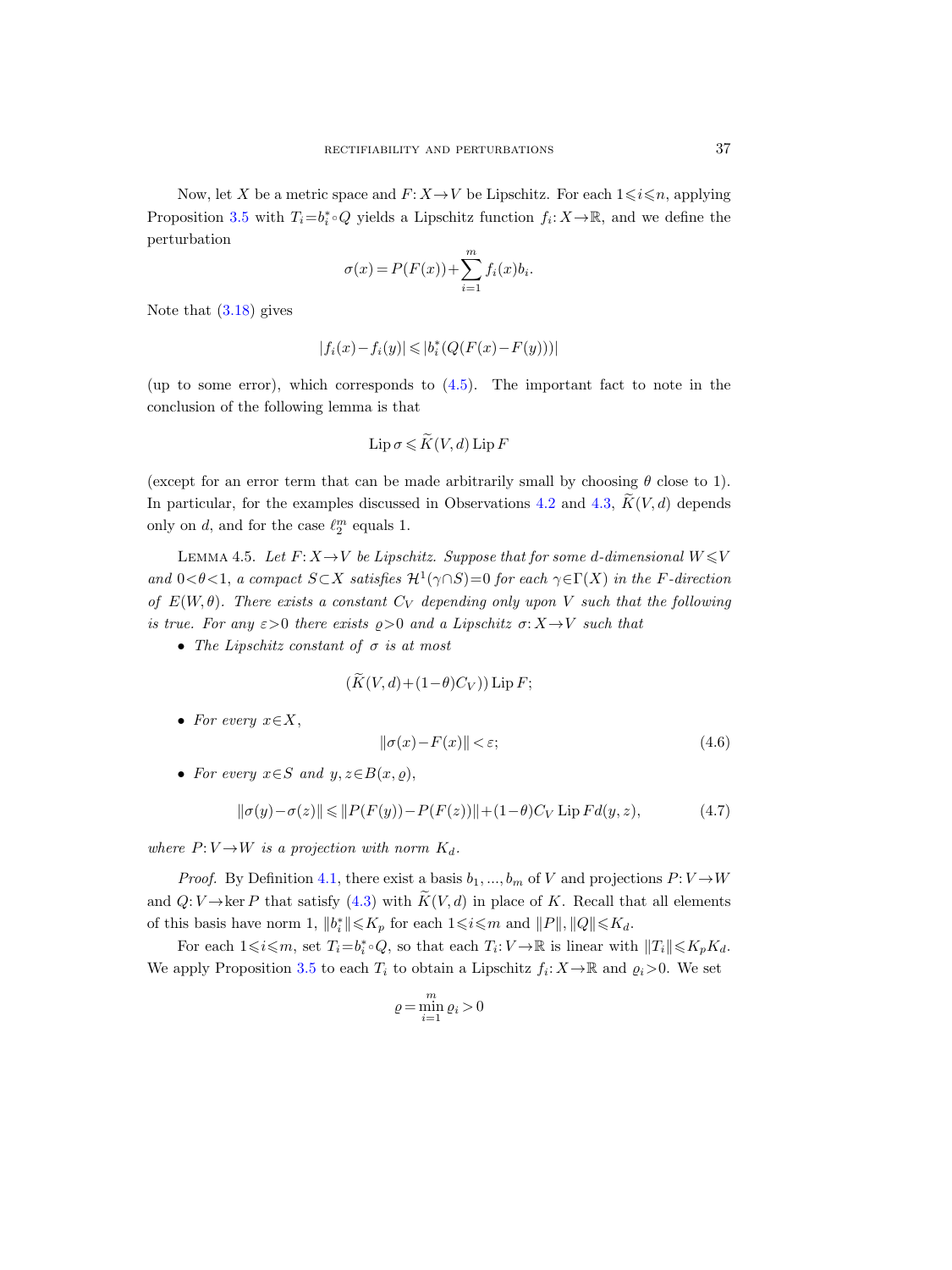and

$$
\sigma(x) = P(F(x)) + \sum_{i=1}^{m} f_i(x) b_i.
$$

We must establish the bound on the Lipschitz constant of  $\sigma$  and prove equations [\(4.6\)](#page-36-0) and [\(4.7\)](#page-36-1).

To determine the Lipschitz constant of  $\sigma$ , we use the definition of  $\widetilde{K}(V, d)$ . Fix  $y, z \in V$  and, for a moment, fix  $1 \leq i \leq m$ . If  $T_i(y)=T_i(z)$ , then set  $l_i=0$ . Otherwise, let

$$
l_i = \min\left\{\frac{f_i(y) - f_i(z)}{T_i(y) - T_i(z)}, 1\right\} \quad \text{if } \frac{f_i(y) - f_i(z)}{T_i(y) - T_i(z)} \geqslant 0,
$$

and

$$
l_i = \max\left\{\frac{f_i(y) - f_i(z)}{T_i(y) - T_i(z)}, -1\right\} \quad \text{if } \frac{f_i(y) - f_i(z)}{T_i(y) - T_i(z)} < 0.
$$

Then, by construction,  $|l_i| \leq 1$  and, in any of the above three cases, equation [\(3.18\)](#page-29-6) implies that

$$
|f_i(y) - f_i(z) - l_i(T_i(y) - T_i(z))| \leq (1 - \theta) ||T_i|| \operatorname{Lip} Fd(y, z)
$$
  
\n
$$
\leq (1 - \theta) K_p K_d \operatorname{Lip} Fd(y, z)
$$
  
\n
$$
= (1 - \theta) C_V \operatorname{Lip} Fd(y, z),
$$
\n(4.8)

<span id="page-37-0"></span>letting  $C_V = K_p K_d$  in the final line.

Using the triangle inequality and applying  $(4.8)$  for each  $1 \le i \le n$  gives

$$
\|\sigma(y) - \sigma(z)\| = \left\| P(F(y) - F(z)) + \sum_{i=1}^{m} (f_i(y) - f_i(z))b_i \right\|
$$
  
\n
$$
\leq \left\| P(F(y) - F(z)) + \sum_{i=1}^{m} l_i(T_i(y) - T_i(z))b_i \right\|
$$
  
\n
$$
+ \sum_{i=1}^{m} |f_i(y) - f_i(z) - l_i(T_i(y) - T_i(z))| ||b_i||
$$
  
\n
$$
\leq \left\| P(F(y) - F(z)) + \sum_{i=1}^{m} l_i(T_i(y) - T_i(z))b_i \right\|
$$
  
\n
$$
+ m(1 - \theta)C_V \text{ Lip } F d(y, z).
$$

Substituting in for each  $T_i$  (and replacing  $C_V$  by  $mC_V$ ) gives

$$
\begin{aligned} \|\sigma(y)-\sigma(z)\|&\leqslant \bigg\|P(F(y)-F(z))+\sum_{i=1}^ml_ib_i^*(Q(F(y)-F(z)))b_i\bigg\|\\ &+(1-\theta)C_V\operatorname{Lip} Fd(y,z).\end{aligned}
$$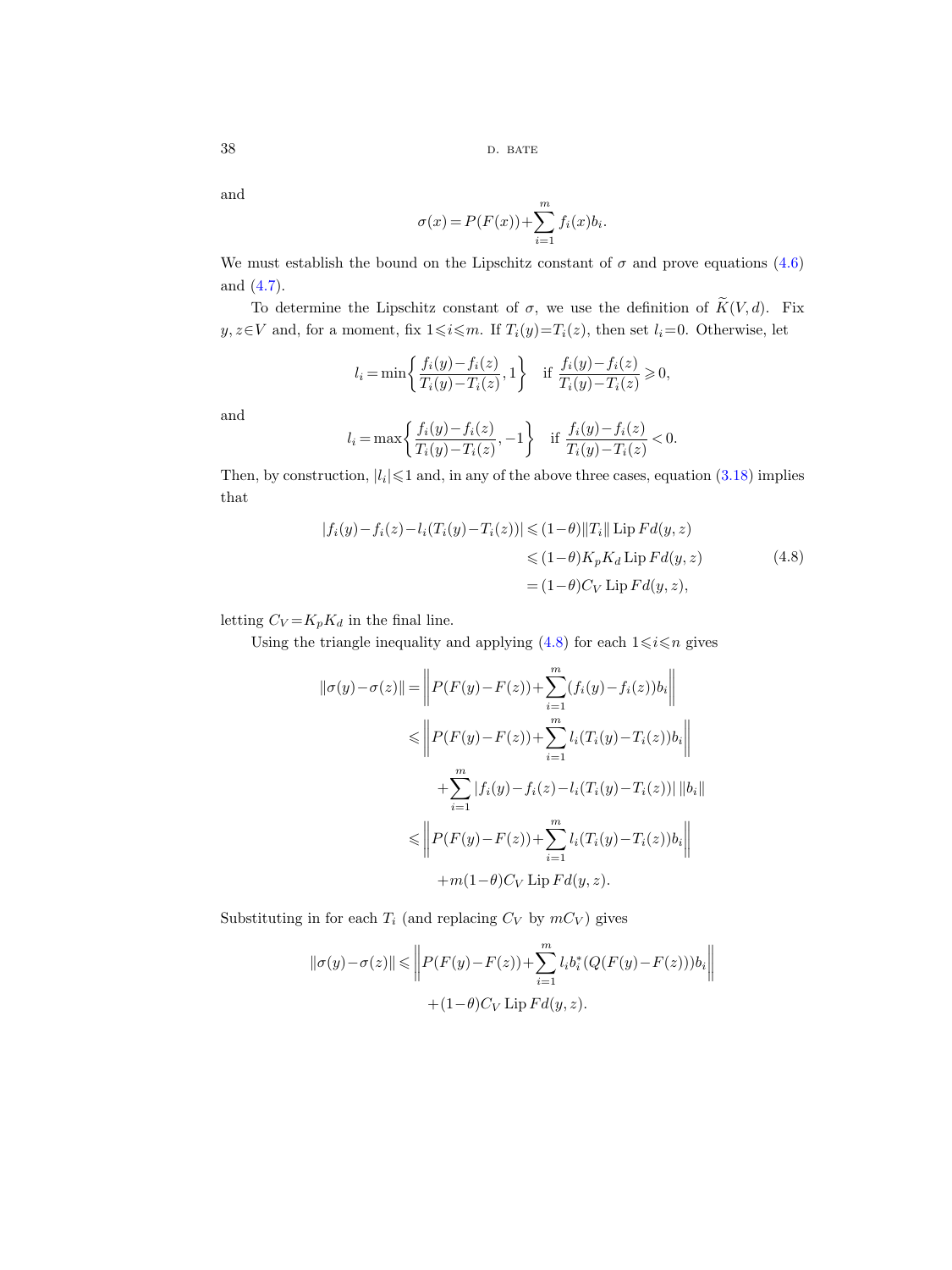Finally, applying [\(4.3\)](#page-33-5) gives

$$
\|\sigma(y)-\sigma(z)\| \leq \widetilde{K}(V,d) \|F(y)-F(z)\| + (1-\theta)C_V \operatorname{Lip} Fd(y,z),
$$

so that

$$
\operatorname{Lip} \sigma \leqslant (\widetilde{K}(V, d) + (1 - \theta)C_V) \operatorname{Lip} F,
$$

as required.

The other two properties of  $\sigma$  are simple consequences of the triangle inequality and the corresponding conclusions of Proposition [3.5.](#page-29-4) Indeed, for any  $x \in X$ , Definition [4.1](#page-33-0) (1) and the definition of  $b_i^*$  give

$$
F(x) = P(F(x)) + Q(F(x)) = P(F(x)) + \sum_{i=1}^{m} b_i^* (Q(F(x))) b_i.
$$

Therefore, recalling that  $\sigma$  is defined by

$$
\sigma(x) = P(F(x)) + \sum_{i=1}^{m} f_i(x)b_i,
$$

and that  $||b_i|| \leq 1$  for each  $1 \leq i \leq n$ , we have

$$
||\sigma(x) - F(x)|| = \left\| \sum_{i=1}^{m} [f_i(x) - b_i^*(Q(F(x)))]b_i \right\|
$$
  

$$
\leqslant \sum_{i=1}^{m} |f_i(x) - b_i^*(Q(F(x)))|
$$
  

$$
= \sum_{i=1}^{m} |f_i(x) - T_i(F(x))|
$$
  

$$
\leqslant m\varepsilon,
$$

where the penultimate inequality simply uses the definition of  $T_i$ , and the final inequality uses [\(3.19\)](#page-29-3). Since  $\varepsilon > 0$  is arbitrary, this gives [\(4.6\)](#page-36-2).

Now, suppose that  $y, z \in B(x, \varrho)$ . Since  $y, z \in B(x, \varrho) \subset B(x, \varrho_i)$  for all  $1 \leq i \leq m$ , the triangle inequality gives

$$
||\sigma(y) - \sigma(z))|| \le ||P(F(y)) - P(F(z))|| + \sum_{i=1}^{m} |f_i(y) - f_i(z)|
$$
  

$$
\le ||P(F(y)) - P(F(z))|| + (1 - \theta)C_V \text{ Lip } Fd(y, z),
$$

where the final inequality follows by using [\(3.20\)](#page-29-7) for each  $1 \le i \le m$ . This completes the proof. $\Box$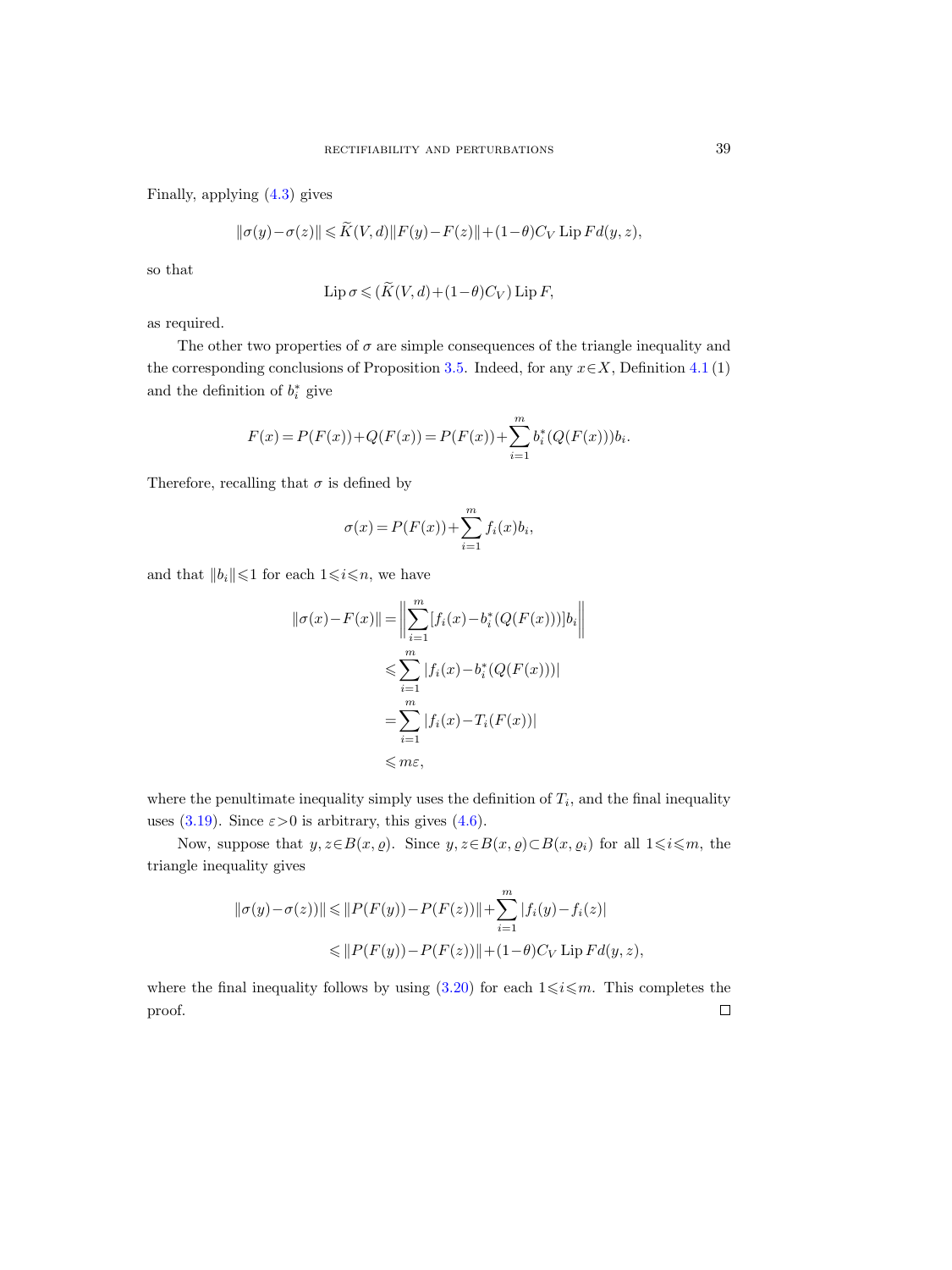A general  $\tilde{A}$  set has a finite decomposition into sets that satisfy the hypotheses of the previous lemma. If such a set has finite measure, then, up to a set of arbitrarily small measure, we may suppose that this decomposition consists of disjoint compact sets. We will combine the corresponding perturbations we obtain from the previous lemma into a single perturbation using the following lemma.

At first thought, one may try to combine these perturbations into a single perturbation by using a Lipschitz extension result. However, in general, this will create a Lipschitz function with a greater Lipschitz constant than the original functions, which is not what we require. In this lemma, the original Lipschitz function provides extra structure that enables us to maintain the same Lipschitz constant.

<span id="page-39-0"></span>LEMMA 4.6. Let B be a normed vector space and  $F: X \rightarrow B$  be an L-Lipschitz function for some  $L\geqslant 0$ . Suppose that there exist  $S_1, ..., S_M \subset X$  and  $\varrho_0>0$  such that the  $B(S_i, \varrho_0)$  are disjoint. Furthermore, suppose that, for some  $\varepsilon > 0$ , there exist L-Lipschitz functions  $\sigma_i: B(S_i, \varrho_0) \to B$ , with

$$
\|F(x)-\sigma_i(x)\|<\varepsilon
$$

for each  $x \in B(S_i, \varrho_0)$  and each  $1 \leq i \leq M$ . Then, there exists a  $(L+2\varepsilon/\varrho_0)$ -Lipschitz function  $\sigma: X \rightarrow V$  such that

(1)  $\sigma(x) = \sigma_i(x)$  for each  $x \in S_i$  and each  $1 \leq i \leq M$ ; (2)  $\sigma(x) = F(x)$  if

$$
d\bigg(x,\bigcup_i S_i\bigg)>\varrho_0;
$$

(3)  $\|\sigma(x)-F(x)\|<\varepsilon$  for each  $x\in X$ .

*Proof.* The proof simply interpolates between the different  $\sigma_i$ . For each  $1 \leq i \leq M$ and  $x \in B(S_i, \varrho_0)$ , write

$$
\sigma_i(x) = F(x) + E_i(x),
$$

so that  $||E_i||_{\infty} < \varepsilon$ . We define  $\chi_i: X \to \mathbb{R}$  by

$$
\chi_i(x) = \frac{\max\{\frac{1}{2}\varrho_0 - d(x, S_i), 0\}}{\frac{1}{2}\varrho_0},
$$

so that each  $\chi_i$  equals 1 on  $S_i$  and 0 off  $B(S_i, \frac{1}{2}\varrho_0)$ , and so the  $\chi_i$  have disjoint supports. Moreover, this allows us to define  $\sigma: X \to B$  by

$$
\sigma = F + \sum_{i=1}^{M} \chi_i E_i.
$$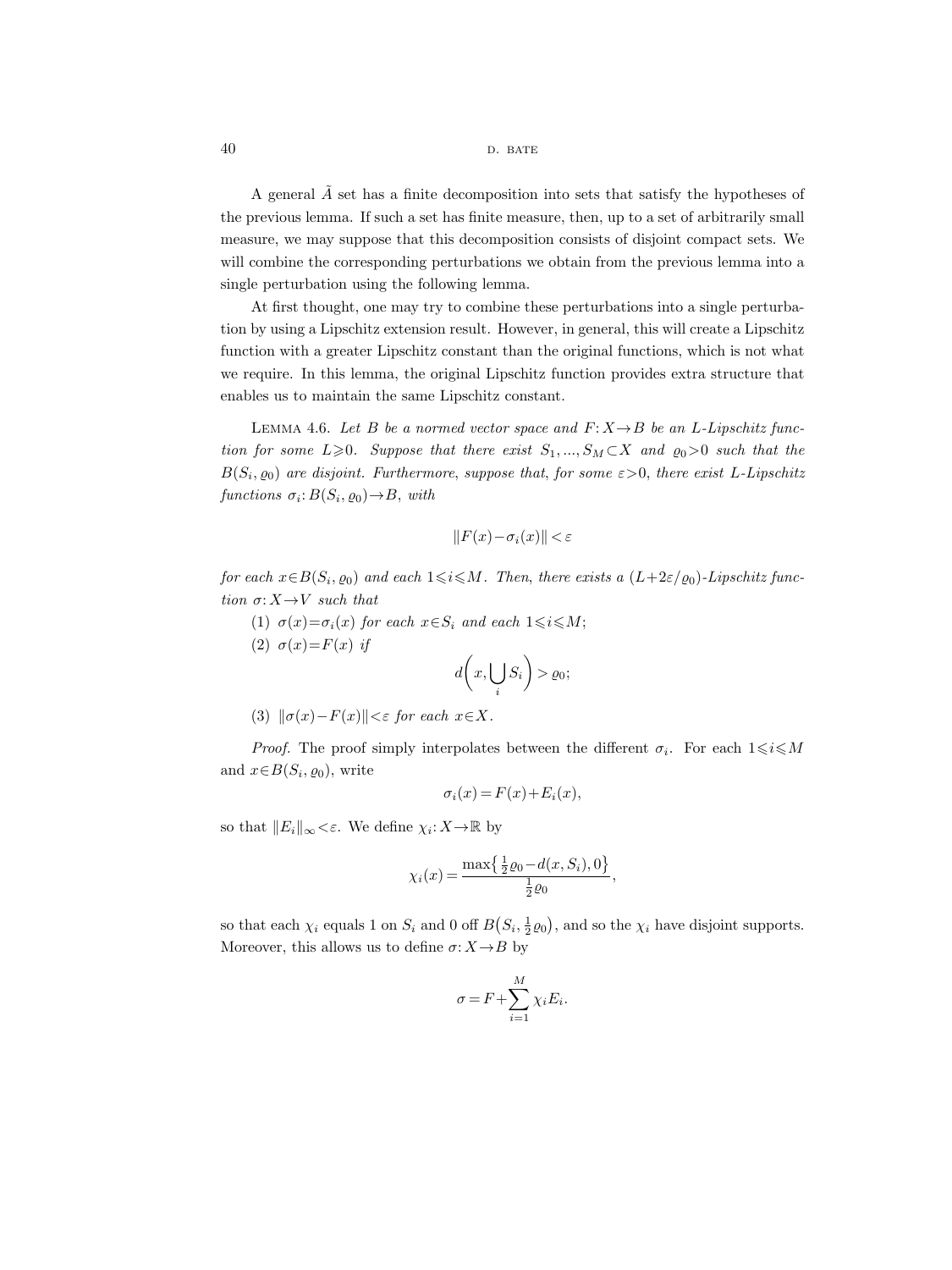Thus, properties  $(1)-(3)$  are automatically satisfied. It remains to check the Lipschitz constant of  $\sigma$ .

To this end, let  $y, z \in X$ , and suppose that  $1 \leq i, j \leq M$  are such that

$$
\chi_i(y) \neq 0
$$
 and  $\chi_j(z) \neq 0$ .

There exist at most one choice for each of  $i$  and  $j$ . If no such index exists, we choose either arbitrarily. First suppose that  $i=j$ . Then, by the triangle inequality,

$$
\begin{aligned} ||\sigma(y) - \sigma(z)|| &= ||F(y) - F(z) + \chi_i(y)E_i(y) - \chi_i(z)E_i(z)|| \\ &\le ||F(y) - F(z) + \chi_i(y)E_i(y) - \chi_i(y)E_i(z)|| + |\chi_i(y) - \chi_i(z)||E_i(z)|| \\ &\le \chi_i(y)||\sigma_i(y) - \sigma_i(z)|| + (1 - \chi_i(y))||F(y) - F(z)|| + \frac{|d(y, S_i) - d(z, S_i)|}{\varrho_0/2}\varepsilon \\ &\le Ld(y, z) + \frac{2\varepsilon}{\varrho_0}d(y, z). \end{aligned}
$$

Now, suppose that  $i\neq j$ . In particular, this implies that

<span id="page-40-0"></span>
$$
\frac{1}{2}\varrho_0 - d(y, S_i) \le d(y, z) \quad \text{and} \quad \frac{1}{2}\varrho_0 - d(z, S_j) \le d(y, z). \tag{4.9}
$$

Indeed, suppose that the first inequality is false, then, by first using the triangle inequality,

$$
d(z, S_i) \le d(y, z) + d(y, S_i) < \frac{1}{2}\varrho_0 - d(y, S_i) + d(y, S_i) = \frac{1}{2}\varrho_0,
$$

so that  $\chi_i(z)\neq0$ , which contradicts any possibility of choosing j as the index for z. The other inequality holds analogously. Thus, by the triangle inequality,  $(4.9)$  and  $(3)$ ,

$$
\|\sigma(y) - \sigma(z)\| \le \|F(y) - F(z)\| + |\chi_i(y)| \|E_i(y)\| + |\chi_j(z)| \|E_j(z)\|
$$
  

$$
\le Ld(y, z) + 2\frac{d(y, z)}{\varrho_0}\varepsilon.
$$

This establishes the required Lipschitz constant in this case.

By combining the previous results, we obtain the following.

<span id="page-40-1"></span>PROPOSITION 4.7. Let  $F: X \rightarrow V$  be Lipschitz. Suppose that, for some  $0 < \theta < 1$  and  $M \in \mathbb{N}$ , and for  $1 \leq i \leq M$ , there exist disjoint compact sets  $S_i \subset X$  and d-dimensional  $W_i \leq V$  such that  $\mathcal{H}^1(\gamma \cap S_i) = 0$  for each  $\gamma \in \Gamma(X)$  in the F-direction of  $E(W_i, \theta)$ . Then, there exists a  $C_V \geq 1$  depending only upon V such that the following is true. For any  $\varepsilon > 0$  there exist a  $\rho > 0$  and a Lipschitz  $\sigma: X \to V$  such that

• The Lipschitz constant of  $\sigma$  is at most

$$
(K(V, d) + (1 - \theta)C_V) \operatorname{Lip} F + \varepsilon;
$$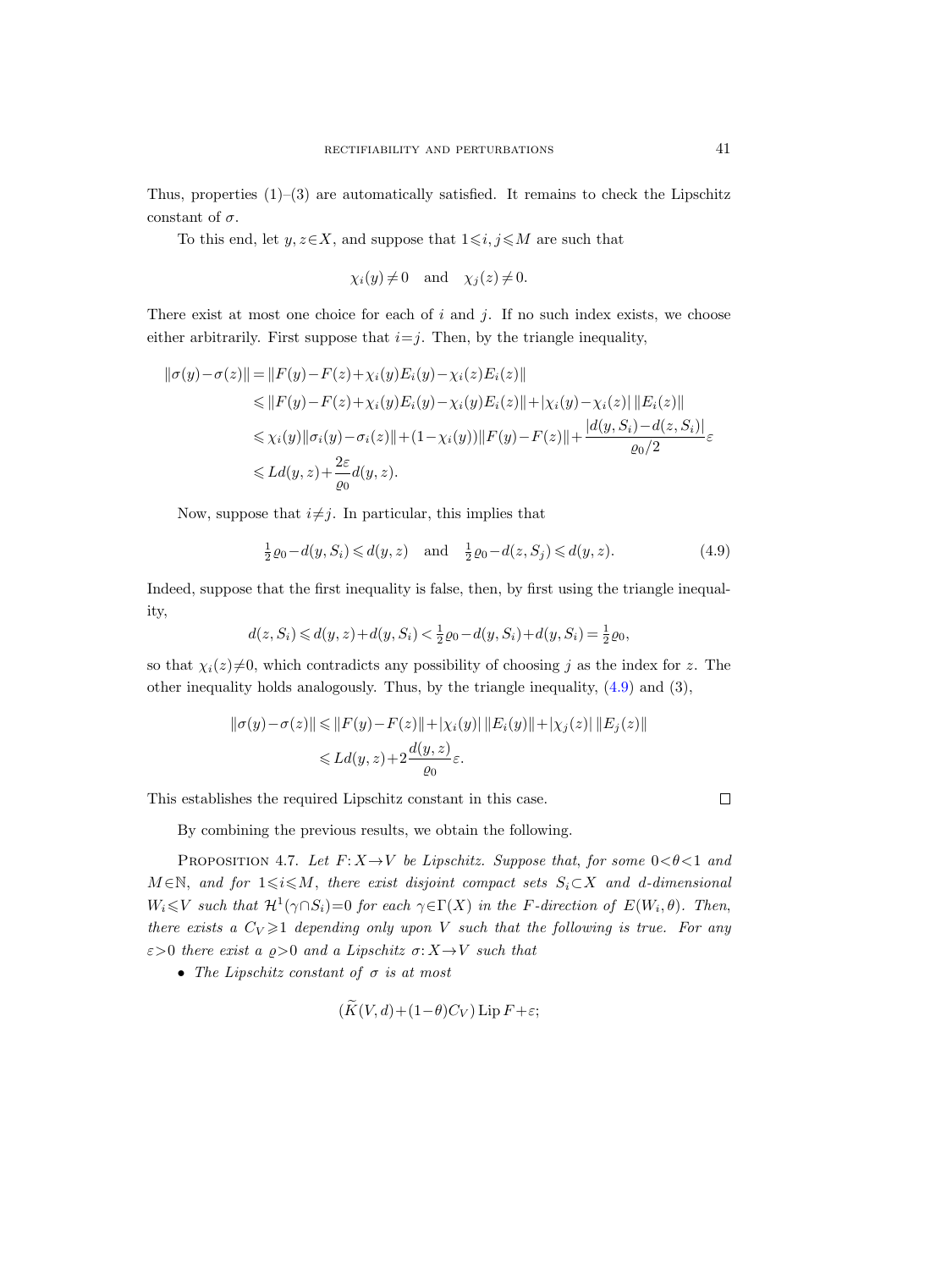• For every  $x \in X$ 

 $\|\sigma(x)-F(x)\|<\varepsilon$ 

and  $\sigma(x)=F(x)$  if

$$
d(x,\bigcup_i S_i) > \varepsilon;
$$

• For each  $1 \le i \le M$  and  $y, z \in S_i$  with  $d(y, z) < \rho$ ,

$$
\|\sigma(y) - \sigma(z)\| \le \|P(F(y)) - P(F(z))\| + (1 - \theta)C_V \text{ Lip } Fd(y, z),\tag{4.10}
$$

where  $P_i: V \to W_i$  is a projection with norm  $K_d$ .

*Proof.* Note that it suffices to prove the result for sufficiently small  $\varepsilon > 0$ , and so we fix  $0 < \varepsilon < \frac{1}{2}$ . Since the  $S_i$  are a finite number of disjoint compact sets, there exists a  $0 < \varrho_0 < \varepsilon$  such that the  $B(S_i, \varrho_0)$  are disjoint. We set  $\varepsilon' = \frac{1}{2}\varepsilon\varrho_0 < \varepsilon$ .

For each  $1 \le i \le M$  let  $\sigma_i : B \to V$  and  $\varrho_i > 0$  be obtained by applying Lemma [4.5](#page-36-3) to  $S_i$ with the choice of  $\varepsilon'$  and let

$$
\varrho = \min_{i=1}^N \varrho_i > 0.
$$

Furthermore, we apply Lemma [4.6](#page-39-0) to combine these functions into a single Lipschitz function  $\sigma: B \to V$ . The conclusion of the proposition follows from the conclusions of these two lemmas, noting that combining the functions increases the Lipschitz constant by at most

$$
\frac{2\varepsilon'}{\varrho_0} < \varepsilon. \tag{}
$$

<span id="page-41-2"></span>Finally, we demonstrate how our constructed perturbation deforms the set S.

LEMMA 4.8. Let  $S \subset X$  be Borel and  $F, \sigma: X \to V$  be Lipschitz. Suppose that, for some  $\varepsilon, \varrho > 0$ , there exists a d-dimensional  $W \leq V$  such that, for each y,  $z \in S$  with  $d(y, z) < \varrho$ ,

<span id="page-41-0"></span>
$$
\|\sigma(y)-\sigma(z)\| \leqslant \|P(F(y))-P(F(z))\|+\varepsilon d(y,z), \tag{4.11}
$$

where  $P: V \rightarrow W$  is a projection with norm  $K_d$ . Then, for any real number  $s > d$ ,

$$
\mathcal{H}^s(\sigma(S)) \leqslant \varepsilon^{s-d} C_{d,s,V,F} \mathcal{H}^s(S),
$$

where  $C_{d,s,V,F}$  is a constant depending only upon d, s, V and  $\text{Lip } F$ .

*Proof.* Note that, if  $\mathcal{H}^s(S) = \infty$ , then there is nothing to prove, and so we may suppose that  $\mathcal{H}^s(S) < \infty$ . For any  $0 < \delta < \varrho$  we cover S by sets  $S_i$  of diameter at most  $\delta$ such that

<span id="page-41-1"></span>
$$
\sum_{i \in \mathbb{N}} (\text{diam } S_i)^s \leqslant \mathcal{H}^s(S) + \delta. \tag{4.12}
$$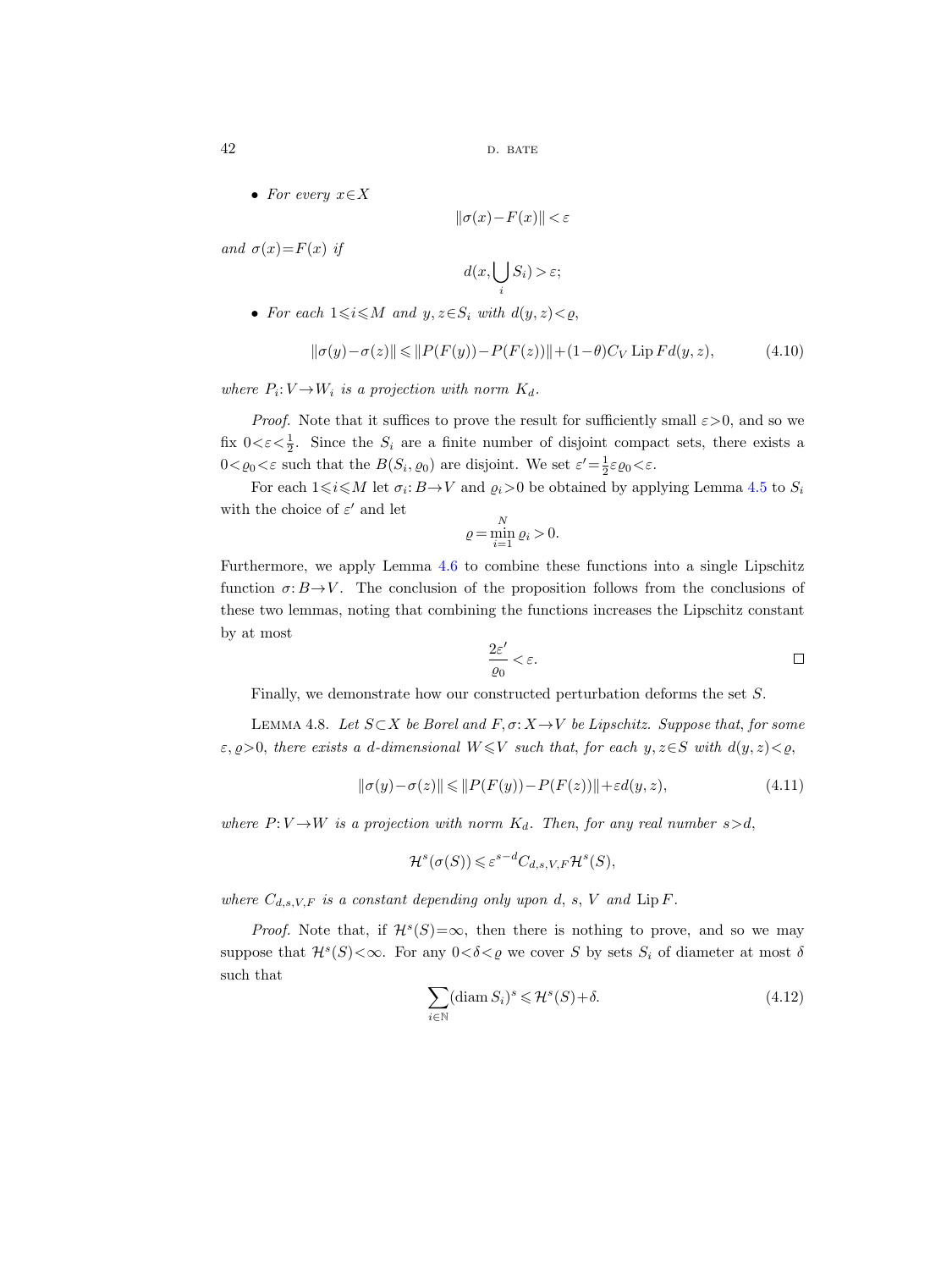We will use the  $\sigma(S_i)$  to create a finer covering of  $\sigma(S)$ . To this end, fix  $i \in \mathbb{N}$ . Then,  $P(F(S_i))\subset W$  is a set of diameter

$$
\operatorname{Lip} P \operatorname{Lip} F \operatorname{diam} S_i
$$

contained in a  $d$ -dimensional subspace of  $V$ . Therefore, it may be covered by

$$
M = C_{V,d} \varepsilon^{-d}
$$

sets  $T_1, ..., T_M$  of diameter

 $\varepsilon$  Lip P Lip F diam  $S_i$ .

(Indeed, this is true if  $V$  were Euclidean, and  $V$  is  $C_V$ -biLipschitz to Euclidean space.) For each  $1 \leq j \leq M$ , [\(4.11\)](#page-41-0) gives

$$
\operatorname{diam} \sigma((P \circ F)^{-1}(T_j) \cap S_i) \leq \operatorname{diam} T_j + \varepsilon \operatorname{diam}(P \circ F)^{-1}(T_j) \cap S_i
$$
  

$$
\leq \varepsilon \operatorname{Lip} P \operatorname{Lip} F \operatorname{diam} S_i + \varepsilon \operatorname{diam} S_i \tag{4.13}
$$

<span id="page-42-1"></span><span id="page-42-0"></span>
$$
\leqslant (\text{Lip } P \text{ Lip } F+1)\varepsilon \delta. \tag{4.14}
$$

Since

$$
\sigma(S_i) = \bigcup_{j=1}^M \sigma((P \circ F)^{-1}(T_j) \cap S_i),
$$

if we set

$$
\delta' = \delta \varepsilon (\text{Lip } P \text{ Lip } F + 1),
$$

then [\(4.14\)](#page-42-0) shows that this decomposition may be used to bound  $\mathcal{H}_{\delta'}^{s}$ . Using [\(4.13\)](#page-42-1) and the fact that  $M = C_{V,d} \varepsilon^{-d}$ , this gives

$$
\mathcal{H}_{\delta'}^{s}(\sigma(S_i)) \leq \sum_{j=1}^{M} (\varepsilon \operatorname{diam} S_i(\operatorname{Lip} P \operatorname{Lip} F + 1))^s
$$
  

$$
\leq C_{V,d} \varepsilon^{-d} (\varepsilon \operatorname{diam} S_i(\operatorname{Lip} P \operatorname{Lip} F + 1))^s
$$
  

$$
= C_{V,d} \varepsilon^{s-d} (\operatorname{Lip} P \operatorname{Lip} F + 1)^s (\operatorname{diam} S_i)^s.
$$

Thus, by  $(4.12)$ ,

$$
\mathcal{H}^s_{\delta'}(\sigma(S)) \leqslant C_{V,d} \sum_{i \in \mathbb{N}} \varepsilon^{s-d} (\operatorname{Lip} P \operatorname{Lip} F + 1)^s (\operatorname{diam} S_i)^s
$$
  

$$
\leqslant C_{V,d} \varepsilon^{s-d} (\operatorname{Lip} P \operatorname{Lip} F + 1)^s (\mathcal{H}^s(S) + \delta).
$$

Since  $\delta > 0$ , and hence  $\delta' > 0$ , is arbitrary, we obtain

$$
\mathcal{H}^s(\sigma(S)) \leqslant C_{V,d} \varepsilon^{s-d} (\operatorname{Lip} P \operatorname{Lip} F + 1)^s \mathcal{H}^s(S).
$$

Recall that  $||P|| \leq K_d$ , so that the constant has the required form.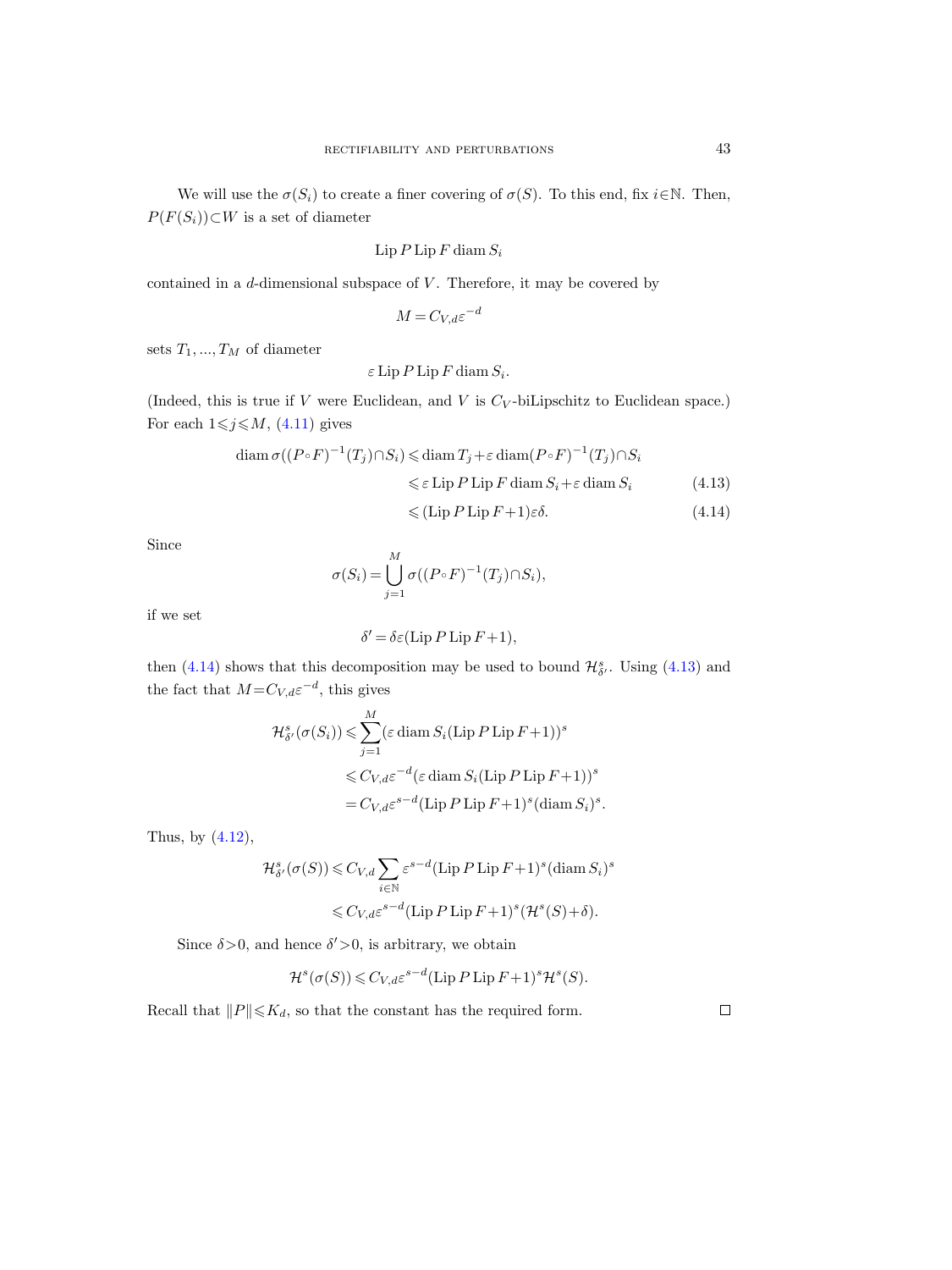#### 44 D. BATE

To conclude, we summarise the results of this section. Recall the notion of an  $\tilde{A}$  set given in Definition [2.7.](#page-13-0)

<span id="page-43-0"></span>THEOREM 4.9. Let V be a finite-dimensional Banach space and  $F: X \rightarrow V$  be Lipschitz. For an integer  $d \geq 0$  and a real number  $s > d$ , let  $S \in \tilde{A}(F,d)$  have finite  $\mathcal{H}^s$  measure.

- <span id="page-43-1"></span>Then, for any  $\varepsilon > 0$ , there exists a  $(\widetilde{K}(V, d) \operatorname{Lip} F + \varepsilon)$ -Lipschitz  $\sigma: X \to V$  such that
- (1)  $\|\sigma(x)-F(x)\|<\varepsilon$  for each  $x\in X$  and  $\sigma(x)=F(x)$  whenever  $d(x, S)>\varepsilon$ ;
- (2)  $\mathcal{H}^s(\sigma(S)) < \varepsilon$ .

*Proof.* We will prove the Theorem for an arbitrary  $0 \lt \epsilon' \lt 1$ , which we now fix. Choose  $0 < \theta < 1$  sufficiently close to 1 and  $0 < \varepsilon < \frac{1}{2} \varepsilon'$  sufficiently small such that

$$
(1-\theta)C_V \operatorname{Lip} F + \varepsilon < \varepsilon',
$$

where  $C_V$  is the constant appearing in Proposition [4.7.](#page-40-1) We will impose further constraints on the size of  $\varepsilon > 0$  (depending only upon d, s, V and F) at the end of the proof. Note that, if  $m \le d$ , then the result is immediate. Indeed, because  $s > d \ge m$ , we have

$$
\mathcal{H}^s(F(S)) = 0,
$$

and so choosing  $\sigma = F$  suffices. Otherwise, by the definition of an  $\tilde{A}(F, d)$  set, there exists a disjoint Borel decomposition  $S=S_1\cup...\cup S_M$  and d-dimensional subspaces  $W_i\leq V$  such that each  $S_i$  satisfies  $\mathcal{H}^1(\gamma \cap S_i) = 0$  for each  $\gamma \in \Gamma(X)$  in the F-direction of  $E(W_i, \theta)$ . We also fix  $\eta > 0$  to be chosen at the end of the proof (in a way depending only upon d, s, V and F). Then, since  $\mathcal{H}^s(S) < \infty$ , there exist compact  $S_i' \subset S_i$  such that

$$
\mathcal{H}^{s}\bigg(S\backslash\bigcup_{i}S'_{i}\bigg)<\eta.
$$

Note that we also have  $\mathcal{H}^1(\gamma \cap S_i')=0$  for each  $\gamma \in \Gamma(X)$  in the F-direction of  $E(W_i, \theta)$  for each  $1 \leq i \leq M$ .

We now have all of the requirements to apply Proposition [4.7](#page-40-1) to  $\bigcup_i S'_i$  and F. This gives a  $\rho > 0$  and a Lipschitz  $\sigma: X \to V$  such that

(1) The Lipschitz constant of  $\sigma$  is at most

$$
(\widetilde{K}(V,d) + (1-\theta)C_V) \operatorname{Lip} F + \varepsilon \leq \widetilde{K}(V,d) \operatorname{Lip} F + \varepsilon';
$$

(2) For every  $x \in X$ ,

$$
\|\sigma(x) - F(x)\| < \varepsilon \quad \text{and} \quad \sigma(x) = F(x)
$$

if  $d(x, \bigcup_i S'_i) > \varepsilon$ , and hence if  $d(x, S) > \varepsilon$ ;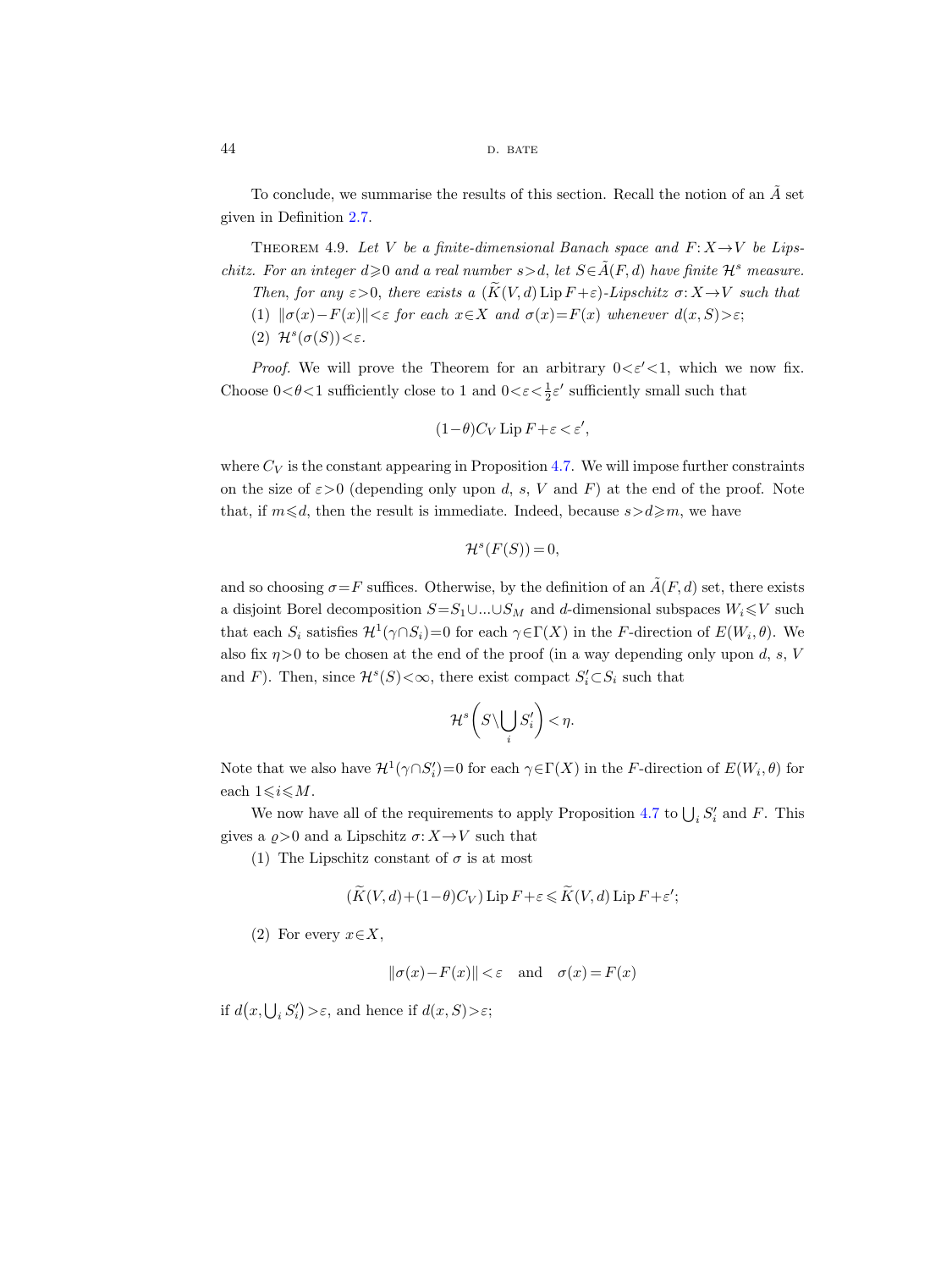(3) For each  $1 \leq i \leq M$ , and  $y, z \in S_i$  with  $d(y, z) < \varrho$ ,

$$
\|\sigma(y) - \sigma(z)\| \le \|P(F(y)) - P(F(z))\| + (1 - \theta)C_V \operatorname{Lip} Fd(y, z)
$$
  

$$
\le \|P(F(y)) - P(F(z))\| + \varepsilon d(y, z),
$$

where  $P_i: V \to W_i$  is a projection with norm  $K_d$ .

Points (1) and (2) now allow us to deduce all of the required properties of the theorem, except for bounding the measure of the image, which we deduce from (3) and Lemma [4.8.](#page-41-2) Indeed, (3) is precisely the hypotheses required to apply Lemma [4.8](#page-41-2) to each  $S_i'$ , and so we deduce that

$$
\mathcal{H}^s(\sigma(S'_i)) \leqslant \varepsilon^{s-d} C_{d,s,V,F} \mathcal{H}^s(S'_i)
$$

for each  $1\leq i\leq M$ . Therefore,

$$
\mathcal{H}^{s}(\sigma(S)) \leq \mathcal{H}^{s}\left(\sigma\left(S\setminus\bigcup_{i=1}^{M} S_{i}'\right)\right) + \sum_{i=1}^{M} \mathcal{H}^{s}(\sigma(S_{i}'))
$$
  

$$
\leqslant (\text{Lip }\sigma)^{s}\mathcal{H}^{s}\left(S\setminus\bigcup_{i=1}^{M} S_{i}'\right) + \varepsilon^{s-d}C_{d,s,V,F} \sum_{i=1}^{M} \mathcal{H}^{s}(S_{i}')
$$
  

$$
\leqslant \eta(\text{Lip }\sigma)^{s} + \varepsilon^{s-d}C_{d,s,V,F} \mathcal{H}^{s}(S).
$$

As  $s > d$ , we may choose  $\varepsilon$  and  $\eta$  sufficiently small so that this quantity is less than  $\varepsilon'$ .

## 5. Typical Lipschitz functions

<span id="page-44-0"></span>In this section we will consider typical Lipschitz functions defined on a metric space, equipped with the topology of uniform convergence. Precisely, we will consider the following spaces.

<span id="page-44-1"></span>Definition 5.1. For a metric space Y, let  $Lip(X, Y)$  be the vector space of all bounded Lipschitz functions  $f: X \rightarrow Y$  equipped with the supremum norm. Note that, even if Y is complete,  $\text{Lip}(X, Y)$  is not. However, for  $L \geq 0$ , the closed subspace  $\text{Lip}(X, Y, L)$ consisting of all L-Lipschitz  $f \in Lip(X, Y)$  is a complete metric space whenever Y is complete. For example, this is true whenever  $Y$  is a finite-dimensional Banach space.

Note that the space  $\text{Lip}_1(X, m)$  discussed in the introduction is  $\text{Lip}(X, \ell_2^m, 1)$ .

A subset R of a metric space Y is residual if it contains a countable intersection of open dense sets. Recall that the Baire category theorem states that a residual subset of a complete metric space is dense. Also, by definition, residual sets are closed under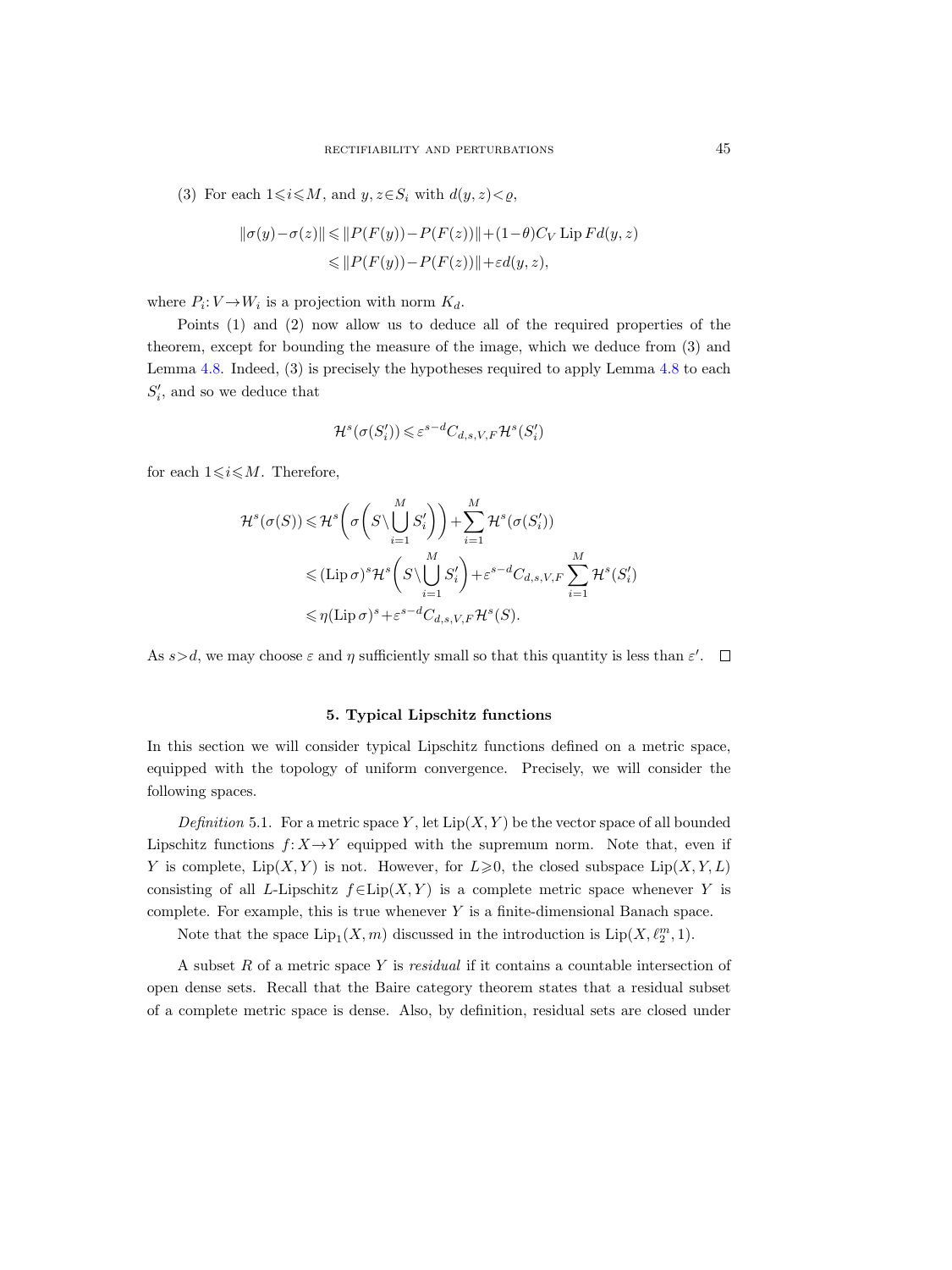taking countable intersections and supersets. Thus, residual sets form a suitable notion of "generic points" in a complete metric space. When dealing with a set of continuous functions with the supremum norm, it is common to say that a certain property is *typical* if the set of functions with the property is a residual set.

If a finite-dimensional Banach space  $V$  and an integer  $d$  are chosen so that

$$
\widetilde{K}(V,d) = 1,
$$

then the results from the previous section perturb any element of  $\text{Lip}(X, V, L)$  into a function that is almost in  $Lip(X, V, L)$ , the only problem being the arbitrarily small increase in the Lipschitz constant. This can easily be corrected with the following simple scaling argument.

<span id="page-45-2"></span><span id="page-45-1"></span>LEMMA 5.2. Let V be a normed vector space and  $L>0$ . For any  $\varepsilon>0$  and  $f \in$ Lip(X, V, L), there exist a  $\delta > 0$  and a  $g \in Lip(X, V, L-\delta)$  such that  $||f-g|| < \varepsilon$ .

*Proof.* For any  $\varepsilon > 0$  and  $f \in Lip(X, V, L)$ , let  $\delta = \varepsilon/2L||f||$  and set  $g = (L-\delta)f/L$  (if  $||f||=0$  then the result is immediate). Then,  $g\in Lip(X, V, L-\delta)$  and, for any  $x\in X$ ,

$$
||f(x) - g(x)|| = \left(1 - \frac{L - \delta}{L}\right) ||f(x)|| = \frac{\delta}{L} ||f(x)|| < \varepsilon,
$$

as required.

The results of the previous section establish the density of certain subsets of

## $Lip(X, V, L)$ .

We now show that these set are open, so that we may form residual sets.

<span id="page-45-0"></span>LEMMA 5.3. Let X and Y be metric spaces, L $\geq 0$  and  $\varepsilon$ , s $> 0$ . Suppose that  $S \subset X$ is compact. The set of all  $f \in Lip(X, Y, L)$  for which  $f(S)$  may be covered by open balls

$$
f(S) \subset \bigcup_{i \in \mathbb{N}} B(c_i, r_i),
$$

with  $\sum_i r_i^s < \varepsilon$ , is open.

*Proof.* Let  $f \in Lip(X, Y, L)$  such that

$$
f(S) \subset \bigcup_{i \in \mathbb{N}} B(c_i, r_i),
$$

for open balls  $B(c_i, r_i)$ , with  $\sum_i r_i^s \leq \varepsilon$ . Since S, and hence  $f(S)$ , is compact, there exists a  $\rho > 0$  such that the  $\rho$ -neighbourhood of  $f(S)$  is also contained in  $\bigcup_i B(c_i, r_i)$ . In particular, if  $g \in B(f, \rho)$ ,

$$
g(S) \subset \bigcup_{i \in \mathbb{N}} B(c_i, r_i).
$$

Thus, the set of all such  $f$  is open, as required.

 $\Box$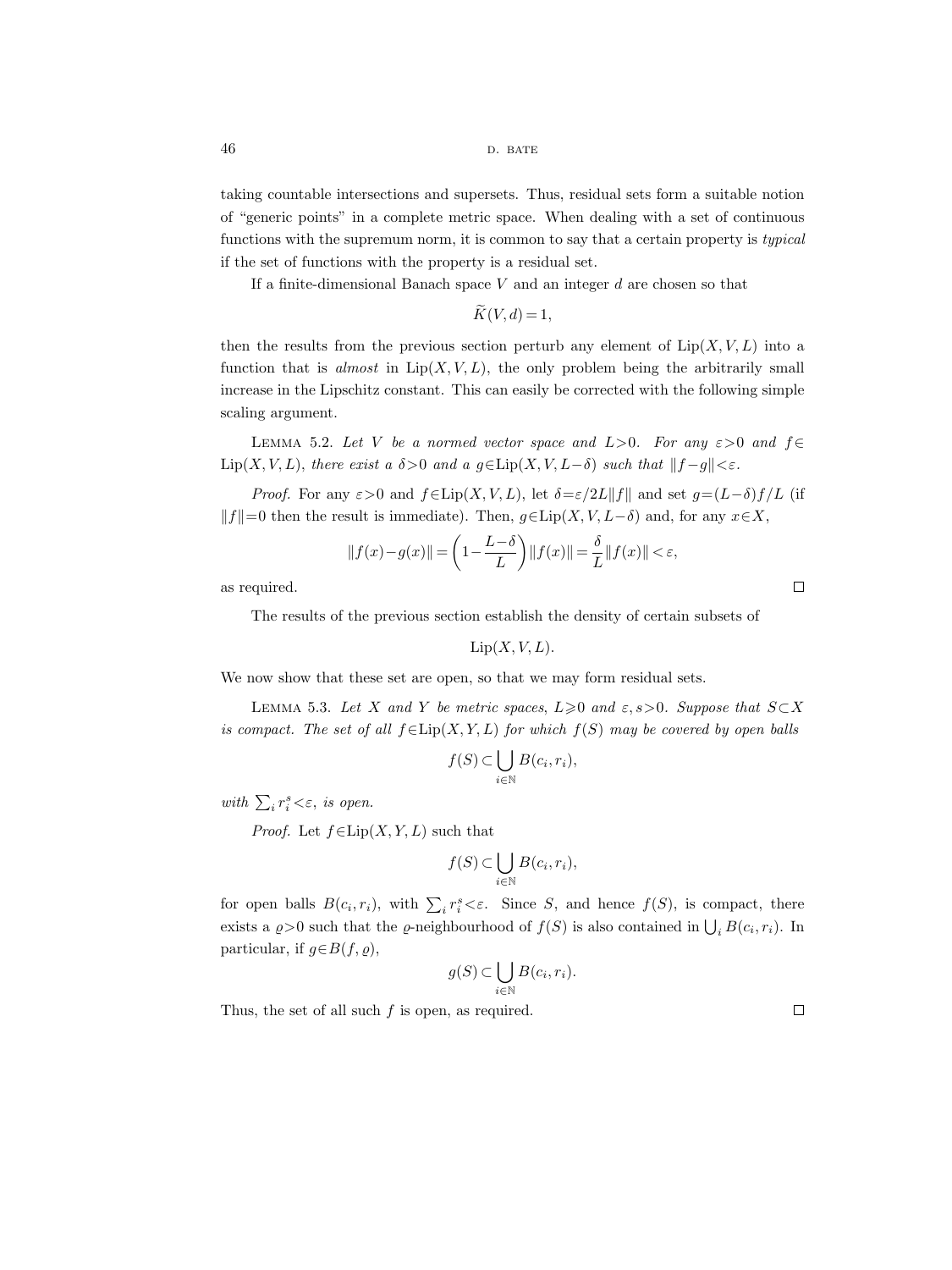By a suitable countable decomposition into sets of the form in the previous lemma, we obtain the following.

<span id="page-46-0"></span>THEOREM 5.4. For  $s > 0$  let  $S \subset X$  be  $\mathcal{H}^s$ -measurable with  $\sigma$ -finite  $\mathcal{H}^s$  measure, and let  $d \in \mathbb{N}$  with  $d \leq s$  and  $L \geq 0$ . Also, let V be a finite-dimensional Banach space with  $\widetilde{K}(V, d)=1$ . Suppose that, for any Lipschitz  $f: X \to V$ , there exists an  $N \subset S$ , with  $\mathcal{H}^s(N)=0$ , such that  $S \backslash N \in \tilde{A}(f,d)$ . Then, the set

$$
\{f \in \text{Lip}(X, V, L) : \mathcal{H}^s(f(S)) = 0\}
$$

is residual in  $\text{Lip}(X, V, L)$ .

*Proof.* Note that, if  $L=0$ , then there is nothing to prove, and so we may suppose that  $L>0$ . We first prove the result under the additional assumption that S is compact and has finite  $\mathcal{H}^s$  measure. Under this assumption, for any  $\varepsilon > 0$ , Lemma [5.3](#page-45-0) shows that the set  $R_{\varepsilon}(S)$  of all  $f \in \text{Lip}(X, V, L)$  for which  $f(S)$  may be covered by open balls

$$
f(S) \subset \bigcup_{i \in \mathbb{N}} B(c_i, r_i),
$$

with  $\sum_i r_i^s \langle \varepsilon$ , is open.

To see that  $R_{\varepsilon}$  is dense, let  $f \in Lip(X, V, L)$ , and let S' be the full measure subset of S that belongs to  $\tilde{A}(f, d)$ . Since  $\tilde{K}(V, d) = 1$ , for any  $\varepsilon > 0$ , by combining Theorem [4.9](#page-43-1) and Lemma [5.2,](#page-45-1) there exists a  $\sigma \in \text{Lip}(X, V, L)$  with  $||f - \sigma|| < \varepsilon$  and  $\mathcal{H}^s(\sigma(S')) < \varepsilon$ . Indeed, given  $r>0$ , we apply Lemma [5.2](#page-45-1) to get a  $\delta>0$  and a  $g\in \text{Lip}(X, V, L-\delta)$  with

$$
||f-g|| < \frac{1}{2}r.
$$

We then apply Theorem [4.9](#page-43-1) to g with the choice  $\varepsilon = \min\left\{\varepsilon, \frac{1}{2}r, \delta\right\}$  to get a  $\sigma \in \text{Lip}(X, V, L)$ with  $\|\sigma-g\| < \frac{1}{2}r$  and  $\mathcal{H}^s(\sigma(S')) < \varepsilon$ . Since  $\sigma$  is Lipschitz,  $\mathcal{H}^s(\sigma(S\setminus S'))=0$ , so that

$$
\mathcal{H}^s(\sigma(S)) < \varepsilon,
$$

and hence  $\sigma \in R_{\varepsilon}$ . In particular,  $\sigma \in R_{\varepsilon}$  and  $\|\sigma - f\| < r$ . As  $r > 0$  is arbitrary,  $R_{\varepsilon}$  is dense.

By combining these two facts, each  $R_{\varepsilon}$  is residual, and hence so is

$$
R(S) := \bigcap_{i \in \mathbb{N}} R_{1/n}(S).
$$

If  $f \in R_{1/n}(S)$ , then

 $\mathcal{H}^s_{1/n^{1/s}}(f(S)) \leqslant \frac{1}{n}$  $\frac{1}{n}$ ,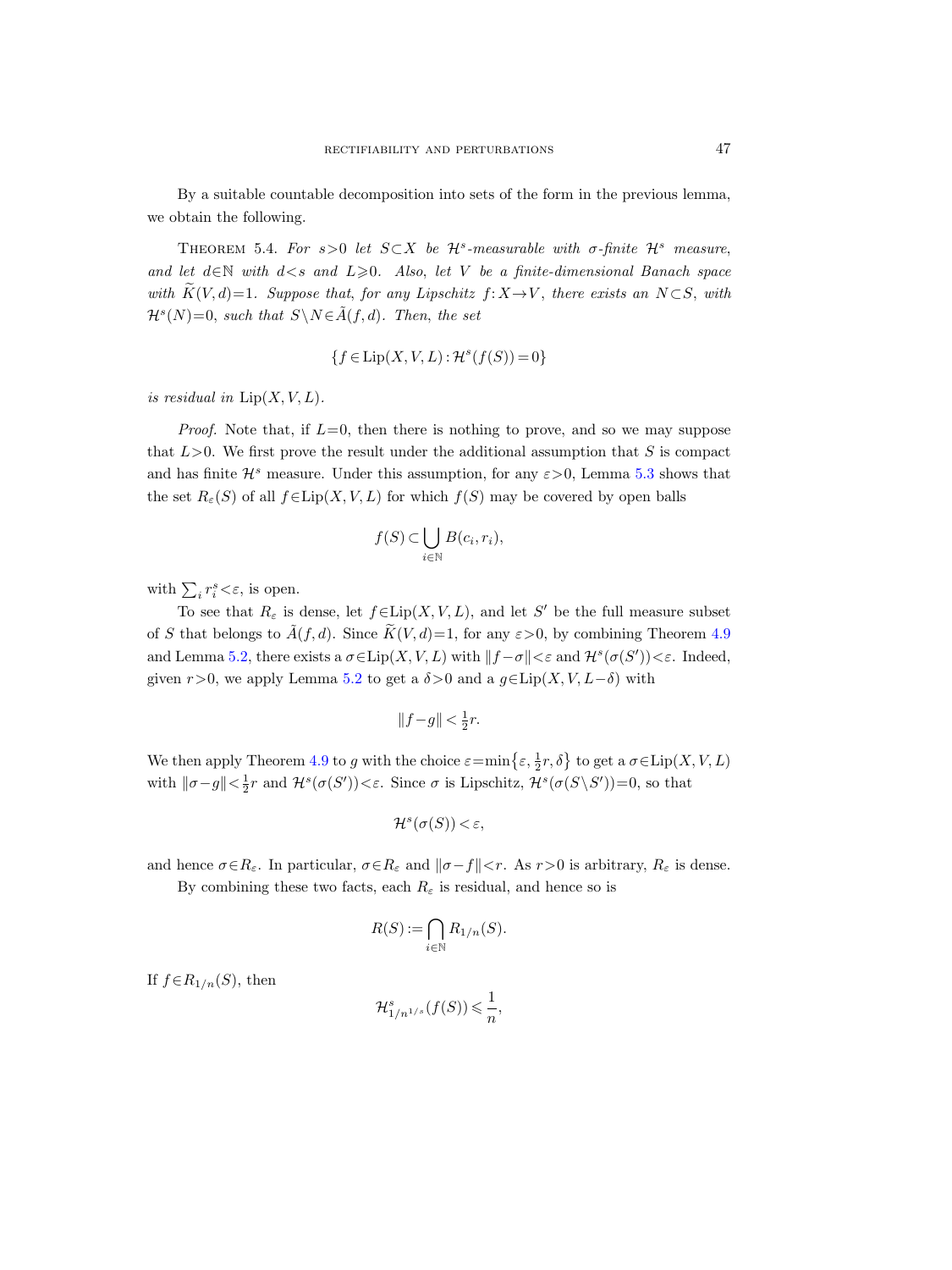and so  $\mathcal{H}^s(f(S))=0$  for any  $f \in R(S)$ . This proves the theorem for this special case.

Now suppose that S is simply  $\mathcal{H}^s$ -measurable, with  $\sigma$ -finite  $\mathcal{H}^s$  measure. Then, by the inner regularity of measure, there is a decomposition

$$
S = N \cup \bigcup_{i \in \mathbb{N}} S_i,
$$

where  $\mathcal{H}^s(N)=0$  and each  $S_i$  is compact, with  $\mathcal{H}^s(S_i) < \infty$ . Since each  $S_i$  is a subset of S, the hypothesis on S is also true for each  $S_i$ . Thus, by the previous part of the proof, we know that each  $R(S_i)$  is residual, and hence so is

$$
R^* := \bigcap_{i \in \mathbb{N}} R(S_i).
$$

If  $f \in \mathbb{R}^*$ , then  $\mathcal{H}^s(f(S_i))=0$  for each  $i \in \mathbb{N}$ , and so

$$
\mathcal{H}^s\big(f\bigg(\bigcup_i S_i\bigg)\bigg)=0
$$

too. Moreover, since  $\mathcal{H}^s(N)=0$ , we have

$$
\mathcal{H}^s(f(N)) = 0
$$

for any  $f \in \text{Lip}(X, V, L)$ . Therefore,  $\mathcal{H}^s(f(S)) = 0$  for any  $f \in R^*$ .

## 6. Typical Lipschitz images of purely unrectifiable sets

<span id="page-47-1"></span>We begin with the first theorem stated in the introduction. Recall the definition of

$$
\operatorname{Lip}(X, V, L)
$$

from Definition [5.1.](#page-44-1)

<span id="page-47-2"></span><span id="page-47-0"></span>THEOREM 6.1. For  $n \in \mathbb{N}$ , suppose that  $S \subset X$  is purely n-unrectifiable and has a countable measurable decomposition  $S = \bigcup_i S_i$ , where each  $S_i$  satisfies  $(*)$  and

$$
\mathcal{H}^n(S_i) < \infty.
$$

Then, for any  $L\geqslant 0$  and any  $m\in\mathbb{N}$ , the set

$$
\{f\in\text{Lip}(X,\ell_2^m,L):\mathcal{H}^n(f(X))=0\}
$$

is residual in  $\mathrm{Lip}(X,\ell_2^m,L).$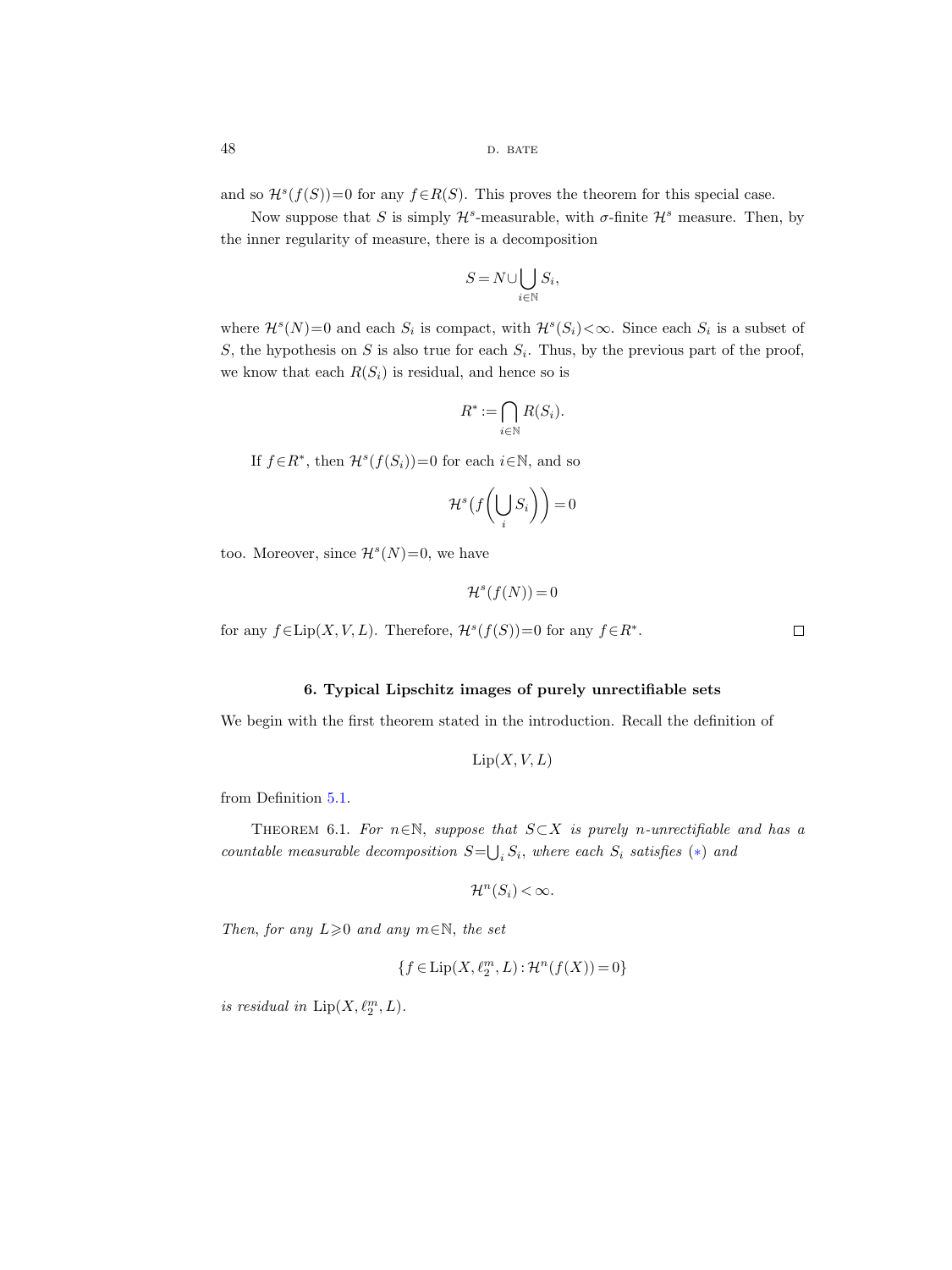*Proof.* By applying Theorem [2.21](#page-22-0) (3) with  $s=n$ , we see that, for any Lipschitz  $f: X \to \mathbb{R}^m$ , there exists an  $N \subset S$  with  $\mathcal{H}^n(N)=0$  such that  $S \setminus N \in \tilde{A}(f, n-1)$ . By Ob-servation [4.2,](#page-33-2) we know that  $K(\ell_2^m, n) = 1$ . Thus all of the hypotheses of Theorem [5.4](#page-46-0) are satisfied and its conclusion agrees with the conclusion of the theorem.  $\Box$ 

When the purely unrectifiable set is a subset of some Euclidean space, we may use Theorem [2.21](#page-22-0) (2), and so do not need to assume  $(*)$ . In fact, because the hypothesis and conclusion of Theorem  $2.21(2)$  $2.21(2)$  are invariant under re-norming, this holds in any finite-dimensional Banach space.

<span id="page-48-3"></span><span id="page-48-0"></span>THEOREM 6.2. Let V be a finite-dimensional Banach space and, for  $n \in \mathbb{N}$ , let  $S\subset V$ be purely n-unrectifiable and have  $\sigma$ -finite  $\mathcal{H}^n$  measure. Then, for any  $L>0$  and  $m\in\mathbb{N}$ , the set

$$
\{f\in\text{Lip}(V,\ell_2^m,L):\mathcal{H}^n(f(S))=0\}
$$

is residual in  $\text{Lip}(V, \ell_2^m, L)$ .

By using the  $s \notin \mathbb{N}$  case in Theorem [2.21,](#page-22-0) we prove the result for fractional dimension sets.

<span id="page-48-5"></span><span id="page-48-2"></span>THEOREM 6.3. For  $s \notin \mathbb{N}$ , let  $S \subset X$  be  $\mathcal{H}^s$ -measurable with  $\sigma$ -finite  $\mathcal{H}^s$  measure. Then, for any  $L\geq 0$  and any  $m\in\mathbb{N}$ , the set

$$
\{f\in\mathrm{Lip}(X,\ell_2^m,L):\mathcal{H}^s(f(X))=0\}
$$

is residual in  $\mathrm{Lip}(X,\ell_2^m,L).$ 

If the set is purely 1-unrectifiable, then we prove our results without assuming  $(*)$ and also for many more targets.

<span id="page-48-4"></span><span id="page-48-1"></span>THEOREM 6.4. For s>0 let  $S \subset X$  have  $\sigma$ -finite  $\mathcal{H}^s$  measure. Suppose that either  $s \in \mathbb{N}$  and S is purely 1-unrectifiable or  $0 < s < 1$ . Then, for any  $1 \leq p \leq \infty$ ,  $m \in \mathbb{N}$  and any  $L\geqslant 0$ , the set

$$
\{f\in\text{Lip}(X,\ell_p^m,L):\mathcal{H}^s(f(S))=0\}
$$

is residual in  $\text{Lip}(X, \ell_p^m, L)$ .

*Proof.* By Theorem [2.21,](#page-22-0) for any Lipschitz  $f: X \to \mathbb{R}^m$ , there exists an  $N \subset S$  with  $\mathcal{H}^s(N)=0$  such that  $S \backslash N \in \tilde{A}(f,0)$ . Recall from Observation [4.3](#page-33-4) that  $\tilde{K}(\ell_p^m,0)=1$  for any  $1\leqslant p\leqslant \infty$  and any  $m\in \mathbb{N}$ . Thus, all of the hypotheses of Theorem [5.4](#page-46-0) are satisfied, and its conclusion agrees with the conclusion of the theorem.  $\Box$ 

We now turn out attention to perturbing distances in a compact metric space using functions with controlled Lipschitz constant.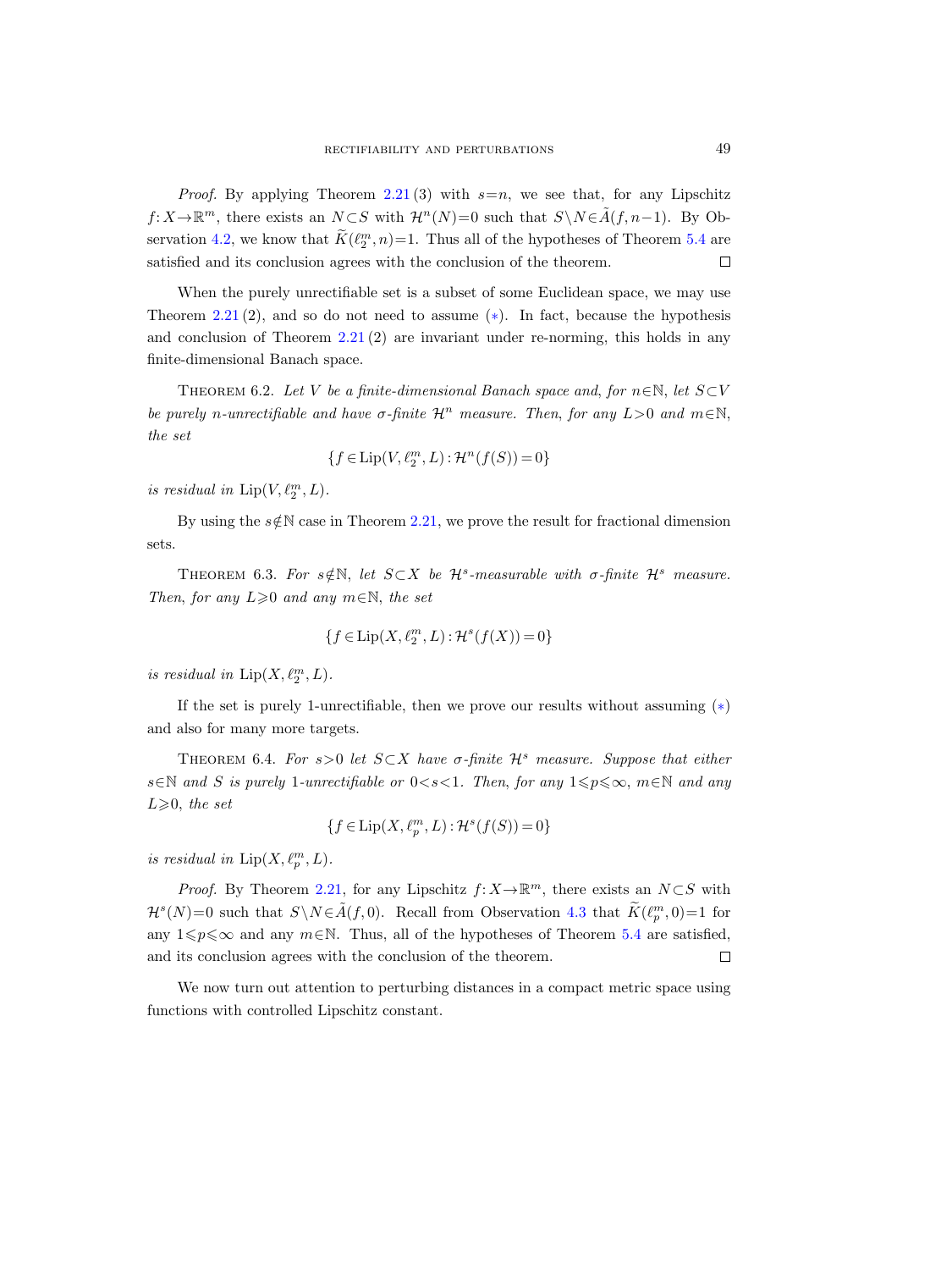<span id="page-49-1"></span>THEOREM 6.5. For  $s > 0$ , let X be a compact metric space with  $\mathcal{H}^s(X) < \infty$ . Suppose that either s∈N, X is purely s-unrectifiable and satisfies  $(*)$ , or  $s \notin N$ . Then, for any  $\varepsilon > 0$ , there exists an  $m \in \mathbb{N}$  and a  $(2\sqrt{s}+1)$ -Lipschitz function  $\sigma: X \to \ell_{\infty}^m$  such that

• for each  $x, y \in X$ ,

$$
\left|d(x,y) - ||\sigma(x) - \sigma(y)||_{\infty}\right| < \varepsilon;
$$

•  $\mathcal{H}^s(\sigma(X))<\varepsilon$ .

*Proof.* Fix  $\varepsilon > 0$ . Since X is compact, we apply Lemma [4.4](#page-34-1) to obtain an  $m \in \mathbb{N}$  and a 1-Lipschitz function  $F: X \to \ell_{\infty}^m$  such that

<span id="page-49-2"></span>
$$
\left|d(x,y) - \|F(x) - F(y)\|\right| < \varepsilon \tag{6.1}
$$

for each  $x, y \in X$ . By Theorem [2.21,](#page-22-1) there exists  $N \subset S$  with  $\mathcal{H}^s(N)=0$  such that

$$
S \setminus N \in \tilde{A}(F, d),
$$

where d is the greatest integer strictly less than s. Applying Theorem [4.9](#page-43-0) to  $F$  gives a  $\sigma\colon X \,{\to}\, \ell_\infty^m$  such that

<span id="page-49-3"></span>
$$
|F(z) - \sigma(z)| < \varepsilon \tag{6.2}
$$

for each  $z \in X$  and  $\mathcal{H}^s(\sigma(S)) < \varepsilon$ . Note that, by Observation [4.3,](#page-33-6)  $\sigma$  is  $(2\sqrt{d}+1)$ -Lipschitz. Using  $(6.1)$ ,  $(6.2)$  and the triangle inequality gives

$$
|d(x,y)-\|\sigma(x)-\sigma(y)\|| \leq |d(x,y)-\|F(x)-F(y)\||
$$
  
+ 
$$
+||F(x)-F(y)||- \|\sigma(x)-\sigma(y)\||
$$
  

$$
\leq \varepsilon + \|F(x)-F(y)-(\sigma(x)-\sigma(y))\|
$$
  

$$
\leq 3\varepsilon
$$

for each  $x, y \in X$ . Since  $\varepsilon > 0$  is arbitrary, this completes the proof.

Remark 6.6. Note that, if  $X$  is a subset of some Euclidean space, then a stronger conclusion is obtained from Theorem  $6.2$ . Similarly, if X is purely 1-unrectifiable or  $0 < s < 1$ , then a stronger conclusion is obtained from Theorem [6.4.](#page-48-4) One simply needs to choose a Lipschitz function arbitrarily close to the identity in the first case, or a Lipschitz function arbitrarily close to the function obtained from Lemma [4.4](#page-34-1) for the latter two. In all cases, this perturbation can be chosen to be 1-Lipschitz.

<span id="page-49-0"></span>Remark 6.7. If the reader accepts the first statement in Remark [2.23,](#page-22-2) then the lower density assumption  $(*)$  is not necessary in any of the previous theorems.

$$
\qquad \qquad \Box
$$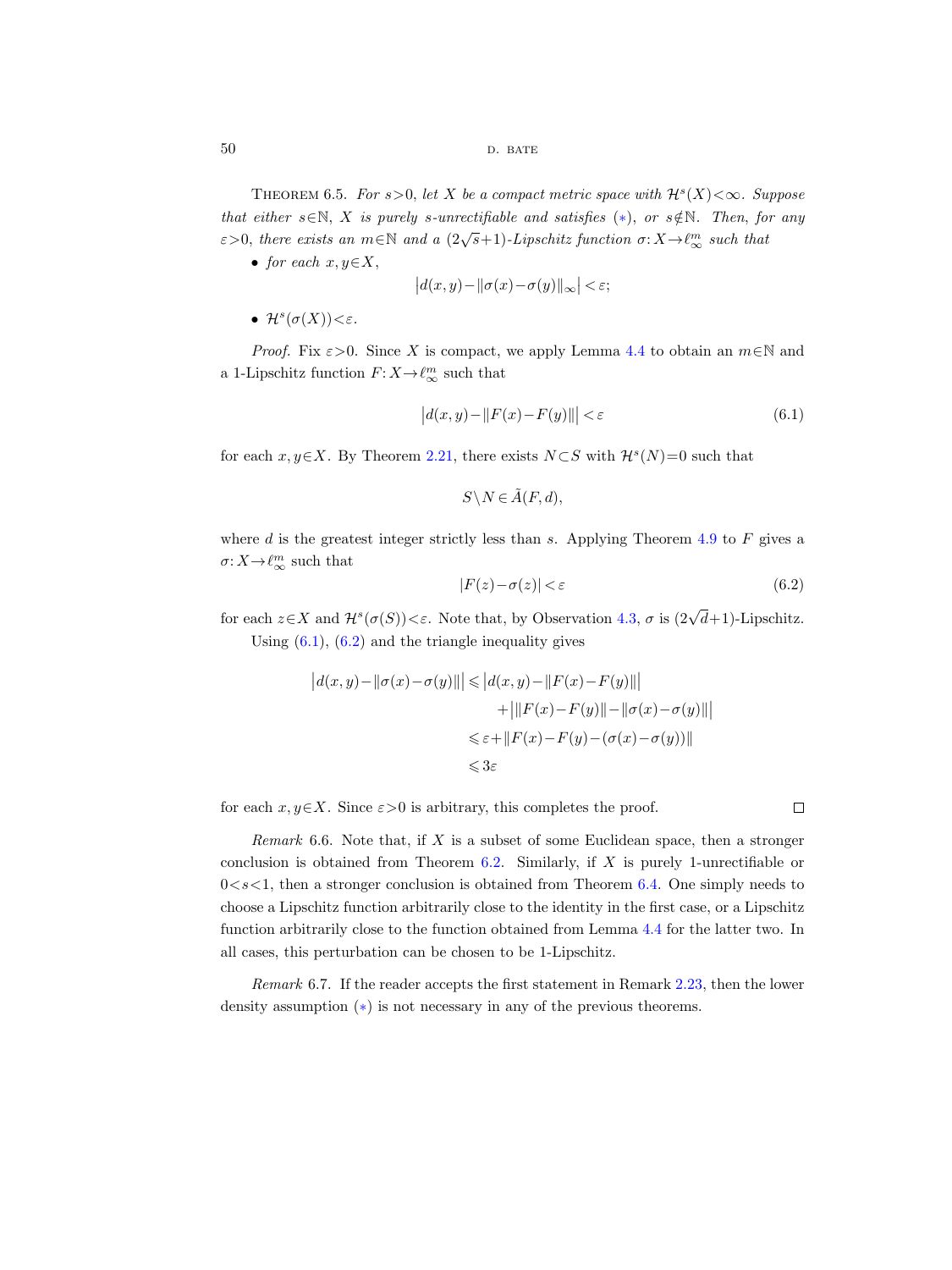#### <span id="page-50-2"></span><span id="page-50-0"></span>6.1. Perturbing sets in unconditional Banach spaces

The concepts discussed in §[4.1](#page-32-0) may be generalised to infinite-dimensional Banach spaces, as can be found in any introductory book on the geometry of Banach spaces; for example [\[5\]](#page-63-30). A *Schauder basis* of a Banach space X is a sequence  $b_j \in X$  such that any  $x \in X$  has a unique representation  $x = \sum_j \lambda_j b_j$ . A well-known application of the Banach–Steinhaus theorem is that the basis projections

$$
P_n\!\!: \sum_{j\in\mathbb{N}}\lambda_jb_j\longmapsto \sum_{j=1}^n\lambda_jb_j
$$

areuniformly bounded  $([5, Proposition 1.1.4])$  $([5, Proposition 1.1.4])$  $([5, Proposition 1.1.4])$ . This leads to the *bounded approximation* property for Banach spaces with a Schauder basis: for any compact  $S\subset X$  and any  $\varepsilon>0$ there exists an  $m \in \mathbb{N}$  such that

$$
\|P_m(x)\!-\!x\| \!<\! \varepsilon
$$

for each  $x \in S$ . Therefore, any compact subset of X may be  $\varepsilon$ -perturbed into a finitedimensional subspace  $V_n := \text{span}{b_1, \ldots, b_n}$ , using a Lipschitz (in fact linear) function whose Lipschitz constant is independent of  $\varepsilon$ .

We will apply Theorem [4.9](#page-43-1) to the  $P_m$ . For this to be useful, we must consider the values of  $\widetilde{K}(V_m, d)$ . A Schauder basis is unconditional if for every  $x \in X$  the sum

$$
\sum_j b_j^*(x)b_j
$$

converges unconditionally (i.e. independently of the order of summation). It follows([\[5,](#page-63-30) Proposition 3.1.3]) that there exists a constant  $K_u$  such that, for any bounded sequence  $l=(l_i)$  and  $x\in X$ ,

$$
\bigg\|\sum_{i\in\mathbb{N}}l_ib_i^*(x)b_i\bigg\|\leqslant K_u\|l\|_\infty\|x\|.
$$

Therefore, for any  $m \in \mathbb{N}$ ,  $V_m$  satisfies [\(4.1\)](#page-32-2) for this value of  $K_u$ . Consequently,  $\widetilde{K}(V_m, d)$ is uniformly bounded in m for each  $d\geqslant 0$ . We denote this bound by  $\widetilde{K}(X, d)$ .

Therefore, we can prove the following.

<span id="page-50-1"></span>THEOREM 6.8. Let  $X$  be a Banach space with an unconditional basis and, for s>0, let  $S\subset X$  be compact with  $\mathcal{H}^s(S)<\infty$ . Suppose that either s∈N, S is purely sunrectifiable and satisfies (\*), or  $s \notin \mathbb{N}$ . Then, for any  $\varepsilon > 0$ , there exists a Lipschitz function  $\sigma: X \to X$  such that

- $\|\sigma(x)-x\|<\varepsilon$  for each  $x\in S$  and
- $\mathcal{H}^s(\sigma(S)) < \varepsilon$ .

The Lipschitz constant of  $\sigma$  depends only upon X and s.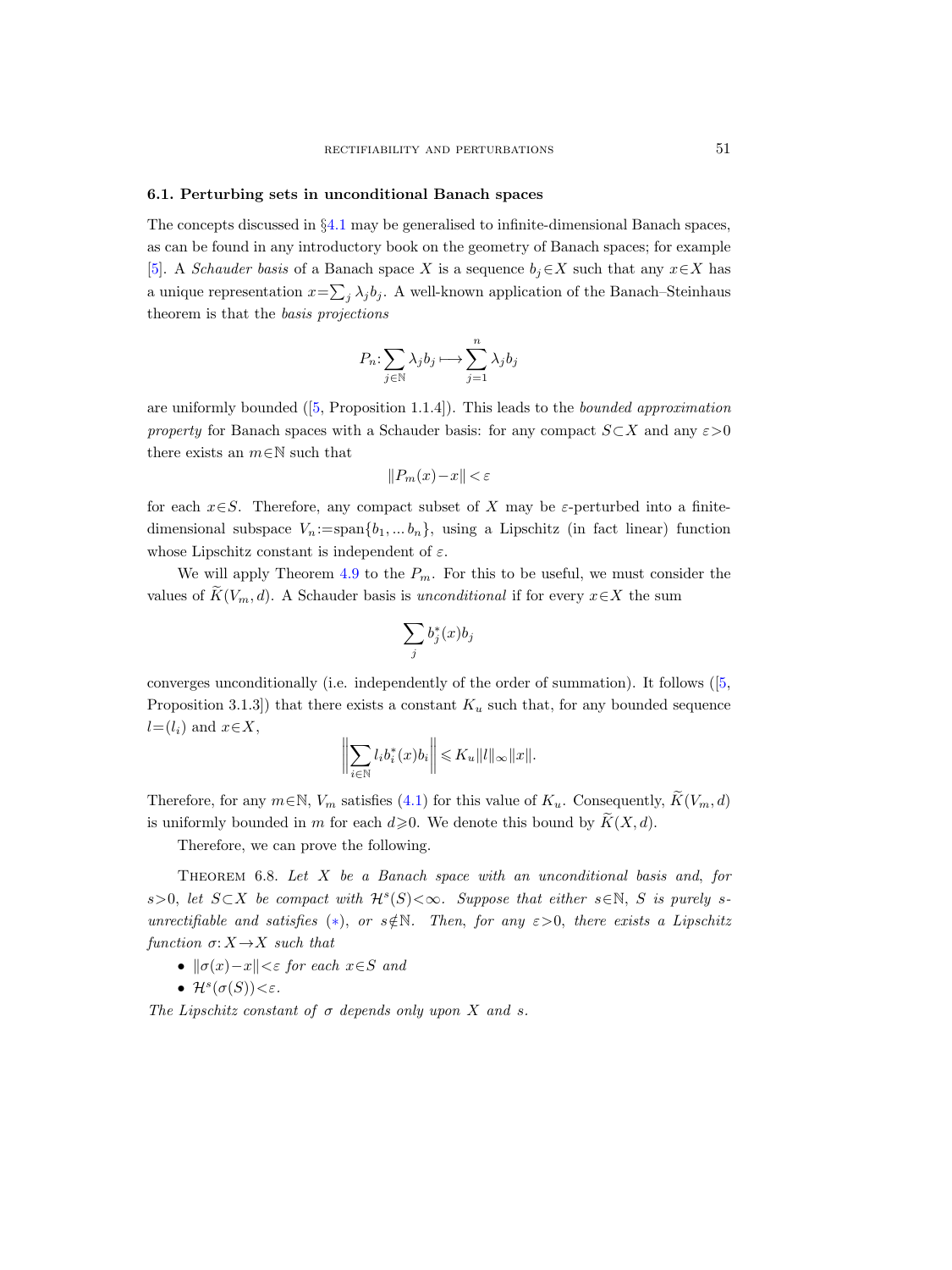*Proof.* Let  $M > 0$  be a uniform bound for the basis projections  $P_m$  and, for  $\varepsilon > 0$ , let  $m \in \mathbb{N}$  be such that

$$
\|P_m(x)\!-\!x\| \!<\! \varepsilon
$$

for each  $x \in S$ . By applying Theorem [2.21,](#page-22-1) there exists  $N \subset S$ , with  $\mathcal{H}^s(N)=0$ , such that

$$
S \backslash N \in \tilde{A}(P_m, d),
$$

where  $d$  is the greatest integer strictly less than  $s$ . By Theorem [4.9,](#page-43-0) there exists a  $K(X, d)M$ -Lipschitz  $\sigma: X \to V_m$  such that  $\mathcal{H}^s(\sigma(X)) < \varepsilon$  and

$$
\|\sigma(x)-P_m(x)\|<\varepsilon
$$

for each  $x \in S$ . Thus, the triangle inequality concludes the proof.

In certain situations this can be improved.

THEOREM 6.9. Let  $X=\ell_p$  for some  $1\leqslant p<\infty$ , or  $X=c_0$ , and for s>0 let  $S\subset X$  be  $\mathcal{H}^s$  measurable with  $\sigma$ -finite  $\mathcal{H}^s$  measure. Suppose that either

- $S$  is purely 1-unrectifiable;
- $X=\ell_2$  and  $s \notin \mathbb{N};$
- $X=\ell_2$ , S is purely s-unrectifiable and has a countable measurable decomposition

$$
S = \bigcup_i S_i,
$$

where each  $S_i$  satisfies  $(*)$  and  $\mathcal{H}^s(S_i) < \infty$ .

Then, for any  $\varepsilon > 0$ , there exists a 1-Lipschitz  $\sigma: X \to X$  such that

- $\|\sigma(x)-x\|<\varepsilon$  for each  $x\in S$  and
- $\mathcal{H}^s(\sigma(S))=0$ .

*Proof.* In this case,  $V_m = \ell_p^m$  or  $V_m = \ell_{\infty}^m$  for each  $m \in \mathbb{N}$ , and  $P_m$  is the projection to the first m standard basis vectors, so that Lip  $P_m=1$ . If  $X=\ell_2$ , we use Theorem [6.1](#page-47-2) or Theorem [6.3](#page-48-5) to find a  $\sigma \in \text{Lip}(X, V_m, 1)$  arbitrarily close to  $P_m$  with

$$
\mathcal{H}^s(\sigma(X)) = 0.
$$

If S is purely 1-unrectifiable, then we use Theorem [6.4](#page-48-4) instead.

 $\Box$ 

#### 7. Typical Lipschitz images of rectifiable sets

<span id="page-51-0"></span>We now show that a typical image of an *n*-rectifiable metric space (of positive measure) has positive  $\mathcal{H}^n$  measure: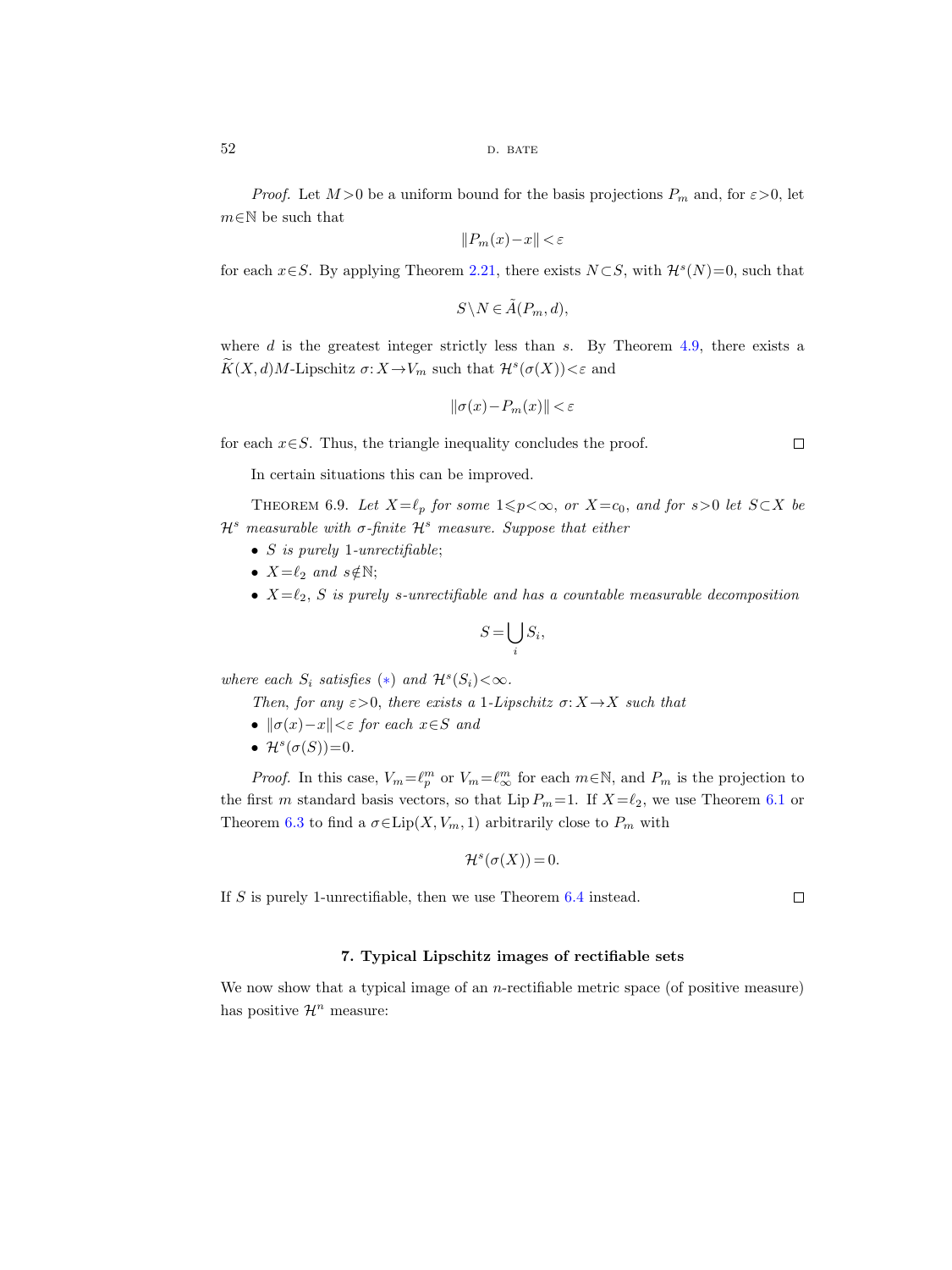<span id="page-52-4"></span><span id="page-52-1"></span>THEOREM 7.1. Let  $S \subset X$  be n-rectifiable with  $\mathcal{H}^n(S) > 0$ . For any finite-dimensional Banach space V with dim  $V \geq n$  and  $L > 0$ , the set

$$
\{f \in \text{Lip}(X, V, L) : \mathcal{H}^n(f(S)) > 0\}
$$

is open and dense.

The most fundamental results regarding rectifiable metric spaces are due to Kirch-heim. Specifically, we will make use of [\[26,](#page-63-2) Lemma 4], which we paraphrase as follows.

<span id="page-52-3"></span><span id="page-52-0"></span>LEMMA 7.2. Let  $E \subset \mathbb{R}^n$  be a Borel set and  $h: E \to X$  be a Lipschitz function. Then, there exists a countable number of Borel sets  $E_i \subset E$  such that

- $\mathcal{H}^n(h(E)\backslash \bigcup_i h(E_i))=0;$
- h is biLipschitz on each  $E_i$ .

In particular, for any n-rectifiable  $S\subset X$ , there exists a countable number of biLipschitz  $yh_i: A_i \rightarrow S$  with

$$
\mathcal{H}^n\bigg(S\backslash \bigcup_i h_i(A_i)\bigg)=0.
$$

#### 7.1. The set is open

Our preliminary results will concern arbitrary metric space targets. This will allow us to also prove the converse to Theorem [6.5.](#page-49-1)

By the result of Kirchheim above and the Vitali covering theorem, any n-rectifiable metric space is, up to a set of measure zero, given by a countable disjoint union of biLipschitz images of subsets of balls in  $\mathbb{R}^n$ . Each of these subsets may be chosen to have arbitrarily large Lebesgue density in each of their respective ball. In this subsection, we will prove results about perturbations of such high-density subsets of balls, and use them to deduce that the set of Theorem [7.1](#page-52-1) is open.

We begin with a topological observation. For this subsection we fix  $n \in \mathbb{N}$  and let  $\mathbb{B}$ be the unit ball of  $\mathbb{R}^n$ .

<span id="page-52-2"></span>LEMMA 7.3. Let  $f: \mathbb{B} \to \mathbb{B}$  continuous. For some  $0 < \varepsilon < \frac{1}{2}$ , suppose that

$$
||f(x) - x|| < \varepsilon
$$

for each  $x \in \partial \mathbb{B}$ . Then,  $f(\mathbb{B}) \supset B(0, 1-\varepsilon)$ .

Proof. There are many ways to prove this lemma. We give a proof that does not rely on the constructions of algebraic topology, only Brouwer's fixed point theorem.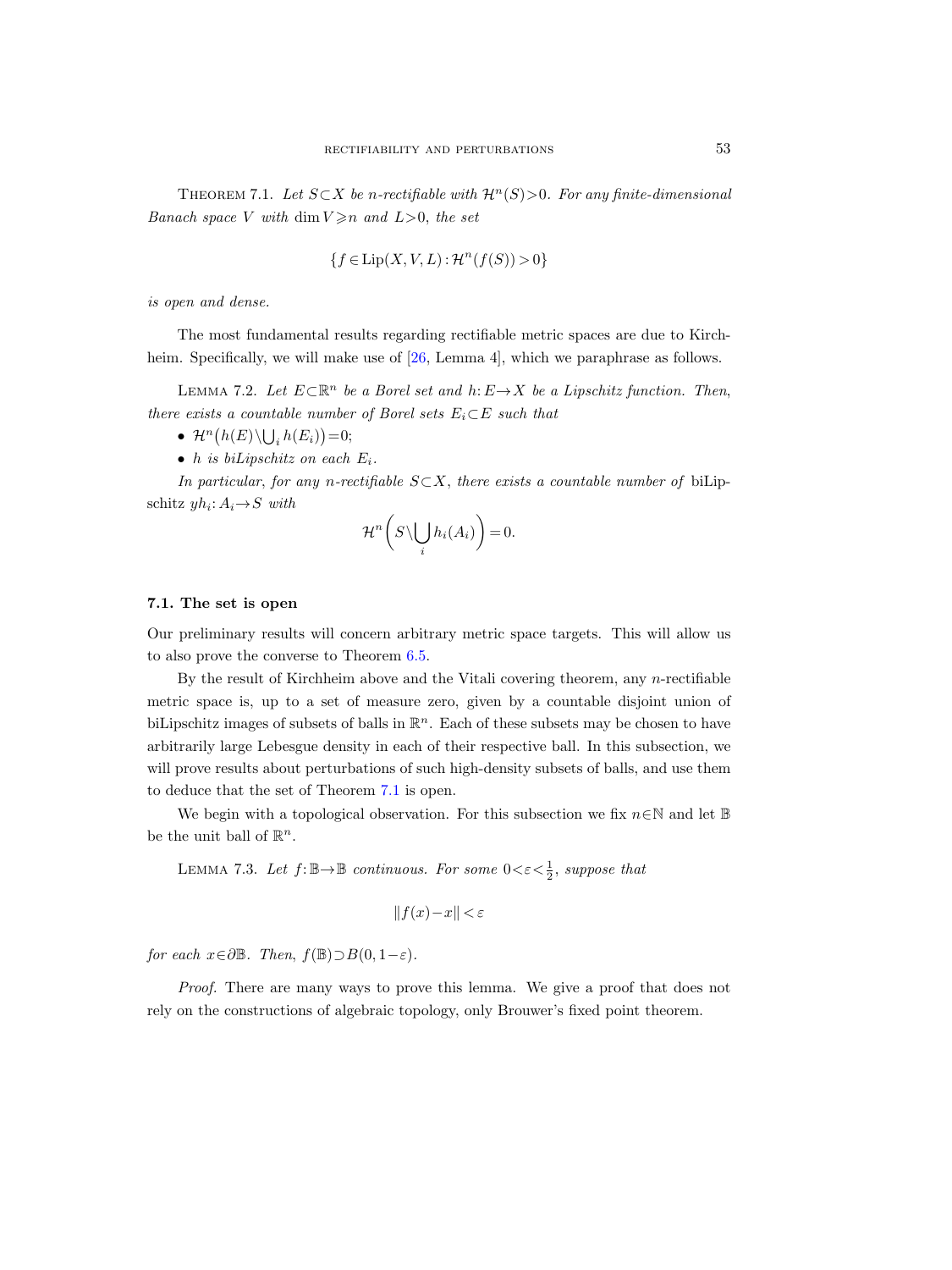First, let  $P: \mathbb{B} \to \mathbb{B}$  be defined by

$$
P(\lambda v) = \begin{cases} v, & \text{if } \lambda \in [1-\varepsilon, 1], \\ \frac{\lambda}{1-\varepsilon}v, & \text{if } \lambda \in [0, 1-\varepsilon], \end{cases}
$$

whenever  $v \in \partial \mathbb{B}$  and  $\lambda \in [0, 1]$ . Then,  $P \circ f : \mathbb{B} \to \mathbb{B}$  is continuous and maps  $\partial \mathbb{B}$  to  $\partial \mathbb{B}$ . Moreover,

$$
\|P(f(x))-x\|\leqslant \|P(f(x))-f(x)\|+\|f(x)-x\|\leqslant 2\varepsilon
$$

for each  $x \in \partial \mathbb{B}$ .

Suppose that  $x \in B(0, 1-\varepsilon) \setminus f(\mathbb{B})$ . Since P is bijective on  $B(0, 1-\varepsilon)$ ,

$$
P(x) \in B(0,1) \backslash P(f(\mathbb{B})).
$$

Let  $\rho: \mathbb{B} \to \partial \mathbb{B}$  be the radial projection from  $P(x)$ . Then,  $F = \rho \circ P \circ f: \mathbb{B} \to \partial \mathbb{B}$  is continuous with  $||F(x)-x|| < 2\varepsilon < 1$  for each  $x \in \partial \mathbb{B}$ . In particular,  $-F(x) \neq x$  for each  $x \in \mathbb{B}$ . Thus,  $-F$ is a continuous function from B to itself without a fixed point, contradicting Brouwer's fixed point theorem.  $\Box$ 

We obtain the following consequence for metric space targets.

LEMMA 7.4. For any  $L, K>0$ , there exists an  $\varepsilon>0$  such that the following is true. For any metric space  $(Y, \rho)$  and any continuous  $f: \mathbb{B} \to Y$  with

<span id="page-53-0"></span>
$$
\frac{\|x-y\|}{K} - \varepsilon \leq \varrho(f(x), f(y)) \leq L\|x-y\| \tag{7.1}
$$

for each  $x, y \in \partial \mathbb{B}$ , one has

$$
\mathcal{H}^d(f(\mathbb{B})) \geqslant \frac{\sqrt{n}}{2K}.
$$

*Proof.* We simply construct a Lipschitz function  $P_{\varepsilon}$  that maps  $f(\mathbb{B})$  back to  $\mathbb{R}^m$  in such a way that the hypotheses of the previous lemma are satisfied. By controlling the Lipschitz constant of  $P_{\varepsilon}$ , this gives a lower bound to the measure of  $f(\mathbb{B})$ .

To this end, for  $\varepsilon > 0$  to be determined later, let N be a maximal  $\varepsilon$ -net in ∂B and let f satisfy [\(7.1\)](#page-53-0) with the choice  $\varepsilon = \varepsilon^2/K$ . Then, for any  $s, t \in N$ ,

$$
\varrho(f(s),f(t)) \geqslant \frac{\|s-t\|}{K} - \frac{\varepsilon^2}{K} \geqslant \frac{\|s-t\|(1-\varepsilon)}{K},
$$

and so

$$
f^{-1}|_{f(N)}
$$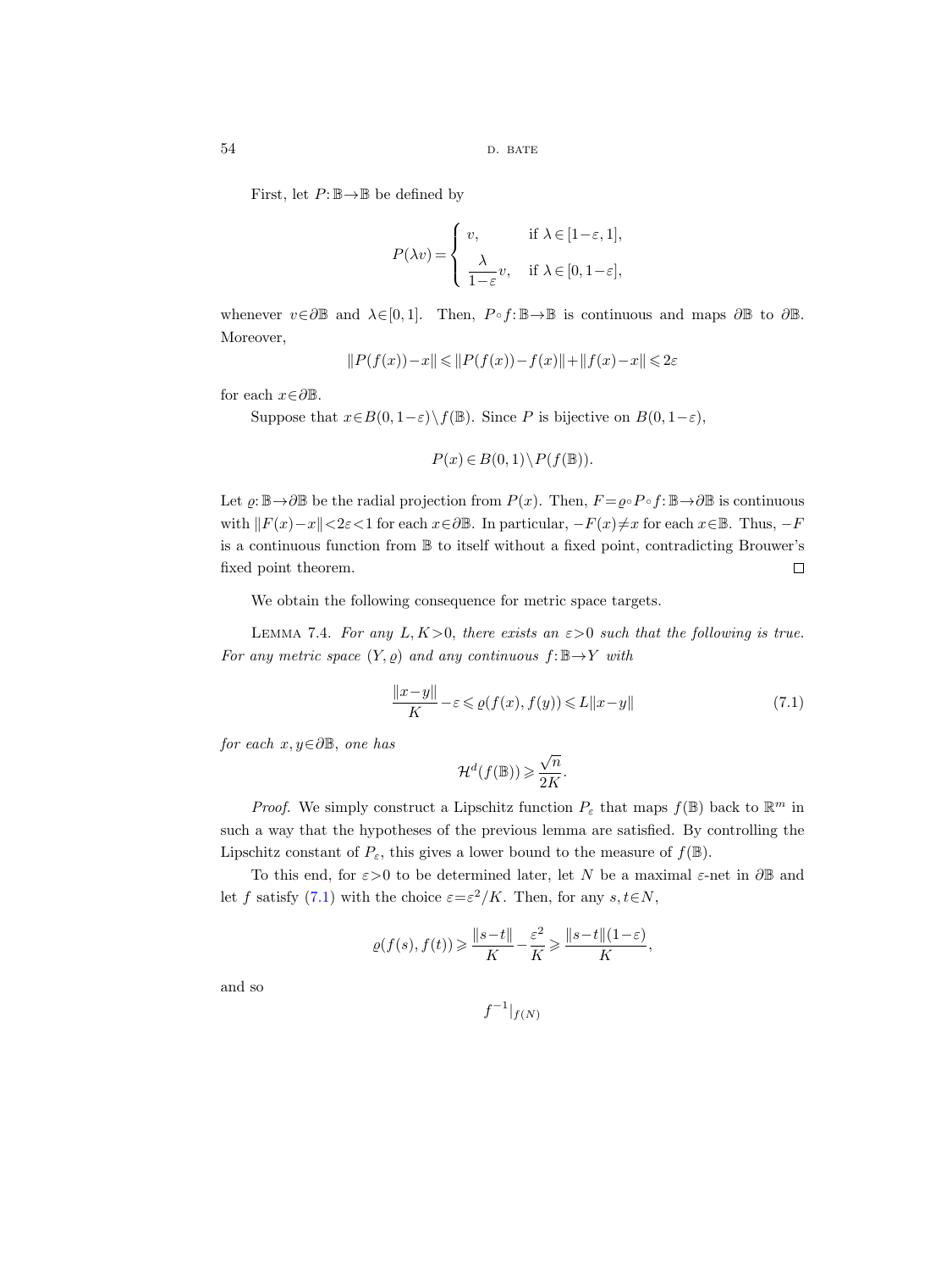is  $K/(1-\varepsilon)$ -Lipschitz. Therefore, it may be extended to a  $K\sqrt{n}/(1-\varepsilon)$ -Lipschitz function

 $P': f(\mathbb{B}) \longrightarrow \mathbb{R}^n$ .

Observe that  $P_{\varepsilon} := P' \circ f$  fixes N and is  $KL\sqrt{n}/(1-\varepsilon)$ -Lipschitz on  $\partial \mathbb{B}$ , so that

$$
|P_\varepsilon(x) - x| < \varepsilon \bigg(1 + \frac{KL\sqrt{n}}{1 - \varepsilon}\bigg) =: \varepsilon^*
$$

for every  $x \in \partial \mathbb{B}$ .

By Lemma [7.3,](#page-52-2)

 $P_{\varepsilon}(\mathbb{B}) \supset B(0, 1-\varepsilon^*)$ 

whenever  $\varepsilon$  is sufficiently small such that  $0 < \varepsilon^* < \frac{1}{2}$ . Therefore,

$$
\mathcal{H}^n(P_{\varepsilon}(\mathbb{B})) \geqslant (1 - 2\varepsilon^*)^n.
$$

However,  $P_{\varepsilon}(\mathbb{B}) = P'(f(\mathbb{B}))$  and so, since P' is  $K\sqrt{n}/(1-\varepsilon)$ -Lipschitz,

$$
\mathcal{H}^n(f(\mathbb{B})) \ge \frac{(1 - 2\varepsilon^*)^n (1 - \varepsilon)}{K\sqrt{n}} \ge \frac{1}{2K\sqrt{n}},
$$

provided we reduce  $\varepsilon > 0$  further if necessary.

By a suitable Lipschitz extension, we may remove the topological assumptions on the domain.

<span id="page-54-0"></span>LEMMA 7.5. For any L,  $K>0$ , there exists  $\varepsilon>0$  such that the following is true. For any metric space  $(Y, \rho)$ , any Borel  $E \subset \mathbb{B}$  with

$$
\mathcal{L}^n(E) \geqslant (1 - \varepsilon) \mathcal{L}^n(\mathbb{B})
$$

and any L-Lipschitz function  $f: E \rightarrow Y$  with

$$
\varrho(f(x),f(y)) \geqslant \frac{\|x-y\|}{K} - \varepsilon
$$

for each  $x, y \in E$ , one has

$$
\mathcal{H}^n(f(E)) \geqslant \frac{1}{4K\sqrt{n}}.
$$

*Proof.* The lemma follows by simply extending any function defined on a  $E\subset\mathbb{B}$  to the whole of  $\mathbb B$  and observing that, if E has sufficiently large measure, the hypotheses of the previous lemma apply.

To this end, suppose that  $\delta, \varepsilon > 0$  and  $E \subset \mathbb{B}$  satisfies

$$
\mathcal{L}^n(E) \geqslant (1 - \delta) \mathcal{L}^n(\mathbb{B}),
$$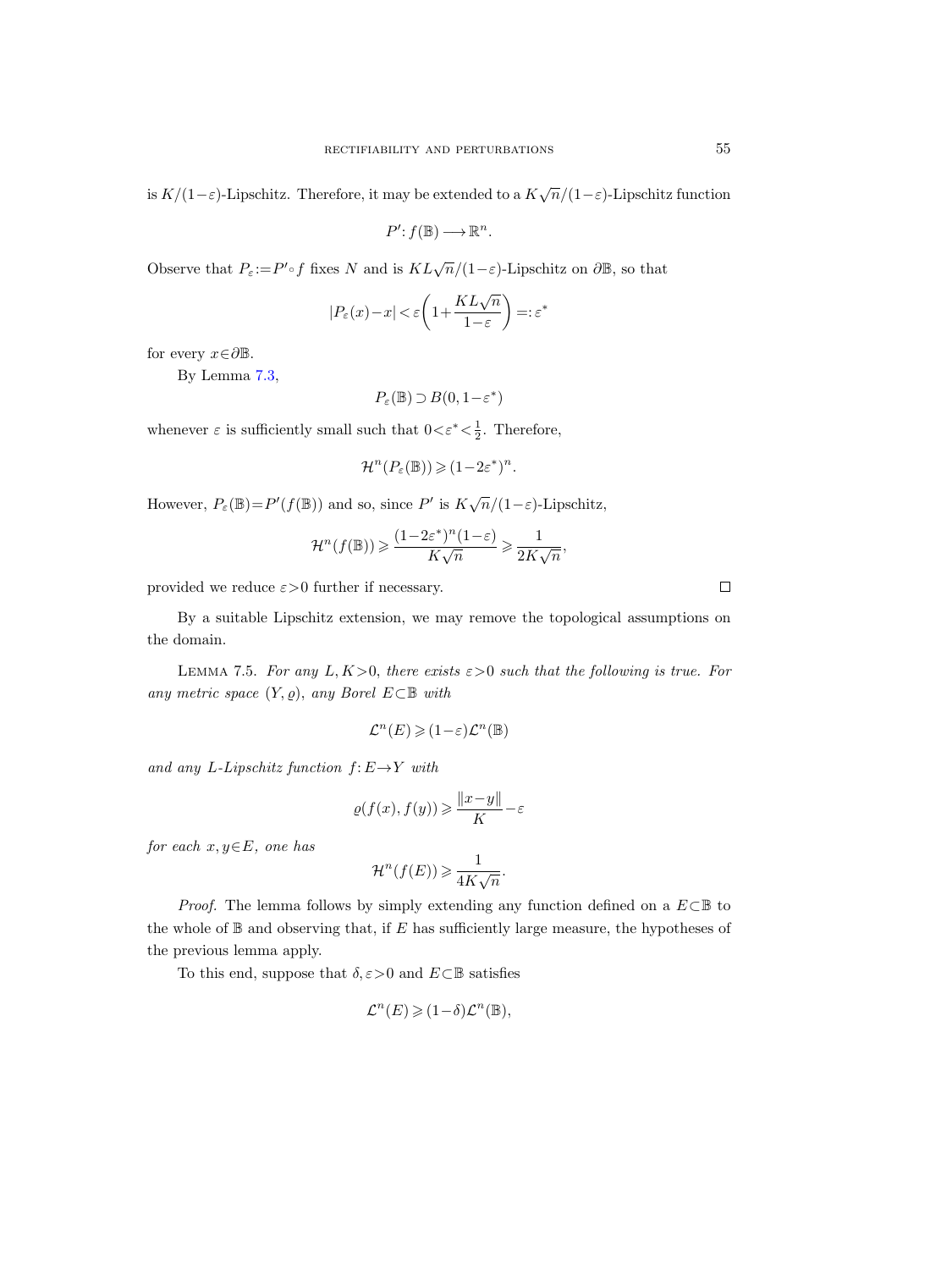56 d. bates b. bates b. bates b. bates b. bates b. bates b. bates b. bates b. bates b. bates b. bates b. b

 $(Y, \varrho)$  is a metric space and  $f: E \to Y$  is L-Lipschitz with

$$
\varrho(f(x), f(y)) \geq \frac{||x - y||}{K} - \varepsilon
$$

for each  $x, y \in E$ .

Since  $f(E) \subset Y$  is separable, we may isometrically embed  $f(E)$  into  $\ell_{\infty}$  and extend it, component by component, to an L-Lipschitz function

$$
f\!:\mathbb{B}\longrightarrow Y':=f(\mathbb{B})\subset\ell_{\infty}.
$$

If  $0 < \delta < (\frac{1}{2} \varepsilon)^n$ , then we have  $B(E, \varepsilon) \supset \mathbb{B}$  and so, given  $x, y \in \mathbb{B}$ , there exists  $x', y' \in E$  with

$$
||x-x'||, ||y-y'|| < \varepsilon.
$$

In particular,

$$
||f(x)-f(y)||_{\infty} \ge ||f(x')-f(y')||_{\infty} - ||f(x)-f(x')||_{\infty} - ||f(y)-f(y')||_{\infty}
$$

$$
\ge \frac{||x'-y'||}{K} - 2L\varepsilon
$$

$$
\ge \frac{||x-y||}{K} - 2\left(L + \frac{1}{K}\right)\varepsilon.
$$

Now, suppose that  $\varepsilon_1>0$  is given by the previous lemma and  $\varepsilon>0$  is sufficiently small such that

$$
2\bigg(L+\frac{1}{K}\bigg)\varepsilon\leqslant \varepsilon_1.
$$

Then, we may apply the previous lemma to  $f$  to see that

$$
\mathcal{H}^n(f(\mathbb{B})) \geqslant \frac{1}{2K\sqrt{n}}.
$$

However, since  $f$  is  $L$ -Lipschitz,

$$
\mathcal{H}^d(f(\mathbb{B}\setminus E)) \leqslant L^n\mathcal{H}^n(\mathbb{B}\setminus E) \leqslant L^n\delta.
$$

In particular, provided  $\delta \leqslant 1/4KL^n\sqrt{n}$ , we have

$$
\mathcal{H}^n(f(E)) \geqslant \frac{1}{4K\sqrt{n}},
$$

as required. Thus, choosing

$$
\varepsilon = \min\left\{\frac{1}{4KL^n\sqrt{n}}, \frac{\varepsilon_1}{2(L+1/K)}\right\}
$$

is sufficient.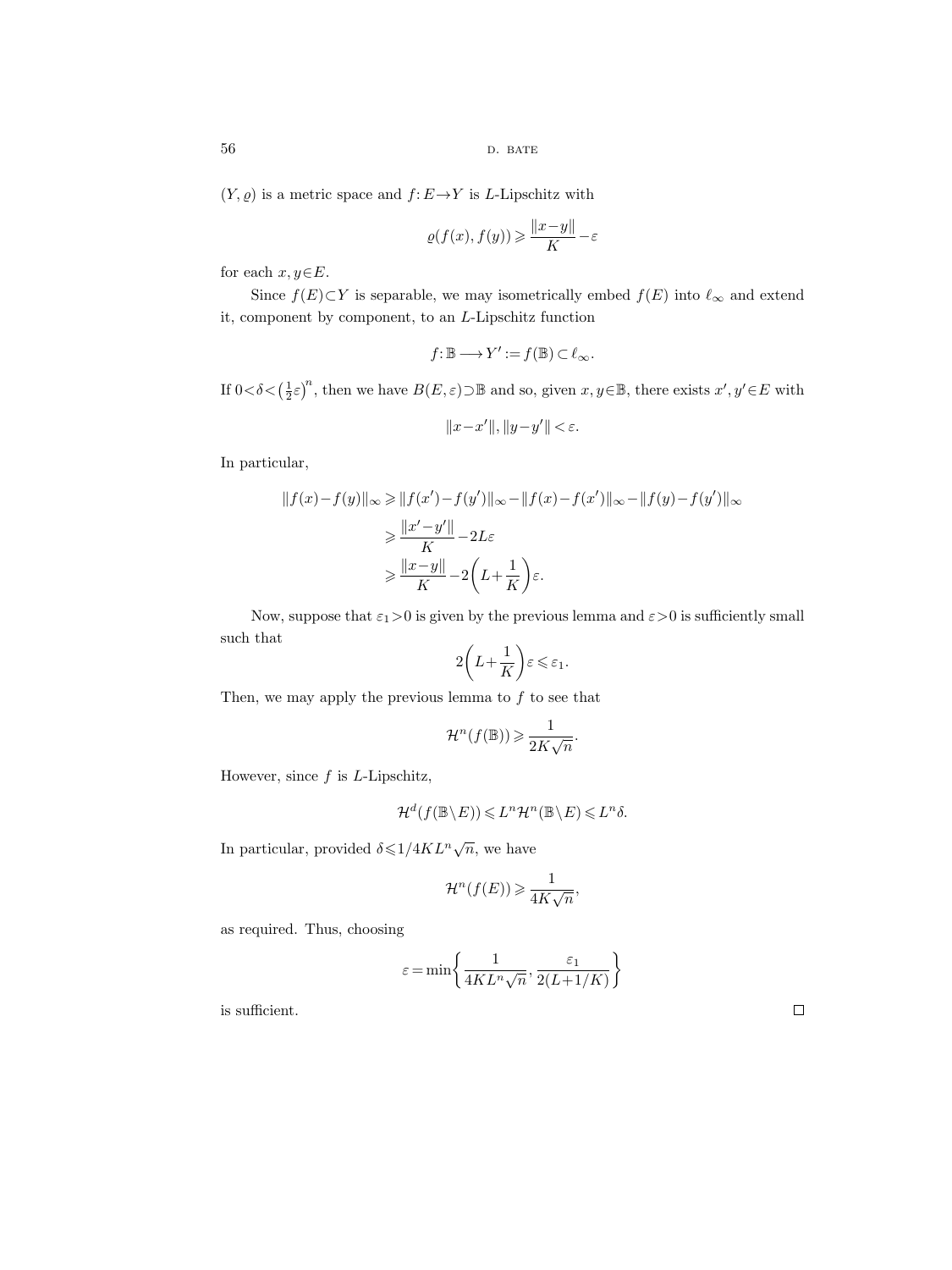Finally, by scaling, we may apply the previous result to a ball of any radius.

<span id="page-56-0"></span>LEMMA 7.6. For any L,  $K>0$ , there exists  $\varepsilon>0$  such that the following is true. For any metric space  $(Y, \varrho)$ , any  $x \in \mathbb{R}^n$ ,  $r > 0$ ,  $E \subset B(x, r)$  with

$$
\mathcal{L}^n(E) \geq (1 - \varepsilon)\mathcal{L}^n(B(x, r))
$$

and any L-Lipschitz function  $f: E \to Y$  with

$$
\varrho(f(x),f(y))\geqslant \frac{\|x-y\|}{K}-\varepsilon r
$$

for each  $x, y \in E$ , one has

$$
\mathcal{H}^n(f(E)) \geqslant \frac{r^n}{4K\sqrt{n}}.
$$

Proof. This simply follows from the previous lemma by a scaling argument. Consider the scaled metric space  $Y_r := (Y, \rho/r)$  and the function

$$
G: B(0,1) \longrightarrow Y_r,
$$
  

$$
y \longmapsto f\left(\frac{y-x}{r}\right)
$$

,

Then, because of the choice of metric in  $Y_r$ , G is L-Lipschitz and

$$
\frac{\varrho(G(x),G(y))}{r}=\frac{\varrho(f(x),f(y))}{r}\geqslant \frac{\|x-y\|}{rK}-\varepsilon.
$$

Moreover, the scaled copy  $(E-x)/r$  of E inside  $B(0, 1)$  satisfies

$$
\mathcal{L}^n\bigg(\frac{E-x}{r}\bigg) \geqslant (1-\varepsilon)\mathcal{L}^n(B(0,1)).
$$

Therefore, we may apply the previous lemma to conclude that

$$
\mathcal{H}^n\bigg(G\bigg(\frac{E-x}{r}\bigg)\bigg) \geqslant \frac{1}{4K\sqrt{n}}
$$

with respect to the metric  $\rho/r$ . That is,

$$
\mathcal{H}^n(f(E)) \geqslant \frac{r^n}{4K\sqrt{n}}.
$$

We are now in the position to prove the converse direction to Theorem [1.2.](#page-4-0) Following this, we will use it to prove that the set from Theorem [7.1](#page-52-1) is open.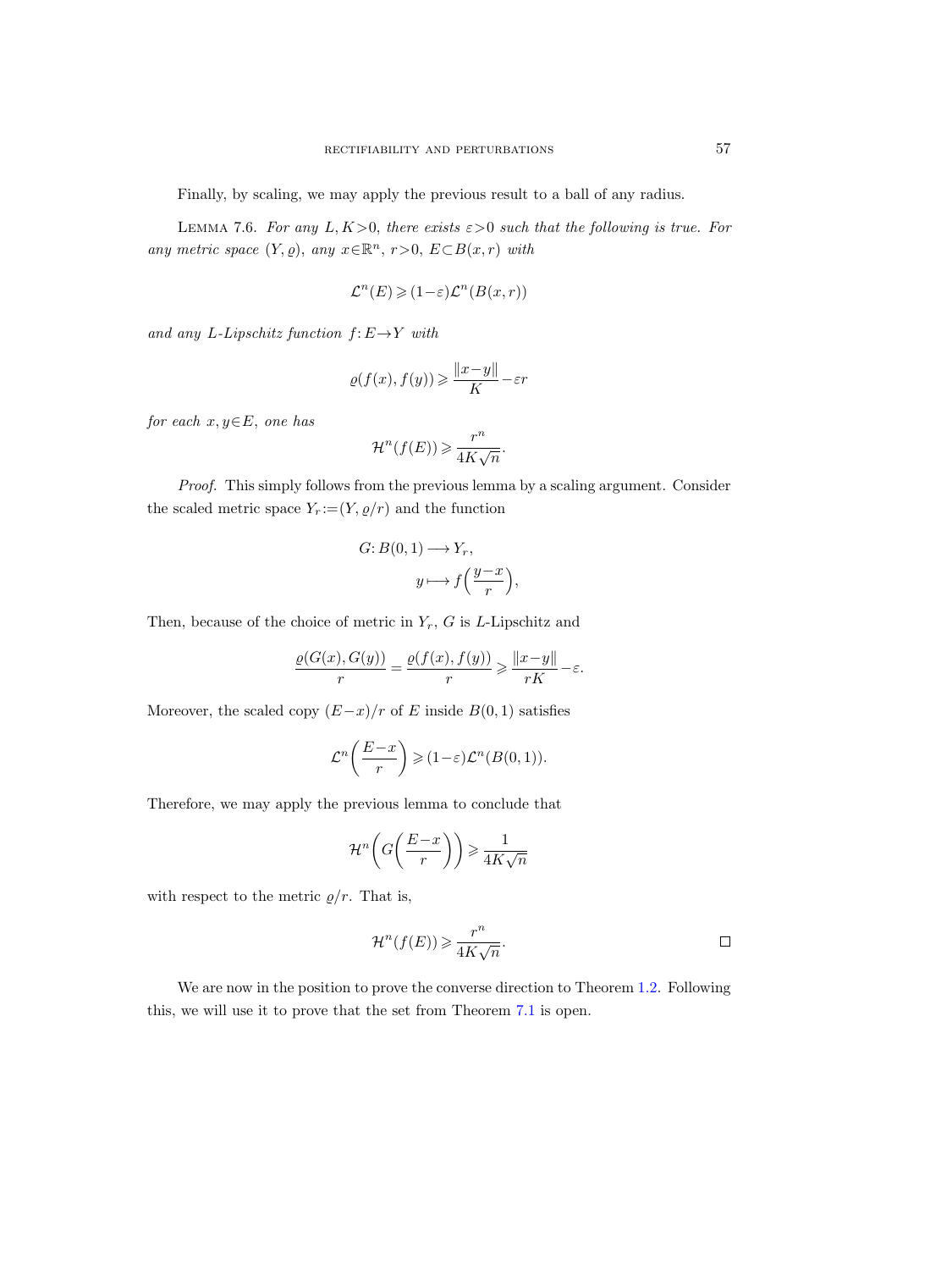<span id="page-57-0"></span>THEOREM 7.7. Let  $S \subset X$  be n-rectifiable with  $\mathcal{H}^n(S) > 0$ . Then,

$$
\inf_{L\geqslant 1}\lim_{\varepsilon\to 0}\inf\mathcal H^n(\sigma_{\varepsilon}(S))>0,
$$

where the second infimum is taken over all metric spaces  $(Y, \rho)$  and all L-Lipschitz

$$
\sigma_{\varepsilon}\!:\!X\longrightarrow\!Y
$$

with

$$
|d(x,y) - \varrho(\sigma_{\varepsilon}(x), \sigma_{\varepsilon}(y))| < \varepsilon
$$

for each  $x, y \in S$ .

*Proof.* By applying Lemma [7.2,](#page-52-0) there exists a Borel  $E \subset \mathbb{R}^n$  of positive measure and K-biLipschitz  $h: E \rightarrow S$ , for some  $K \geq 1$ . Observe that, if  $\varepsilon > 0$ ,  $(Y, \rho)$  is a metric space and  $\sigma: X \to Y$  is L-Lipschitz with

<span id="page-57-1"></span>
$$
|d(x,y) - \varrho(\sigma(x), \sigma(y))| < \varepsilon
$$

for each  $x, y \in S$ , then

$$
\frac{\|x-y\|}{K} - \varepsilon \leq \varrho(\sigma(h(x)), \sigma(h(y))) \leq KL\|x-y\| \tag{7.2}
$$

for each  $x, y \in E$ .

Fix  $L \geq 1$  and let  $\varepsilon_2 > 0$  be given by the previous lemma for the choice of KL in place of L. By applying the Vitali covering theorem, there exists a finite collection of disjoint closed balls  $B_i \subset \mathbb{R}^n$  such that

<span id="page-57-2"></span>
$$
\mathcal{L}^n\left(E \setminus \bigcup_{i=1}^M B_i\right) < \frac{\mathcal{L}^n(E)}{2} \tag{7.3}
$$

and

<span id="page-57-3"></span>
$$
\mathcal{L}^n(E \cap B_i) \ge \max\left\{1 - \varepsilon_2, \frac{1}{2}\right\} \mathcal{L}^n(B_i) \tag{7.4}
$$

for each  $i \in \mathbb{N}$ . Since the  $B_i$  are a finite number of disjoint closed balls, there exists an  $\varepsilon_0 > 0$  such that  $B(B_i, \varepsilon_0) \cap B(B_j, \varepsilon_0) = \varnothing$  whenever  $i \neq j$ . For each  $1 \leq i \leq M$  let  $r_i$  be the radius of the  $B_i$  and  $r = \min r_i$ . We now fix

$$
0 < \varepsilon < \min\left\{r\varepsilon_2, \frac{\varepsilon_0}{K}\right\},\
$$

a metric space  $(Y, \varrho)$  and a L-Lipschitz  $\sigma: X \to Y$  with

$$
|d(x,y) - \varrho(\sigma(x), \sigma(y))| < \varepsilon
$$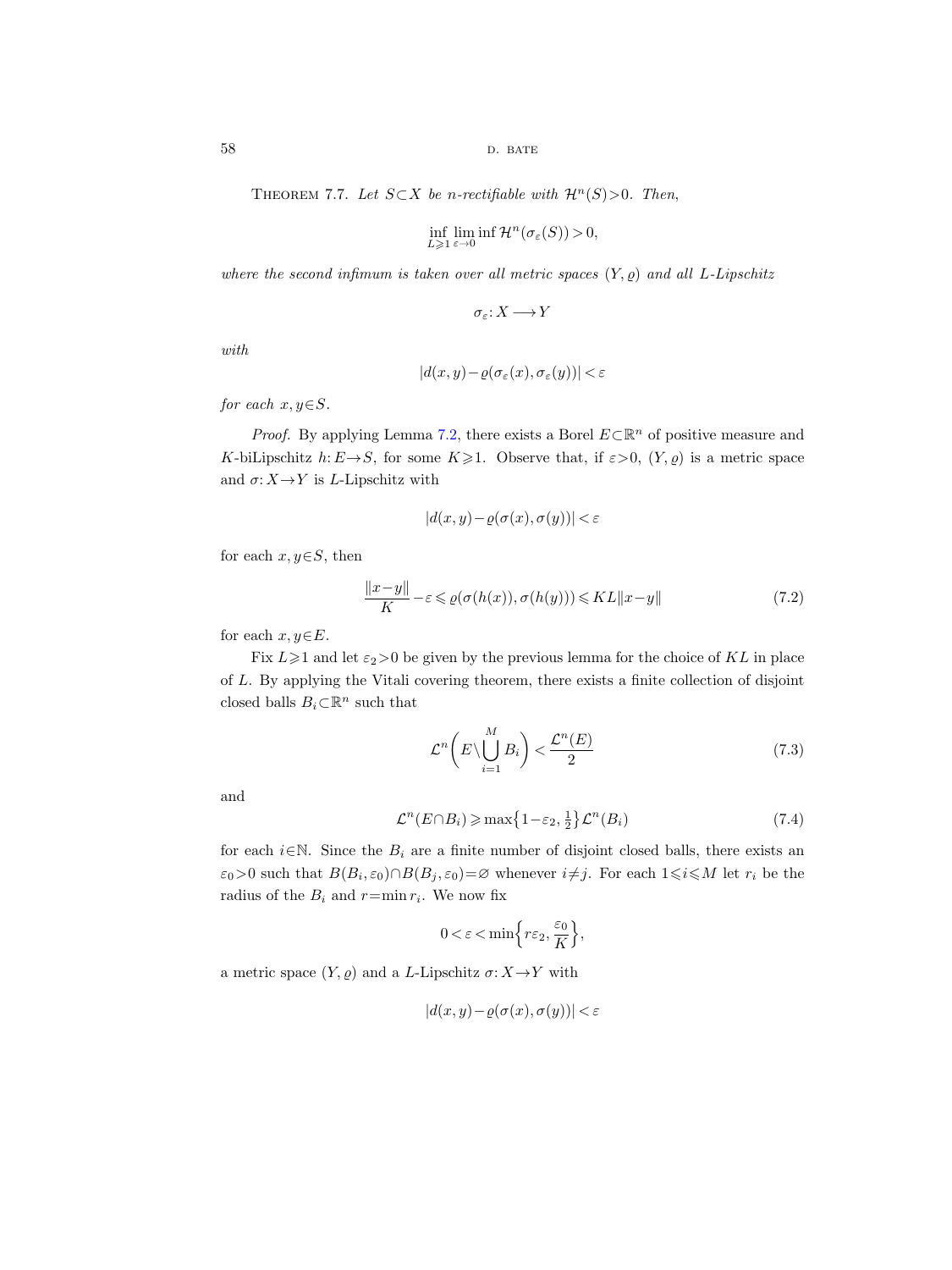for each  $x, y \in X$ .

Note that, since the  $B_i$  are separated by a distance at least  $\varepsilon_0 > K\varepsilon$ , equation [\(7.2\)](#page-57-1) shows that the  $\sigma(h(B_i))$  are disjoint. Therefore, by applying Lemma [7.6](#page-56-0) to each  $B_i$  for  $1\leq i\leq M$ , we see that

$$
\mathcal{H}^n\bigg(\sigma\bigg(h\bigg(E\cap\bigcup_{i=1}^MB_i\bigg)\bigg)\bigg)\geqslant \sum_{i=1}^M\frac{r_i^n}{4K\sqrt{n}}=\frac{\mathcal{L}^n\big(\bigcup_iB_i\big)}{\mathcal{L}^n(\mathbb{B})4K\sqrt{n}}\geqslant \frac{\mathcal{L}^n(E)}{\mathcal{L}^n(\mathbb{B})16K\sqrt{n}}.
$$

Note that the final inequality uses equations [\(7.3\)](#page-57-2) and [\(7.4\)](#page-57-3). Since

$$
\sigma(X) \supset \sigma(h(E)),
$$

and the right-hand side of this expression involves quantities depending only on  $E$ , this  $\Box$ completes the proof.

As a consequence, we now prove that the set in Theorem [7.1](#page-52-1) is open. In fact, we prove the following stronger result.

PROPOSITION 7.8. Let  $S \subset X$  be n-rectifiable. For any  $L>0$ , any metric space Y and any L-Lipschitz  $f: X \to Y$  with  $\mathcal{H}^n(f(S))>0$ , there exists an  $\varepsilon > 0$  such that  $\mathcal{H}^n(g(S))>0$ for any L-Lipschitz  $g: S \to Y$  with  $\rho(f(x), g(x)) < \varepsilon$  for each  $x \in S$ .

*Proof.* Fix a metric space  $(Y, \rho)$  and Lipschitz  $f: X \to Y$ . Note that, if f were injective, then any perturbation of f would also induce a perturbation of  $f(S)$ , so that the previous theorem can be applied. If  $f$  were biLipschitz, then any Lipschitz perturbation of f would introduce a Lipschitz perturbation of  $f(S)$ . We will prove the proposition by reducing to this case.

By Lemma [7.2,](#page-52-3) there exists a countable number of biLipschitz  $h_i: A_i \subset \mathbb{R}^n \to S$  with

$$
\mathcal{H}^n\bigg(S\backslash \bigcup_i h_i(A_i)\bigg)=0.
$$

Since  $\mathcal{H}^n(f(S))>0$ , there exists some  $A_i$  with

$$
\mathcal{H}^n(f(h_i(A_i))) > 0.
$$

Moreover, by applying Lemma [7.2](#page-52-3) to  $f \circ h_i$ , there exists some  $A \subset A_i$  of positive measure on which  $f \circ h_i$  is biLipschitz. In particular, f is M-biLipschitz on  $h_i(A)$  for some  $M \geq 1$ . Let  $Y'=f(h_i(A)).$ 

Now fix  $L > 0$ . By Theorem [7.7,](#page-57-0) there exists an  $\varepsilon > 0$  such that  $\mathcal{H}^n(\sigma(Y')) > 0$  for each  $LM$ -Lipschitz  $\sigma: Y' \rightarrow Y$  with

$$
|\varrho(x,y) - \varrho(\sigma(x), \sigma(y))| < \varepsilon
$$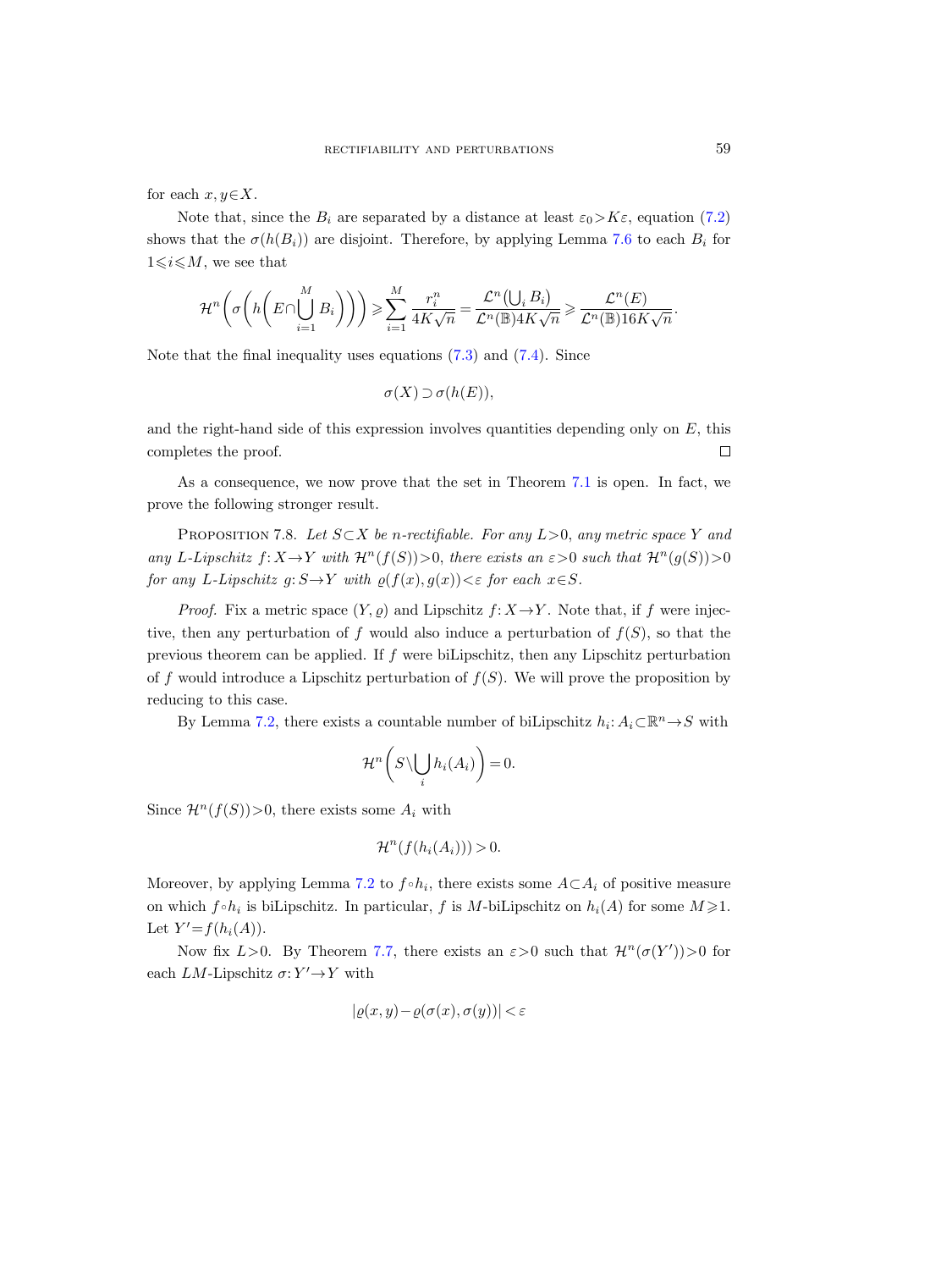for each  $x, y \in Y'$ . Notice that, if  $g: S \to Y$  is L-Lipschitz with

<span id="page-59-0"></span>
$$
\varrho(f(x), g(x)) < \frac{1}{2}\varepsilon \quad \text{for each } x \in S,
$$
\n
$$
(7.5)
$$

then  $\sigma:=g\circ f^{-1}:Y'\to Y$  is *LM*-Lipschitz and

$$
|\varrho(w, z) - \varrho(\sigma(w), \sigma(z))| = |\varrho(f(f^{-1}(w)), f(f^{-1}(z))) - \varrho(g(f^{-1}(w)), g(f^{-1}(z)))|
$$
  
\n
$$
\leq |\varrho(f(f^{-1}(w)), f(f^{-1}(z))) - \varrho(f(f^{-1}(z)), g(f^{-1}(w)))|
$$
  
\n
$$
+ |\varrho(f(f^{-1}(z)), g(f^{-1}(w))) - \varrho(g(f^{-1}(w)), g(f^{-1}(z)))|
$$
  
\n
$$
\leq \varrho(f(f^{-1}(w)), g(f^{-1}(w))) + \varrho(f(f^{-1}(z)), g(f^{-1}(z)))
$$
  
\n
$$
\leq \frac{1}{2}\varepsilon + \frac{1}{2}\varepsilon
$$
  
\n
$$
= \varepsilon,
$$

using the reverse triangle inequality for the penultimate inequality and [\(7.5\)](#page-59-0) for the final inequality. Therefore, we may apply the conclusion of the previous theorem to  $\sigma$  to see that  $\mathcal{H}^n(\sigma(Y'))>0$ . Since

$$
\sigma(Y') = g(f^{-1}(Y')) = g(h_i(A)) \subset g(S),
$$

we have  $\mathcal{H}^n(g(S))>0$ , as required.

## 7.2. The set is dense

We now prove that the set in Theorem [7.1](#page-52-4) is dense. The main step is to prove that we can perturb any Lipschitz function between two Euclidean spaces to have positive measure image. Recall that the set of invertible linear functions is a dense open subset of all linear functions  $\mathbb{R}^n \to \mathbb{R}^n$ . Moreover,  $T \mapsto ||T^{-1}||$  is continuous on this set. The main step follows naturally by modifying a Lipschitz function around a point of differentiability, in such a way that the derivative of the modified function is invertible. This leads to the required result.

<span id="page-59-1"></span>LEMMA 7.9. Let  $A\subset \mathbb{R}^n$  be a Borel set with positive measure,  $m \geq n$  and  $f: A \to \mathbb{R}^m$ be Lipschitz. For any  $\varepsilon > 0$ , there exists a Lipschitz  $T^* : \mathbb{R}^n \to \mathbb{R}^m$ , with

$$
\operatorname{Lip} T^* < \varepsilon \quad and \quad \|T^*\|_{\infty} < \varepsilon,
$$

such that

$$
f^{\ast}:=f+T^{\ast}
$$

satisfies

$$
\mathcal{H}^n(f^*(A)) > 0.
$$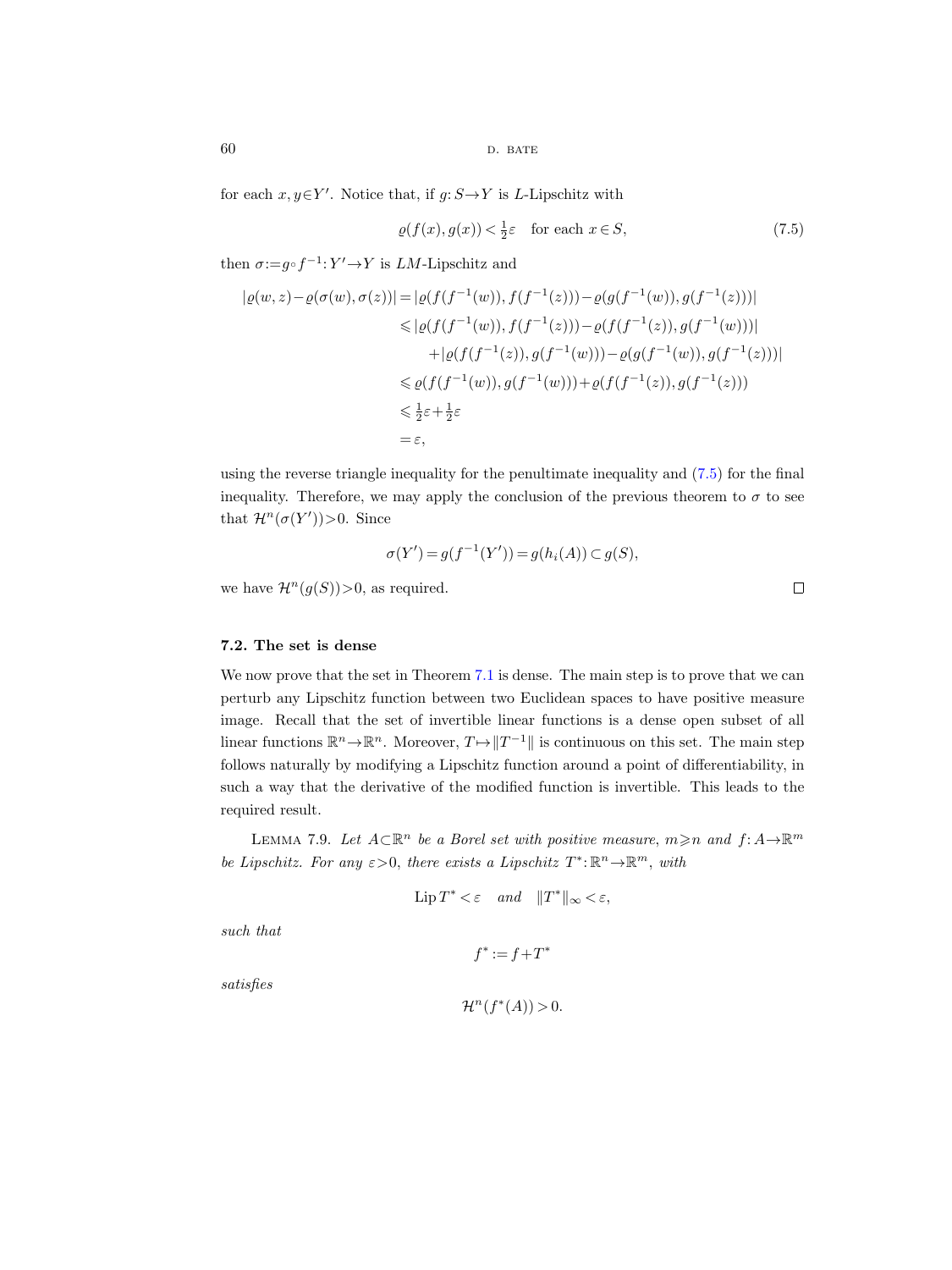*Proof.* Since f is Lipschitz, its derivative  $Df(x)$  exists for almost every  $x \in A$ . Moreover, standard measure theoretic techniques show that  $Df$  is a Borel function defined on a full measure Borel subset of A. Thus, there exists a  $A' \subset A$  of positive measure on which Df is continuous. Further, standard techniques also show that, for any  $\varepsilon > 0$ , the function  $R_{\varepsilon}(x)$  defined to be the greatest R such that

<span id="page-60-0"></span>
$$
||f(y)-f(x)-Df(x)(y-x)|| < \varepsilon ||y-x|| \quad \text{for all } y \in B(x,R)
$$
 (7.6)

is also Borel. Thus, there exists  $A'' \subset A'$  of positive measure and, for every  $\varepsilon > 0$ ,  $R_{\varepsilon} > 0$ such that  $R_{\varepsilon} < R(x)$  for each  $x \in A''$ . We let  $x_0$  be a density point of  $A''$ .

Since  $m \geq n$ , there exists an *n*-dimensional subspace  $W \leq \mathbb{R}^m$  that contains the image of  $Df(x_0)$ . Given  $\varepsilon > 0$ , there exists an invertible linear  $S: \mathbb{R}^n \to W$  with

$$
||Df(x_0)-S|| < \varepsilon.
$$

Moreover, there exists a  $\delta > 0$  and  $M \in \mathbb{N}$  such that  $||L^{-1}|| \leq M$  for each  $L \in B(S, \delta)$ . We let  $T = S - Df(x_0)$  and  $\tilde{f} = f + T$ . Note that Lip  $T < \varepsilon$ .

Since  $Df$  is continuous on A'', there exists  $R_* > 0$  such that

$$
||Df(x) - Df(x_0)|| < \delta
$$

whenever  $||x-x_0|| < R_*$ . In particular, this implies that

$$
||S - (T + Df(x))|| = ||Df(x) - Df(x_0)|| < \delta,
$$

so that  $T + Df(x)$  is invertible with  $||(T + Df(x))^{-1}|| \leq M$ . That is,

<span id="page-60-1"></span>
$$
||y-x|| \le M ||(Df(x)+T)(y-x)|| \text{ for all } y \in \mathbb{R}^n \text{ and } x \in A'' \cap B(x_0, R_*)
$$
. (7.7)

Moreover, if  $x \in A''$  and  $||y-x|| < R_{1/2M}$ , then, by [\(7.6\)](#page-60-0),

$$
\|\tilde{f}(y) - \tilde{f}(x) - (Df(x) + T)(y - x)\| = \|f(y) - f(x) - Df(x)(y - x)\| \le \frac{\|y - x\|}{2M}.
$$

Thus, by the reverse triangle inequality and [\(7.7\)](#page-60-1),

$$
\|\tilde{f}(y) - \tilde{f}(x)\| \ge \frac{\|y - x\|}{2M}
$$

whenever  $y \in \mathbb{R}^n$  and  $x \in A'' \cap B(x_0, R)$  for  $R = \min\{R_*, R_{1/2m}\}\$ . That is,  $\tilde{f}$  is biLipschitz on  $A'' \cap B(x_0, R)$ . Since  $x_0$  is a density point of  $A''$ ,  $A'' \cap B(x_0, r)$  has positive measure for each  $0 < r < R$ , and hence so does  $\hat{f}(A'' \cap B(x_0, r))$ .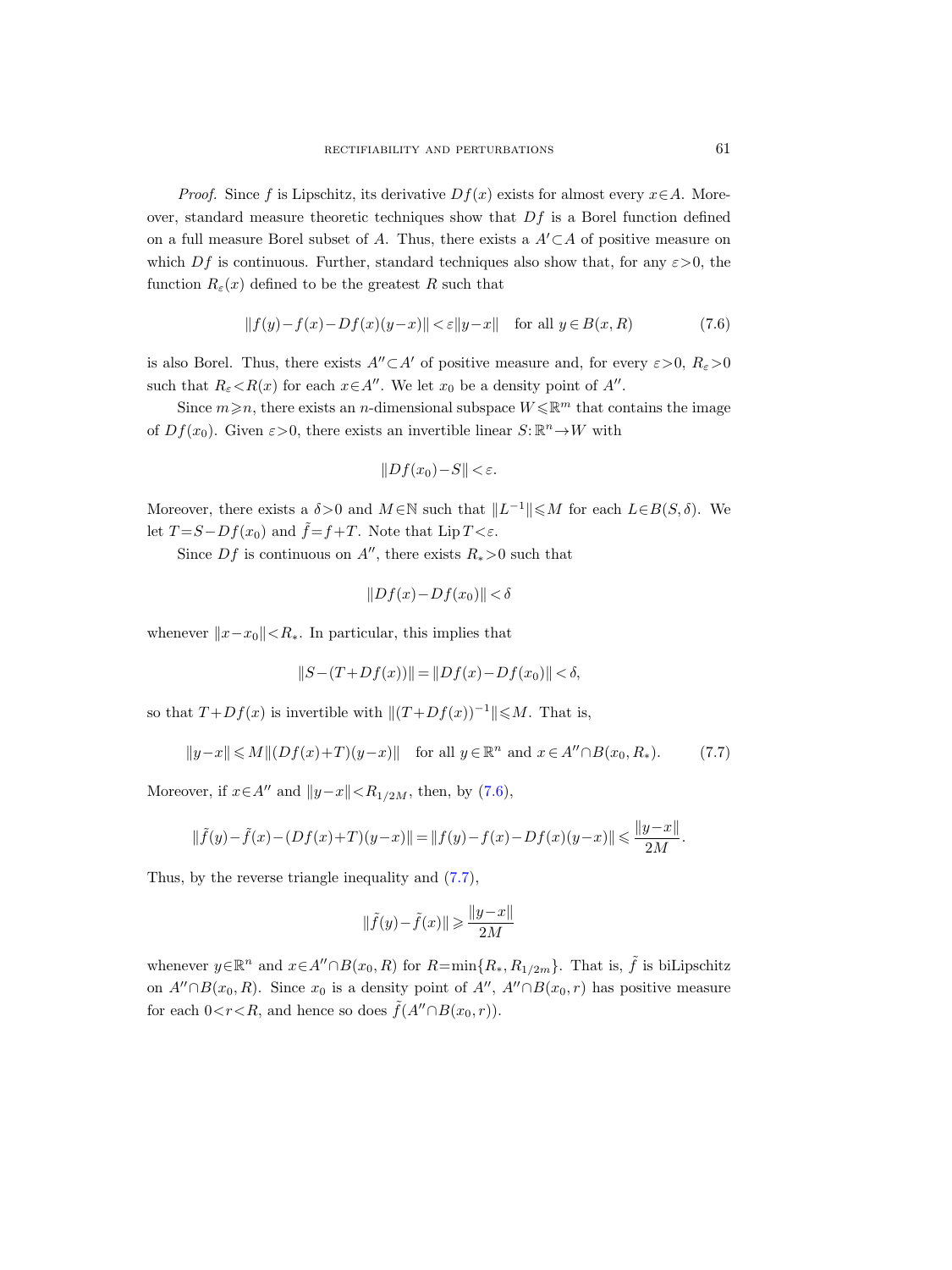Finally, we define

$$
T^*(x) = \begin{cases} T(x - x_0), & \text{if } ||x - x_0|| \le 1, \\ \frac{T(x - x_0)}{||x - x_0||}, & \text{otherwise.} \end{cases}
$$

Then Lip  $T^* \leq \text{Lip } T < \varepsilon$ ,  $||T^*(x)|| < \varepsilon$  for all  $x \in \mathbb{R}^n$  and  $T^* = T$  on  $B(x_0, 1)$ . Thus, if we set  $f^* = f + T^*$ , we have

$$
\mathcal{H}^n(f^*(A)) > 0,
$$

as required.

To apply this in the metric case, we apply the results of Kirchheim.

PROPOSITION 7.10. Let  $S \subset X$  be n-rectifiable with  $\mathcal{H}^n(S) > 0$ . Suppose that V is a finite-dimensional Banach space with dim  $V \geq n$  and  $L>0$ . Then, for any  $f \in Lip(X, V, L)$ and any  $\varepsilon > 0$ , there exists a  $g \in Lip(X, V, L)$  with  $||f - g|| < \varepsilon$  such that  $\mathcal{H}^n(g(S)) > 0$ .

*Proof.* First note that it suffices to prove the result for  $V = \mathbb{R}^m$  for some  $m \geq n$ , since the result is invariant under biLipschitz mappings of  $V$ . This allows us to apply the previous lemma.

By Lemma [5.2,](#page-45-2) there exists a  $\delta > 0$  and an  $\tilde{f} \in \text{Lip}(X, \mathbb{R}^m, L-\delta)$  with  $||f - \tilde{f}|| < \frac{1}{2}\varepsilon$ . By Lemma [7.2,](#page-52-0) there exists a biLipschitz  $h: A \subset \mathbb{R}^n \to S$  with  $\mathcal{L}^n(A) > 0$ . We extend  $h^{-1}$ to a Lipschitz function  $h^{-1}: X \to \mathbb{R}^n$ . Finally, by applying Lemma [7.9](#page-59-1) to  $\tilde{f} \circ h^{-1}: A \to \mathbb{R}^m$ , we see that there is a Lipschitz  $T^*$ :  $\mathbb{R}^n \to V$  with  $\text{Lip } T^* < \delta / \text{Lip } h^{-1}$  and  $||T^*||_{\infty} < \frac{1}{2} \varepsilon$  such that  $f^* \mathpunct{:}=\tilde{f} + T^*$  has

$$
\mathcal{H}^n(f^*(A)) > 0.
$$

We claim that  $g:=f^*\circ h^{-1}$  is the required function. Certainly  $g(S)\supset f^*(A)$ , so that  $\mathcal{H}^n(g(S))>0$ . Also note that, for any  $x\in X$ ,

$$
||g(x)-f(x)|| \leqslant ||g(x)-\tilde{f}(x)||+||\tilde{f}(x)-f(x)|| < ||T^*(x)||+\frac{1}{2}\varepsilon \leqslant \varepsilon.
$$

Therefore,  $||g-f|| < \varepsilon$ . Finally,

$$
\operatorname{Lip} f^* \leqslant \operatorname{Lip} f + \operatorname{Lip} T^* \leqslant L - \delta + \delta,
$$

so that  $g \in \text{Lip}(X, \mathbb{R}^m, L)$ , as required.

The previous proposition completes the proof of Theorem [7.1.](#page-52-4)

We may also deduce the following topological consequence of our perturbation results. Note that, in Euclidean space, this can be deduced using the Besicovitch–Federer projection theorem in place of our perturbation theorem. Recall that B is the unit ball of  $\mathbb{R}^n$ .

 $\Box$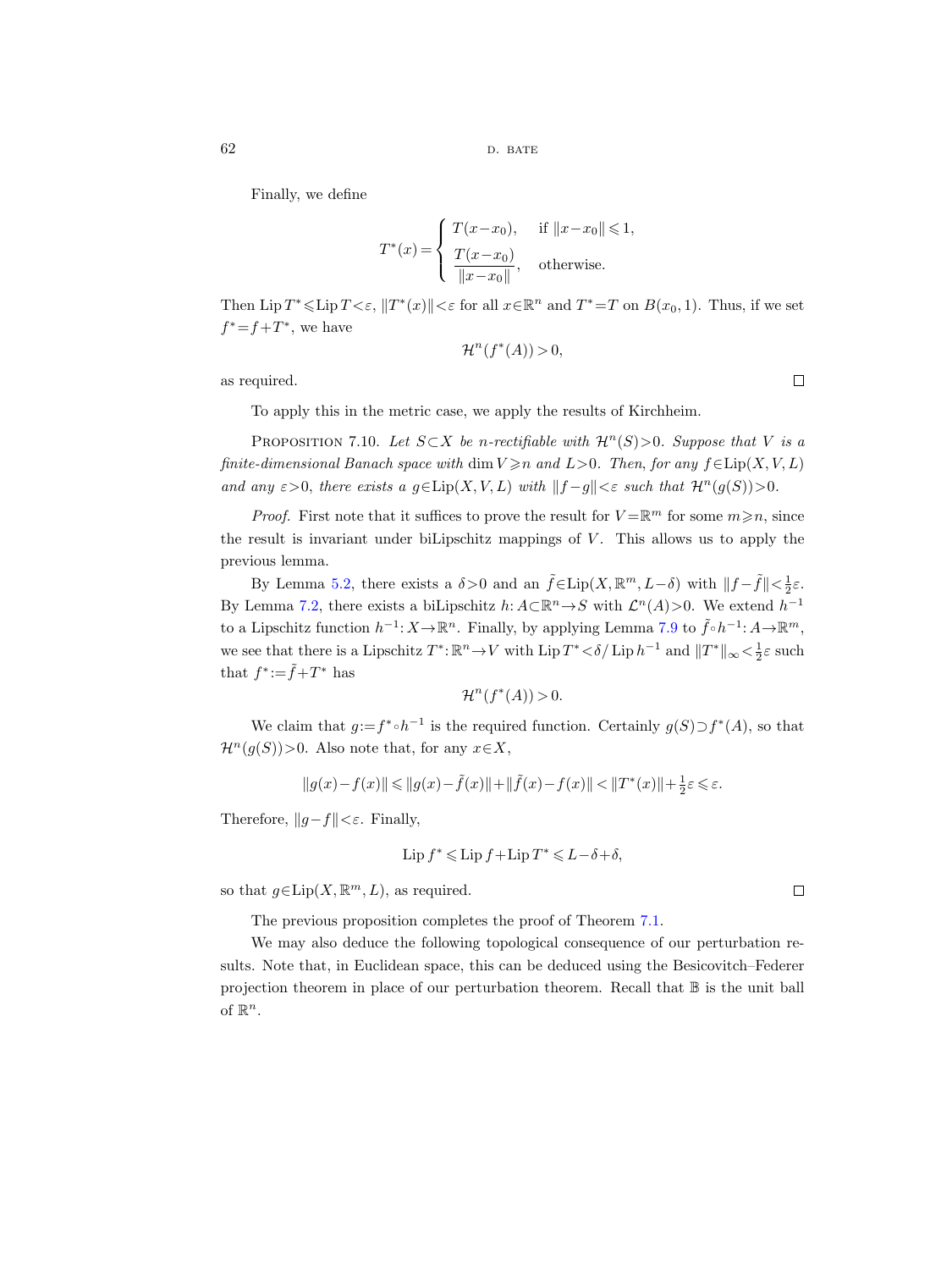<span id="page-62-2"></span>THEOREM 7.11. Let  $f: \mathbb{B} \to X$  be continuous and biLipschitz on  $\partial \mathbb{B}$ . Suppose that there exists a countable Borel decomposition

$$
f(\mathbb{B}) = \bigcup_i X_i
$$

such that each  $X_i$  satisfies (\*) and  $\mathcal{H}^n(X_i) < \infty$ . Then,  $f(\mathbb{B})$  contains an n-rectifiable subset of positive  $\mathcal{H}^n$  measure. That is,  $f(\mathbb{B})$  is not purely n-unrectifiable.

If n=1, then this is true for any  $f(\mathbb{B})$  with  $\sigma$ -finite  $\mathcal{H}^1$  measure.

Proof. Consider

$$
g := f^{-1}|_{f(\partial \mathbb{B})} : \partial \mathbb{B} \longrightarrow \partial \mathbb{B}.
$$

This is a Lipschitz function, and so may be extended to a Lipschitz function  $g: f(\mathbb{B}) \to \mathbb{R}^n$ . Since  $f(\mathbb{B})$  is compact, g is bounded, and so  $g \in Lip(f(\mathbb{B}), \mathbb{R}^n, L)$  for some  $L > 0$ .

Suppose that  $f(\mathbb{B})$  is purely *n*-unrectifiable. As each  $X_i$  satisfies (\*) and

$$
\mathcal{H}^n(X_i) < \infty,
$$

we may apply Theorem [6.1](#page-47-0) to get  $h \in \text{Lip}(f(\mathbb{B}), \mathbb{R}^n, L)$  with  $||g-h|| < \frac{1}{4}$  and

$$
\mathcal{L}^n(h(f(\mathbb{B})))=0.
$$

In particular,  $h(f(\mathbb{B})) \not\supset B(0, \frac{1}{10})$ . However, for any  $x \in \partial \mathbb{B}$ ,

$$
||h(f(x)) - x|| \le ||h(f(x)) - g(f(x))|| + ||g(f(x)) - x|| \le ||h - g|| + ||f^{-1}(f(x)) - x|| < \frac{1}{4}.
$$

Thus, we obtain a contradiction with Lemma [7.3.](#page-52-2)

If  $n=1$ , then we may apply Theorem [6.4](#page-48-1) instead of Theorem [6.1](#page-47-0) to deduce the same conclusion without assuming that each  $X_i$  satisfies  $(*)$ .  $\Box$ 

Remark 7.12. As previously, by using the contents of Remark [6.7,](#page-49-0) we may remove the lower density assumption ([∗](#page-2-0)) from the hypotheses of the previous theorem.

#### References

- <span id="page-62-0"></span>[1] ALBERTI, G., CSÖRNYEI, M. & PREISS, D., Structure of null sets in the plane and applications, in European Congress of Mathematics, pp. 3–22. Eur. Math. Soc., Zürich, 2005.
- [2] Differentiability of Lipschitz functions, structure of null sets, and other problems, in Proceedings of the International Congress of Mathematicians. Vol. III, pp. 1379–1394. Hindustan Book Agency, New Delhi, 2010.
- <span id="page-62-1"></span>[3] ALBERTI, G., CSÖRNYEI, M. & PREISS, D., Structure of null sets, differentiability of Lipschitz functions, and other problems. Preprint, 2010.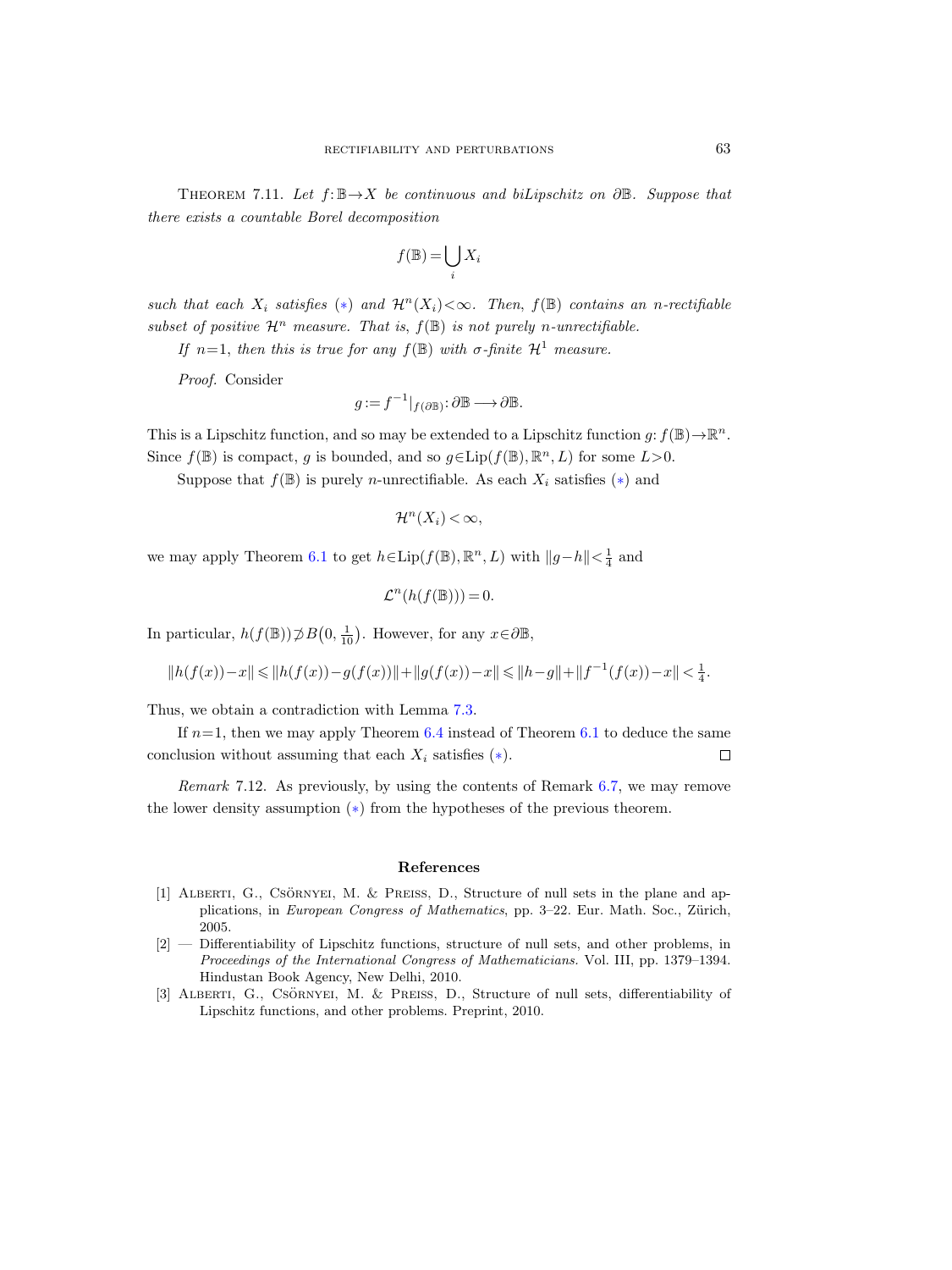#### 64 D. BATE

- <span id="page-63-28"></span><span id="page-63-16"></span>[4] Alberti, G. & Marchese, A., On the differentiability of Lipschitz functions with respect to measures in the Euclidean space. Geom. Funct. Anal., 26 (2016),  $1-66$ .
- <span id="page-63-30"></span>[5] Albiac, F. & Kalton, N. J., Topics in Banach Space Theory. Graduate Texts in Mathematics, 233. Springer, Heidelberg, 2016.
- <span id="page-63-1"></span>[6] Ambrosio, L., Metric space valued functions of bounded variation. Ann. Scuola Norm. Sup. Pisa Cl. Sci., 17 (1990), 439–478.
- <span id="page-63-12"></span><span id="page-63-3"></span>[7] AMBROSIO, L. & KIRCHHEIM, B., Currents in metric spaces. Acta Math., 185 (2000), 1–80.
- <span id="page-63-22"></span><span id="page-63-14"></span><span id="page-63-4"></span> $[8]$  — Rectifiable sets in metric and Banach spaces. *Math. Ann.*, 318 (2000), 527–555.
- <span id="page-63-17"></span>[9] Bate, D., Structure of measures in Lipschitz differentiability spaces. J. Amer. Math. Soc., 28 (2015), 421–482.
- <span id="page-63-10"></span>[10] BATE, D., CSÖRNYEI, M. & WILSON, B., The Besicovitch–Federer projection theorem is false in every infinite-dimensional Banach space. Israel J. Math., 220 (2017), 175–188.
- <span id="page-63-23"></span><span id="page-63-18"></span>[11] BATE, D. & Li, S., Characterizations of rectifiable metric measure spaces. Ann. Sci.  $\dot{E}c$ . Norm. Supér., 50 (2017), 1-37.
- <span id="page-63-5"></span>[12] Brothers, J. E., Rectifiability and integral-geometric measures in homogeneous spaces. Bull. Amer. Math. Soc., 75 (1969), 387–390.
- <span id="page-63-6"></span>[13] — The  $(\varphi, k)$  rectifiable subsets of a homogeneous space. Acta Math., 122 (1969), 197–229.
- <span id="page-63-11"></span>[14] Cheeger, J., Differentiability of Lipschitz functions on metric measure spaces. Geom. Funct. Anal., 9 (1999), 428–517.
- <span id="page-63-26"></span> $[15]$  CSÖRNYEI, M. & JONES, P., Product formulas for measures and applications to analysis and geometry. Preprint, 2011.
	- <http://www.math.stonybrook.edu/Videos/dfest/video.php?f=38-Jones-vb>.
- <span id="page-63-21"></span>[16] DAVID, G. C. & LE DONNE, E., A note on topological dimension, Hausdorff measure, and rectifiability. To appear in *Proc. Amer. Math. Soc.*
- <span id="page-63-9"></span>[17] De Pauw, T., An example pertaining to the failure of the Besicovitch–Federer structure theorem in Hilbert space. Publ. Mat.,  $61$  (2017), 153-173.
- <span id="page-63-29"></span>[18] DE PHILIPPIS, G., MARCHESE, A. & RINDLER, F., On a conjecture of Cheeger, in Measure Theory in Non-Smooth Spaces, Partial Differ. Equ. Meas. Theory, pp. 145–155. De Gruyter Open, Warsaw, 2017.
- <span id="page-63-27"></span><span id="page-63-19"></span>[19] DE PHILIPPIS, G. & RINDLER, F., On the structure of  $\mathcal{A}\text{-free measures and applications.}$ Ann. of Math., 184 (2016), 1017–1039.
- <span id="page-63-25"></span>[20] Federer, H., Geometric Measure Theory. Die Grundlehren der mathematischen Wissenschaften, 153. Springer, New York, 1969.
- <span id="page-63-20"></span>[21] Gaski, J., Besicovitch–Federer projection theorem for continuously differentiable mappings having constant rank of the Jacobian matrix. Math. Z., 289 (2018), 995–1010.
- <span id="page-63-7"></span>[22] Hovila, R., Transversality of isotropic projections, unrectifiability, and Heisenberg groups. Rev. Mat. Iberoam., 30 (2014), 463–476.
- <span id="page-63-8"></span>[23] HOVILA, R., JÄRVENPÄÄ, E., JÄRVENPÄÄ, M. & LEDRAPPIER, F., Besicovitch–Federer projection theorem and geodesic flows on Riemann surfaces. Geom. Dedicata, 161 (2012), 51–61.
- <span id="page-63-24"></span>[24] Johnson, W. B., Lindenstrauss, J. & Schechtman, G., Extensions of Lipschitz maps into Banach spaces. Israel J. Math., 54 (1986), 129–138.
- <span id="page-63-15"></span>[25] KELETI, T., A peculiar set in the plane constructed by Vitushkin, Ivanov and Melnikov. Real Anal. Exchange, 20 (1994), 291–312.
- <span id="page-63-13"></span><span id="page-63-2"></span>[26] Kirchheim, B., Rectifiable metric spaces: local structure and regularity of the Hausdorff measure. Proc. Amer. Math. Soc., 121 (1994), 113–123.
- <span id="page-63-0"></span>[27] Mattila, P., Geometry of Sets and Measures in Euclidean Spaces. Cambridge Studies in Advanced Mathematics, 44. Cambridge University Press, Cambridge, 1995.